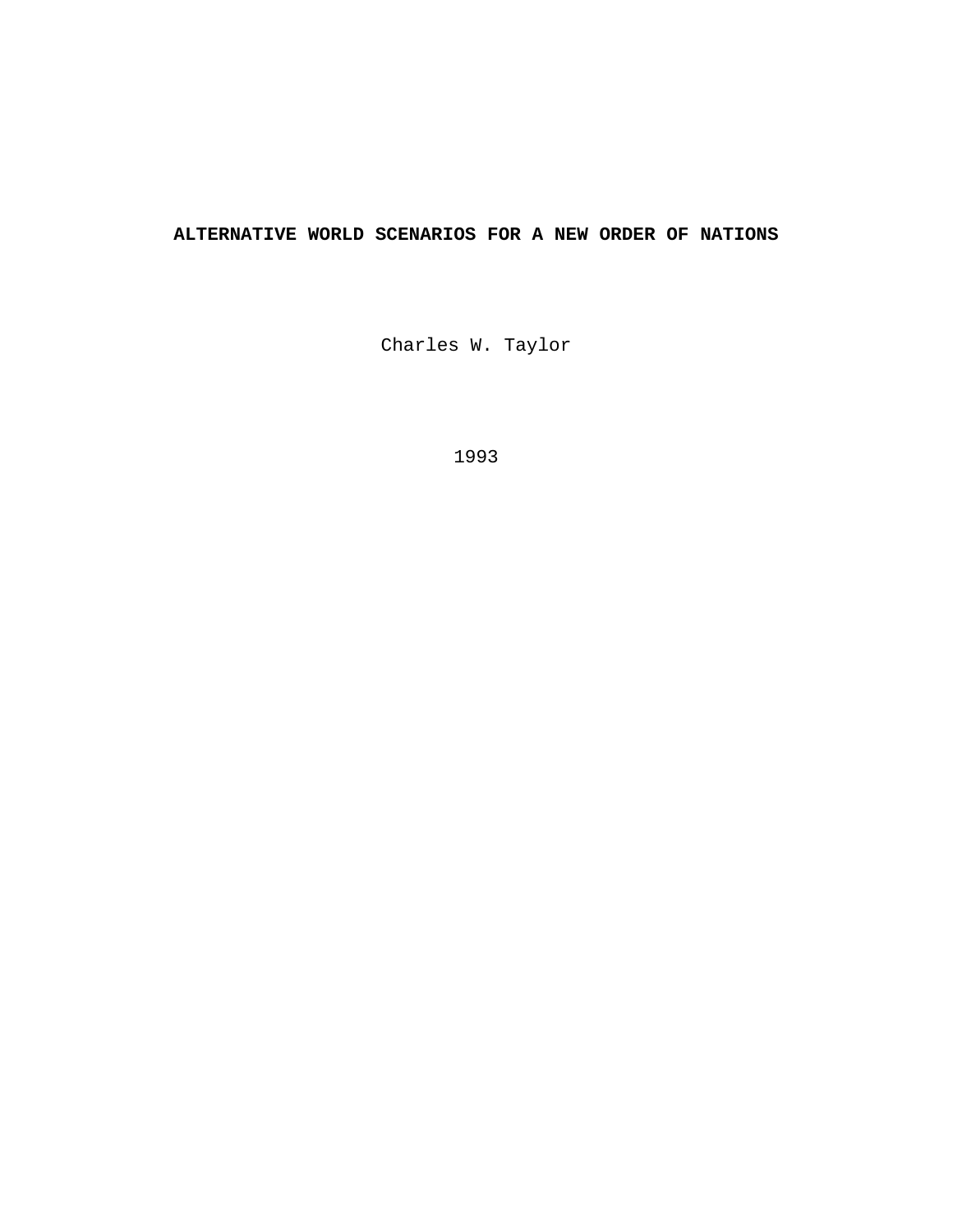#### \*\*\*\*\*

This book is revised and updated edition of Alternative World Scenarios for Strategic Planning (Taylor, 1988 and 1990) and is compatible with A World 2010: A New Order of Nations (Taylor, 1992).

#### \*\*\*\*\*

The views expressed in this book are those of the author and do not necessarily reflect the official policy or position of the Department of the Army, the Department of Defense, or the U.S. Government. Research for this book was completed on June 30, 1993. This book is approved for public release; distribution is unlimited.

\*\*\*\*\*

Comments pertaining to this book are invited and should be forwarded to Commandant, U.S. Army College or to the Director, Strategic Studies Institute, U.S. Army War College, Carlisle Barracks, PA 17013-5050. Comments may also be conveyed directly to the author at Box 407 at the above address or by calling commercial (717) 245-3010, DSN 242-3010, or FAX (717) 245-3820. Copies of this report may be obtained from the Publications and Production Office by calling commercial (717) 245-4133, DSN 242-4133, FAX (717) 245-3820, or via the Internet at rummelr@carlisle-emh2.army.mil

\*\*\*\*\*

Portions of this book may be quoted or represented without permission, provided that a standard source credit line is included.

\*\*\*\*\*

Cover design by Ms. Roberta M. Hill.

\*\*\*\*\*

Selected 1993, 1994, and all later Strategic Studies Institute (SSI) monographs are available on the Strategic Studies Institute Homepage for electronic dissemination. SSI's Homepage address is: http://carlisle-www.army.mil/usassi/welcome.htm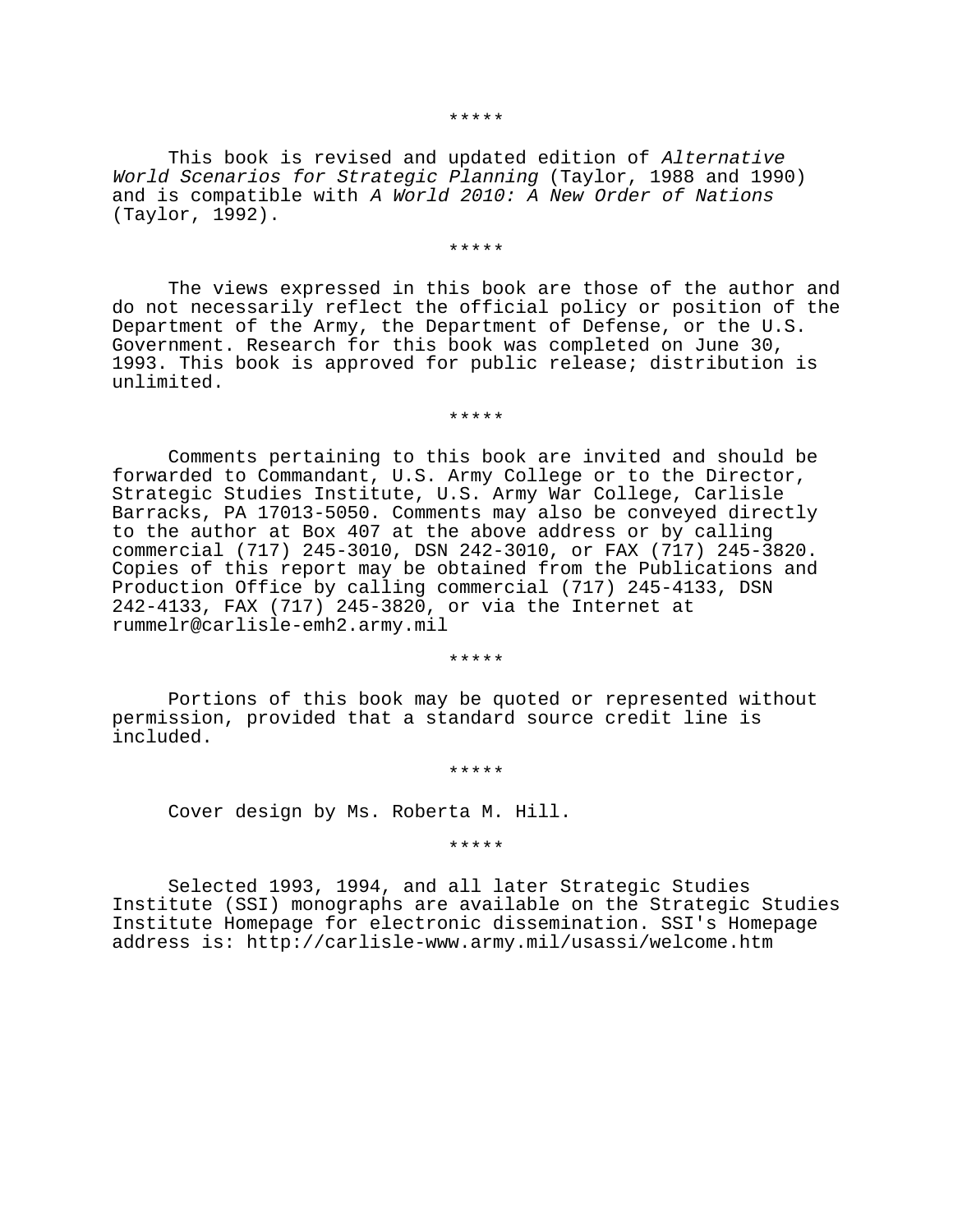#### **FOREWORD**

This futures book reflects the global trends and events of the recent past and those of today that are bringing about change to the world's political, economic, social, technological, and military environments. The forecasts found throughout the book are derived from analysis of the open literature and other media, the author's experience as a futurist, and his own futures writings.

Since their publication, Alternative World Scenarios for Strategic Planning (Taylor, 1988/1990) and its follow-on study, <sup>A</sup> World 2010: A New Order of Nations (Taylor, 1992) have received wide usage for strategic planning throughout active and reserve components of U.S. military. They have also been used nationally and internationally for long-range planning by business, industry, academia, and other private and government organizations. World changes, principally those that have come about since the collapse of the Soviet Union and the decline of Soviet communism, and the consequences of these changes that are unraveling with time, have increased interest in the forecasts of these studies. Further, greater interrelatedness and involvement of nations have encouraged long-range planners and other users to request the author to reassess his earlier writings against this new global setting and produce an updated set of planning scenarios as a sequel to A World 2010: A New Order of Nations.

Alternative World Scenarios for A New Order of Nations was written by Charles W. Taylor as a text and guide for long-range planners, policymakers, and others. It provides a set of plausible scenarios against which users can build policies and decisions while anticipating and judging their consequences before implementation.

This book was written for the United States Army War College as a contribution to long-range planning for the Army. The Strategic Studies Institute is pleased to publish it.

> WILLIAM A. STOFFT Major General, U.S. Army Commandant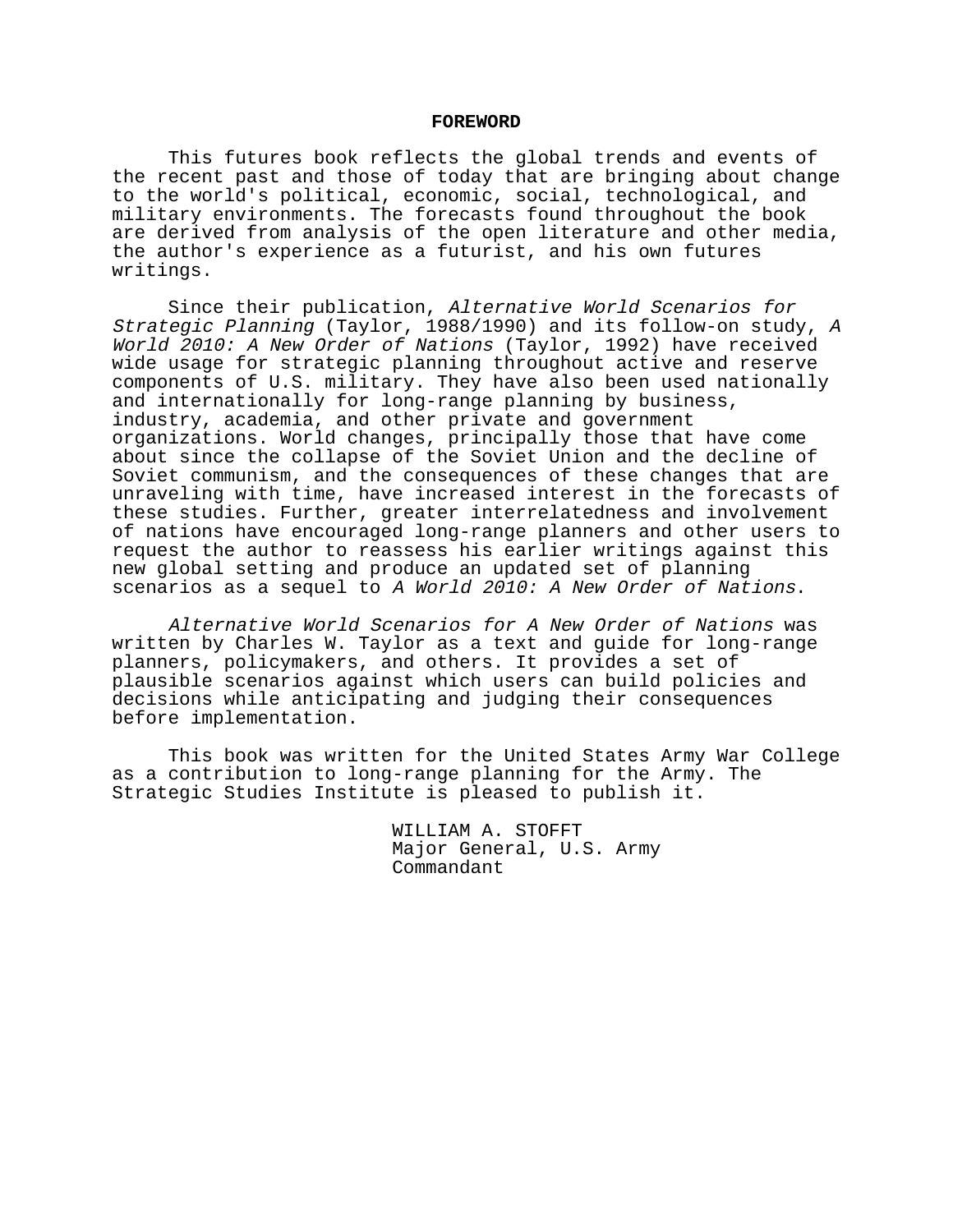#### **ABOUT THE AUTHOR**

CHARLES W. TAYLOR, a faculty member of the U.S. Army War College, is a strategic futurist with the Strategic Studies Institute and occupies the General Douglas MacArthur Academic chair of Research. His futures research extends over 25 years and includes major contributions in the form of narrative long-range strategic forecasts as well as in methods and designs of forecasts for studies requested by the Deputy Chief of Staff for Operations and Plans, Department of the Army. He is known internationally for his strategic forecasts and for his contributions of methods and techniques to the field of forecasting. He is the author of a number of future studies including The Technical Report to Forecast 90, A Concept of a Future Force, The Relationship of Forecasting to Long-Range Planning, The Pilot Delphi Project (strategic issues to the year 2030), A World 2010: A Decline of Superpower Influence, Alternative World Scenarios for Strategic Planning, Creating Strategic Visions, A World 2010: A New Order of Nations, and others. Mr. Taylor is the originator of the Panel Consensus Technique, an internationally recognized contribution to participative decisionmaking, problem solving, and forecasting. He is a member of the American Academy of Political and Social Sciences, World Future Society, Population Reference Bureau, Association of Electronic Defense, Fellow of the Inter-University Seminar on Armed Forces and Society, Military Operations Research Society, and The Planning forum.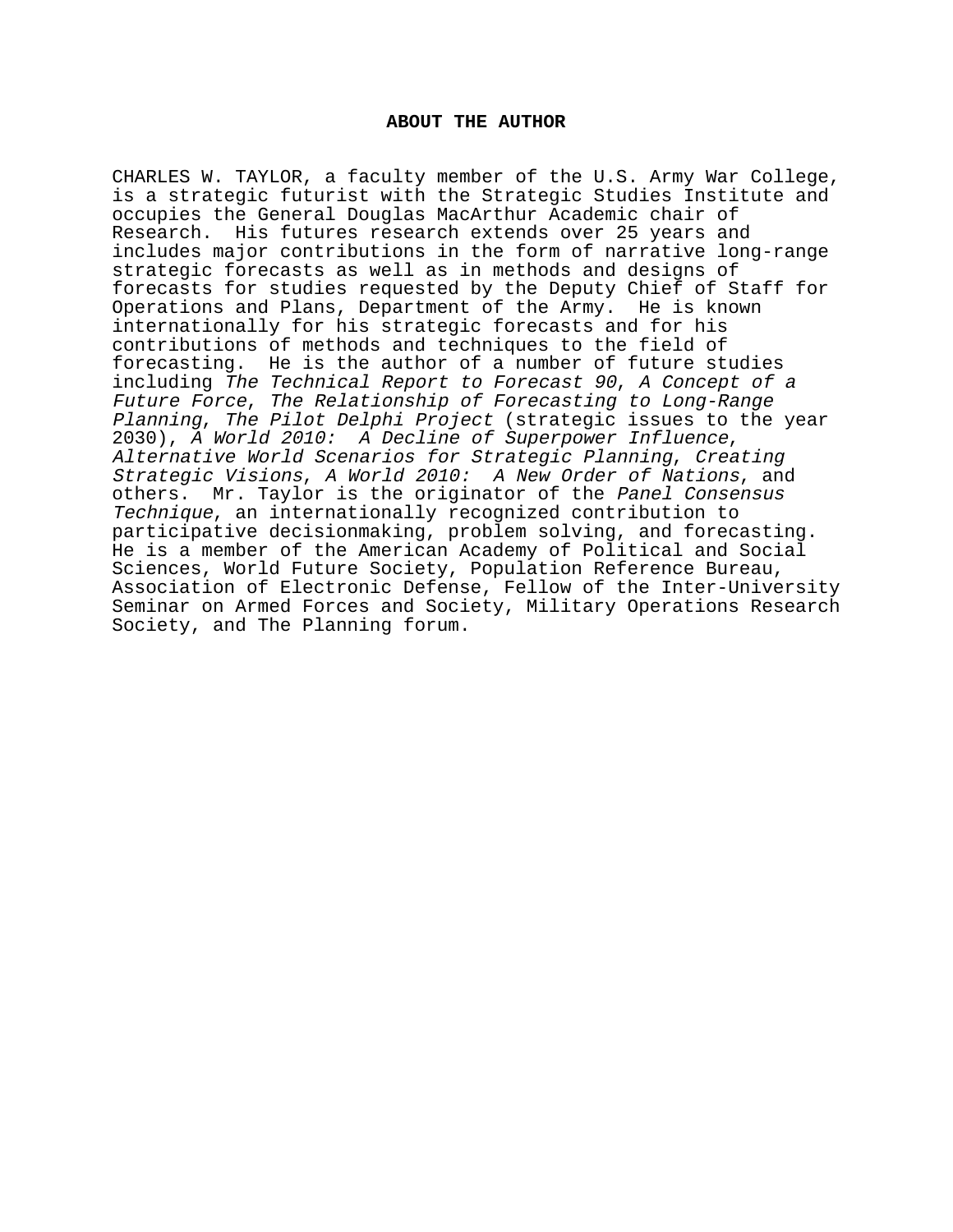#### **PREFACE**

This book is written to provide decisionmakers, policymakers, long-range planners, and others interested in the future a means to compare the consequences of their actions taken today to plausible, future alternative world environments or scenarios. Earlier work by the author has provided the four basic scenarios which are easily monitored for updating. Scenario updating is a task that is advisable at least every 5 years to maintain the usefulness of the scenarios. The text presented here describes the processes and methods for the creation of alternative scenarios and the use of the Cone of Plausibility (described in Creating Strategic Visions, Taylor, 1990) to project the scenarios 10 to 30 years or more into the future. The text also supports and is based on the following two previous writings of the author, Alternative World Scenarios for Strategic Planning (Taylor, 1988 and 1990) and A World 2010: A New Order of Nations (Taylor, 1992).

Changing trends and the occurrences of associated events (e.g., the demise of the Soviet Union and decline of Soviet communism; the rise of democratic governments; environmental pollution), especially during the last two decades of the 20th century, have created a new era of forced transition for the world's modernized industrial nations. For example, the military of the United States and its defense-oriented industries have been recast into a reformation of conflict/war-based strategies to conflict/peace-based strategies. The military is faced with a forced transition from warfighting missions to missions of peace maintenance: peace-enforcement, -making, -keeping, and -building. Military leaders who view security and defense as an integral part of a strong, but peaceful, economic, and political infrastructure sustained by superior national military strategies increasingly will dominate the U.S. defense rhetoric.

Most industries of the military-industrial complex that are or will be retooling in the late 1990s from defense production to that of domestic, almost certainly will meet the expected demands of the largely peace-driven national and global economies of the future. From a 20th century view, it would appear that once defense industries have retooled for non-defense production they very likely will be unable to reverse the process easily. From a 21st century view, scientific innovations and technological achievements in the century's first decade almost certainly will have advanced military weaponry and ancillary equipment for warfighting enough to make most of 20th century warfare obsolescent. The retrofitting of 20th century weapons platforms (aircraft, ships, or armored tanks) with 21st century technology almost certainly would be like putting new wine in old bottles.

Economies of the world's nations very likely will no longer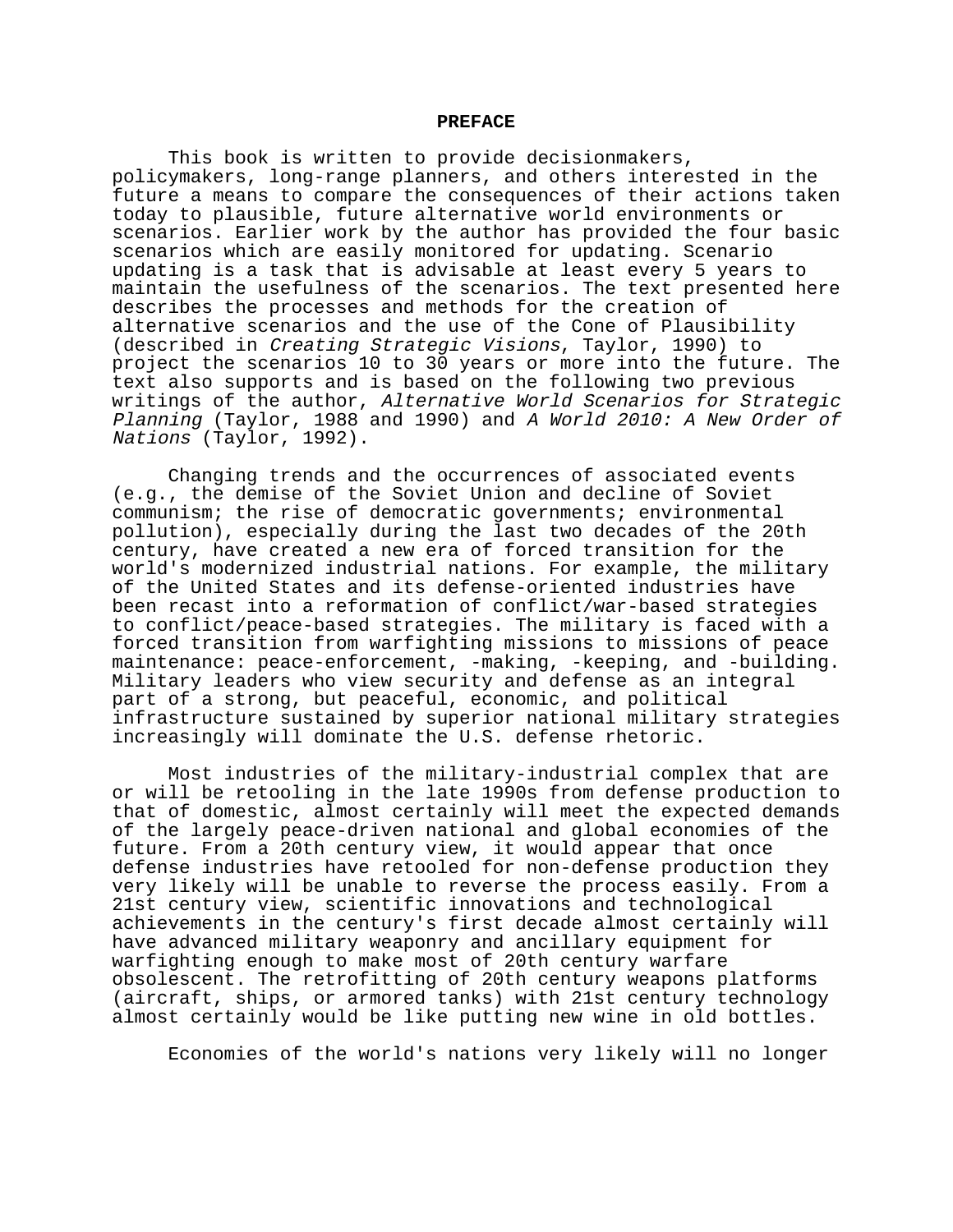be bound by an adversarial political-military relationship of the United States and the former Soviet Union that for nearly 50 years steadily increased defense budgets and national debts. There is little likelihood that the United States or any other nation with large budget deficit problems will overcome them. Expenditures in the so-called peace dividends (former defense expenditures applied to non-defense programs), will likely reduce the deficit only gradually, if at all. During the late years of the 20th century and by 2005 and beyond, nations will have increasing opportunities to establish free-market economies and democratic governments and to increase economic growth, all of which could very likely reduce national debts. Military planners must prepare for the future under current (1994) budgetary reductions, which in comparison to past lush years appear even more austere, through analysis of future world scenarios to determine the extent of the range and types of future conflicts that likely will involve the military. They must also analyze the fit of training, doctrine, and strategy to types of conflict and match technological advancements with conflict strategies.

For this to be accomplished, futurists must construct or synthesize descriptive scenarios from probable future world environments. Planners, in order to identify and understand the challenges that might exist in the future, should make projections of trends from the near future (2-5 years) to the longer range future (20-30 years or more), while evaluating the impact and interaction of consequences along the way. Trends would include the economic, social, business and industrial infrastructures of a nation or the world, as well as science and technology. This study assists planners and decision makers to view multiple future environments since a single view or projection of a future global environment would be deterministic, i.e., predictive, and would be too chancy.

This study presents four plausible views or scenarios of the global environment of the future in which the United States might exist. The study and the scenarios contain many forecasts. Their purpose is not just to represent one futurist's view of the future, but to bring together four logical and plausible scenarios that are useful to long-range planners. The scenarios are ALPHA, BRAVO, CHARLIE, and DELTA. They appear in synopsis in chapter 3 and in full narrative in chapters 4, 5, 6, and 7. They are presented briefly in the paragraphs below with their descriptive titles.

#### **SCENARIO ALPHA: U.S. Isolationist**.

Scenario ALPHA depicts a relatively peaceful world where the U.S. perception of an external threat is low and the size of its military force is small. The U.S. leadership and its business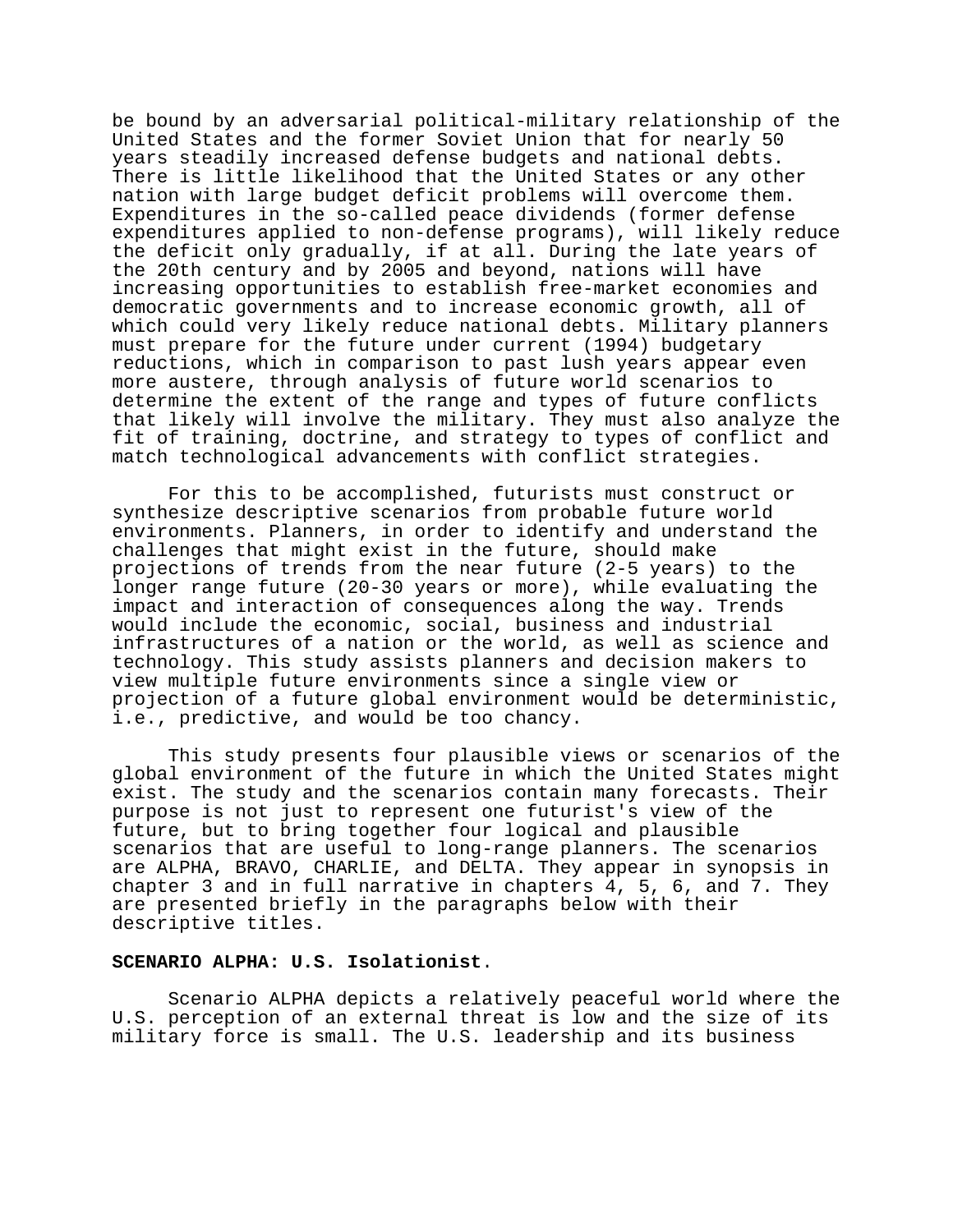infrastructure in this international environment have turned toward isolationism. In general, the concerns of the U.S. leadership and its citizens are directed more toward deficit reduction and greater budgetary investments in social welfare, educational, and environmental programs than in programs for space, science and technology, defense, or foreign economic and military aid.

A rise of nationalism throughout many nations of the world, including nations with prior long-term agreements with the United States, has suppressed U.S. international influence and has precluded U.S. military presence overseas. Local U.S. community infrastructures (economies, politics, resources, and demographics) are inhibiting military stationing, training, and installation activities.

The U.S. defense budget has plummeted significantly since the turn of the century. By 2020 the pressures of congressional environmentalists have forced the closure of many of the remaining military bases that were not closed around 2005. The U.S. armed services have been reorganized into a joint/unified configuration called the General Defense Force (GDF). The warfighting GDF is made up of Land Defense Forces (LDF), Sea Defense Forces (SDF), and Air and Space Defense Forces (ASDF).

# **SCENARIO BRAVO: U.S. World Peacekeeper**.

Scenario BRAVO describes a competitive world of economic trade markets where an undercurrent of external threats and contentions, both economic and military, to U.S. interests are perceptibly increasing. Worldwide, U.S. economic and military assistance agreements are many and are backed by a large U.S. peacekeeping military force. A tradeoff of nationalism for economic development and representative government by many nations worldwide has strengthened U.S. international influence, preserved U.S. investments, and assured the United States of a military presence overseas. The presence of U.S. industries, with their advanced facilities and know-how, is visible and productive in most nations of the world.

Throughout the continental United States, nearly all local communities have accepted military service men and women as part of the community family. Defense budgets are strongly supported by the American public, as are budgets for welfare, education, and the environment. The leadership and citizens of most U.S. local communities underpin and encourage military stationing and installation investments in their neighborhoods without conditions.

Over the past decade or so, the leadership in the U.S.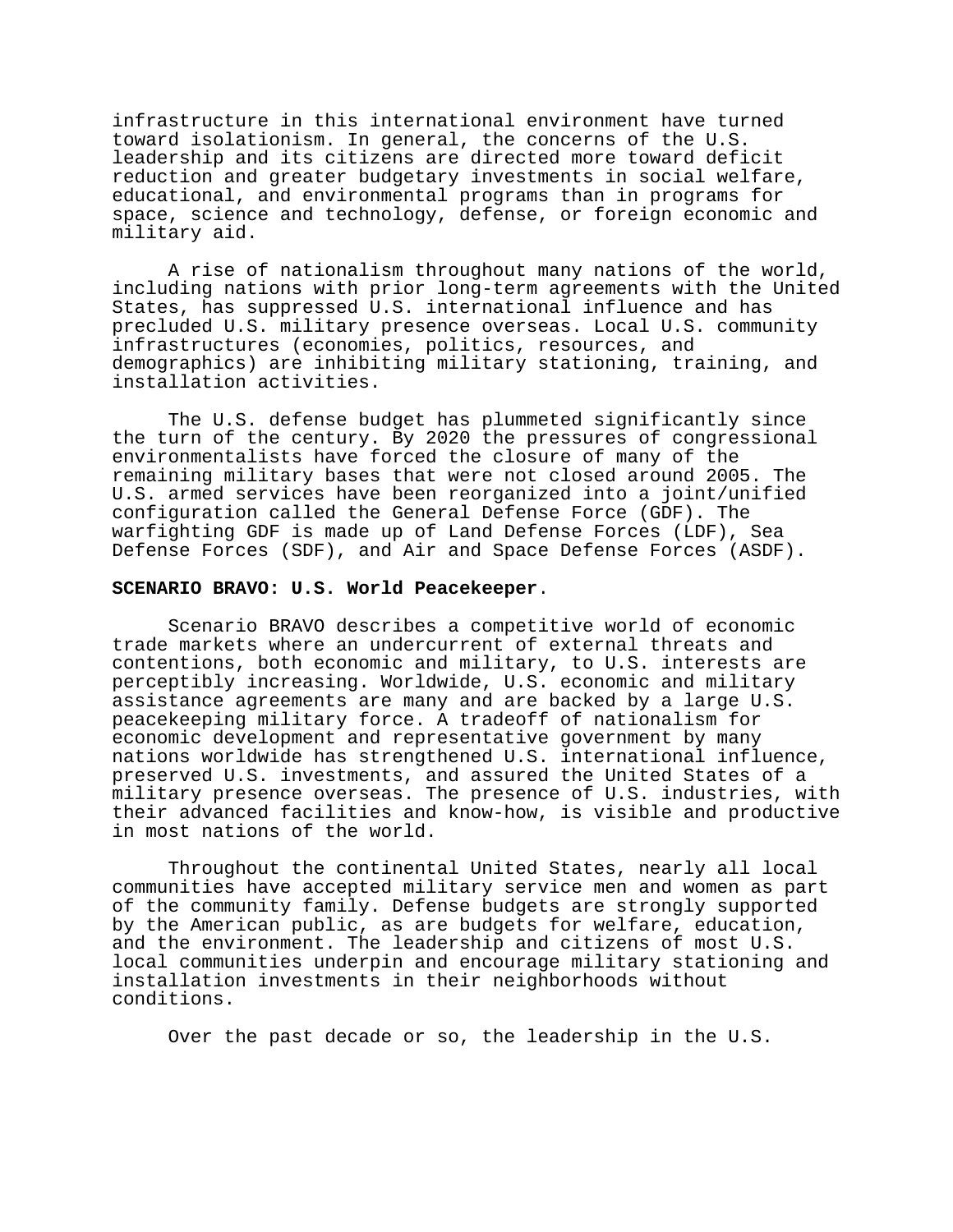Congresses and the Administrations have advocated a strong military defense. Sizeable and costly military exercises since 2005 continue to be conducted worldwide, some with Russia, the leader of a confederacy named the Union of Sovereign Republics (USR). In BRAVO, the U.S. military budget has increased substantially since the turn of the century because of an apparent increase in a USR threat to world peace. Since 2005, internal ethnic strife and perceived external economic threats have prompted a more aggressive USR leadership to reinforce its military forces.

These potential threats have pressured the U.S. Congress, around 2005, to enact an 18-month National Public Service (NPS) program that includes all agencies of the federal government and provides training for all citizen and noncitizen residents. For the military services, which had been all volunteer, NPS provides a constant source of trained troops.

#### **SCENARIO CHARLIE: Neonationalism World**.

The rise of nationalism worldwide in scenario CHARLIE has significantly suppressed U.S. political, economic, and military influence and has eliminated the presence of the U.S. military forces and most American industries overseas. CHARLIE is a highly competitive world where economic trade wars, embargoes, and restrictions abound.

The European Community  $(EC)^*$  is experiencing an economic pinch of the nationalistic, worldwide fervor for nations to buy at home. Since around 2005 the EC has perceived no significant military threats to itself, its interests, or to the rest of Europe. With the exception of France and the United Kingdom, all other EC states have demilitarized. NATO became an empty shell nearly a decade ago. The EC and NATO, except for one or two states, essentially, would be unable even to support a peacekeeping force effectively, alone or within a United Nations force, or to quell ethnic conflicts in the EC or in neighboring states. By 2005, nearly all U.S. forces have left Europe except for a few over-manned caretaker contingents and the U.S. forces involved in training exercises in the Union of Sovereign Republics (USR) and the Union of Social Democratic Republics (USDR), confederacies of the former Soviet Union.

\*As of November 1993, the EC has become the European Union (EU).

External threats to the United States or its interests are more of a challenge to U.S. economic trade and markets than they are threats to political ideology that would call for the use of military force. Largely for this reason, the U.S. leadership has provided substantial budgetary support to social and welfare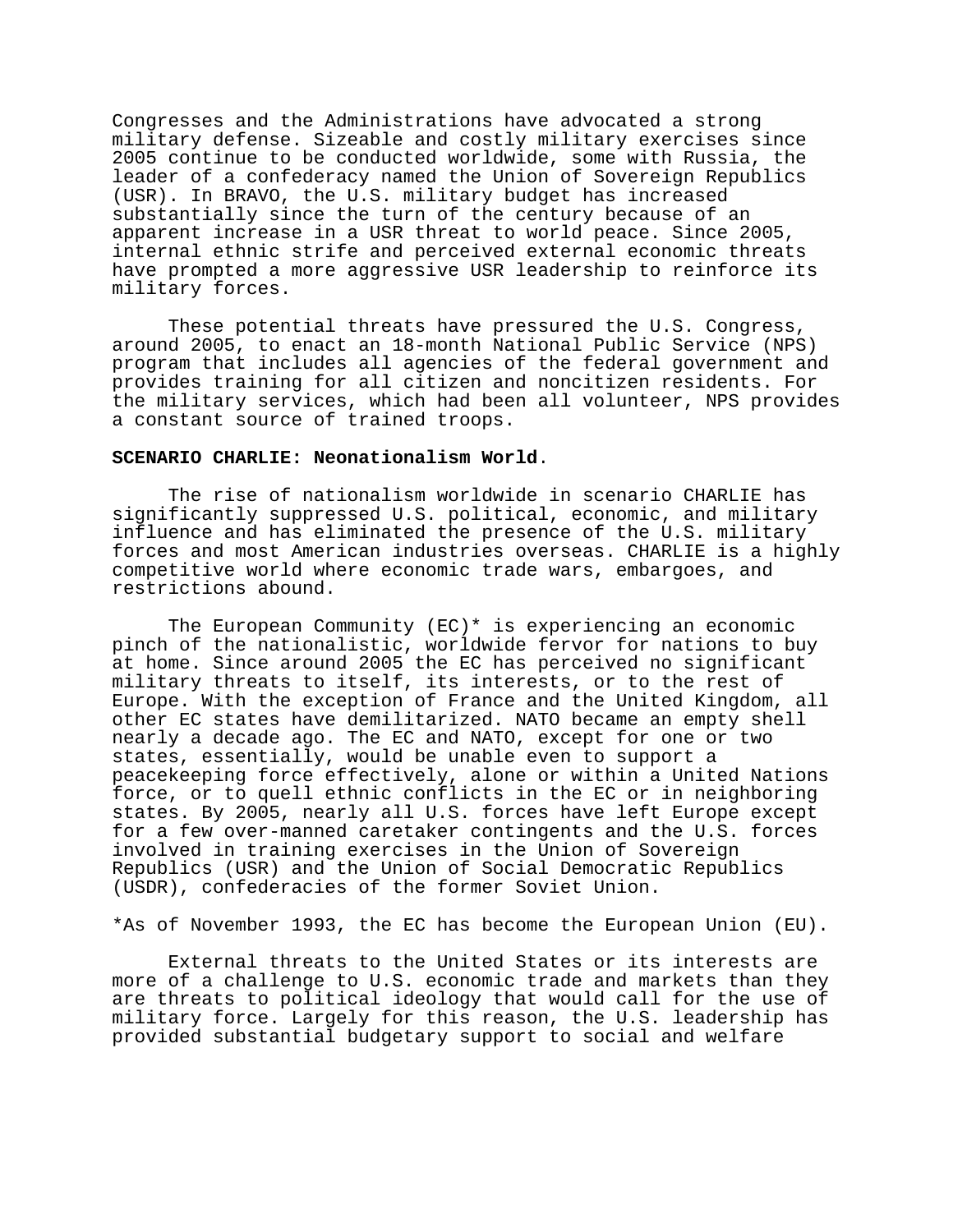programs and far less to defense. The military budget remains low despite U.S. national political and military leaders advocating a need for a stronger military. This has constrained U.S. security to a small, high-tech, elite military force and has reduced the Defense budget to its lowest level since the 1930s.

A significant portion of the Defense budget is invested into high-tech weaponry and research and development in general. The elite U.S. military forces are organized as the National Defense Forces (NDF). The NDF include all services and are fully capable of land, sea, air, and space operations.

The general public opinion of military service is high. However, partly because of population growth and partly because of military environmental infractions, local U.S. communities do not want military installations in their back yards. Since the military needs only to staff a small force, its source of physically, mentally, and morally fit volunteers for career service is provided through the Universal Public Service (UPS) program of 2003.

Since the late 1990s and the early 2000s, the continued U.S. economic support to Russia and Ukraine (especially), Georgia, and other republics of the former Soviet Union has given these new nations status in the new order of nations. Russia, circa 2005, formed a new confederacy with several other former republics and has become the leading republic of the Union of Sovereign Republics (USR). Likewise, Ukraine has become the leading republic of the Union of Social Democratic Republics (USDR).

## **SCENARIO DELTA: Muted Multipolar World**.

This scenario describes a productive economic world where U.S. political leadership favors social and welfare investments over those of defense. DELTA, however, is a scenario where U.S. local communities increasingly object to military activities at installations in or nearby their communities. The worldwide threat to the United States and its interests is generally perceived by the U.S. leadership to be about the same as it was in the mid to late 1990s, i.e., more of an economic threat than a military one and with a constant global demand for the United States to prove its global leadership.

Since the turn of the century and by 2020, the military threat emanating from the Union of Sovereign Republics (USR) has steadily grown. The USR is a new confederacy made up of several republics of the former Soviet Union, largely Russia, in about 2003. In 2020 the USR is under a coalition leadership that is an economically aggressive three-party system: democratic, communist, and socialist. The military threat is greater for the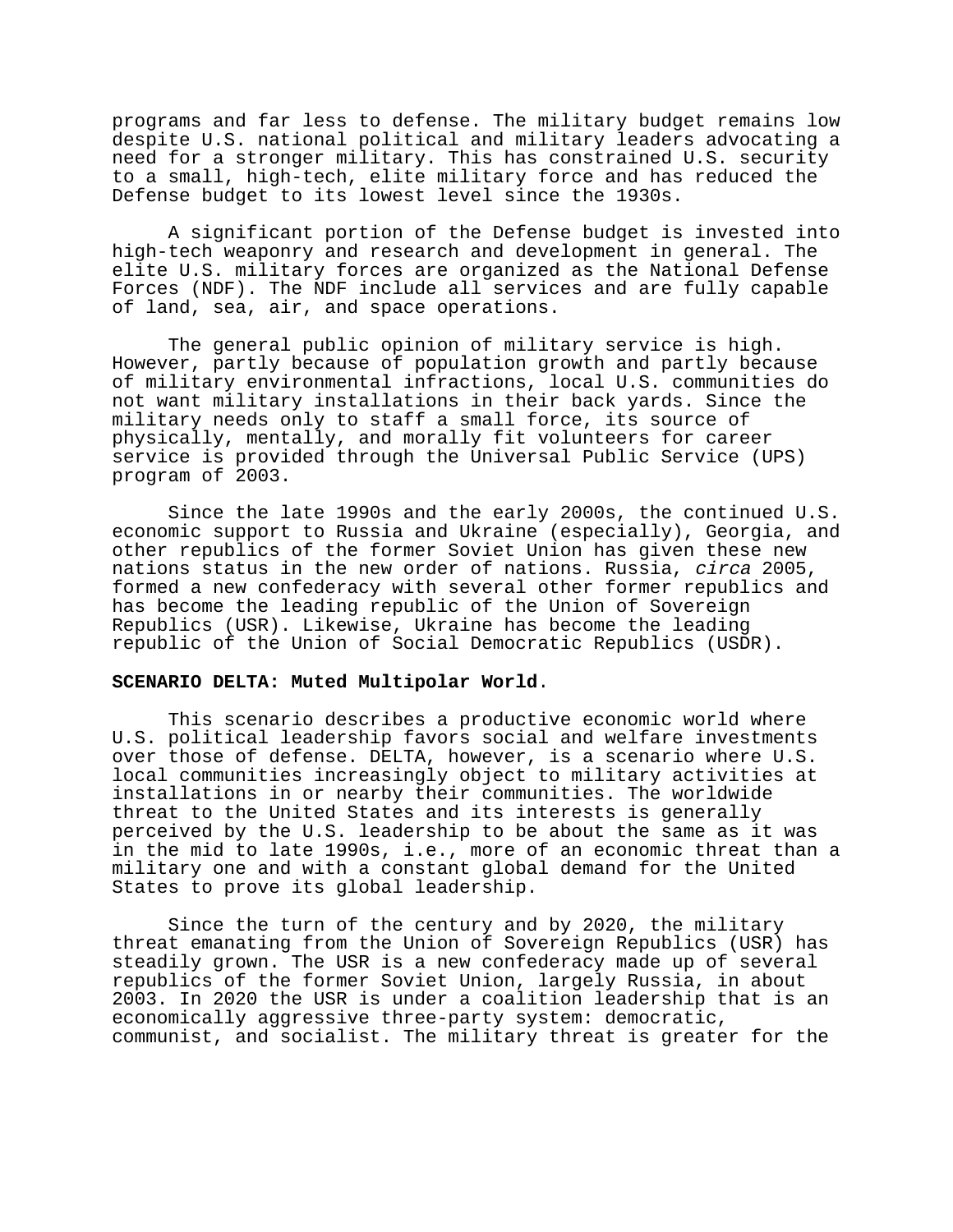European Community (EC) and the other confederacies formed from the former Soviet Union in the first decade of the century than it is for the United States.

The EC, driven by its need for new global economic markets, by 2005 is gaining in economic growth while gradually improving its competitive position globally, especially in the Asian-Pacific Rim markets. U.S. international economic and political influence, during the same time, is being strengthened worldwide by most nations that are making a tradeoff of nationalism for economic growth and are encouraging U.S. trade and tourism.

The reduction of the U.S. military during the past several decades has decreased U.S. presence overseas and reduced the number of local military installations throughout the United States. About 2005, the President combined the Army, Navy, and Air Force into one joint service, primarily to reduce costs and redundancies. The President and the Congress believe that the single joint service will be more responsive to global crises than the services would be separately. The DELTA 2020 military force, organized as a single, Unified Defense Force (UDF), is a mix of generalists and specialists. The UDF has light (easily deployable) high-tech land, air, and sea components for rapid shock attack.

Since the turn of the century the Defense budgets and related programs have been increasingly austere in comparison to past funding of the military in the late 20th century. The national economic benefits of military assistance programs in the DELTA world, however, are mutually satisfying to host nations and to the United States. These arrangements, i.e., overseas assignments for active and reserve forces, although limited in number, along with other inducements support voluntary military enlistment as the only source of recruitment for the joint service in the DELTA scenario.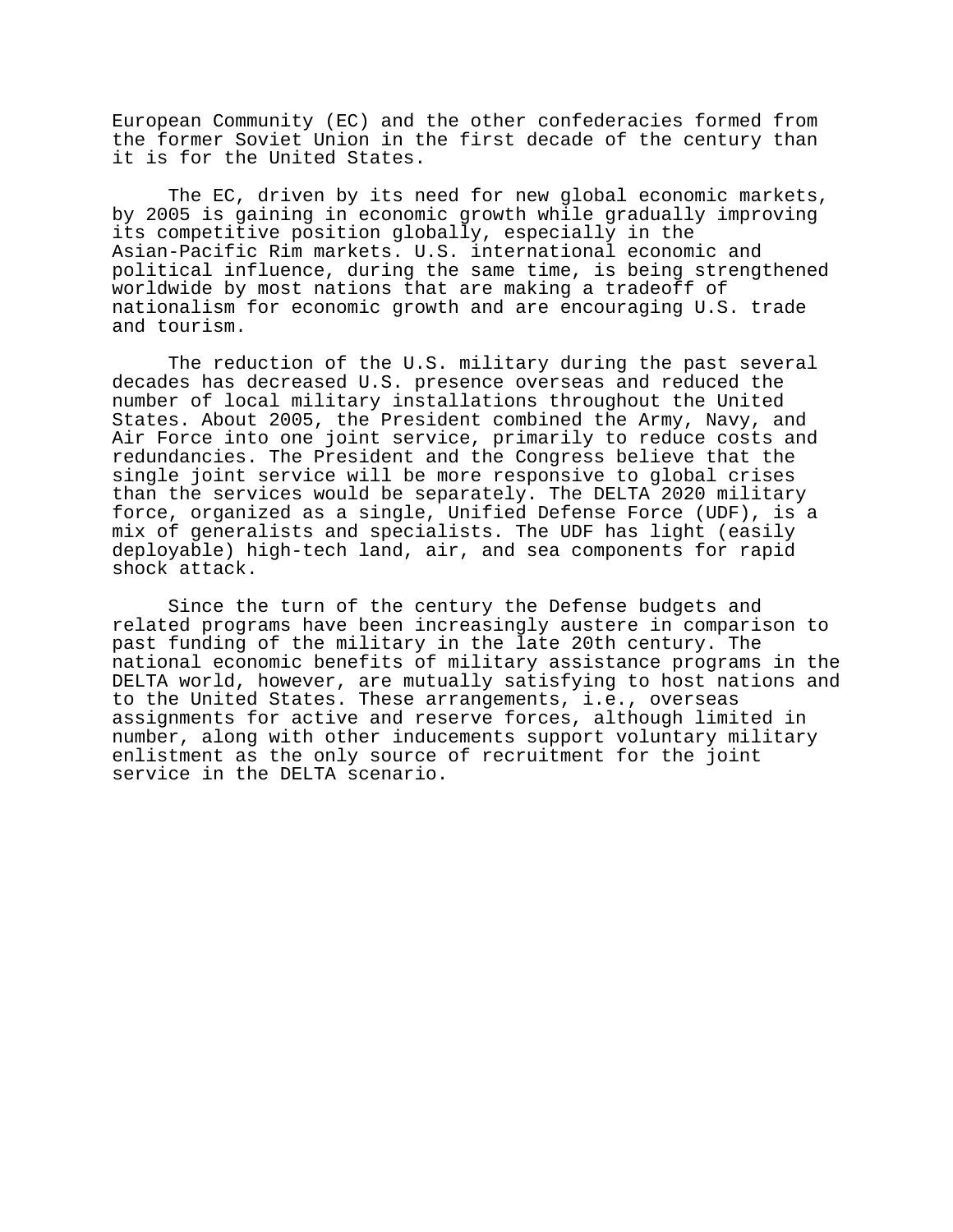#### **ACKNOWLEDGEMENT**

Sincere appreciation is extended to the members of the U.S. Air National Guard (ANG) and its contract agency, National Security Analysts Incorporated (NSA), who under the leadership of Major General Philip G. Killey, Director, ANG, participated in a workshop during the summer of 1992 to recommend changes in the text of Alternative World Scenarios for Strategic Planning (Taylor, 1988/1990). These recommendations were used to prepare the scenarios of this document and for the writing of the ANG's Long Range Plan 1993.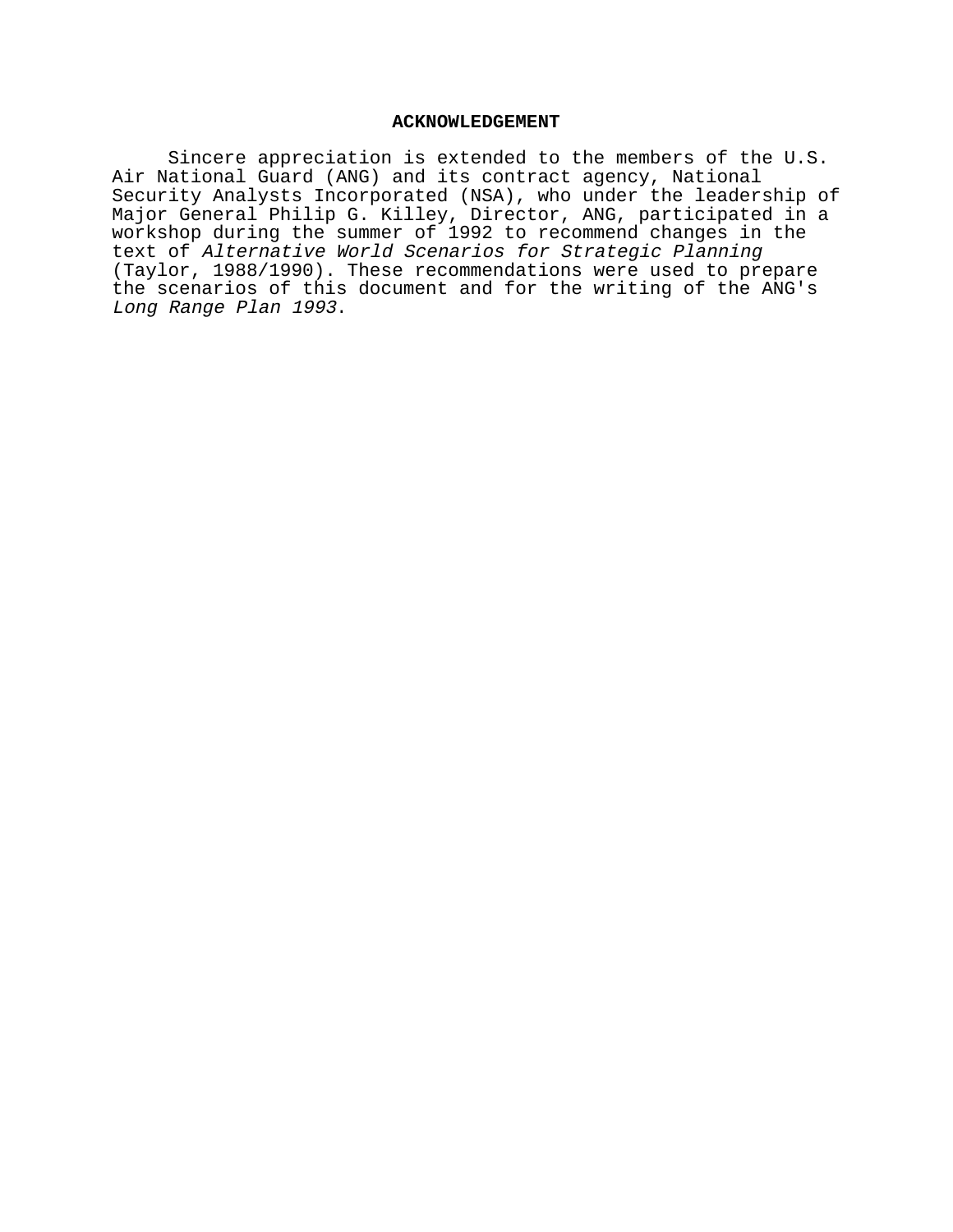#### **CHAPTER 1**

#### **THE PROCESS**

#### **INTRODUCTION**

This futures study $^{\rm l}$  has four objectives. The first is to establish a standard method for Department of the Army (DA) agencies to plan for the midrange to the long-range future through the use of an alternative scenario approach. The second is to describe four future alternative world scenarios (environments) that are plausible, realistic, and appropriate for Army and organizational planning into the 21st century. The third is to revise and update the scenarios to bring them into alignment both with world changes that have occurred since they were published and with the author's recent forecasts. The fourth objective is to adjust the forecasts inherent in the scenarios to accommodate plausible future environments.

The scenarios in this study have broad utility throughout the Army and potential use throughout the Department of Defense (DoD) as well as other government agencies, industries, and academia. The alternative scenario design described here was used in 1986 for a long-range stationing study for the Army in 2020. The design provides a set of four relevant, interrelated scenarios for midrange to long-range planning, policymaking or decisionmaking. Each scenario of the set is multifaceted, holistic, and internally consistent with a time and topic of focus, yet interrelated by design with the other scenarios of the set.

Two time periods are addressed by the scenarios: the years 2005 and 2020. These provide an historical perspective of the future linking 20th century experiences to 21st century requirements, allowing planners to posture for an evolutionary transition of military forces into the 21st century. Further, the scenarios highlight key underlying conditions that may set in motion organizational changes, e.g., in national defense during peacetime. As such, they provide a background for planning alternative strategic courses of action and for assessing defense and security policies. Equally important, they provide a framework for exploring long-term requirements. Moreover, the alternative scenarios include common parameters that make the most difference to an organization. Planning begins against these common parameters. Once these parameters are defined, organizational subdivisions usually discover unique scenario differences that contribute to the building of a master plan against which decisions can be made and policies set forth.

The advantage of the alternative scenario approach is that it provides a context for planning where a spectrum of trends and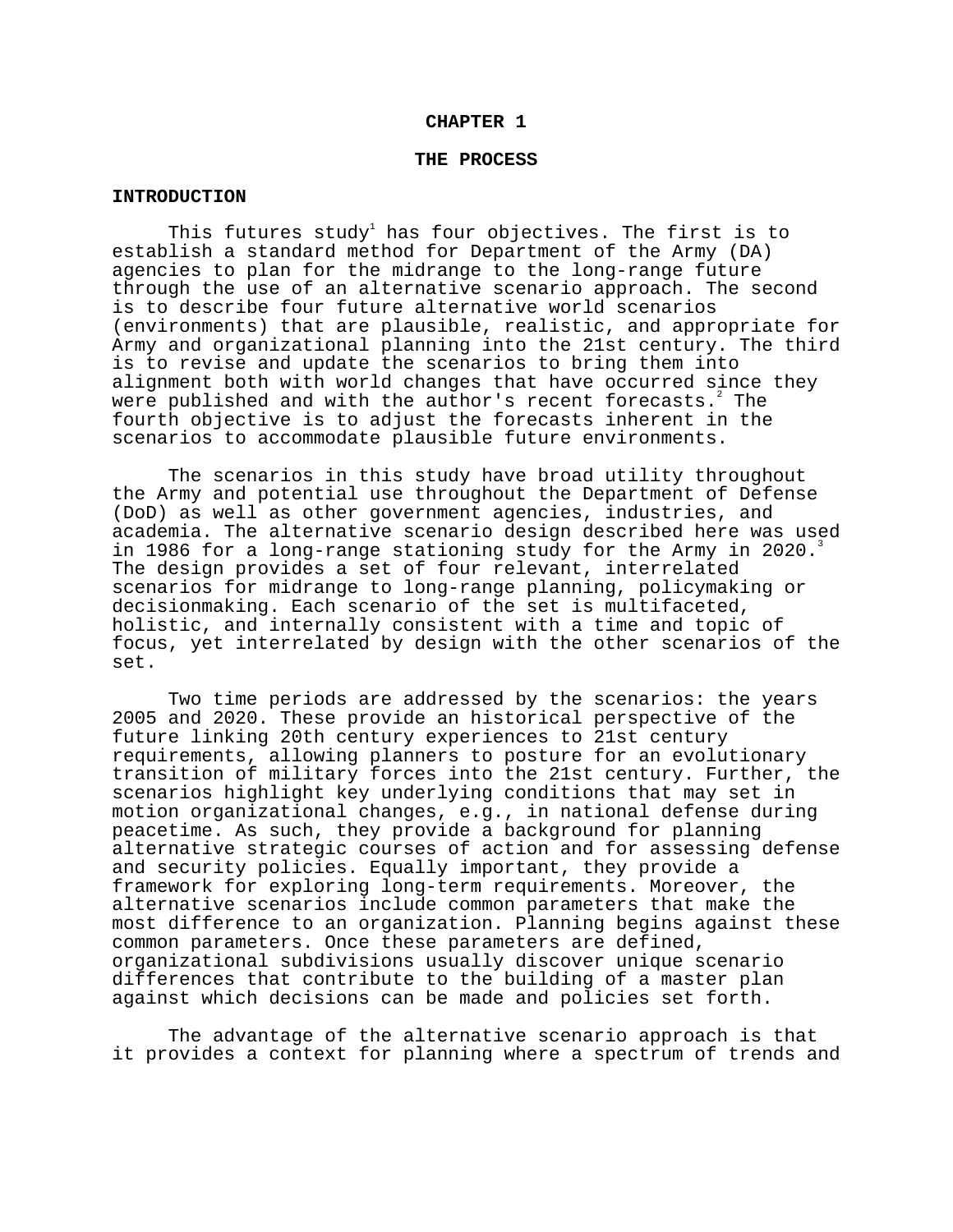concepts can be considered across a variety of settings.<sup>4</sup> Giving each scenario a descriptive title provides a shared reference and common vocabulary for comparisons and discussions among a variety of scenario users.

## **METHODS**

Scenarios, as they are defined for this study, are narratives or outlines that depict preselected future environments at some near or far-off time. They largely consist of knowable things, conditions, and situations in new relationships that when projected into the future evoke new concepts and ideas about change. Although scenarios are neither predictions nor forecasts in themselves, they define future environments and provide insights that allow today's planners, policymakers, or decisionmakers to influence the future. Scenarios are generally semiqualitative or qualitative and judgmental. The validity of the scenarios and methods used to build plausible scenarios can be determined by a consensus of experts<sup>5</sup> or merely by their acceptance and utility by users. A four scenario-package approach is described and developed for this study. It is designed specifically to overcome the deterministic and predictive approach of single-scenario analysis and to provide a more conceptual and probabilistic framework that is plausible.

Within the process of projection there are very distinct dichotomies of terms that are increasingly being accepted by futurists in the social sciences. One important dichotomy, I believe, is the difference between prediction and forecasting. Prediction, as it is used by some analysts, is a deterministic view of the future, i.e., it is certainty; e.g., tomorrow, it is going to rain. Whereas, forecasting is being used increasingly by futurists as a probabilistic view of the future, i.e., it deals with chance; e.g., tomorrow, there is a 60 percent chance of rain. This difference is important to the development of this book since everyone can predict the future, but no one can predict the future accurately, except by chance. I have taken special care to minimize predicting world conditions in 2020. Moreover, to avoid burdening the reader with numbers, I have made every effort to forecast the future in nominal forecasting terms. For example, the above forecast statement would read: tomorrow, there is a better than even chance of rain. Additionally, I have provided a table of estimative semantics in the back of this book as a guide for the reader to use to determine the probability of the occurrence of trends and events.

The plausibility of the scenarios and the methods created to develop them were originally validated by a seminar conducted by scholars of the J.F. Kennedy School of Government at Harvard University and further supported by the Harvard Seminar's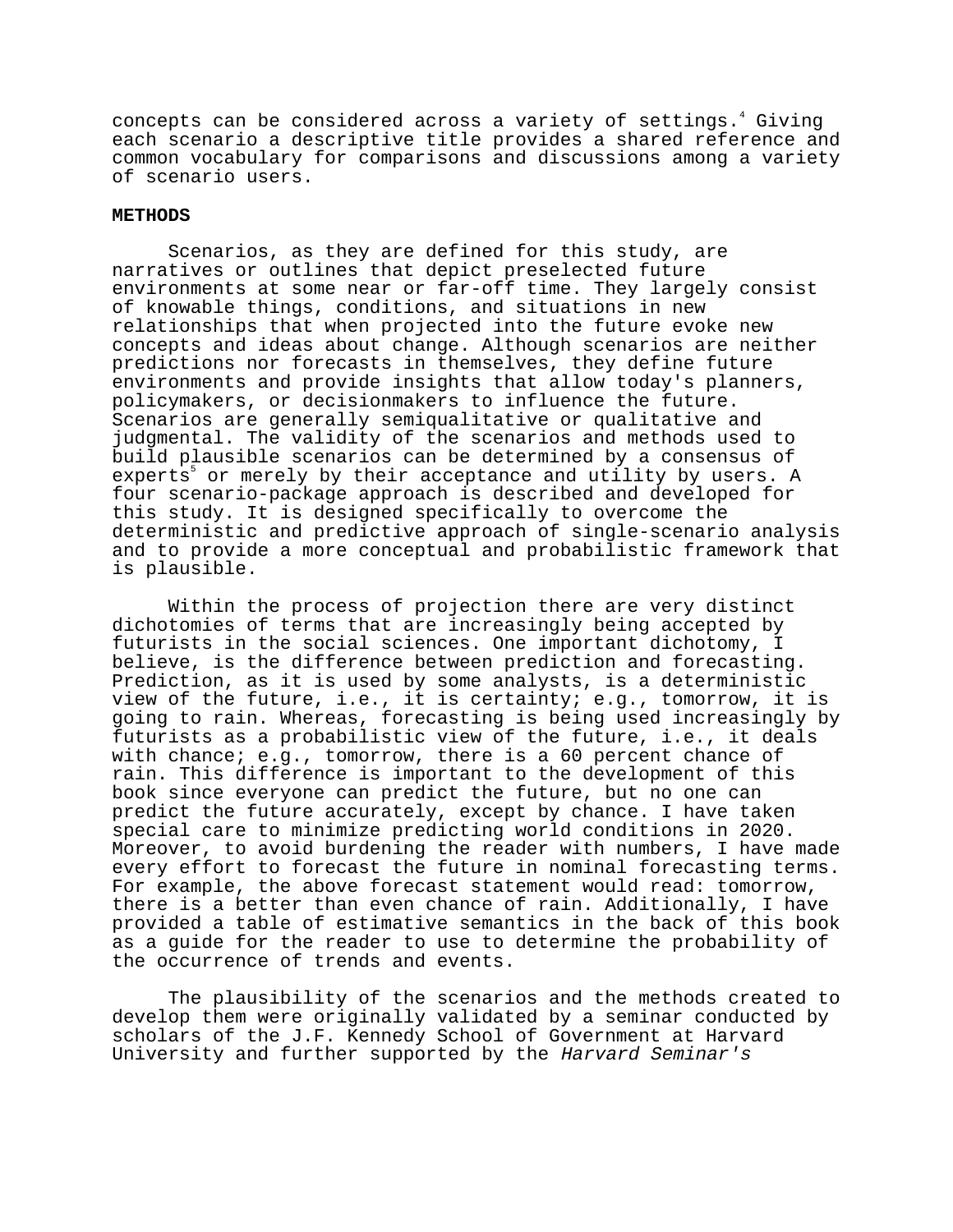Executive Summary and its "Statement of the Seminar Leader," Robert J. Murray. $^{\circ}$  Additionally, since the publication of the Alternative World Scenarios for Strategic Planning in 1988, the number of government agencies and private industries using the scenarios for strategic planning supports their acceptance and utility. World events since 1988 have brought about significant changes in international affairs. Many of these changes had been anticipated (e.g., the decline of the superpowers; the turning inward of the Soviet Union for economic reasons; the turning of Eastern Europe toward democracy; and the reduction of U.S. forces at home and abroad) and had been taken into consideration when the 1988 scenarios were written. The early 21st century world environment described in Chapter 2, "The Early Decades of the 21st Century," establishes the background for amending and further developing the scenarios. The scenarios described in this study are extensions and variations of the Chapter 2 environment and reflect the international environment of A World 2010: A New Order of Nations.

## **The Cone of Plausibility.**

The scenarios in this futures study encompass a transition of trends and events and their consequences of the last decade of the 20th century and their likely evolutionary change into the 21st century. The planning focus years are 2005 and 2020. The thought process for this transition, or evolution, forms a theoretical cone that encompasses the passage of time, i.e., from the past through today to near or distant tomorrows or futures. Within the cone, cause and effect relationships that define an organization's existence, e.g., the Army's, in response to the external world's characteristics represent trends that can be tracked from today to any point along a time line into the future, while discovering new trends along the way. Although use of the cone does not increase the accuracy of the forecast of the scenarios, tracking in the cone establishes and reinforces the validity and believability of the scenarios and the logic of their development. The process is defined within this theoretical cone where the logical building of plausible scenarios takes place; it is called "The Cone of Plausibility." $^7$  The cone is displayed in Figure 1 and described in more detail in the addendum to this chapter. The use of this process is a mental exercise of logic that is graphically expressed as an upright cone. It is narrowest at a plane called today, its base, since more is known about today and its immediate future, tomorrow. The cone broadens as knowable futures become increasingly obscure. As the cone extends into time less is known, there are no hard data, and an infinite number of futures exist. Beyond the known futures is where plausible visions of futures or scenarios must be created.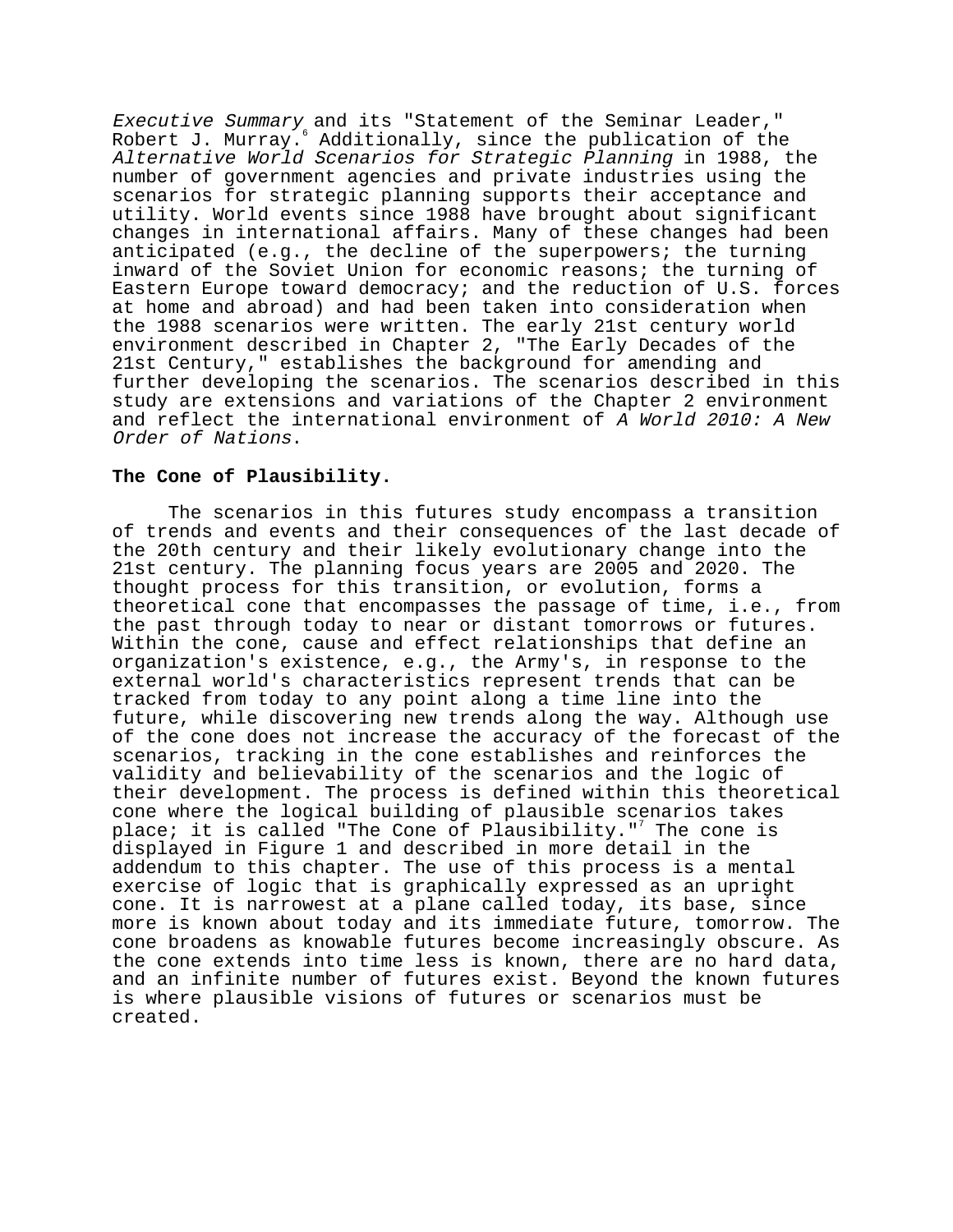

Figure 1. The Cone of Plausibility.

÷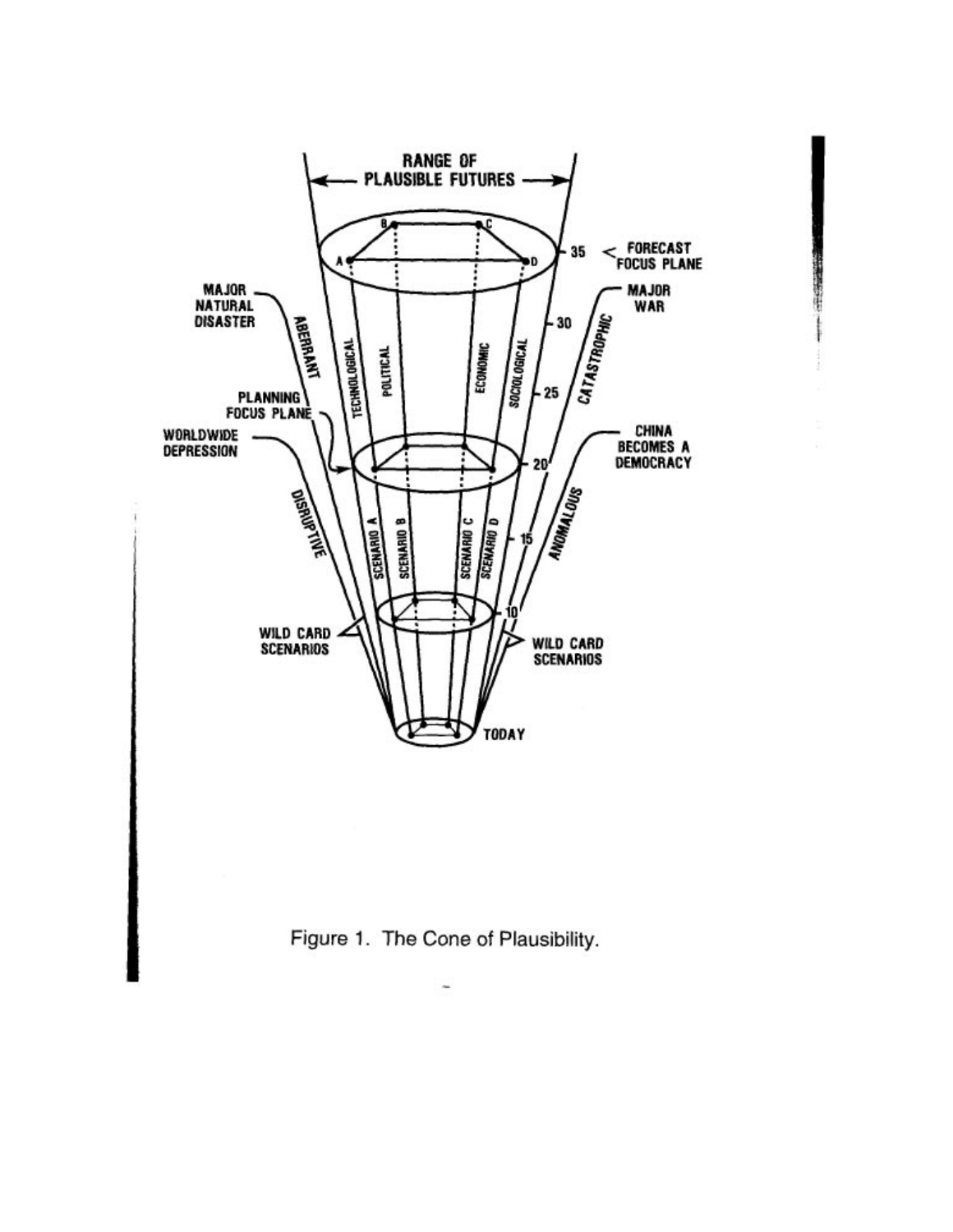### **Plausible Scenarios**.

Scenarios developed within the cone are considered plausible if they adhere to a logical progression from a starting point to a selected planning focus plane. Plausibility is observed through estimates of the consequences and effects of each scenario's trends and events as they interact holistically with one another. Moreover, trends and events of each scenario can be tracked backward or forward in the time cone, e.g. from 2020 through 2005 to the 1990s (or earlier) and back to 2020, as a further test of plausibility (see Figure 2). This assures a high degree of compatibility between the past, present, and the future. Ergo, the trends and events and their likely outcomes are intermeshed easily with, and provide guidance direction and orientation for, short-range, midrange, or long-range planning. The process of the cone of plausibility is appropriate and ideal for use by forecasters and planners of governmental, industrial, business, or academic agencies and organizations where logical and plausible observations of trends and events are required.

# **Wild Card Scenarios.**

Other trends and events and their consequences, when assembled as scenarios, are considered implausible from today's perspective and are called "wild card" scenarios. They are outside of the cone, by definition. They are deviations from the norm. These scenarios encompass major disruptive, aberrant, catastrophic, or anomalous trends and events (see Figure 1). The occurrences of these scenarios, despite variable degrees of warning, are generally not forecast with a high reliability. Wild card scenarios, however, can become operative and quite real at any time, if they do, in fact, occur. When they penetrate the cone, the scenario environments are profoundly altered. Trends and events associated with a wild card event become the dominant drivers of the scenario. They overwhelm the scenario theme. In this event, they would suspend the logical progression of the scenarios established within the cone until new recovery baselines could be determined and new trends and events could be selected as drivers of the scenarios. Wild cards give the cone of plausibility its upright position and conical shape. They are external forces that, theoretically, shape the cone by applying greater pressure against the cone to occur in the very near future, i.e., at the base of the cone, than in the outer years.

The process within the cone of building scenarios is a counterforce to the pressures of the wild cards to disrupt the logical sequence and flow of the scenarios outward in time. Wild cards are contingencies. Their occurrence and consequences can be analyzed any time within the cone and might be called digression analysis.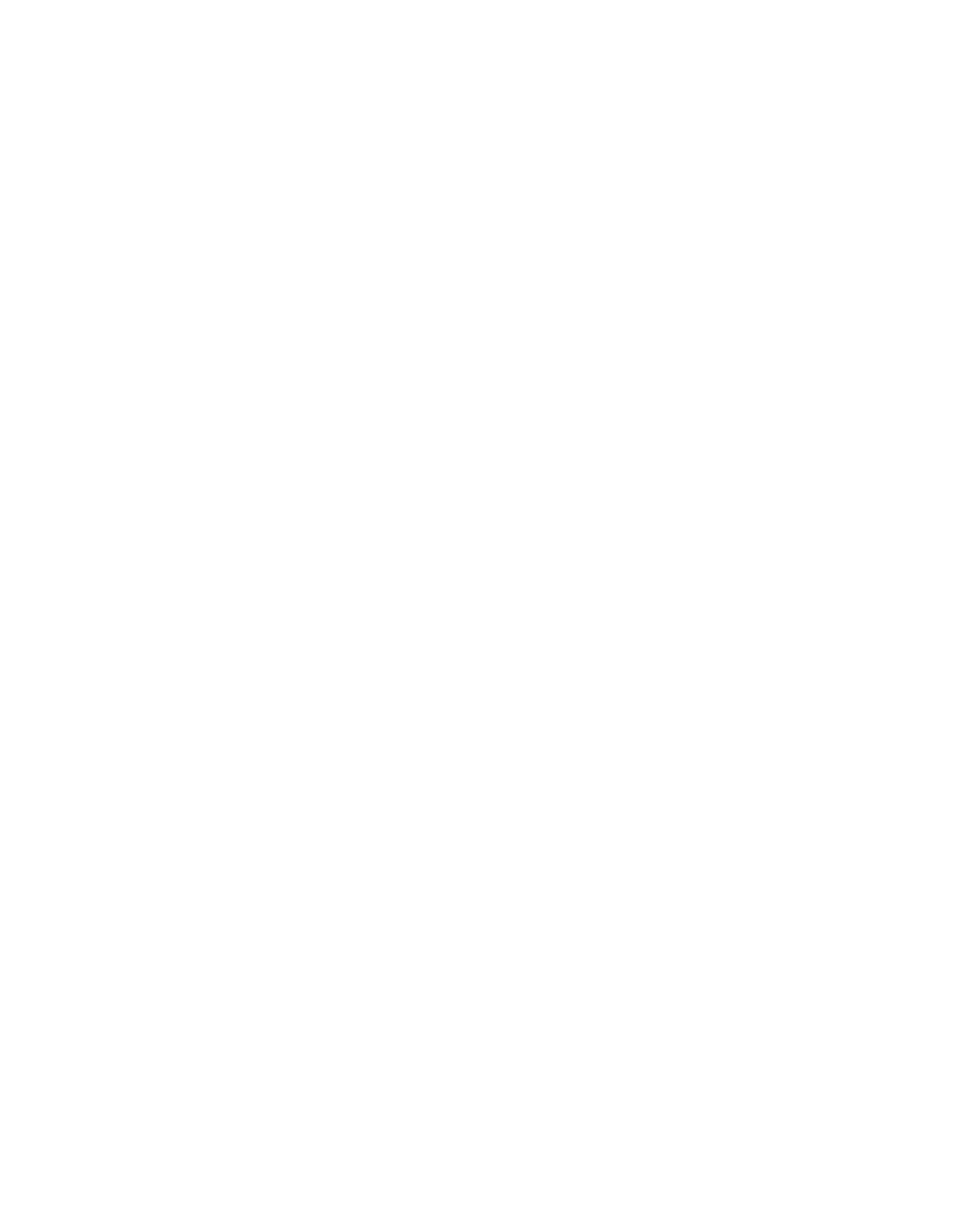

Figure 2. The Cone of Plausibility: Past and Future.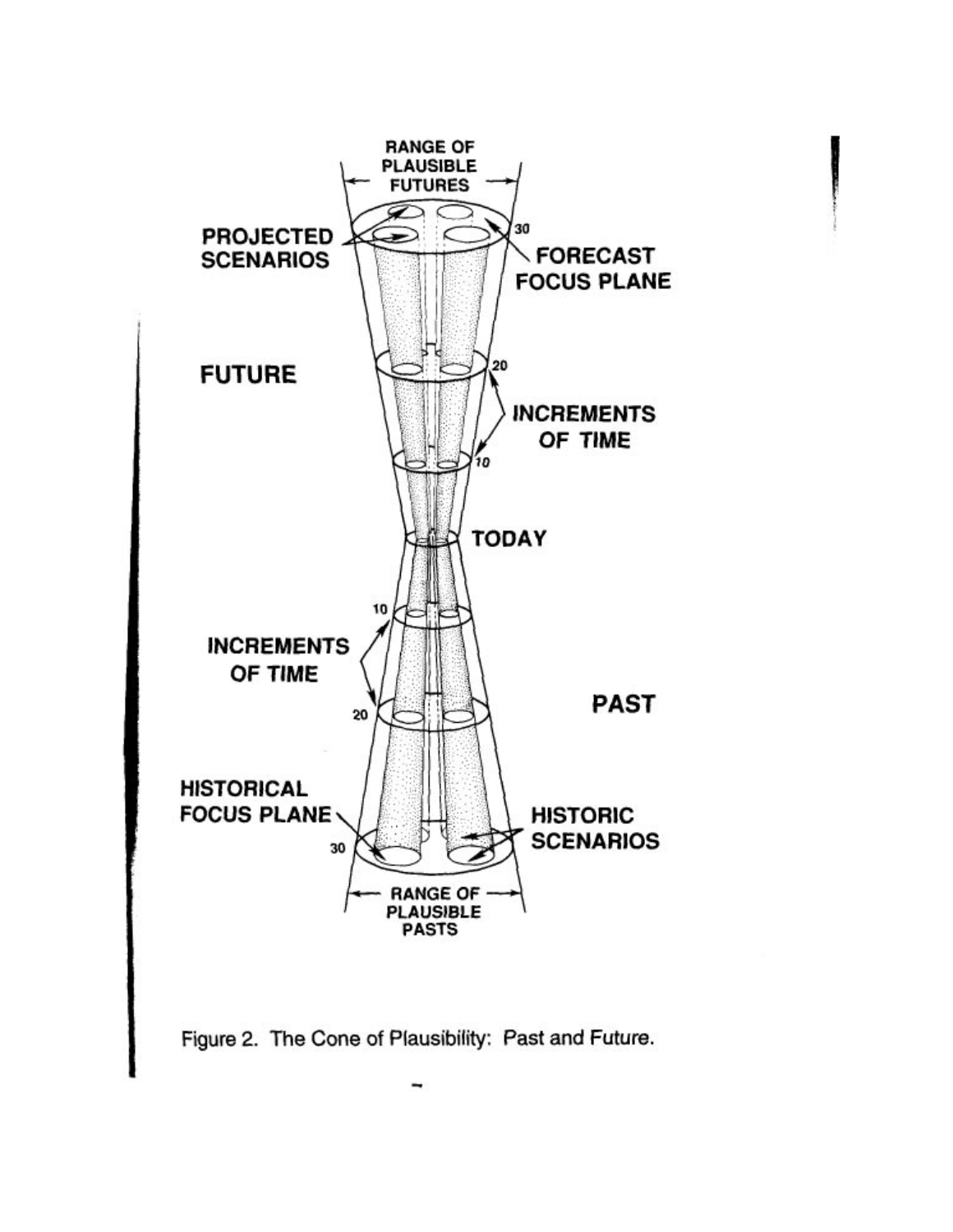#### **Scenario Drivers**.

The trends selected to be the drivers of the scenarios in this study are those that are critical to national and international issues. The trends that shape or drive the future of the United States and its relationships with other nations of the world are the political, economic, social, technological, and military elements of power. Drivers are plausible trends and events associated with these elements, and others, that have varying degrees of dominance and that establish the themes of scenarios. One of these drivers will be selected, placed at the top of the list, and will be dominant over all other driver trends in a scenario. Their interactions create the consequences that move the scenarios outward in the time cone. Four example driver themes--technological, political, economic, and sociological--are depicted in Figure 1 for scenarios called A, B, C, and D, respectively. Examples of drivers or themes that are generally most influential for governments and a variety of businesses and industries are listed at random below:

! Geographic ! Economic ! Military ! Sociological ! Science & Technology ! Demographic ! Political ! Environmental Impact ! Natural Resources ! Community

 National and international political and economic drivers were used to set the themes of the scenarios for the Army stationing study. These were selected by the planners and futurist because U.S. national defense is more sensitive to them than to most other drivers, as are most businesses and industries.

Personal experience and research have convinced me that the use of multiple or alternative scenarios improves forecasting accuracy.<sup>8</sup> In order to create four scenarios that were close in relationship to one another, each scenario of the study included driver trends that were similar to those of the other scenarios. The dissimilarities give each scenario a different and distinctive thematic thrust and direction of its environment into the future. When in holistic combination with other scenario trends, the driver trends clearly and dramatically distinguish one scenario from another. Additional discussion of scenario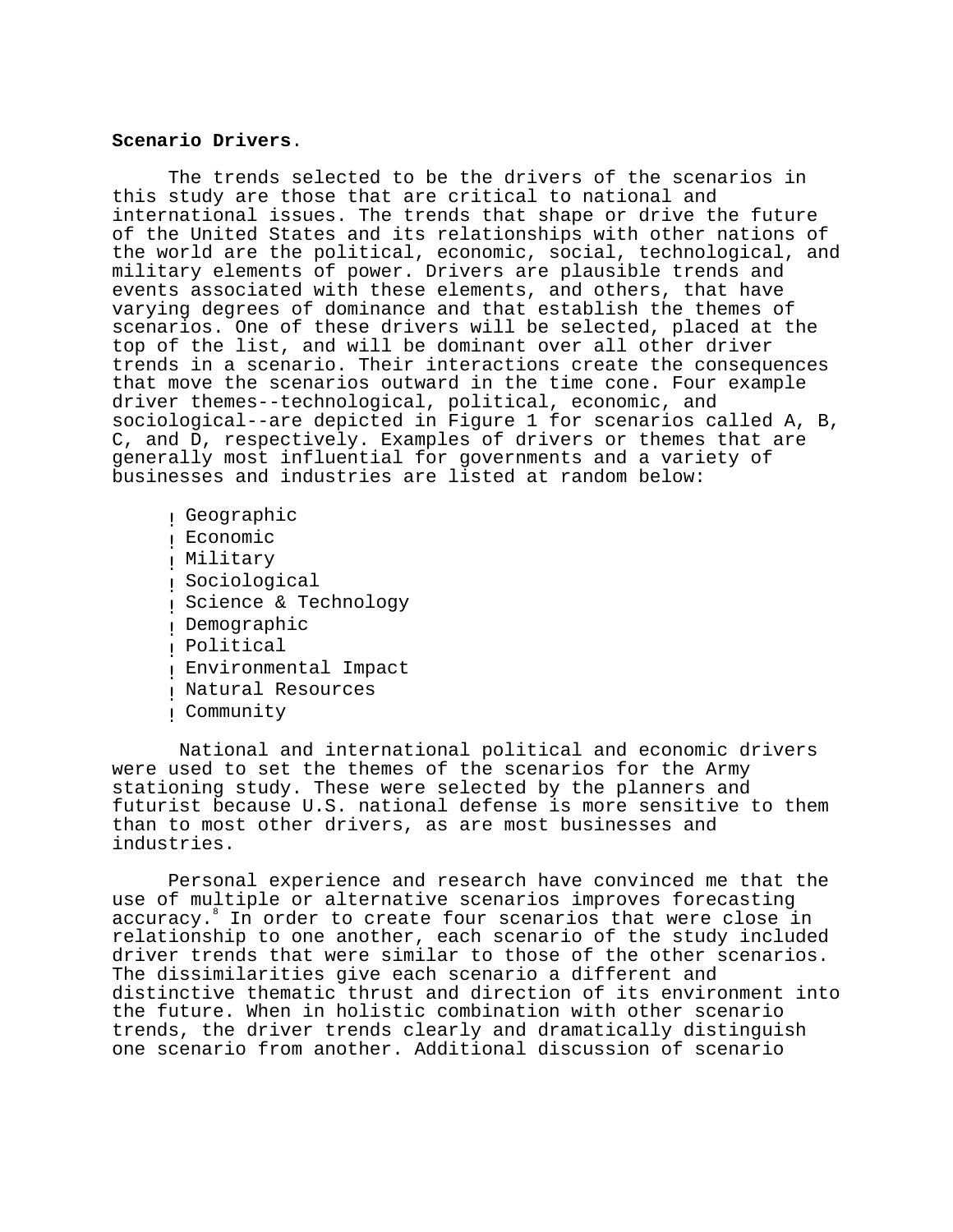drivers is contained in Chapter 3.

An optimum number of sets of alternative scenarios created by the futurist for a study group of planners is four--each set with four driver statements (see endnote 8). The sets do not include extremes, i.e., upper or lower limits, best or worst case, or middle-of-the-road scenarios. None is intended to be the most or least likely environment or are any forecasts of the world of 2005 or 2020. Rather, each is intended to describe possible combinations of future conditions that can be used as part of a set of considerations for planning or as decision or policy analysis tools.

Notwithstanding the possible independent use of each scenario, the four scenarios were designed to be used as a planning package, where planners and analysts can meaningfully compare the influence of variables across time in realistic situations and in an envelope of potential (not predictive) evolving societal configurations. Use of the scenarios in this study provides users a means by which they can plan realistically for different operating climates, restraints, requirements, and resources for the future. Planners can uncover commonalities and differences as planning form and structure are derived from their analysis. From these comparisons, final composite plans can be developed. The titles of the four basic alternative scenarios are shown in the cone of plausibility in Figure 3. The scenarios, each with its set of four driver statements, are displayed in Table 1. The scenarios have the following identification and descriptive titles:

- ! Scenario ALPHA: U.S. Isolationist;
- ! Scenario BRAVO: U.S. World Peacekeeper;
- ! Scenario CHARLIE: Neonationalism World; and,
- ! Scenario DELTA: Muted Multipolar World.

#### **SCENARIO ALPHA: U.S. ISOLATIONIST**

U.S national political leaders advocate a strong welfare and social investment economy.

Post-industrial infrastructures, along with specialty industries, lack the capacity to support industrial surge requirements adequately.

A rise in world-wide nationalism suppresses U.S. influence and precludes U.S. military presence overseas.

U.S. local community infrastructures inhibit military stationing and reduce installation investments.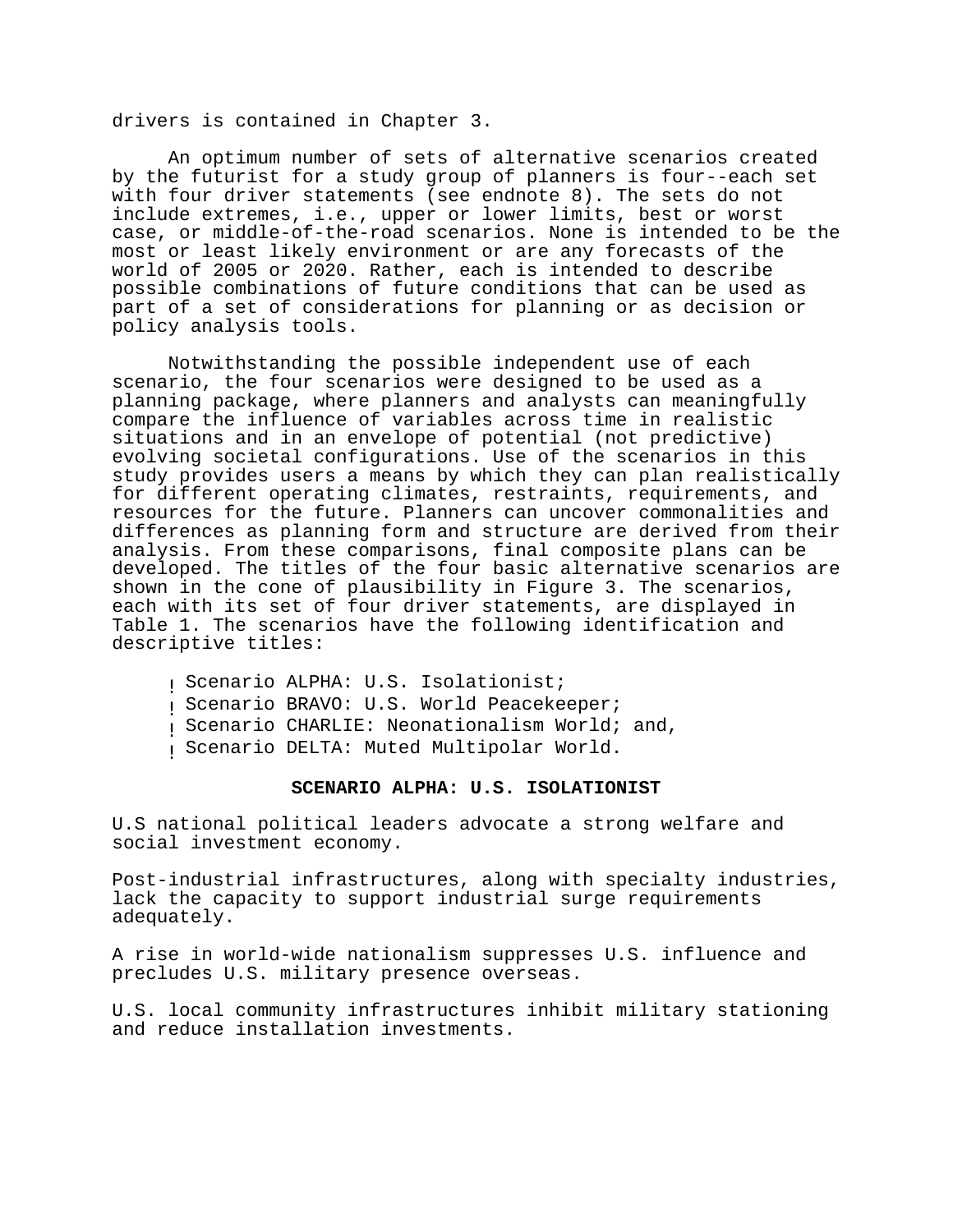## **SCENARIO BRAVO: U.S. WORLD PEACEKEEPER**

U.S national political leaders advocate a strong military defense.

Post-industrial infrastructures, along with specialty industries, have the capacity to support industrial surge requirements adequately.

Tradeoffs of nationalism for economic development strengthen U.S. influence and preserve U.S. military presence overseas.

U.S. local community infrastructures underpin military stationing and installation investments.

## **SCENARIO CHARLIE: NEONATIONALISM WORLD**

U.S national political leaders advocate a strong military defense.

Post-industrial infrastructures, along with specialty industries, lack the capacity to support industrial surge requirements adequately.

A rise in world-wide nationalism suppresses U.S. influence and precludes U.S. military presence overseas.

U.S. local community infrastructures inhibit military stationing and reduce installation investments.

#### **SCENARIO DELTA: MUTED MULTIPOLAR WORLD**

U.S national political leaders advocate a strong welfare and social investment economy.

Post-industrial infrastructures, along with specialty industries, lack the capacity to support industrial surge requirements adequately.

Tradeoffs of nationalism for economic development strengthen U.S. influence and preserve U.S. military presence overseas.

U.S. local community infrastructures inhibit military stationing and reduce installation investments.

> Table 1. Micro-Scenarios with Potential Drivers for Theme Dominance.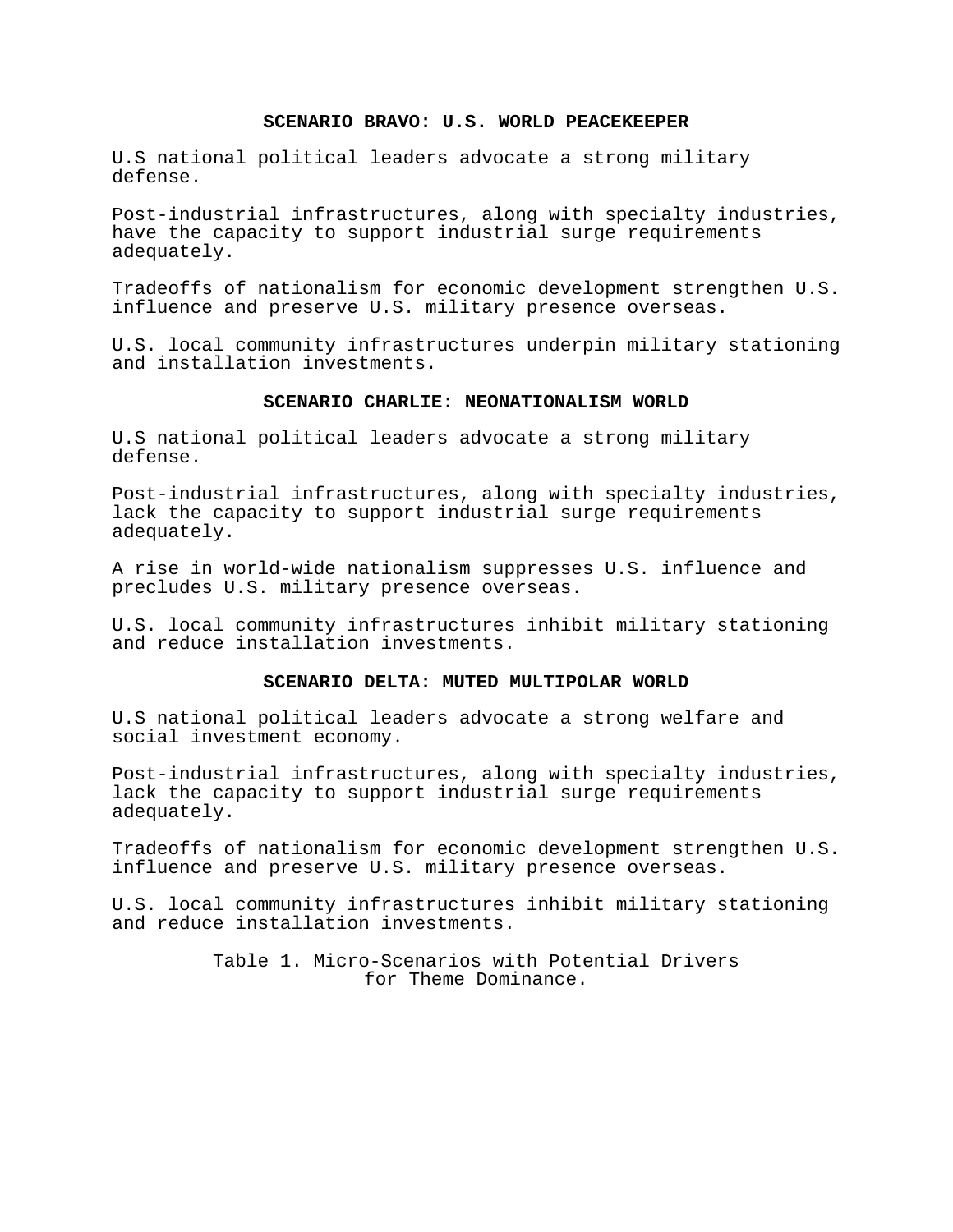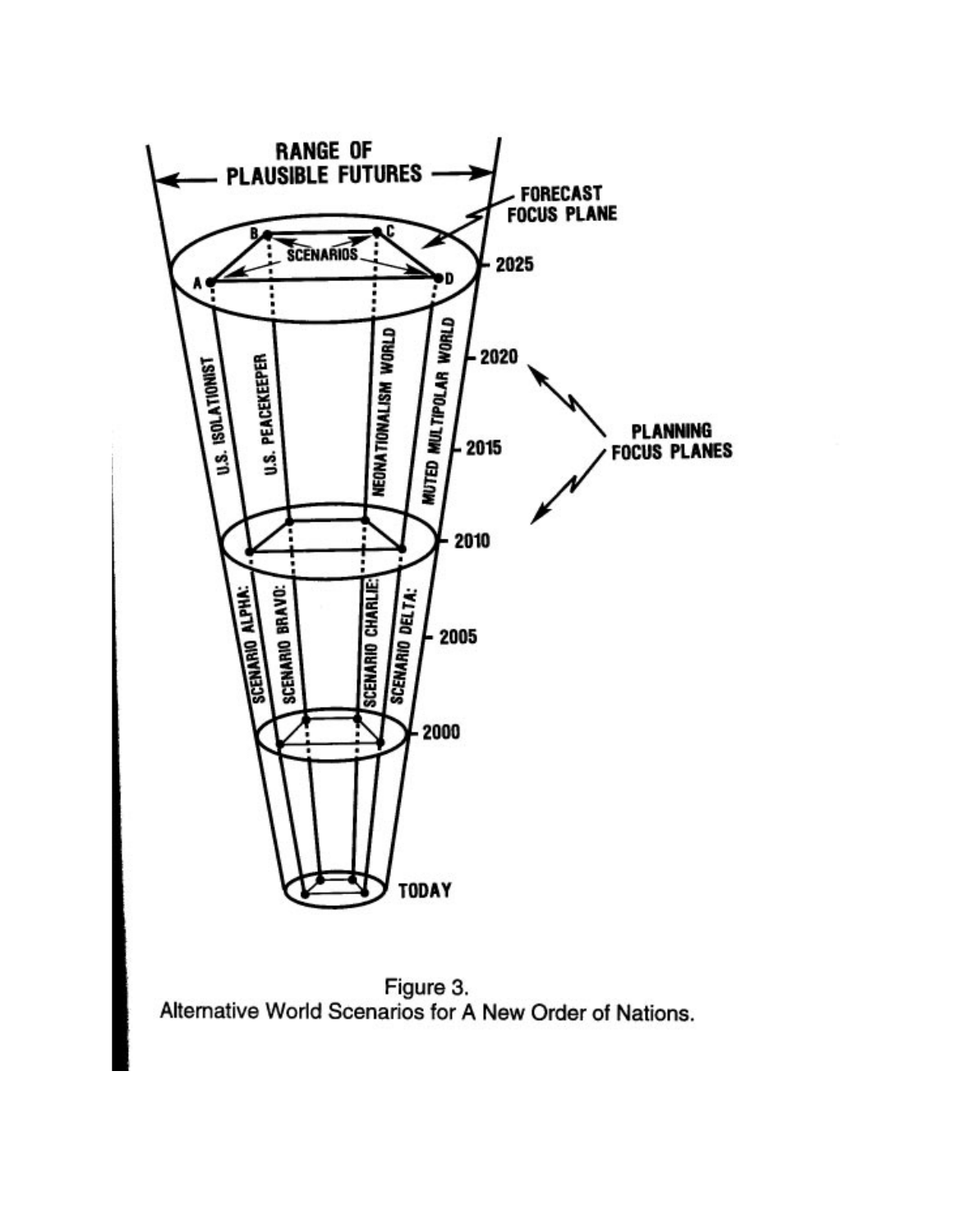Some notional guidelines for generating appropriate scenarios for any subject are suggested in Table 2.

! Build on Logic and Plausible Assumptions ! Focus on Relevant Issues and Interests ! Include Valid Trends and Realistic Variables ! Challenge Taditional Notions of Structure ! Keep Free of Disruptive, Aberrant, Anomalous, and Catastropic Events (Optional) ! Maintain Internal Consistency and Interrelatedness ! Crete Holistic Visions of the Scenarios

> Table 2. Notional Guidelines for Creating Strategic Scenarios.

# **STUDY ORGANIZATION**

This study is designed to describe a process for the use of alternative world scenarios for strategic planning purposes by planners and to provide a set of four scenarios that can be used throughout the Department of the Army and other government agencies. The study is presented in seven chapters.

! **Chapter 1, The Process**, provides an explanation of a realistic method to derive sets of plausible world scenarios.

! **Chapter 2, The Early Decades of the 231st Century**, is a background world environment of the early decades of the 21st century from which alterntive scenarios can be developed.

! **Chapter 3, Scenario Synopses and Attributes**, describes how the four scenarios were finalized for study purposes and provides a brief synopsis of each of the scenarios for the year 2020 that can be used as a handy reference by the readers and users of this study.

! **Chapters 4, 5, 6, and 7** contain detailed describtions for each of the scenarios, ALPHA, BRAVO, CHARLIE, and DELTA, for the focus years 2005 and 2020, respectively.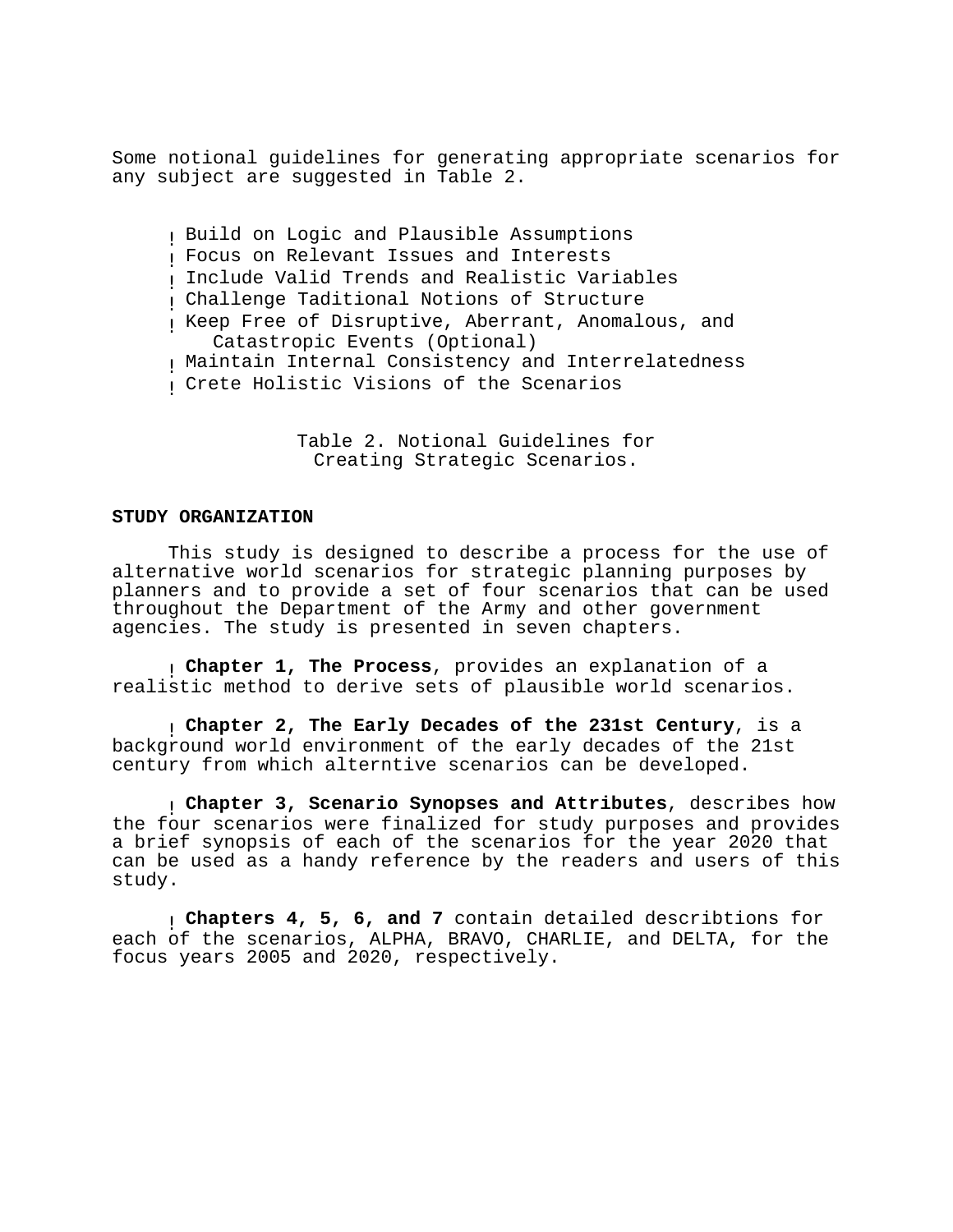#### **ADDENDUM**

#### **THE CONE OF PLAUSIBILITY**

The cone encompasses the projections of a set of four plausible scenarios, i.e., external worlds and the responses of planners to them. They are identified as A, B, C, and D, and ascend from today to a planning focus plane year of 2020. Although the scenarios individually vary in strength for a particular characteristic, the four scenario package creates a comprehensive political, economic, sociological, and technological holistic set. Each scenario is shown as a point and represents an animated environment at each focus plane. Each scenario ascends along a time line maintaining a continuity through incremental time periods from today to the 2020 focus plane.

Within an incremental time period, e.g., five years, any single trend line may actually be straight, angular, or curved. Trends also may discontinue and be replaced by new trends or combined with others. When the audit trails of all trends in a scenario time increment are combined, the projection, most often, would appear as a straight line. Each successive time increment thus approximates a smooth curve, or straight line, over a thirty-year audit trail of the scenarios. Within any plane there are galaxies of plausible and possible scenarios built from clusters of respective cause and effect relationships. The external world of each scenario on a given focus plane can have any number of plausible planning responses. The fact that each of the designated scenarios, A, B, C, and D, works in concert with the other three captures (mathematically) any other combination of realistic planning responses on a shared focus plane. Various military responses, for example, might be force structure configurations for heavy, medium, and light brigades in percentage; the number of people; and the number of equipment end items at various technology levels, respectively.

#### **SCENARIO DRIVERS**

The amount of influence that the drivers may have on U.S. national policies and behavior varies in each scenario. U.S. courses of actions in planning and decisionmaking respond to the influence of the drivers to provide a future architecture for U.S. defense. For example the architecture for the U.S. armies of the future would include specific force structure of the total Army, the Army's end strength, technology (weapons systems and supporting equipment), training strategies, demographic and population shifts, and installation characteristics. Moreover, the drivers likely will influence as well how the Army will be employed in the environment of the future. The drivers also serve as precursors and catalysts to bring about new trends and events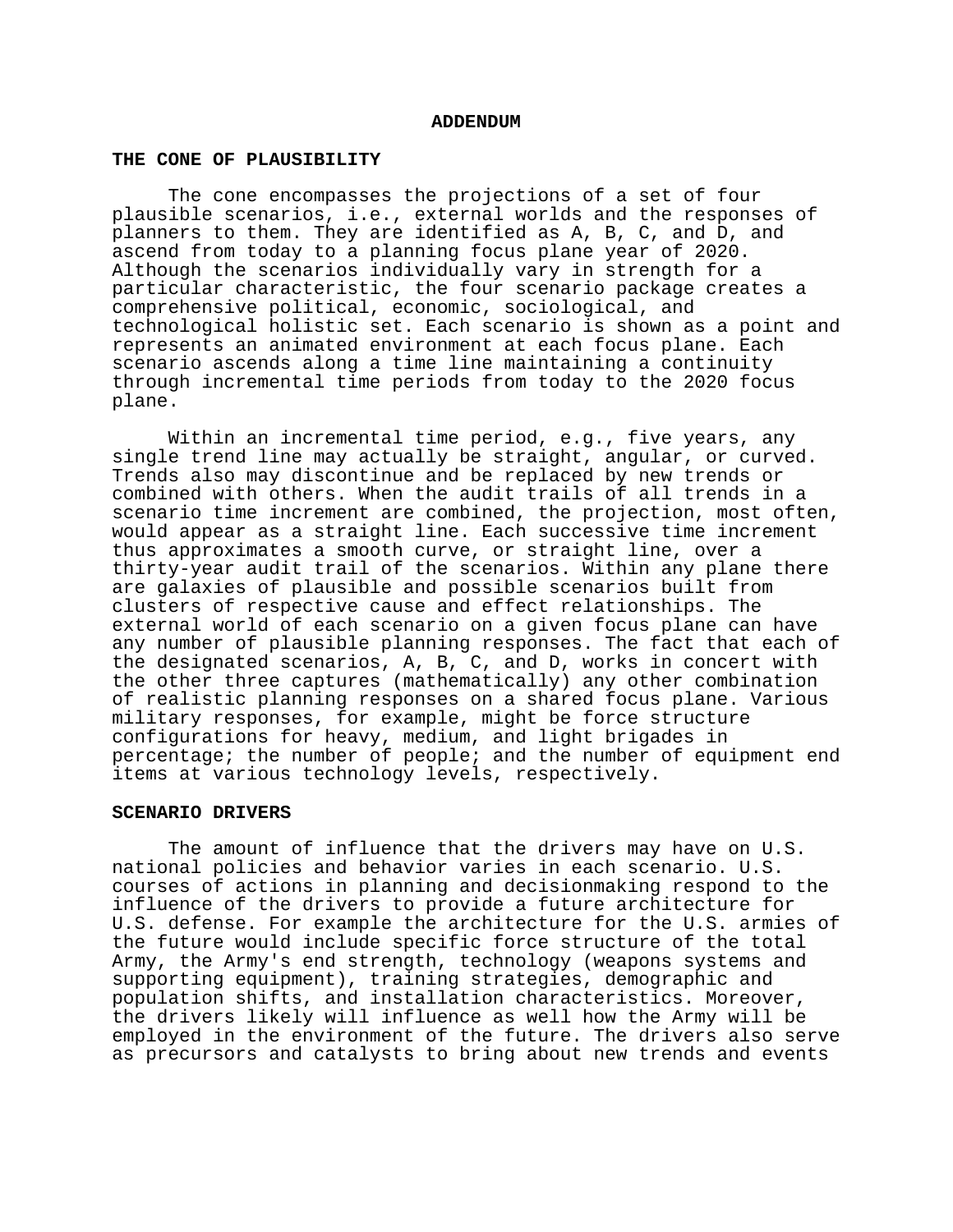that become the forerunners for other future world environments. Each of the basic drivers is given a high probability of occurring in the four scenarios. The purpose is to establish a general scenario theme that can be woven into the environment of each scenario.

The initial scenarios are made up of these basic drivers expressed as brief statements. The number of basic driver statements for this study was narrowed by the author to a set of four relevant and plausible descriptive statements. Each set shapes the conditions and attitudes for expandable scenarios of plausible world environments for 2005 and 2020.

The initial scenarios provide useful tools for establishing a working relationship among experts, planners, and futurists and their scenario writers. Within the flow of the process of the cone of plausibility, it is the experts and planners who provide accurate and relevant input and who will use the final scenarios. The futurists and scenario writers are the ones who provide the forecasts and give consistency and a holistic view to the scenarios. Within the flow of the process, they will gain a better understanding of the level of detail that must go into the final scenarios (see Figure 4). Planners or other scenario users also can participate in the scenario development when the drivers are expressed as statements. The planners' perceptions and comprehension of interrelated effects of the scenario drivers permit them to visualize future possible end states for long-range projections that can be used as tentative input to the scenarios. The evolution and plausibility of the scenarios unfold as the basic drivers are expanded and tracked from a starting year through an end-state year, e.g., circa 2005-2020.

By using the processes offered by the Cone of Plausibility the following become available: scenario building, the possibility of standardizing forecasting within an organization, and making the methods for forecasting more scientific. Moreover, the thought process used within the cone tends to stimulate users toward goal setting, solution finding, and creativity, as well as uncovering new challenges, all of which build tremendous client (chief executive officer, president, others) confidence in the final product (see Figure 5).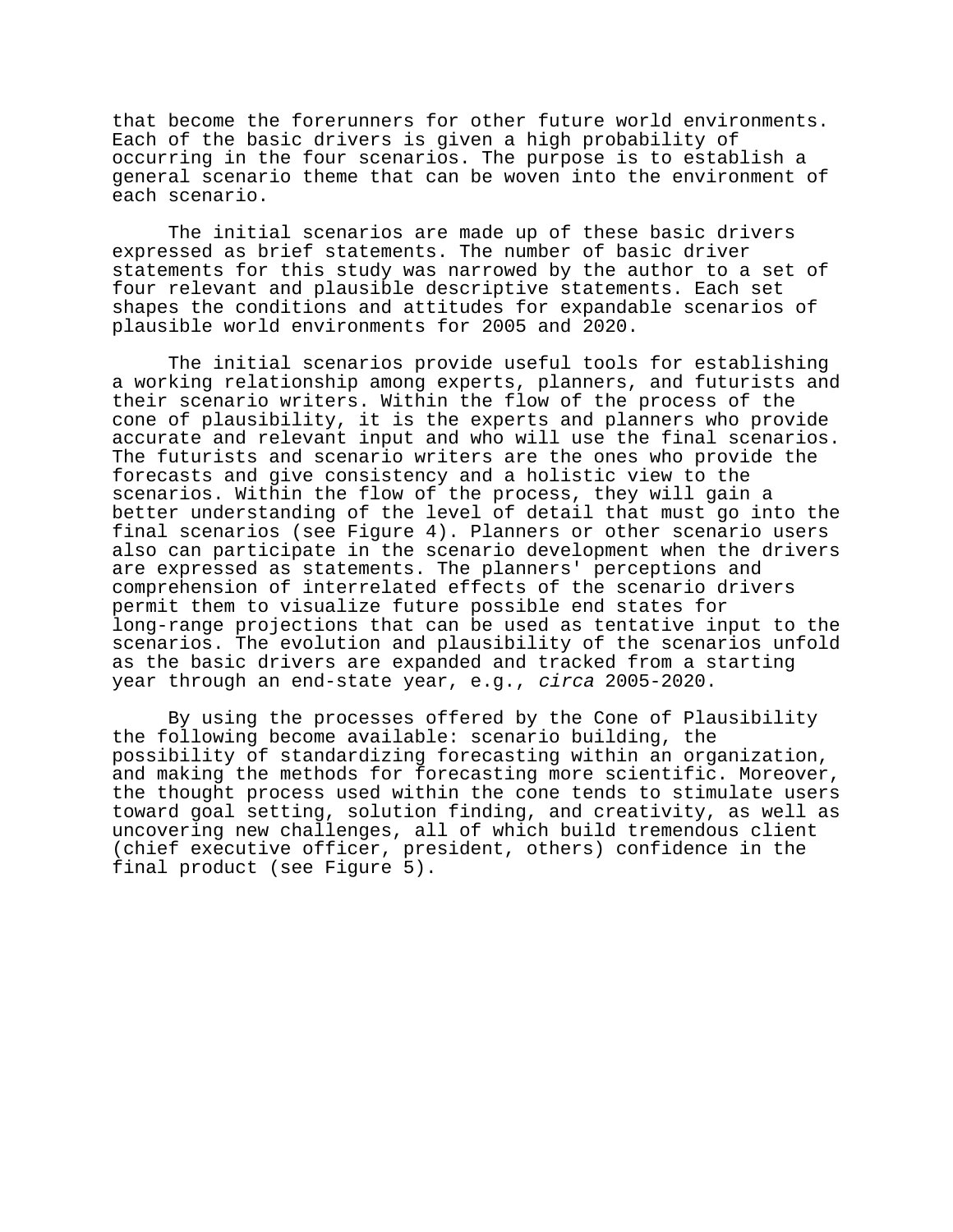

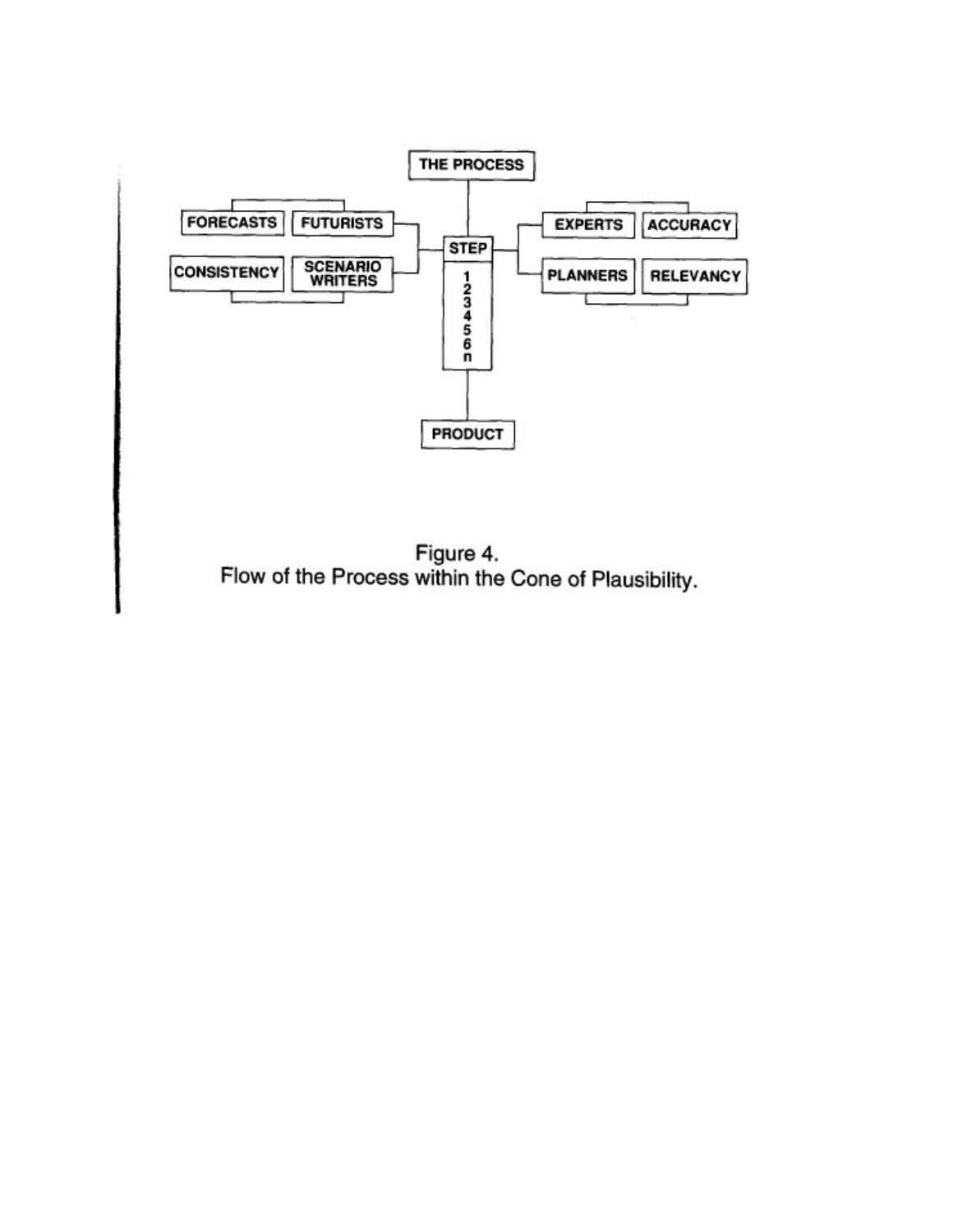

Figure 5. Potential Advantages Using the Cone of Plausibility.

### **ENDNOTES**

1. The futures study, A World 2010: A Decline in Superpower Influence (Taylor, 1986) was used as the base-line scenario for the development of Alternative World Scenarios for Strategic Planning (Taylor, 1988, rev. 1990). The 1986 study was rewritten in 1990-1991 at the time of the Soviet Union's collapse and republished as A World 2010: A New Order of Nations (Taylor,<br>1992). This futures study brings the Alternative World Scenarios This futures study brings the Alternative World Scenarios study (1988/1990 editions) into agreement with A World 2010: New Order of Nations.

2. These forecasts can be found in A World 2010: A New Order of Nations (Taylor, 1992).

3. The credibility of the scenarios (before revision) contained in this futures study was established originally by a general officer Study Advisory Group (SAG) during the course of the study's use in the Long Range Stationing Study (LRSS) for the Army in 2020 for which the scenarios were designed. They were approved by the SAG Chairman, LTG Schwarzkopf, and recommended to the Major Commands for use in their long-range planning. The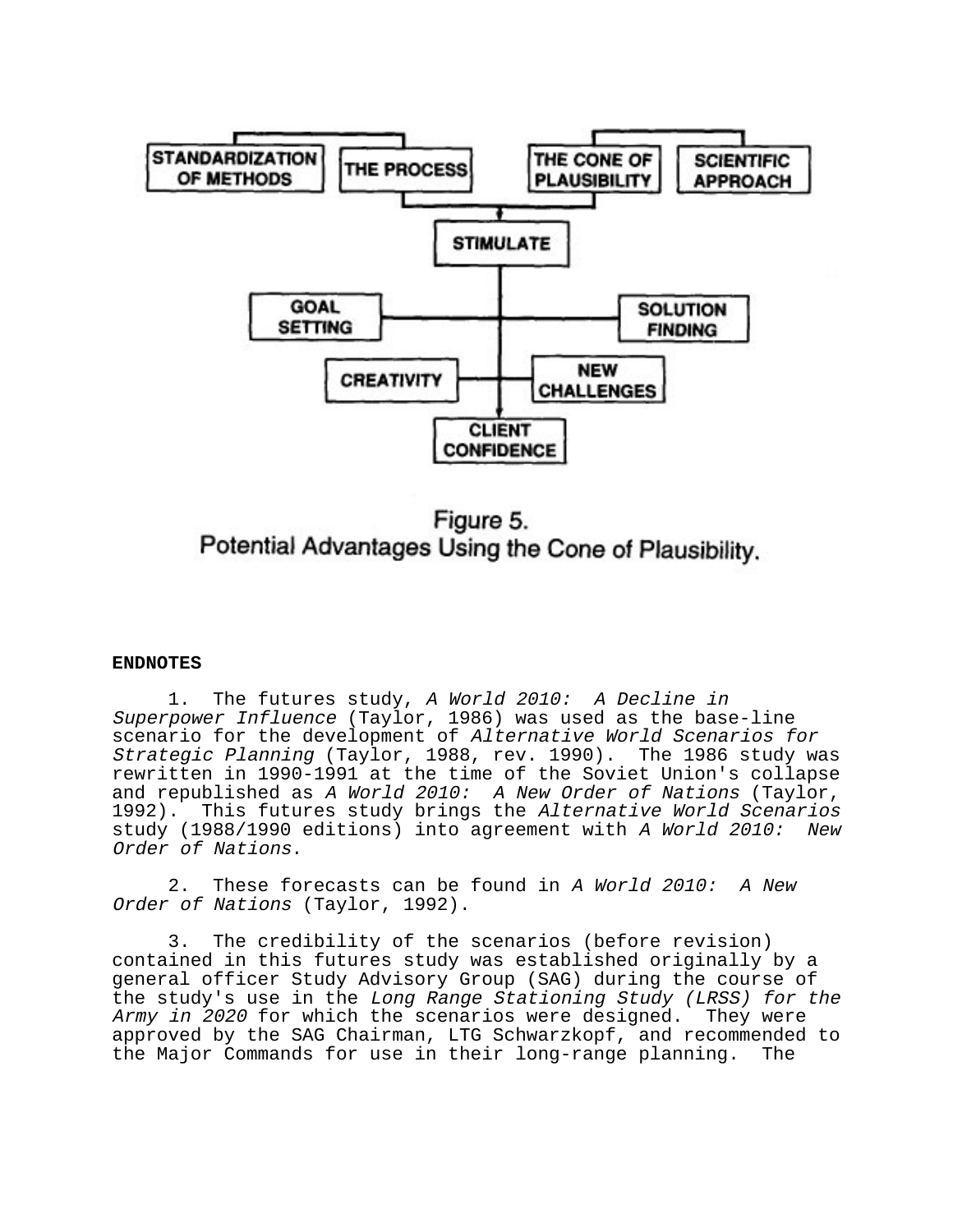U.S. Army War College, Strategic Studies Institute (SSI) was directed by Chief of Staff Memorandum, U.S. Army (CSM 86-15-14, 6 November 1986, Long Range Stationing Plan for the Army) to assist the LRSS Group (created by the same CSM) during Phase I of the study by developing plausible alternative world scenarios in which the Army may be required to operate in the year 2020. The scenarios created by the author and used by the LRSS Group are described in revised form in this study. The LRSS Group designed and developed its long-range stationing model and process by planning against all four of the original scenarios. The initial members of the SAG included: LTG RisCassi and LTG Schwarzkopf, DCSOPS, SAG Chairman (in turn); Mr. Johnson, OASA; LTG Register, DCSLOG; LTG Heiberg, COE; LTG Jenes, FORSCOM; LTG Forman, TRADOC; and LTG Burbules, AMC. The disposition of these individuals on the revised edition of the scenarios was not solicited. Representatives of the HQ, U.S. Air National Guard and State HQ members, under the direction of MG Philip G. Killey, Director, Air National Guard, validated the scenarios during a 5-day workshop, 1-5 June 1992, and suggested changes in the text to fit "A New Order of Nations." The scenarios were used for their 1993 Air National Guard Long-Range Plan.

4. All too often, planning is based against a single, unique scenario that has been derived from a consensus view of a continuation of current trends. In general, a single view of the future tends to be deterministic and often shortsighted. A single scenario cannot be relied upon as a credible projection for the long range. For short-term planning (e.g., 0-2 years hence), however, a single, surprise-free scenario approach can be reasonably accurate, but is considerably less accurate than planning against a set of alternative scenarios for the same time period. For midrange planning (2-10 years), drawing out specific trends and achieving a consensus view becomes increasingly difficult, unless expert opinions are obtained through the use of Delphi, cross-impact analysis, or other expert techniques. For long-range planning (10-20 years), the range of uncertainties, e.g., regarding the continuity of trends and new trends and their impact on society, make the single scenario less manageable unless many assumptions can be agreed upon. The multipleor alternative-scenarios approach tends to create and accommodate a more objective future than a subjective one. See Heydinger and Zentner,"Multiple Scenario Analysis," pp. 65-67, in Morrison, Renfro, and Boucher, eds., Applying Methods and Techniques of Futures Research, San Francisco: Jossey-Bass Inc., 1983.

5. For the work here, validity was established by Robert J. Murray, and others, Harvard University Seminar on U.S. Army Long-Range Stationing Study, John F. Kennedy School of Government, Harvard University, October 8-9, 1987. The principal participants included Mr. Robert J. Murray, Seminar Leader; Professors Richard N. Cooper, Joseph S. Nye, Jr., and Ernest R.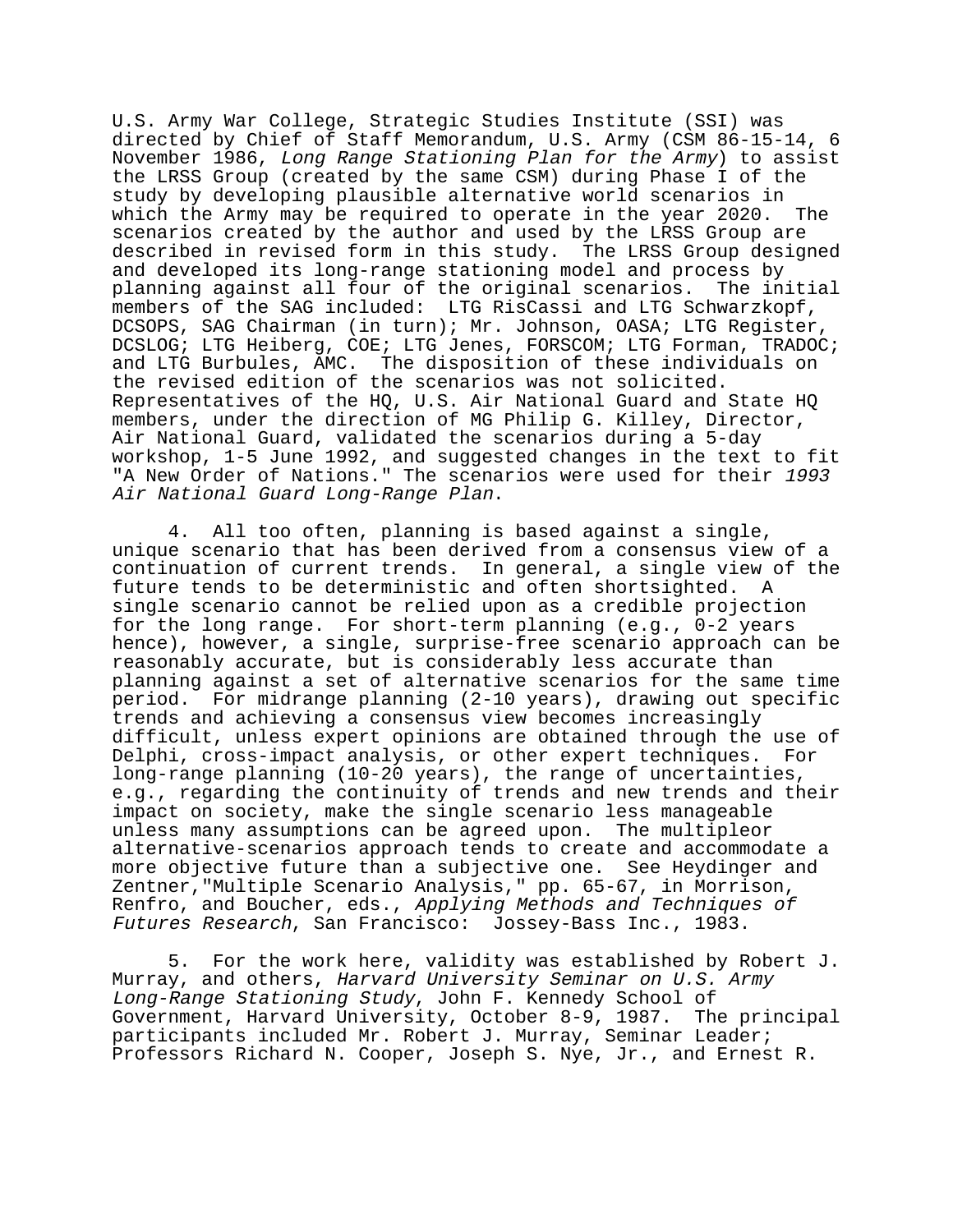May (all of Harvard); Lieutenant General Richard D. Lawrence (USA Ret.); and Army participants Colonels Robert B. Adair, LRSS Director; Stephen F. Rutz, LRSS Deputy Director; John J. Hickey, Jr., Chairman, Strategy and Planning Department, Strategic Studies Institute, U.S. Army War College, and the author of this book.

6. The Harvard University Seminar reviewed and evaluated the original scenarios and issued a report in which the members validated the scenarios and methodology. They found the original scenarios to be plausible and the methods sound. An excerpt from the "Executive Summary" of the Seminar Report states:

@BLOCK QUOTE = . . . The Harvard faculty participants who reviewed the LRSS agree that it was a useful exercise that can be extended to other areas of long-range military planning, and they were particularly impressed with the extent to which some of the LRSS scenarios challenged widely-held assumptions about the future structure of the Army. The faculty participants also found the basic methodology of the LRSS to be sound and the outlines of its four scenarios to be plausible . . ..

@ENDNOTENOINDT = An excerpt from the "Statement of the Seminar Leader" states:

@BLOCK QUOTE = . . . This methodology, by examining and discussing alternative futures, can help planners do a better job of describing for decision-makers the implications for our defense posture of alternative world situations. It could help provide a better context for the Extended Planning Annex of the Program Objective Memorandum. This methodology appears sufficiently promising for these larger purposes as to be worth exploring in detail.

7. A concept of the "cone of plausibility" was originated circa November 1986, during the early stages of planning for the stationing study by Stephen F. Rutz, Colonel, USA; Robert S. McEldowney, Lieutenant Colonel, USA; and Charles W. Taylor, Strategic Futurist, USAWC. Taylor expanded and clarified the concept, and redesigned and described the methods to increase their utility far beyond use in the Department of Defense. A literature search uncovered only one other similar concept of scenario plausibility: a U.S. House of Representatives Committee report: Preworkshop submission by Lynne Hall, "Public Issue Early Warning Systems: Legislative and Institutional Alternatives," October 1982, p. 235. Hall, in private telephone conversation with the author on December 16, 1987, related that her method of scenario projection was never published and was a different concept of the plausibility of future scenarios.

8. In considering how many scenarios to use in a set, the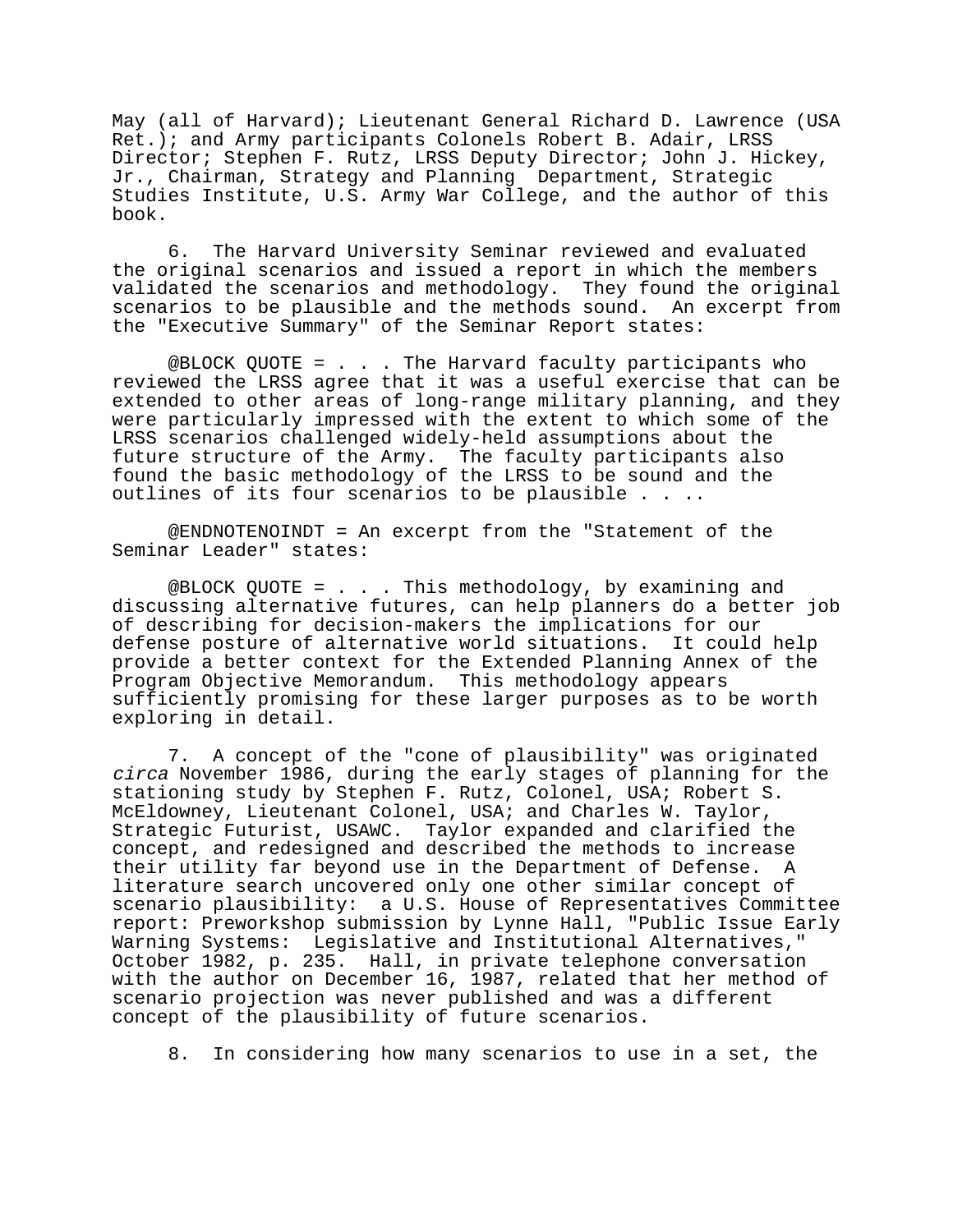number, of course, can be unlimited. However, the human mind would be unable to comprehend the interrelationships of the near-infinite number of variables. A computer program would be needed to generate the cross-impact analysis. To reach the decision as to the number of scenarios I considered the following: One scenario is predictive or deterministic (no one can predict the future accurately except by chance). Two scenarios, usually, are best-case and worst-case futures. Three scenarios almost always provide a middle-of-the-road scenario between the best and the worst. Five scenarios or more tend to become increasingly over-whelming in data and cumbersome to manage. Moreover, their number encourages ranking, i.e., preferred, least likely, or most probable. Ranking is predictive of the future. Four scenarios, however, are manageable by the human brain and allow considerable flexibility in the number of variables that are adequate for logically forecasting future scenarios appropriate for long-range planning. See Charles W. Taylor, "Eliminate Future Shock," CHEMTECH, A Magazine of Chemical Sciences, Technology and Innovation, American Chemical Society, July 1993, pp.12-15.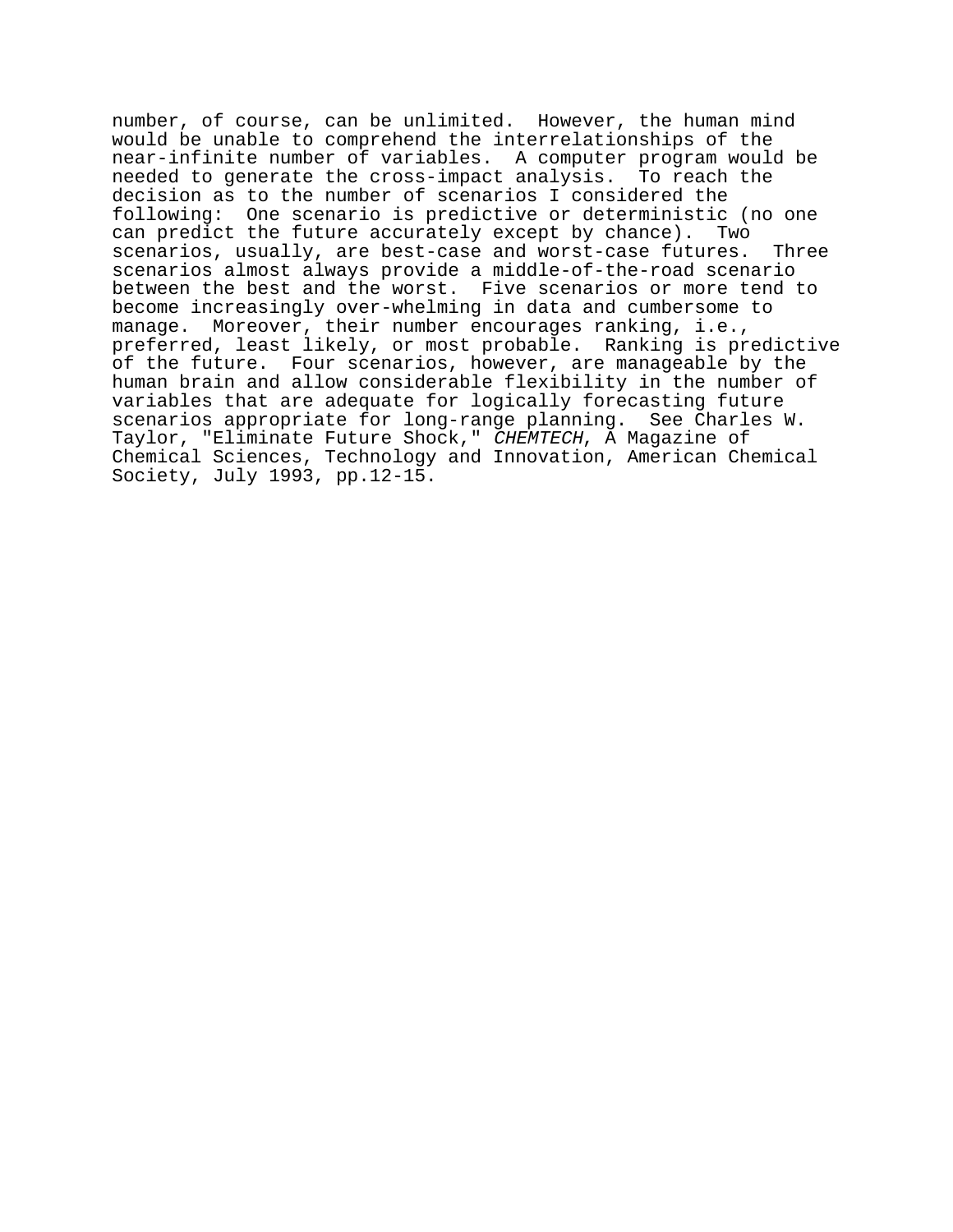#### **CHAPTER 2**

#### **THE EARLY DECADES OF THE 21ST CENTURY**

#### **A COMMON BACKGROUND**

A large number of potential future world environments emerge from the world as it exists today. Political, economic, sociological, scientific, and technological trends and events are rebounding in heavy activity on a global scale. The concepts and realities of peace and war, rich and poor, love and hate, life and death are confronting all nations, especially the newly emerged independent nations of the late 1990s. The latter nations are seeking self-identity and a destiny of their own in a situation that is increasingly dominated by global and regional economics rather than politics, ideology and military force. Therefore, it would seem that a common framework or background is essential for the development of the scenarios created for this study. Such a framework would be suitable for projections from the near future (2-5 years) to the longer range future (20-30 years or more). A World 2010: A New Order of Nations (Taylor,  $\overline{1}$ 992)<sup>1</sup> (hereafter referred to as A New Order of Nations), provides an appropriate background scenario for developing the alternative scenarios of this study.

A New Order of Nations $^2$  is an estimate of the world environment as it might be around the year 2010. It is based on the author's projection of the consequences of 20th century trends and events and new trends as they come into being along the way. It takes into account the most current strategic changes in the world's international environment and then forecasts the probability of strategic outcomes that could occur from about 2000 to 2020. The forecasts in A New Order of Nations not only provide an adequate starting point for the rebuilding of the scenarios from the earlier 2010 document, (Taylor, 1986),<sup>3</sup> but also provide a basis for constructing the architecture for U.S. national security strategy and a fitting defense or security force for the future. A World 2010: A New Order of Nations is summarized in this chapter. Detailed data that are less strategic or are needed for specific usage of the scenarios, e.g., projected technological advances or demographic data, can be compiled from data found in documents in the open literature.

## **A NEW ORDER OF NATIONS**

In the world of 2010 documents, future environments for the early decades of the 21st century are built upon an evolving hierarchy of nations as they might exist around the years 2005 to 2020 and beyond. Essentially, in the context of these studies and in 21st century terms, there are no superpowers,<sup>4</sup> nor are there nations called Third World.<sup>5</sup> All nations are categorized in terms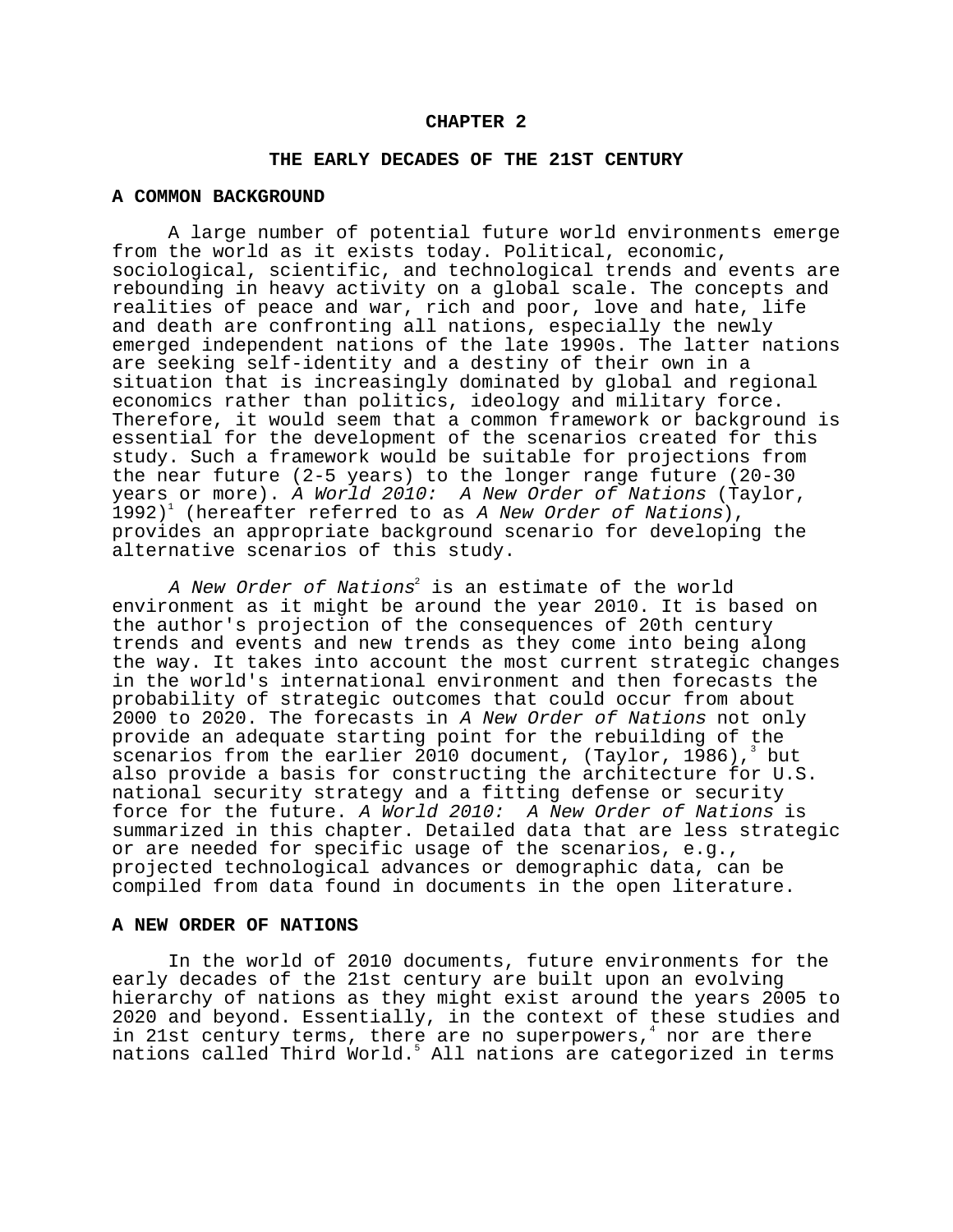of their modernization and industrialization. This tends to create status for each nation in the world community or family of nations. Theoretically, having status very likely will increase each nation's self-worth, encourage each to plan and set national goals, and, finally, allow each an opportunity to pursue a more self-directed destiny. Not all nations will be able to do these things by themselves and will look for help from agencies such as those of the United Nations (U.N.) or like organization, and from the world's wealthier leader (postindustrial) nations, e.g., Europe, Japan, or the United States. It is my belief that the 20th century traditional descriptive modifiers for nations, i.e., more developed, developing, less developed countries, and the like, are now and will be inappropriate constructs to describe a ranking of nations for the world of the 21st century.

Nations of the world are aligning in the direction of a new order. This is happening primarily because of the increasing economic and trade relationships and the cultural exchanges in which nations have been engaging. Moreover, the decline of the international power positions of the 20th century superpowers- capped by the fall of the Soviet Union and decline of the Soviet Communist Party--has encouraged many nations of the world to assert their individual concerns for, and interests in, developing their own futures. Imperialism and colonialism, as they have been known in the past, are unlikely to rise again. Moreover, during the period under consideration in this study, it is unlikely that there will be any nations of the world that will demonstratively seek to fill the world power gaps created by the decline of the superpowers. There are few nations that by mid-21st century would be likely to have a political, military, and economic infrastructure to do this. All nations of the world, however, will continue to recognize that the United States most certainly will remain the foremost leader of the world's nations throughout the early decades of the 21st century.

The new order of nations in the 21st century can be classified into five categories or groups $^{7}$  according to their progress in industrialization and modernization (see Table 3). They are postindustrial, advanced industrial, transitioning industrial, industrial, and preindustrial. This chapter includes a brief description of each category.

The arrangement of nations in Table 3 was developed to substantiate the trend that the world is drifting away from political ideological bipolarity to a world of economic multipolarity. The broad latitude created in a devolution of power world allows new economic agreements, alliances, and partnerships to form. It also allows states to achieve new levels of economic statehood; even to be carried along by the rest of the nations of a group. For example, all of the European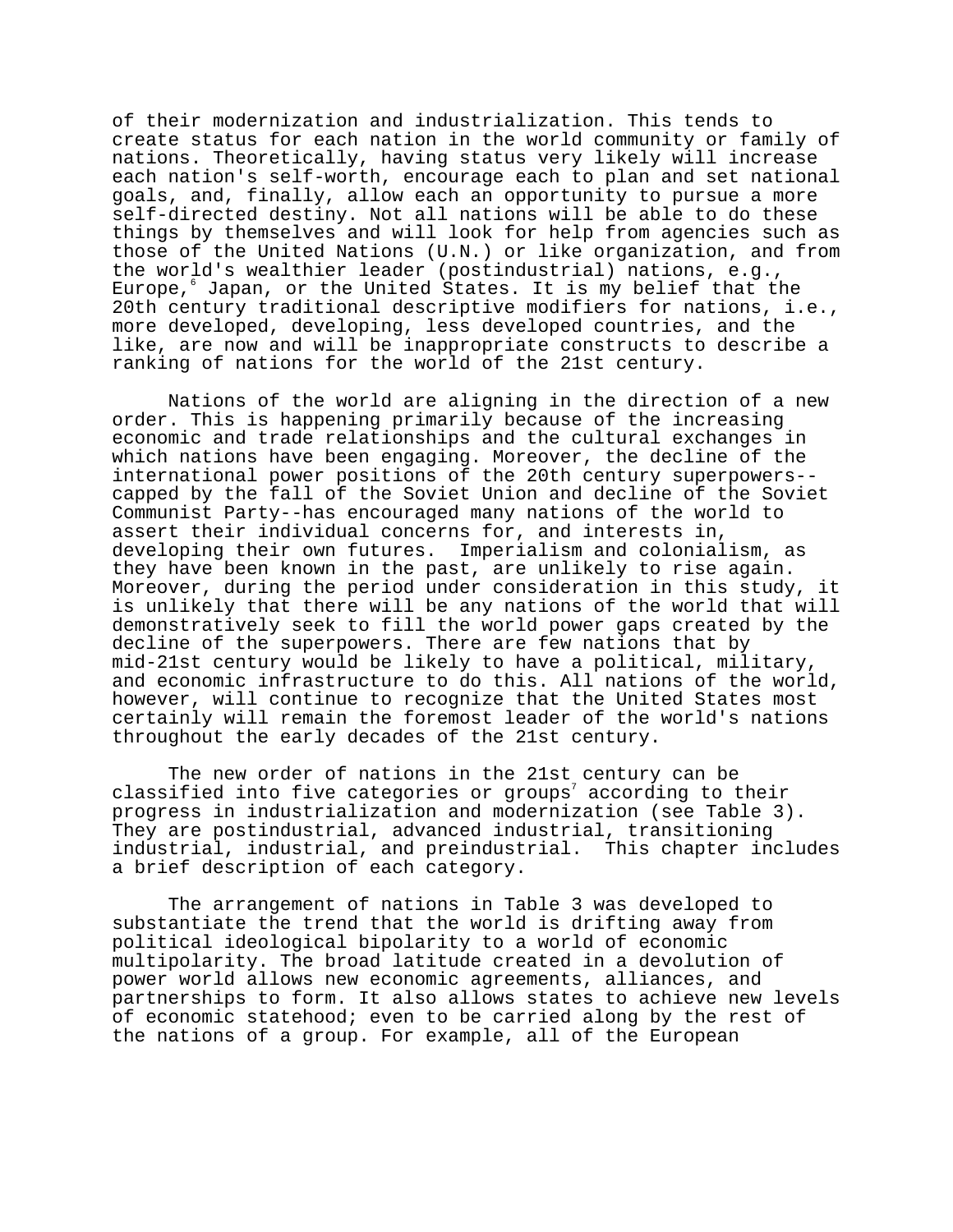#### **POST-INDUSTRIAL INDUSTRIAL**

 Australia (incl. New Zealand) China Canada Cuba Europe (EC) and India Japan Korea United States Malaysia Union of Soc. Dem. Rep. Pakistan

# **ADVANCED INDUSTRIAL** Turkey

 Israel Venezuela Singapore Vietnam South Africa Taiwan

Philippines Hong Kong Union of Sovgn. Rep.

# **TRANSITIONING INDUSTRIAL PREINDUSTRIAL**

Mexico

 Argentina All other nations of Brazil **Brazil Africa, Asia, Latin** Chile **America**, and Oceania Costa Rica not listed elsewhere.

> Table 3. An Arrangement of Nations in 2010-2020 by Industrialization and Modernization

Community (EC) is categorized as postindustrial, including Albania, Bulgaria, and most of the east European nations--states that are unlikely to achieve such a status on their own. They are symbolically carried along, while being helped by the other European nations to complete the general notion of this 21st century arrangement of nations.

Two new nations appear in Table 3 that must be identified. My belief is that in order for the republics of the former Soviet Union to survive in a highly competitive 21st century economic world, republics with common or like interests and needs will have to group together as new nations. There exists a possibility that of the original 15 former republics, 11 of them (excluding Estonia, Latvia, Lithuania, and Moldavia) of the former Soviet Union, will form three new national confederated entities. These will be tied loosely together by a new commonwealth created around 2005 that will replace the Commonwealth of Independent States (CIS). For the purposes of this study I have created and named three hypothetical combinations.

! The first nation, a confederation, is the largest in population and geographic area and is classified as an industrial country. I have named it the Union of Sovereign Republics (USR).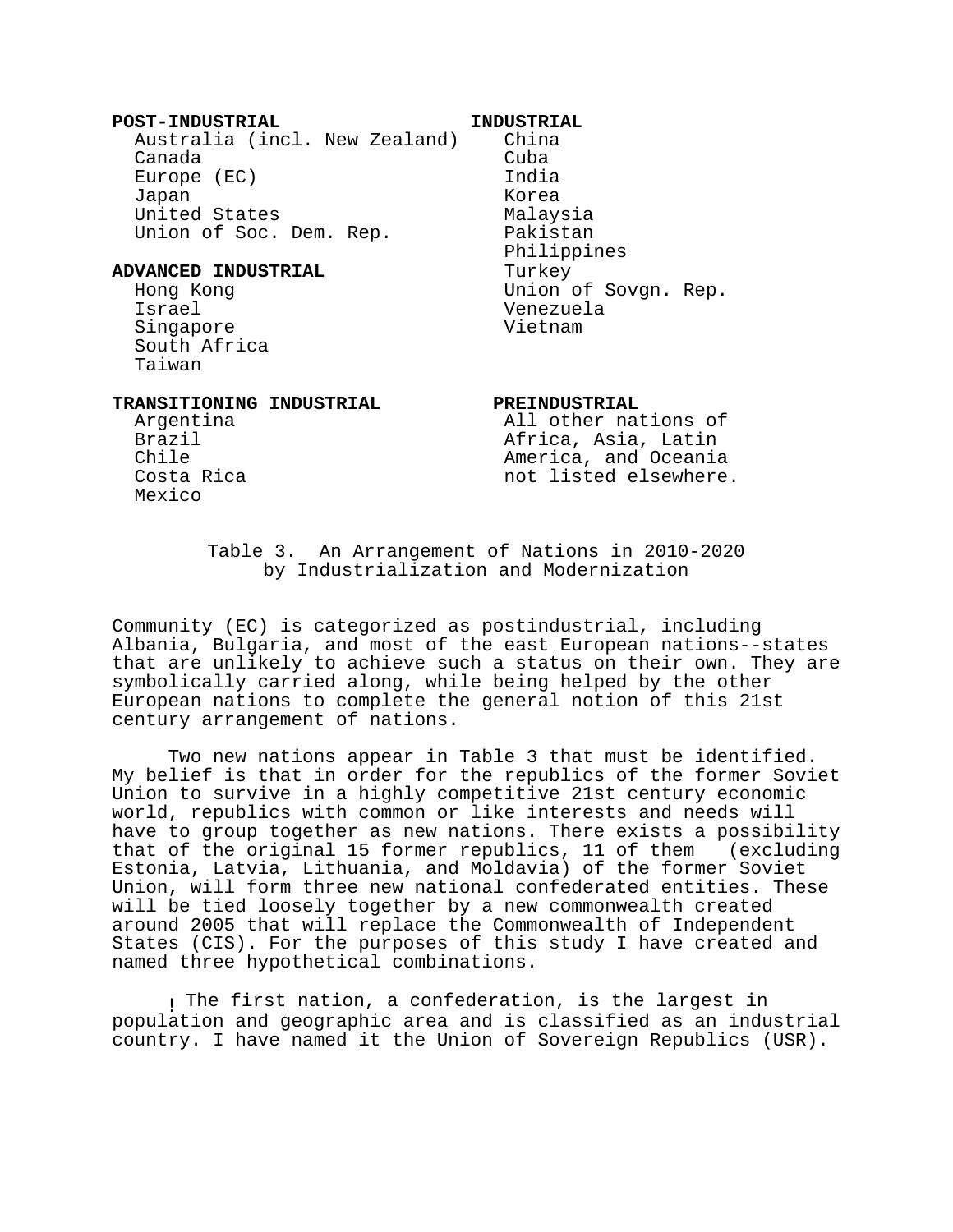The common bond that will bring some of the former republics together in this new democratic confederation is primarily the retention of much of each republic's sovereignty. This is something like the relationship of states of the United States to the Federal government, but less like the European Community (EC) where the sovereignty of individual European states continues to be a background issue. The USR leadership is centered in Moscow.

! Another new nation, also a confederation, is about half the size of the USR in population and geography and is considered marginally a postindustrial country. This nation I have called the Union of Social Democratic Republics (USDR). The USDR includes former Soviet republics that believe they would like to continue some of the former socialist/communist welfare programs within a new democratic government. Its seat of government is Kiev.

! The third new nation, another confederation, is formed from most of the remainder of the former Soviet republics and includes the former autonomous areas and ethnic groups. This group likely will come together as free and independent states. I have called them collectively the Union of Independent States (UIS). The UIS is classified as a preindustrial country and therefore does not appear in Table 3. The seat of government alternates between Tbilisi and Baku.

Other likely configurations of the former Soviet Union, e.g., an economic community, will be defined in the appropriate chapters if needed. Whether there are three, more than three, or less configurations of the former Soviet Union is not important. The logic here is that the republics must join together because individually they cannot survive economically or politically.

## **ASSUMPTIONS**

The assumptions of this study allow the development of both the background and scenario environments during a period of relative peace that extends into two decades of the new century. The assumptions encompass war, world economy, and science and technology. The environments are essentially free of restrictive world societal events, e.g., any natural or manmade event that basically would be so pervasive that it would alter the course of the world. Any such occurrence of catastrophic events affecting the assumptions listed below would create a destabilized world environment in which the trends and events in the scenarios, at most, could not occur or, at least, would be delayed. The assumptions are:

! Neither general war nor a war between the United States and any other militarily equal state, nor a war among other major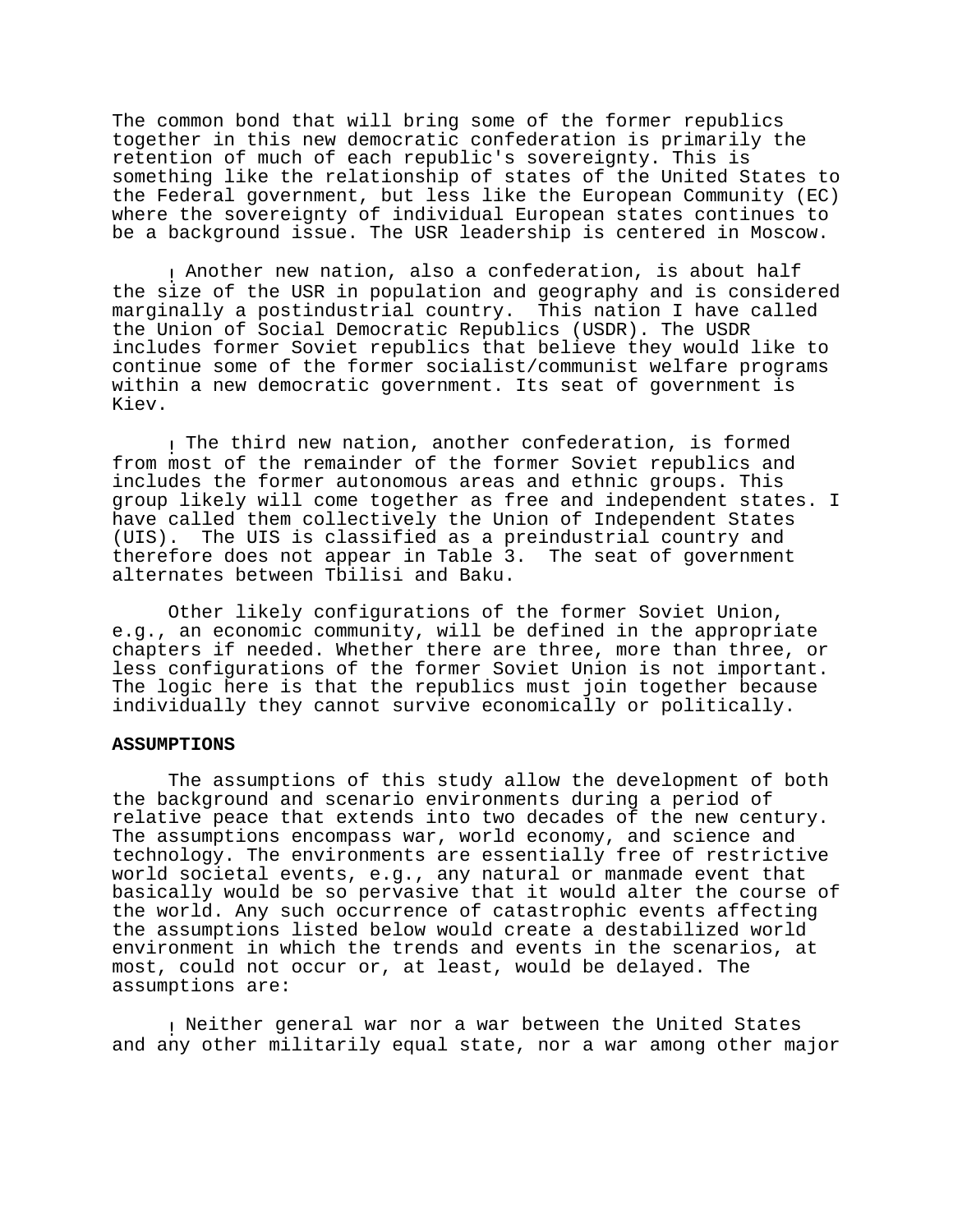20th or 21st century powers will occur before the year 2020.

! Neither a worldwide economic collapse nor major world depression will occur before the end of the 20th century or in the early years of the 21st century.

! No major scientific or technological breakthrough(s) will occur that will give one nation the ultimate power of intimidation over all other nations of the world.

! No natural or manmade catastrophic event will occur that will alter the arrangement of nations.

#### **TRENDS**

 The characteristics of the world environment that are likely to span the period over the next 30 or 40 years are derived, for the most part, from trends of the last half of the 20th century. The environment described in A New Order of Nations addresses a period around the year 2010. It is derived from an aggregation of the plausible outcomes of seven basic trends selected for their universal and worldwide influence on almost all nations. These trends, generally recognized by futurists as important to the development of future world environments, are described briefly in this chapter. They are basic strategic trends that can be used by futurists and planners. These trends very likely will continue to impact mankind for at least most of the next century. Moreover, these trends and their consequences create the framework needed to support a common background for the scenarios of this study. The trends include the following.

## ! **A New Arrangement of Nations.**

Nations of the world continue to align themselves in a new pattern of international political and economic order. In the absence of a bipolar superpower dominance based on political ideology, the world's nations very likely will continue to experience a devolution of power in the new century, i.e., a more multipolar world and one that emphasizes economic ideology. The devolution of global power that likely will evolve will shift increasingly from the 20th century superpower profile to the new order of nations. By 2010 to 2020 the centers of international economic power structure will very likely swing variably from Washington to Berlin, Paris, Singapore, Tokyo, Kiev, Beijing, and Moscow. All nations of the world will remain nation states; none will relinquish sovereignty to any regional or supranational organization. However, they very likely will be members of multinational economic organizations that may or may not be regional. By 2005 new confederacy groups of the former Soviet republics will have established their right to sovereignty and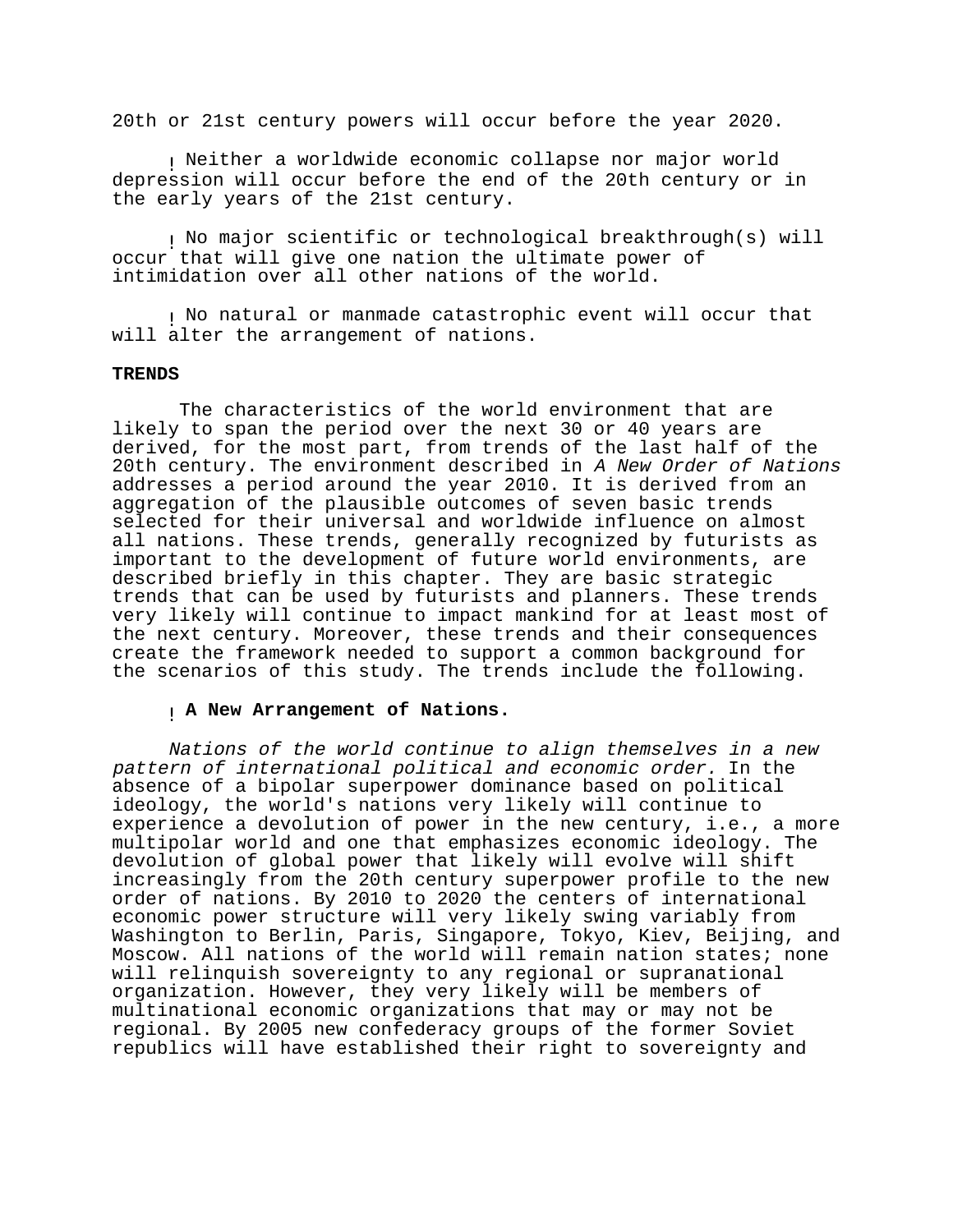statehood and by 2010 will have organized new economic markets. Although the U.N. remains active, no nation has relinquished its sovereignty to that supranational body. The distribution of the new order of nations within each category is displayed in Table 4. Based on advancements in modernization and industrialization that will come about by 2010 to 2020, some abbreviated statements of comparative characteristics that describe each category are shown in Table 5.

| Approximate<br>No. of Nations | Nation Status                                                                                    | Percent of<br>All Nations |
|-------------------------------|--------------------------------------------------------------------------------------------------|---------------------------|
| 115<br>32<br>11<br>5<br>5     | Preindustrial<br>Postindustrial<br>Industrial<br>Advanced Industrial<br>Transitioning Industrial | 68<br>19<br>7<br>२        |
| 168                           | Total                                                                                            | 100                       |

Table 4. Distribution of Nations by Category, 2010-2020

## ! **Global Population.**

Global population continues to increase. Demographers estimate that by the year 2020 world population will have increased by greater than 35 percent over the 1990s. Many nations will have slowed their rate of population growth by the year 2005 while some others very likely will be approaching zero growth by 2020. Still others, where starvation had been prevalent before the turn of the century, will have gone bankrupt; while others will have failed in nationhood and no longer exist despite international aid from the U.N., supranational organizations, and others. The population growth of other nations, however, although slightly reduced from that during most of the 20th century, will continue at a high rate. The increasing population growth in urban areas will significantly add to societal change as well as to new urban crime and social strife, much of which very likely will involve international crime syndicates. Transnational migrations of large numbers of unemployed, unemployable, and impoverished peoples to the more industrialized nations after the turn of the century increasingly will burden these countries also with crime and strife.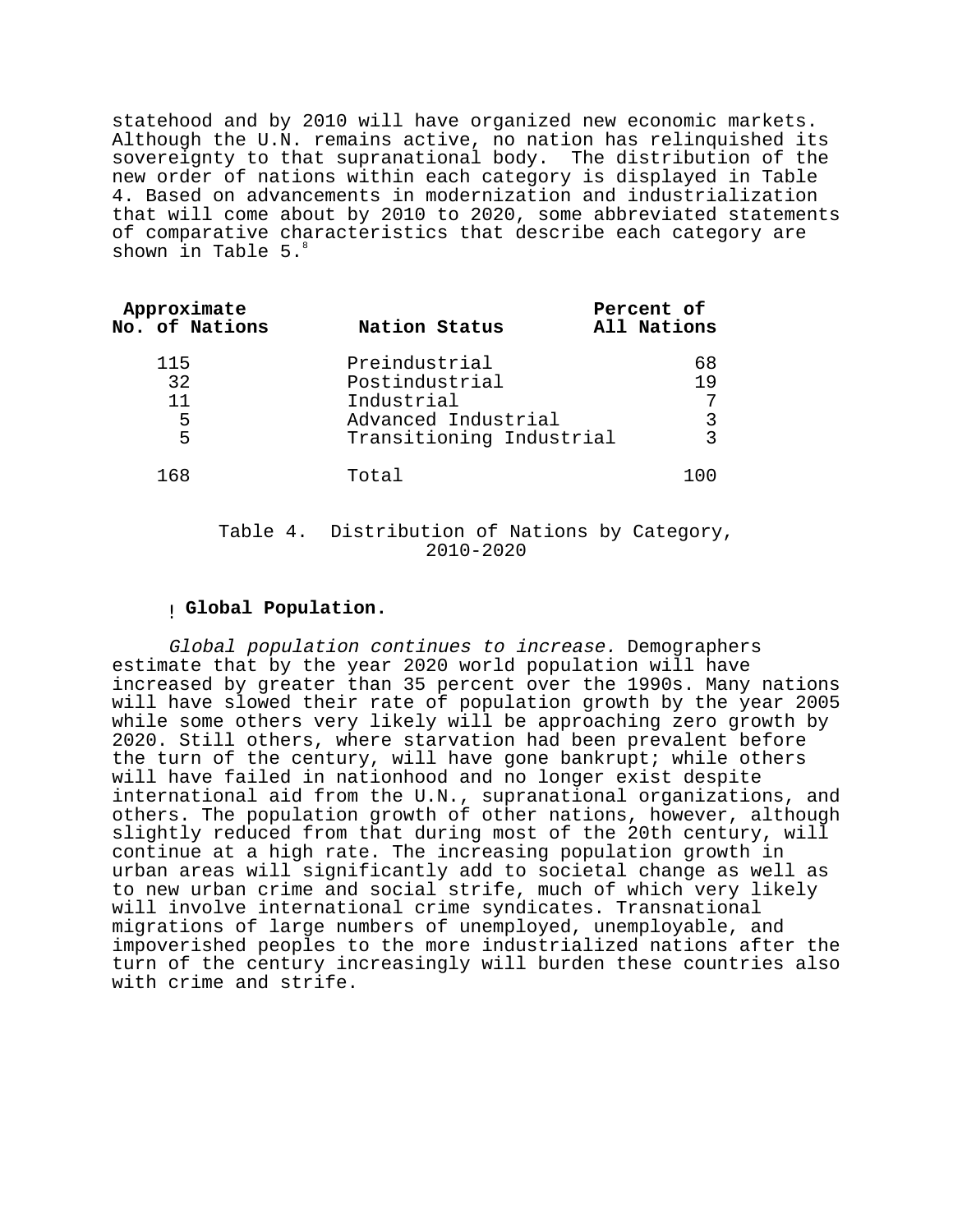Table 5. Comparative Characteristics of the Categories for A New Order of Nations, 2010-2020.

 $\ddot{\psi}$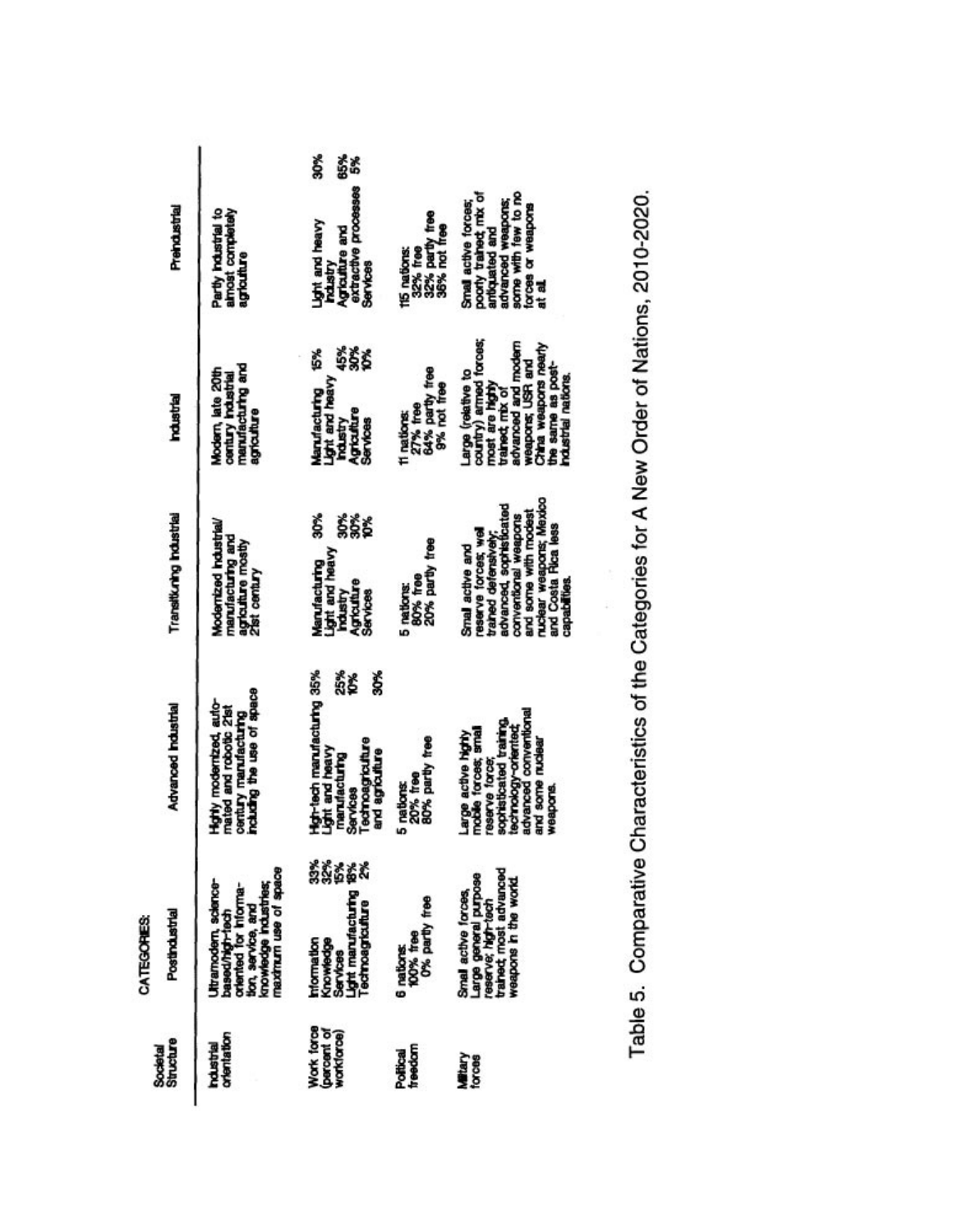The world's population distribution by the year 2010 is displayed by category in Table 6. The distribution by 2020 throughout the new order of nations of an estimated 8.0 billion world population can be extrapolated from Table 7.

| <b>Percent of</b><br>World Pop. | Nation Status                                                        | Population<br>(in Billions) |                                    |
|---------------------------------|----------------------------------------------------------------------|-----------------------------|------------------------------------|
| 48<br>30<br>16<br>5<br>1        | Industrial<br>Preindustrial<br>Postindustrial<br>Advanced Industrial | Transitioning Industrial    | 3.36<br>2.10<br>1.10<br>.37<br>.10 |
| 100                             | World Population                                                     |                             | 7.04                               |
|                                 | Table 6. Distribution of Population                                  |                             |                                    |

by Category in 2010

# ! **Interdependence**.

Interdependence among the world's nations continues to increase but in new patterns of political, economic, and cultural arrangements and competition. The growth of interdependence along with new economic treaties and trade arrangements among nations between 2005 and 2015 very likely will have caused a general abandonment of 20th century trade agreements; increases in the adoption of the free-market and enterprise systems; creation of an acceptable common currency throughout Europe; and rises in economic growth for most nations of the world.

 The new order of nations almost certainly will evolve gradually into a world economy that, for most nations, will generate greater wealth. The resulting redistribution of the world's wealth will especially benefit the transitioning industrial and industrial countries, while simultaneously lessening the economic influence of the 21st century postindustrial countries. Inequality in the redistribution, however, likely will increase in the resource-rich preindustrial countries--with the rich becoming richer faster than the poor become rich. Foreign capital investments will be sought by the transitioning industrial and industrial states from the postindustrial and advanced industrial countries. Such arrangements will become increasingly more acceptable, will create a new capital flow, and will be a positive step toward increasing free enterprise in these countries. Worldwide economic stagnation is unlikely in the 2010 scenario.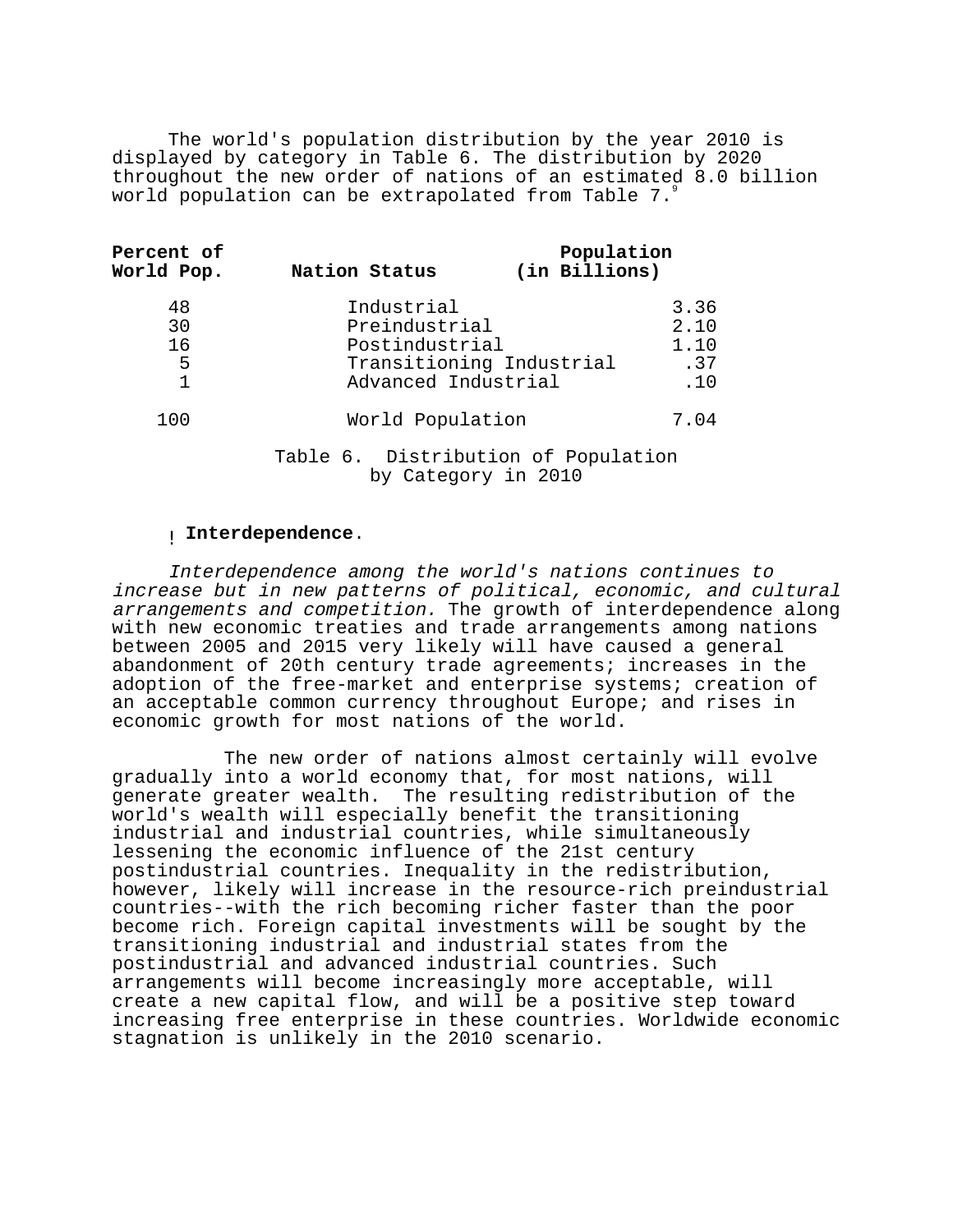|                          | 1986           | 1993           | 2010           | 2025             |
|--------------------------|----------------|----------------|----------------|------------------|
| <b>WORLD</b>             | 4,948.0        | 5,506.0        | 7,041.0        | 8,425.0          |
| POSTINDUSTRIAL           | 994.7          | 1,046.1        | 1,101.3        | 1,133.8          |
| North America            | 267.0          | 287.0          | 331.0          | 371.0            |
| Europe (EC)              | 493.0          | 513.0          | 523.0          | 516.0            |
| Japan                    | 121.5          | 124.8          | 130.4          | 125.8            |
| Australia & New Zealand  | 19.1           | 21.2           | 24.8           | 27.1             |
| Union of Soc. Dem. Rep.  | 94.1           | 100.1          | 92.1           | 93.9             |
| % of world population:   | 20.1           | 19.0           | 15.6           | 13.5             |
| ADVANCED INDUSTRIAL      | 65.3           | 73.8           | 96.1           | 112.7            |
| Hong Kong                | 5.7            | 5.8            | 6.3            | 6.2              |
| Israel                   | 4.2            | 5.3            | 6.9            | 8.0              |
| Singapore                | 2.6            | 2.8            | 3.2            | 3.3              |
| South Africa             | 33.2           | 39.0           | 55.9           | 70.0             |
| Taiwan                   | 19.6           | 20.9           | 23.8           | 25.2             |
| % of world population:   | 1.3            | 1.3            | 1.4            | 1.3              |
| TRANSITIONING INDUSTRIAL | 271.2          | 292.3          | 365.5          | 412.8            |
| Argentina                | 31.2           | 33.5           | 39.9           | 44.6             |
| Brazil                   | 143.3          | 152.0          | 185.6          | 205.3            |
| Chile                    | 12.3           | 13.5           | 17.0           | 19.8             |
| Costa Rica               | 2.7            | 3.3            | 4.5            | 5.6              |
| Mexico                   | 81.7           | 90.0           | 118.5          | 137.5            |
| % of world population:   | 5.5            | 5.3            | 5.2            | 4.9              |
| <b>INDUSTRIAL</b>        | 2,397.1        | 2,717.7        | 3,362.1        | 3,887.3          |
| China                    | 1,050.0        | 1,178.5        | 1,397.8        | 1,546.3          |
| Cuba                     | 10.2           | 11.0           | 12.3           | 12.9             |
| India                    | 785.0          | 897.4          | 1,166.2        | 1,379.6          |
| Korea                    | 63.8           | 67.2           | 80.2           | 86.9             |
| Malaysia                 | 15.8           | 18.4           | 26.0           | 33.5             |
| Pakistan                 | 101.9          | 122.4          | 190.7          | 275.1            |
| Philippines              | 58.1           | 64.1           | 85.5           | 100.8            |
| Union of Sovgn. Rep.     | 180.2          | 185.0          | 202.3          | 213.6            |
| Turkey                   | 52.3           | 60.7           | 81.8           | 98.7             |
| Venezuela<br>Vietnam     | 17.8<br>62.0   | 20.7<br>71.8   | 27.6<br>91.7   | 32.7<br>107.2    |
|                          |                |                |                |                  |
| % of world population:   | 48.5           | 49.4           | 47.8           | 46.1             |
| PREINDUSTRIAL            | 1,219.7        | 1,397.2        | 2,102.4        | 2,866.9          |
| Africa<br>Asia           | 549.8          | 638.0          | 1,025.1        | 1,482.0          |
| Latin America            | 560.5<br>119.8 | 616.4<br>136.0 | 884.5<br>183.6 | 1,149.4<br>223.6 |
| Oceania                  | 5.9            | 6.8            | 9.2            | 11.9             |
| % of world population:   | 24.7           | 25.4           | 29.9           | 34.0             |
|                          |                |                |                |                  |

Table 7. Projected Population Estimates by New Order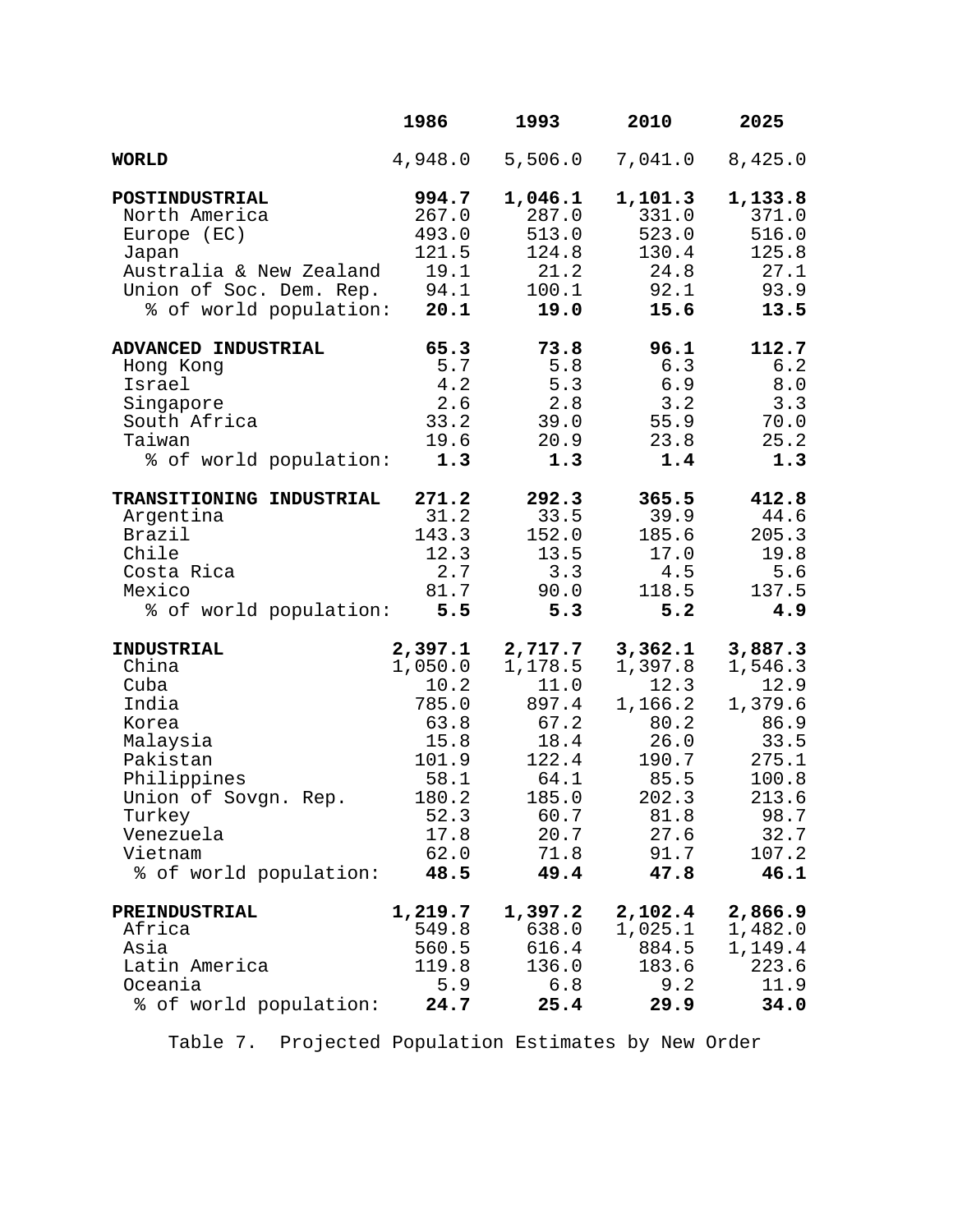Classification (in millions).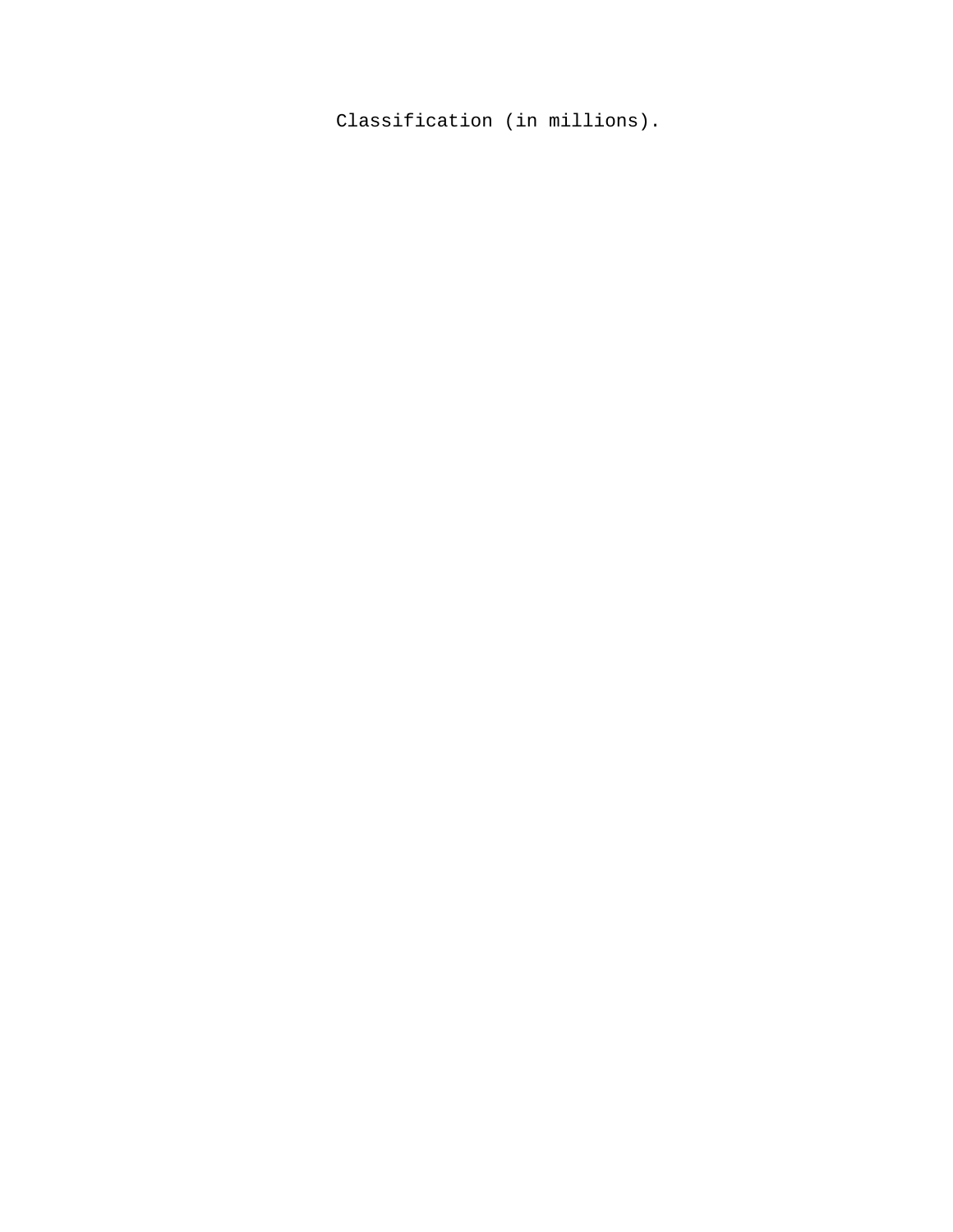The resource-rich preindustrial countries very likely will require economic assistance by 2010 due to poor financial management, new sources of competition, and because they believe their resources are beginning to show signs of depletion. Such economic aid most likely will be provided, in part, competitively by the industrial countries in return for bilateral, preferential access agreements and, in part, by the postindustrial nations, especially the United States, to sustain some vestige of economic influence. This intense competition for scarce natural resources, needed by almost all the modernized countries, will keep the cost of these resources high. The uneven natural distribution of these resources, found mostly in the single industry preindustrial countries, makes the resource-poor preindustrial countries even poorer. Without continued economic aid (emergency and survival) from the International Monetary Fund, the World Bank, U.N. agencies, and charitable organizations in the form of money, credit, food and other goods, many of the poorer preindustrial countries will face the prospects of internal upheaval, bankruptcy and complete collapse and, eventually, disappearance as nations.<sup>10</sup> These nations likely could survive their increasingly dire situations provided supportive, long-term economic aid, once given, is continued. The application of agro-technology likely could provide both food and employment for their people as well as their survival as nations. The destiny of these countries will lie more in the elimination of war and strife than it will in the unavailability of food as a source of famine and extinction.

# ! **Social Change.**

Sociopolitical changes increasingly are affecting all nations of the world. Between 2000 and 2005, most of the world's nations can be expected to have experienced a sociopolitical reorientation. These changes or experiences very likely will reflect the new status in the international order of nations as well as a general relaxation of world tensions. Nations and their leadership very likely will form new views of, and make modifications to, political processes and social structures as new industrial, economic, and technological infrastructures come into being within most nations. The spread of free enterprise on a worldwide scale increasingly will promote a rise in capitalism along with an increase in privately owned and controlled industries. Moreover, the influence of a free-market system, $12$ very likely, will encourage a growing preference by many people for representative government and the recognition of human rights<br>and social justice.<sup>13</sup> Such changes in political and economic  $^{\circ}$  Such changes in political and economic systems that increasingly are occurring in nations of the world can be described as they relate to each nation's political and civil freedoms (see Table 8).<sup>14</sup>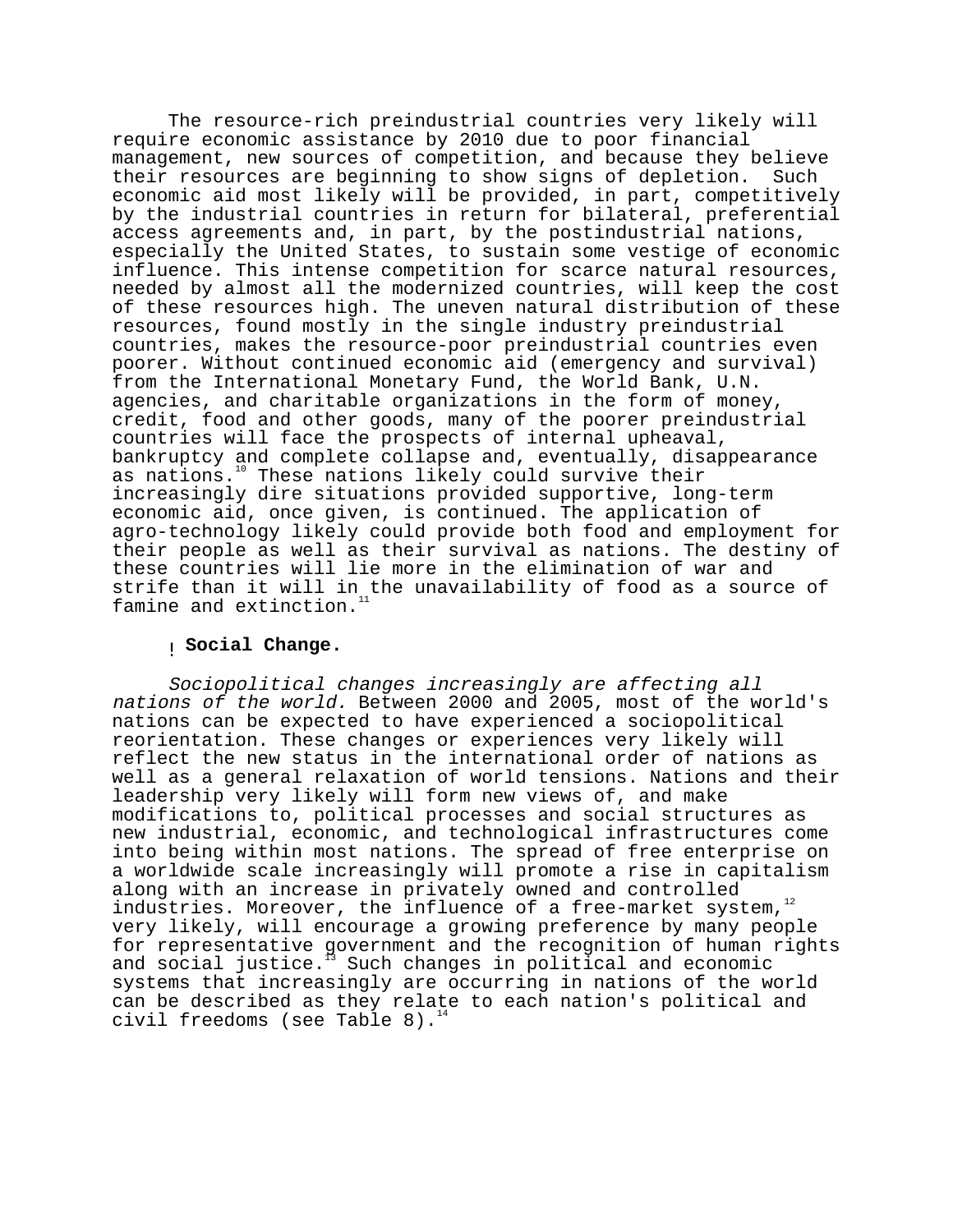|                   |     | Nations |              | Free |              | Partly Free |          | Not Free                                              |
|-------------------|-----|---------|--------------|------|--------------|-------------|----------|-------------------------------------------------------|
| Category          | No. | ℁       | No.          | ℁    | No.          | ℁           | No.      | ℁                                                     |
| Postindustrial    | 32  | 19.0    | 29           | 17.3 | 3            | 1.8         | $\Omega$ | 0.0                                                   |
| Adv. Industrial   | 5   | 3.0     | $\mathbf{1}$ | 0.6  | 4            | 2.4         | $\Omega$ | 0.0                                                   |
| Trans. Industrial | 5   | 3.0     | 4            | 2.4  | $\mathbf{1}$ | 0.6         | $\Omega$ | 0.0                                                   |
| Industrial        | 11  | 6.5     | २            | 1.8  | 7            | 4.2         | 1        | 0.6                                                   |
| Preindustrial     | 115 | 68.5    | 37           | 22.0 | 37           | 22.0        | 41       | 24.4                                                  |
| Totals:           | 168 | 100     | 74           | 44.0 | 52           | 31.0        | 42       | 25.0                                                  |
| Table 8.          |     |         |              |      |              |             |          | An Estimate of Political Freedom Around 2005 to 2020. |

Nations increasingly will be rated by other nations for political and civil freedoms where a politically free baseline is a fully competitive electoral process and those elected clearly rule; where the baseline of civil liberties is where freedom of public expression for political change is not closed; and where courts protect individual expression. Also included in Tables 5 and 8 is a partly-free category where there is overlapping of either political or civil freedoms, and a not-free category where governments are authoritarian and individual rights and freedoms are denied. There is a good chance that by 2010 even China will become partly free as it increasingly recognizes individual freedoms and blends free enterprise within a controlled economy and social democracy with communism after the turn of the century. Through the early decades of the new century, most of the nations of the world can expect cultural and philosophical changes that most likely will continue to alter their societies profoundly. Unless technology can provide remedies, however, ignorance and apathy are likely to result in new geographical patterns of pollution in and around the newly industrial countries (NIC). Paradoxically, a new growth of nationalism can be expected also to arise in most nations, which very likely will weaken 20th century world cooperative movements, international organizations, and alliances. On the up side, the spread of free enterprise worldwide increasingly will promote a continuing rise of capitalism and civil and political freedom, while on the down side, there is a good chance of a rise in terroristic acts that will alter the progress of some nations.

# ! **Energy Sources.**

Reserves of petroleum, primarily, and gases continue to decrease as sources of energy while the use of coal, nuclear, and alternative energy sources rises. Sometime before the end of the 21st century, barring any major discoveries of oil in China, in the former Soviet Union, or from offshore drilling, there is an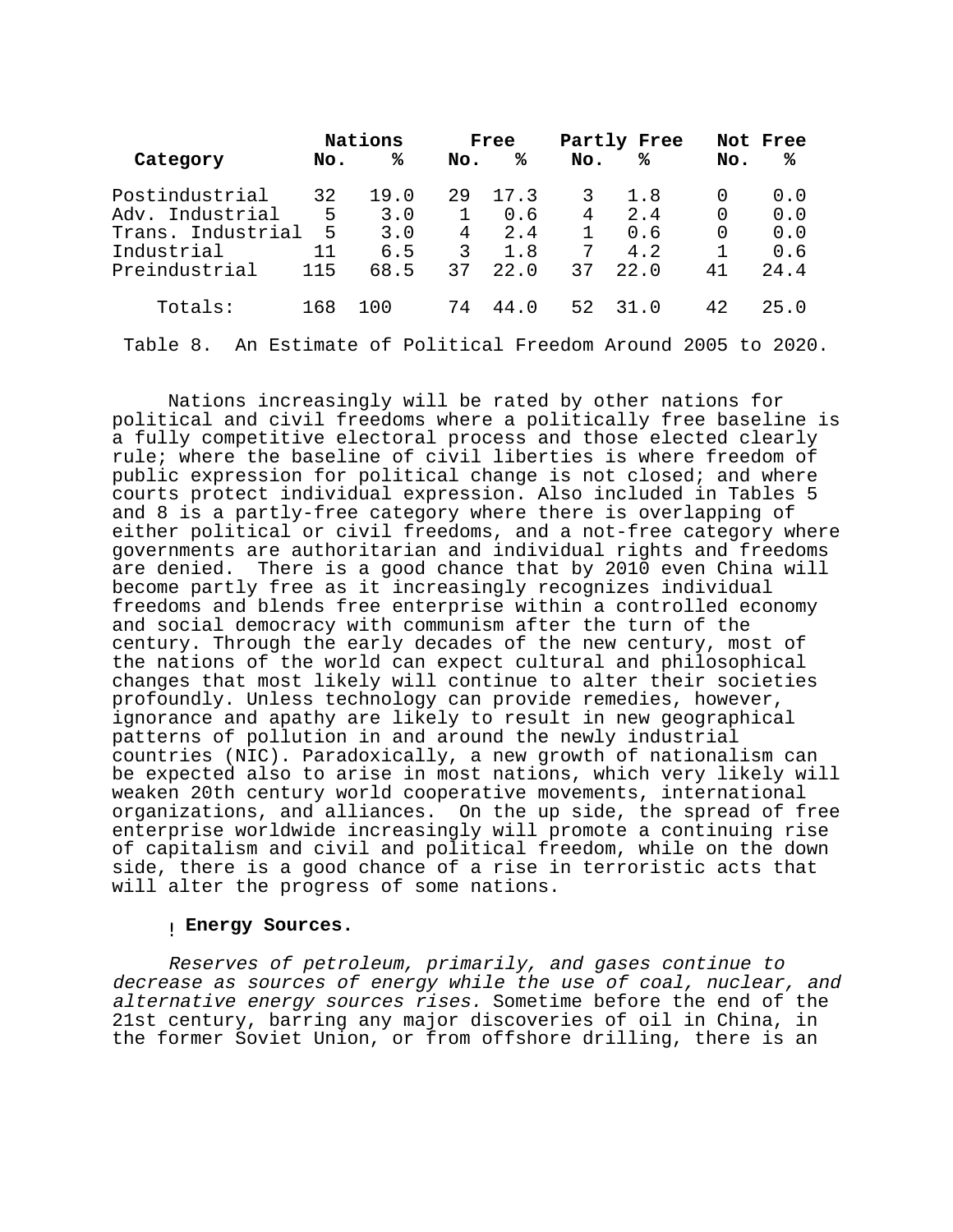even chance that conventional oil reserves of the world could be moving toward depletion.<sup>15</sup> If this trend is valid, then, around the year 2010, nations of the world can expect that the cost of pure oil and oil with added extenders very likely will become increasingly prohibitive for any practical use. The new order of nations with more industrial countries probably will continue to depend on oil at least through the early decades of the new century. The source of oil during this period most likely will be from several suppliers, such as the 20th century Organization of Petroleum Exporting Countries (OPEC), if it remains in existence; an OPEC-like cartel and splinter cartels; or independent oil-rich countries. To replace oil as a source of energy production, the use of coal, gas, nuclear and renewable energy sources almost certainly will increase substantially over the long term- especially  $\cosh^{-16}$ 

Toward the year 2010, most of the postindustrial, advanced industrial, transitioning industrial, some of the industrial, and a few preindustrial countries increasingly will expand or begin their use of nuclear power as an energy source. Despite legal, technical, and high-cost setbacks, plus the shutdown of a few plants because of age, and notable accidents (e.g., the U.S. "Three Mile Island" incident, the Soviet Chernobyl catastrophe, and others), there is little likelihood that nations will abandon existing operational or planned nuclear power plants as the primary source of energy in the new century. As gas and fuel prices increasingly rise, nearly all nations will become aware that fossil fuels, oil and gas supplies very likely will be approaching depletion during the latter half of the 21st century leaving many nations dependent on coal and nuclear power for energy sources. By 2020, about 40 nations (as displayed in Table  $9)^{17}$  may have acquired or restored nuclear power plants to satisfy most of their energy needs.

## ! **Science, Technology, and Space.**

Science and technology continue to advance rapidly as do space exploration and use. Most nations of the world by 2010 will be benefiting from the continuing great strides in the advancements of science and the achievements of technology. All nations will be sharing in this progress; even the poorest of the preindustrial states, although they will continue to receive the most advanced appropriate technology<sup>18</sup> from benevolent nations and world organizations. By the turn of the century, the transfer of technology, including technical information and equipment, is very likely to be unimpeded to all states that have the economic and societal infrastructures to afford its costs, understand its complexity, and absorb the societal changes it causes. Some nations, however, will not be able to understand the complexities nor be able effectively to absorb and apply 21st century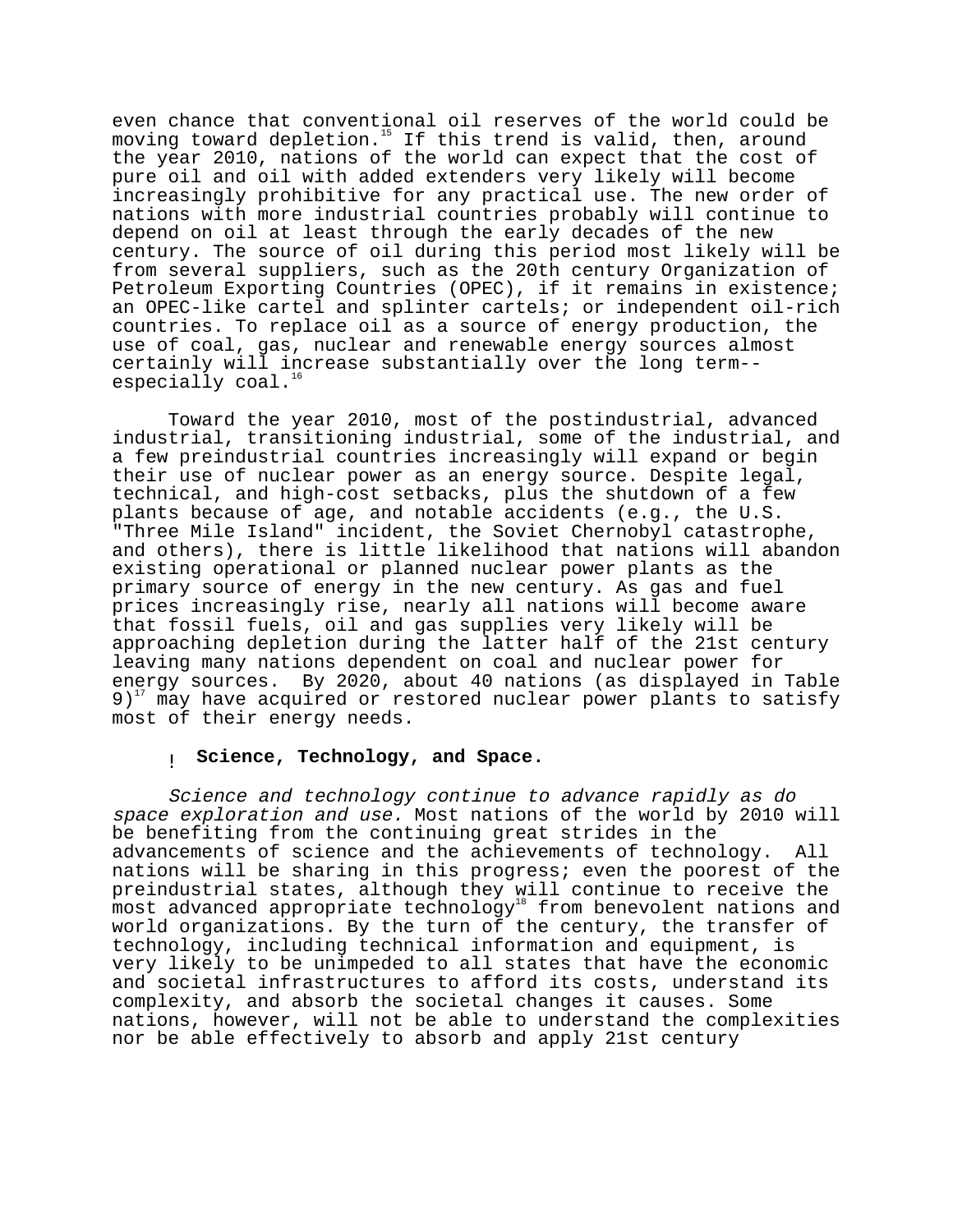| POSTINDUSTRIAL<br>Austria<br>Belgium<br>Bulgaria<br>Canada<br>Czech Republic                           | <b>TRANSITIONING INDUSTRIAL</b><br>Argentina<br>Brazil<br>Chile<br>Mexico                                         |
|--------------------------------------------------------------------------------------------------------|-------------------------------------------------------------------------------------------------------------------|
| Finland<br>France<br>Germany<br>Hungary<br>Italy<br>Japan<br>Netherlands<br>Poland<br>Romania<br>Spain | <b>INDUSTRIAL</b><br>China<br>Cuba<br>India<br>Korea<br>Pakistan<br>Philippines<br>Union of Svgn. Rep.<br>Vietnam |
| Sweden<br>Switzerland<br>Union of Soc. Dem. Rep.                                                       |                                                                                                                   |
| <b>ADVANCED INDUSTRIAL</b><br>Israel                                                                   | PREINDUSTRIAL<br>Egypt                                                                                            |

 Singapore Iran South Africa Iraq

Saudi Arabia

Table 9. An Estimate of Nations Possessing Nuclear Power Plans in 2020.

technology within their societies. Such situations likely will result in societal frustrations and adverse reactions not just against the technology, but against its source as well.

As for space, there is a good chance that many nations that could not afford the benefits of space in the 20th century will be able to buy portions of satellite and shuttle activities after the turn of the century. Almost all nations increasingly will profit from the peaceful commercial and exploratory use of space. Several exploratory space programs will be shared in the joint efforts of the United States and the USR, e.g., a manned Mars expedition. The cost-benefits of such developments and activities by 2005 to 2020 most likely will outweigh the uncertainties and risks of military weapon systems or missile defense systems in space.

! **Weapons Proliferation.**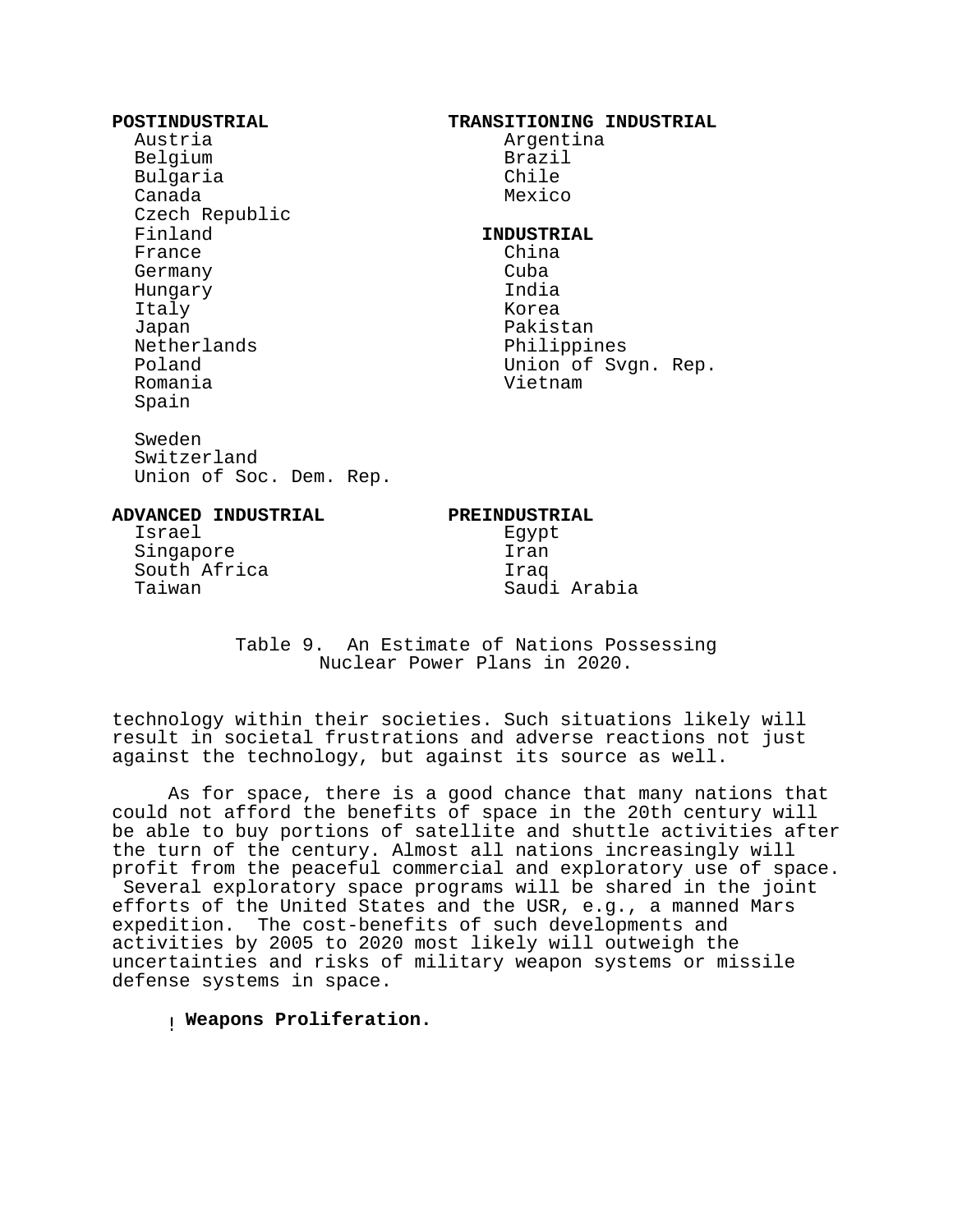Proliferation of conventional, chemical, biological and nuclear weapons continues. Despite the reduction of world tensions, almost every industrial nation will be armed with a range of conventional, chemical, and biological weapons. Most of these weapons will have been supplied to them by the EC, the United States, and China before the year 2005; by several of the former Soviet republics before and after their reorganization as new states; and by new 21st century weapons manufacturing nations. Many nations will continue to purchase or barter for the latest conventional high-tech weapons, which will be available from new 21st century arms suppliers. Additionally and more importantly, by the end of the first decade of the century, nuclear proliferation will have increased.<sup>19</sup>

Most nations, except the very poorest, very likely will demand the most advanced conventional systems they can afford to buy. They almost certainly will find a broader as well as different source of arms suppliers available than existed before the turn of the century. Hence, with this likely increase in the possession of weapons, the potential for conflict almost certainly will be high and continue to rise. There is a good chance that the proliferation of nuclear weapons will continue despite the increased number of signatories to the Nuclear Non-proliferation Treaty.

Table  $10^{20}$  is based on the hypothetical criteria that some nations perceive a need to have nuclear weapons in their arsenals; some will have a capability of producing their own, and others will have the means to acquire them surreptitiously. Their need might arise from a real or imagined threat, or a belief that possession of nuclear weapons raises their international status, or just because their neighbor has them. Chances are better than even that by 2010-2020 the number of nations acquiring a military nuclear capability could approach 24 or more. Thus, there is, at most, an even chance that a nuclear weapons accident, nuclear blackmail, or a limited nuclear conflict between small nations, e.g., preindustrial and newly industrialized countries (NIC), will occur within the early decades of the 21st century. Chances are almost certain that if proliferation of ballistic missiles and nuclear weapons is not halted in the very early years of the century, not only will the potential for accident or conflict increase, but so will the direct or indirect involvement of other nations as well. Chances are only slightly better than even that the proliferation of nuclear weapons alone will deter their use.

#### **SUMMARY**

This chapter has described a new order of nations that almost certainly will contribute toward a devolution of international power. The chapter also provides a base-line world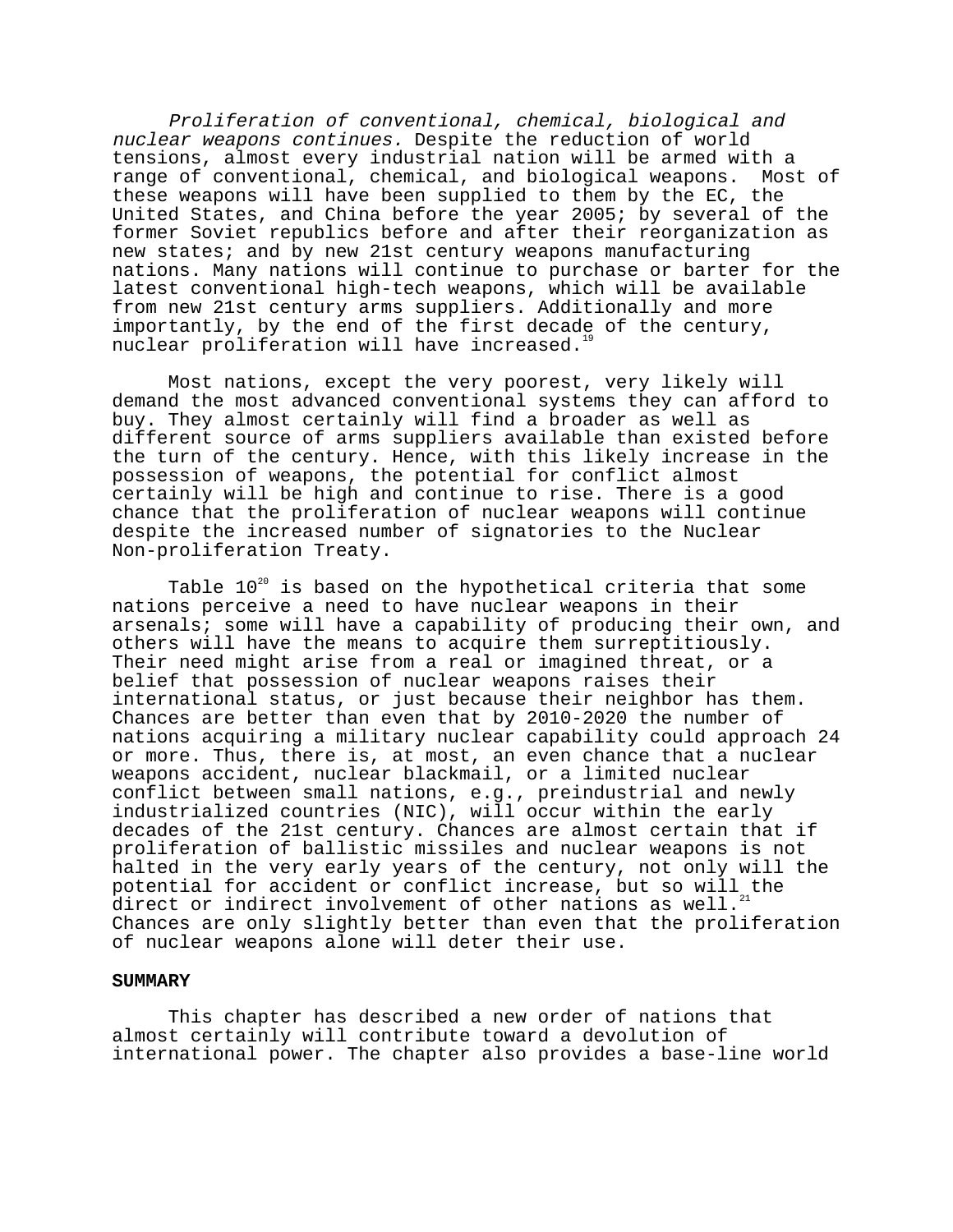| POSTINDUSTRIAL                                                                                                                                                                             | INDUSTRIAL  | ADVANCED INDUSTRIAL |
|--------------------------------------------------------------------------------------------------------------------------------------------------------------------------------------------|-------------|---------------------|
| France*                                                                                                                                                                                    | China*      | Israel**            |
| Germany***                                                                                                                                                                                 | India**     | South Africa**      |
| Japan ***                                                                                                                                                                                  | Korea***    | Taiwan ***          |
| $USDR*$                                                                                                                                                                                    | Pakistan**  |                     |
| United Kingdom*                                                                                                                                                                            | USR*        |                     |
| United States*                                                                                                                                                                             | Vietnam**** |                     |
| TRANSITIONING INDUSTRIAL                                                                                                                                                                   |             | PREINDUSTRIAL       |
| Argentina ****                                                                                                                                                                             |             | Egypt *****         |
| Brazil ****                                                                                                                                                                                |             | Iran*****           |
| Chile****                                                                                                                                                                                  |             | Iraq *****          |
|                                                                                                                                                                                            |             | Libya *****         |
|                                                                                                                                                                                            |             | Saudi Arabia *****  |
|                                                                                                                                                                                            |             | UIS+                |
| $*$ = Substantial, 1,000 or more<br>** = Significant, 1,000 or less<br>*** = Moderate, 500 or less<br>**** = $Model, 100$ or less<br>***** = Very modest, 50 or less<br>+ = Number unknown |             |                     |

# Table 10. Estimates of Nations Possessing Nuclear Weapons and Deliver Means in 2010-2020.

scenario for the building of alternative scenarios. More importantly, this chapter suggests that new patterns of political and economic competition and cooperation among nations of the new order very likely will contribute toward a new intensity of international free trade and competitiveness. Notwithstanding, many new international relationships and arrangements are likely to emerge in the early decades of the century. Despite a period of relative peace and calm, collusion on the part of some nations, along with some international economic market chicanery on the part of others, likely will be a common practice during the early years of the new century. For better or worse, the superpowers of the 20th century were role models for many nations. Each had its followers. Each was sought by other nations for political, economic, or military guidance and support. Even by 2010, many nations will not have as yet adjusted to the absence of the competitive leadership of the superpowers. The devolution of power has brought about new economic and political relationships among the six postindustrial and all other nations of the world.

By the turn of the century, the United States will be the accepted leader of the postindustrial states. And, although by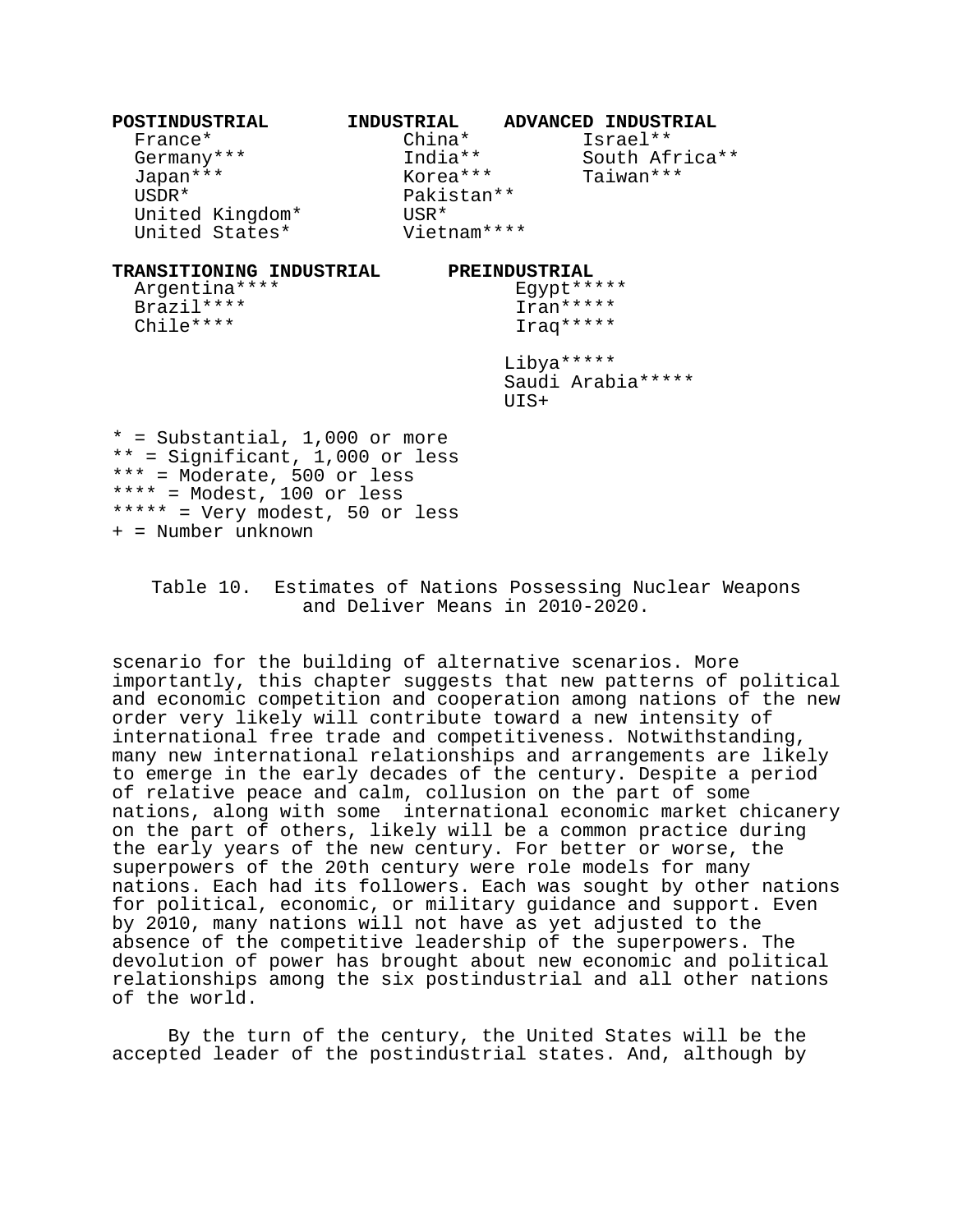2010 it likely will find its 20th century international position of influence somewhat diminished, the United States will remain the preeminent world leader. However, other postindustrial states, many of which were once traditional U.S. allies linked directly by security commitments, very likely will become even greater competitors for political influence and economic markets than they were in the past. Moreover, the United States might find its need for national and economic security occasionally challenged by these conscientious competitors who are bent on grasping the international industrial influence previously held over the past half century by the United States. There is a very good chance that a few of the industrial and newly industrialized countries (NIC) will make a rigorous and substantial effort to fill that gap. The United States very likely will retain its international position in political and economic influence through its status as the world's leader in services, information and knowledge.

The world in the early decades of the 21st century, as described in this chapter, is a world of a new international order where many nations, formerly centrally controlled and communist, have become free societies with free-market economies. Together, the world of 2010-2020 might appear to be a relatively peaceful world. However, it is a world where political and economic stability is fragile; a world that is fraught with threats of crises, armed conflicts, and possibly wars among, between, and within nations.

There is a good chance that the USR will be ill content to remain an industrial country in the new order of nations; while the USDR and its 20th century rival the United States advance beyond the USR's national capabilities. The USR leadership very likely will depend heavily on political and economic agreements with the European nations and the United States. Moreover, the USR leadership likely will depend on considerable assistance from the European Community (EC) in the early years to help them develop sufficient economic capabilities to become a transitioning industrial nation. The USR very likely will continue national introspection to avoid what could be gradual national fragmentation, dissolution, or a return to state controlled government. During the next 10 or more years, the USR will be forced to devote more of its national assets toward creating and managing a new international image so that it can maintain a positive USR presence on the world scene. Moreover, the leadership very likely will reassess the late 20th century political and economic ideological decisions for a quick change to a free-market system. A self-imposed USR withdrawal from the international scene during this readjustment period very likely would exacerbate a steady decline of its perceived international image or prompt a resurgence of international aggressiveness.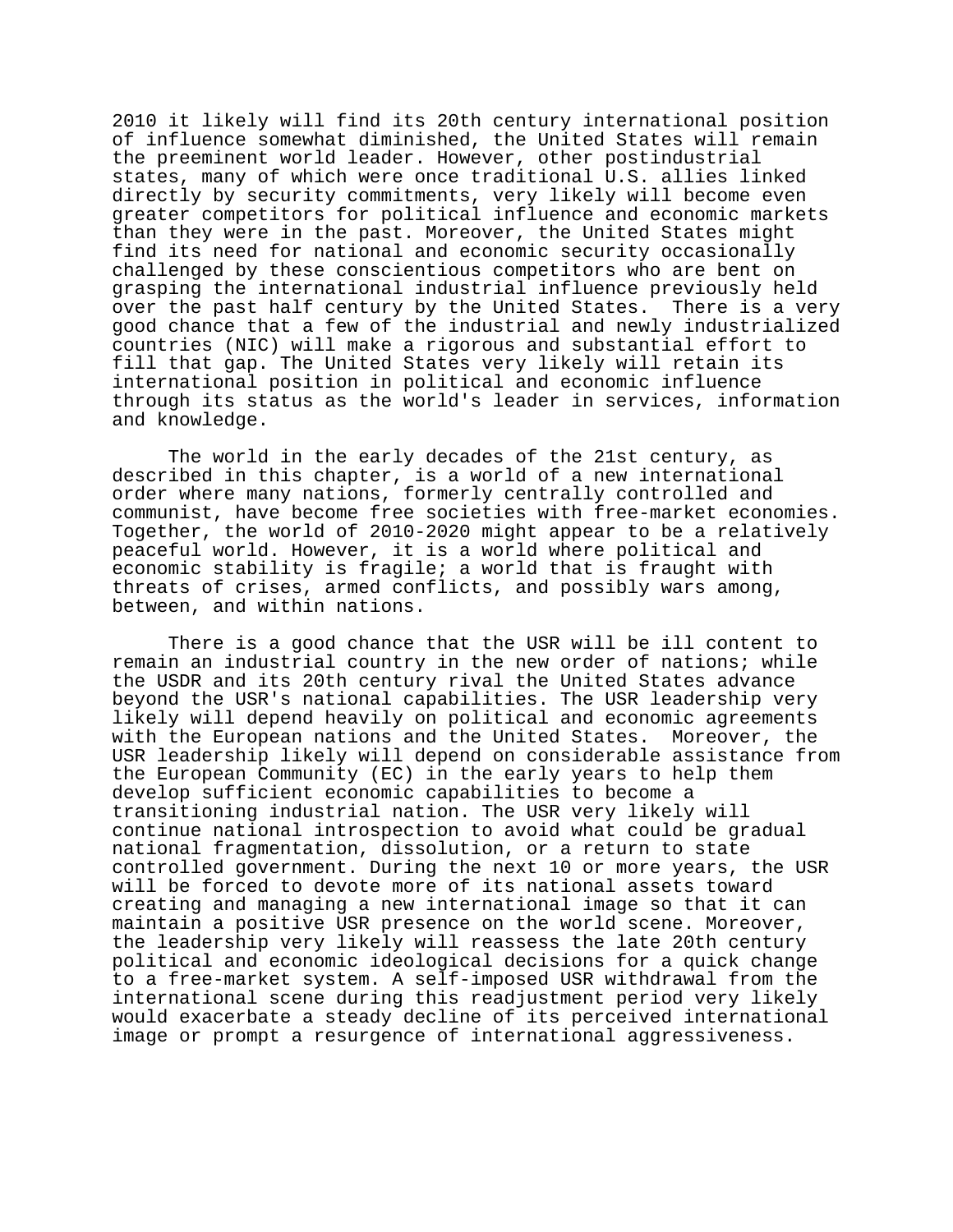Well within the first decade of the 21st century, all former Soviet Marxist support to governments and factions in the Middle East, Africa, and Latin America will have dried up. There is a likelihood that a small group of former Soviet Communist Party and military hard-liners within the UIS will offer some support to small nations unable to shake the yoke of the past and turn to democracy. Despite the fading interests in communism, however, chances are good that Chinese hard-liners will attempt the export of Chinese communism at the turn of the century to fill this void in the ideological competition of democracy and communism. Moreover, before 2005, arms sales of late 20th century high-tech conventional weapons in these same regions very likely will be replaced by the sale and transfer of 21st century weaponry. While the USDR and USR recognize a potential threat from China, internal political, social and economic development within these two nations most likely will take priority over any external military investments or ventures.

To be realistic, futurists, planners, policymakers, and decisionmakers, whether they are optimistic or pessimistic about the world's economic, sociopolitical, scientific and technological, and military environments, must recognize that in all likelihood many changes in each of these elements will occur during the next 20 to 30 years. These changes very likely will direct and redirect the destiny of not only the United States, but also every nation of the world and those that have yet to come into existence. Some of these changes have been described in this chapter. Many others that have not been mentioned may, however, occur as a consequence of others that have or have not occurred. Table 11 provides some of the author's insights on some strategic trends and events that have varying chances of occurring. They very likely also will have some degree of influence as to how the world environment of the future, circa 2010-2020, might turn out. Although they are not all mentioned or discussed in detail in the text of this study, readers may consider using them as happenings in alternative scenarios for the development of long-range plans, policies, and decisions.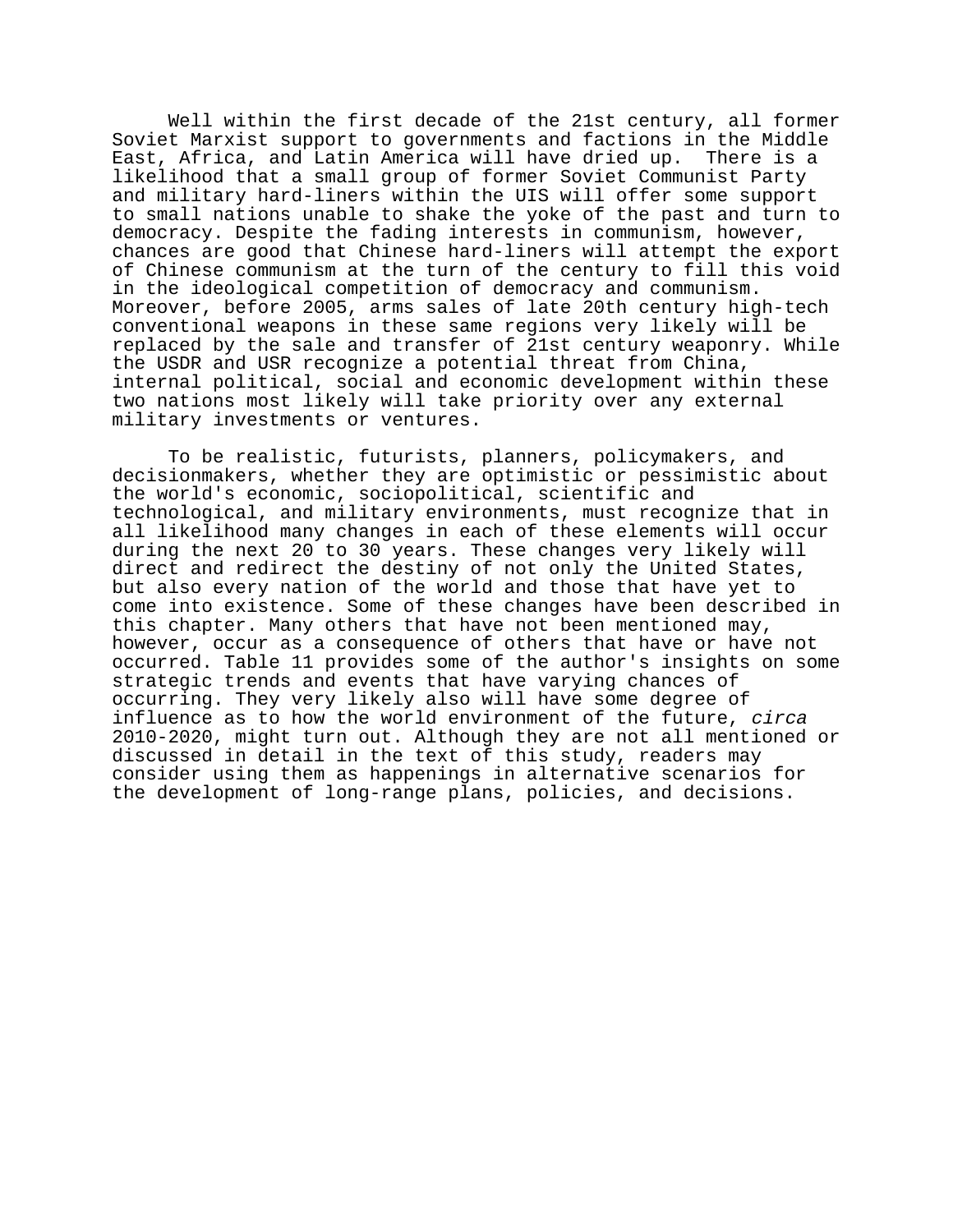# **TRENDS AND EVENTS**

| Code: |  | Nominal Term       |  | Probability      |
|-------|--|--------------------|--|------------------|
|       |  | $H = Hiqh$         |  | 0.66 and above   |
|       |  | M = Medium         |  | $0.65$ to $0.34$ |
|       |  | $T_1 = T_1 \cap W$ |  | 0.33 and below   |
|       |  | $IP = Improbable$  |  | less than 0.01   |

# **ECONOMIC CHANCES**

| Competition in world trade                                | Η       |
|-----------------------------------------------------------|---------|
| Regional economic agreements                              | Н       |
| Economic interdependence                                  | H       |
| U.S. dependence on imports                                | н       |
| Stability of economic agreements                          | H       |
| Commercial use of outer space                             | H       |
| Economic growth for China and the Pacific Rim             | н       |
| Multiple-source economic assistance programs              | Η       |
| Restrictions on trade                                     | H       |
| Near world-wide free enterprise and markets               | H       |
| Economic growth for most nations                          | $H-M$   |
| Trade wars and barriers                                   | $H-M$   |
| Economic growth for the Union of Social                   | $H-M$   |
| Democratic Republics (USDR)                               |         |
| U.S. and USDR economic cooperation                        | $H-M$   |
| U.S. and Union Sovereign Republics (USR)                  | $M-H$   |
| economic cooperation                                      |         |
| European free market enters into agreements with<br>China | $M-H$   |
| Economic growth for the USR                               | М       |
| Redistribution of wealth                                  | M       |
| Regional single monetary systems                          | М       |
| Debt repayments by former Third World nations             | М       |
| Cartels control prices and supplies                       | M       |
| Influence of 20th century international                   | $M-L$   |
| economic organizations                                    |         |
| U.S. and Union of Independent States (UIS)                | $L - M$ |
| economic cooperation                                      |         |
| Stability of 20th century economic agreements             | L       |
| Increase of disparity of economic growth among            | L       |
| nations                                                   |         |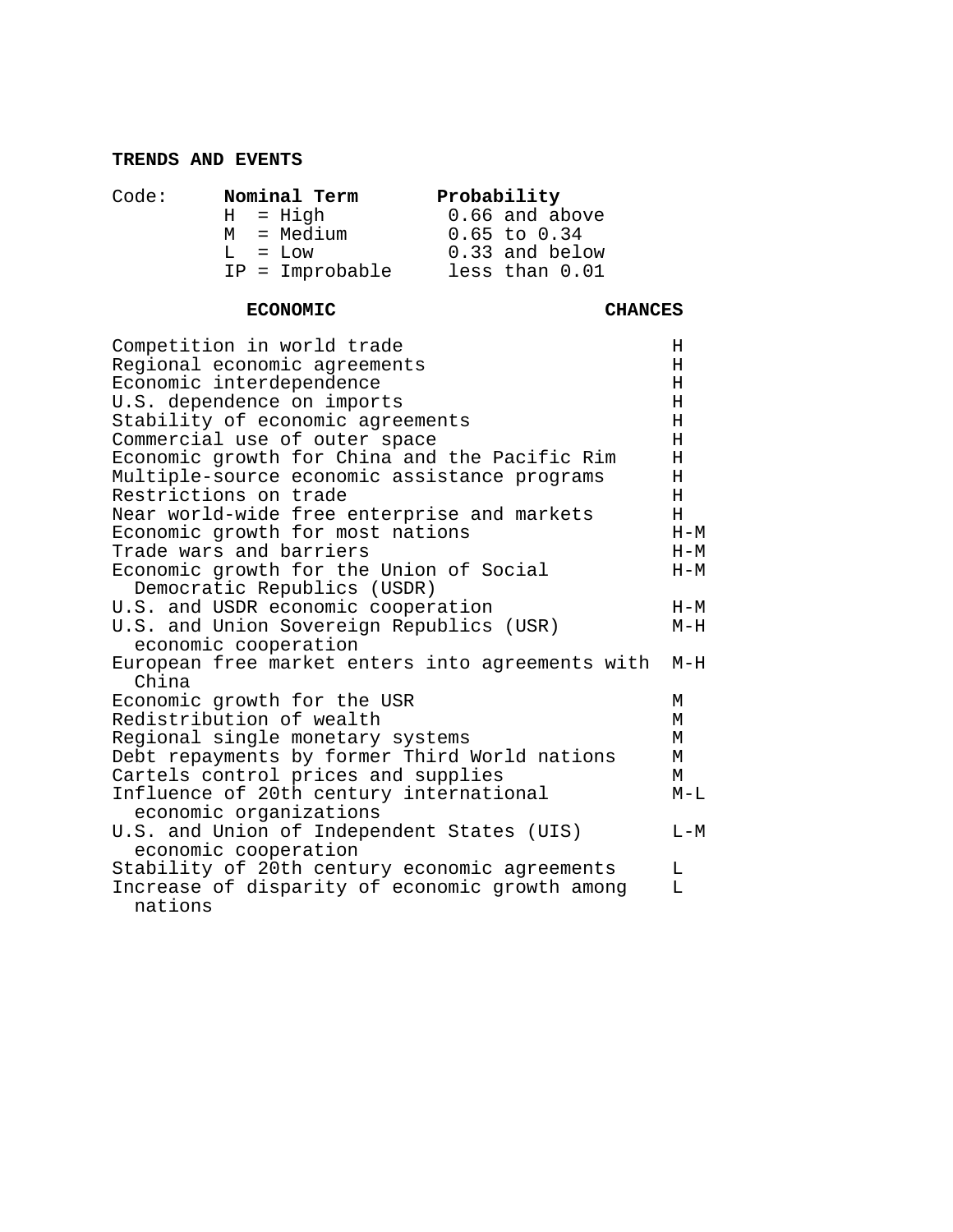# SOCIOPOLITICAL CHANCES

| Diffusion of international power                                                         | Н     |
|------------------------------------------------------------------------------------------|-------|
| Ad hoc political alliances and agreements                                                | Н     |
| Rise of nationalism                                                                      | Н     |
| Cultural values and life-style shifts                                                    | H     |
| World-wide population migrations                                                         | H     |
| National Pursuit of self-directed destiny                                                | H     |
| U.S. leader of the postindustrial nations                                                | H     |
| Global increase in cultural exchange                                                     | $H-M$ |
| Democratization of governments                                                           | $H-M$ |
| Increase in social investments                                                           | $H-M$ |
| Sociopolitical influence of multinational<br>organizations increases                     | $M-H$ |
| Improved human rights and quality-of-life                                                | $M-H$ |
| Multiple-source sociopolitical assistance<br>programs                                    | $M-H$ |
| Increase in political freedom world-wide                                                 | $M-H$ |
| European nations move toward a single language                                           | $M-H$ |
| Increase in global educational and cultural<br>exchange                                  | М     |
| Educational deficit decreasing in industrial<br>nations                                  | М     |
| Cohesion of political alliances and agreements                                           | M     |
| Traditional ideological terrorism decreasing                                             | M     |
| New sophisticated, high-tech international<br>terrorists strike global strategic targets | М     |
| Spread of totalitarian governments                                                       | $L-M$ |
| Cohesion of 20th century political alliances                                             | L     |
| Influence of 20th century international                                                  | T.    |
| political organizations                                                                  |       |
|                                                                                          |       |

# **SCIENCE AND TECHNOLOGY CHANCES**

| Global diffusion of science and technology      | Η       |
|-------------------------------------------------|---------|
| Transfer of technology                          | Η       |
| Increase in scientific dialogue and exchange    | Н       |
| Diffusion of nuclear power as energy source     | H.      |
| Increasing research and development investments | н       |
| Regional sharing of nuclear energy              | $H-M$   |
| Potential for nuclear power plant disaster      | $H-M$   |
| Increase in scientific and technological use of | $M-H$   |
| space                                           |         |
| Development of alternative energy sources       | $M-H$   |
| Potential for ecological disaster (non-nuclear) | M       |
| Disparity in distribution of technology         | $T - M$ |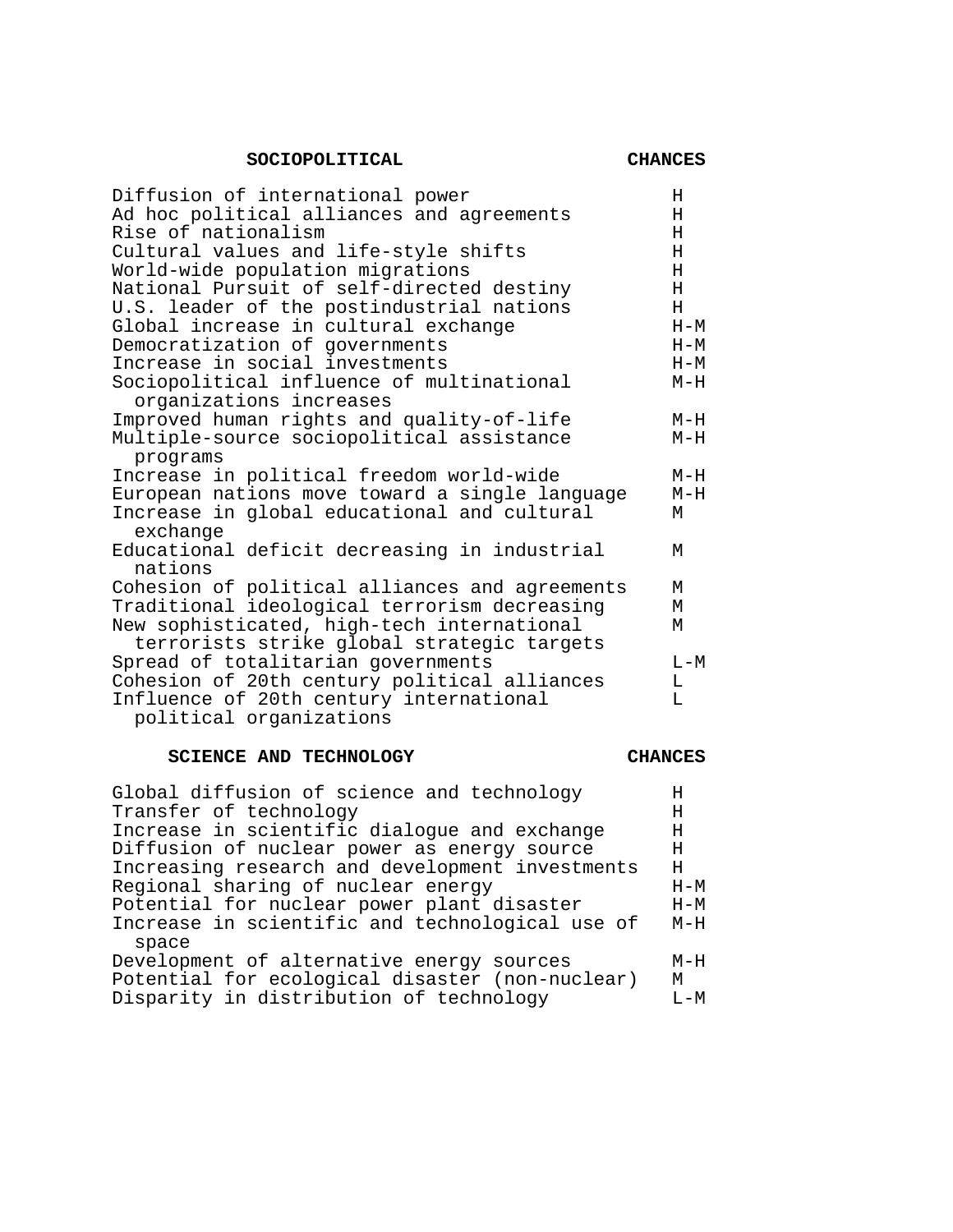**MILITARY CHANCES**

| Diffusion of high-tech weapons                   | Н      |
|--------------------------------------------------|--------|
| Ad hoc, short-term defense agreements            | H      |
| Arms trade and sales                             | H      |
| Nuclear weapons accident                         | $H-M$  |
| Use of U.S. armed forces for peacekeeping        | $H-M$  |
| Cooperative U.S., USDR, and USR in prevention of | $M-H$  |
| continued nuclear proliferation                  |        |
| Use of U.S. armed forces for warfighting         | М      |
| Utility of military forces                       | M      |
| U.S. development of new weapons systems          | M      |
| World-wide arms control and disarmament          | М      |
| World-wide propensity for armed conflict         | М      |
| World-wide propensity for low intensity conflict | М      |
| Singular use of a nuclear weapon (nation vs.     | М      |
| nation)                                          |        |
| Retention and availability of U.S. basing, port  | M      |
| facilities, and overflight rights                |        |
| Stability of bilateral defense agreements        | $M-L$  |
| World-wide propensity conventional conflict      | $M-L$  |
| Use of military assistance programs              | $M-L$  |
| Projection of military power                     | $M-L$  |
| Stability of 20th century collective defense     | L      |
| agreements                                       |        |
| Military use of outer space                      | L      |
| Weapons in outer space                           | Г      |
| Nuclear conflict (no U.S. involvement)           | Г      |
| State-sponsored international terrorism          | T.     |
| Strategic nuclear exchange between U.S. and any  | $L-LP$ |
| other nuclear armed nation                       |        |
| Total war (global)                               | ΙP     |
|                                                  |        |

# Table 11. The Probable Occurrence of Selected Trends and Events in a New Order of Nations, 2005-2020

## **ENDNOTES**

 1. This chapter is adapted and summarized from A World 2010: A New Order of Nations (Taylor, 1992). Although the new order of nations was described in the earlier study, A World 2010: A Decline of Superpower Influence (Taylor, 1986), the emphasis here is on the new order rather than the declining influence of the former Soviet Union and the United States. The purpose of the revisions and updating of the alternative scenarios is to examine new trends that have come into being and events that have taken place since the alternative scenarios were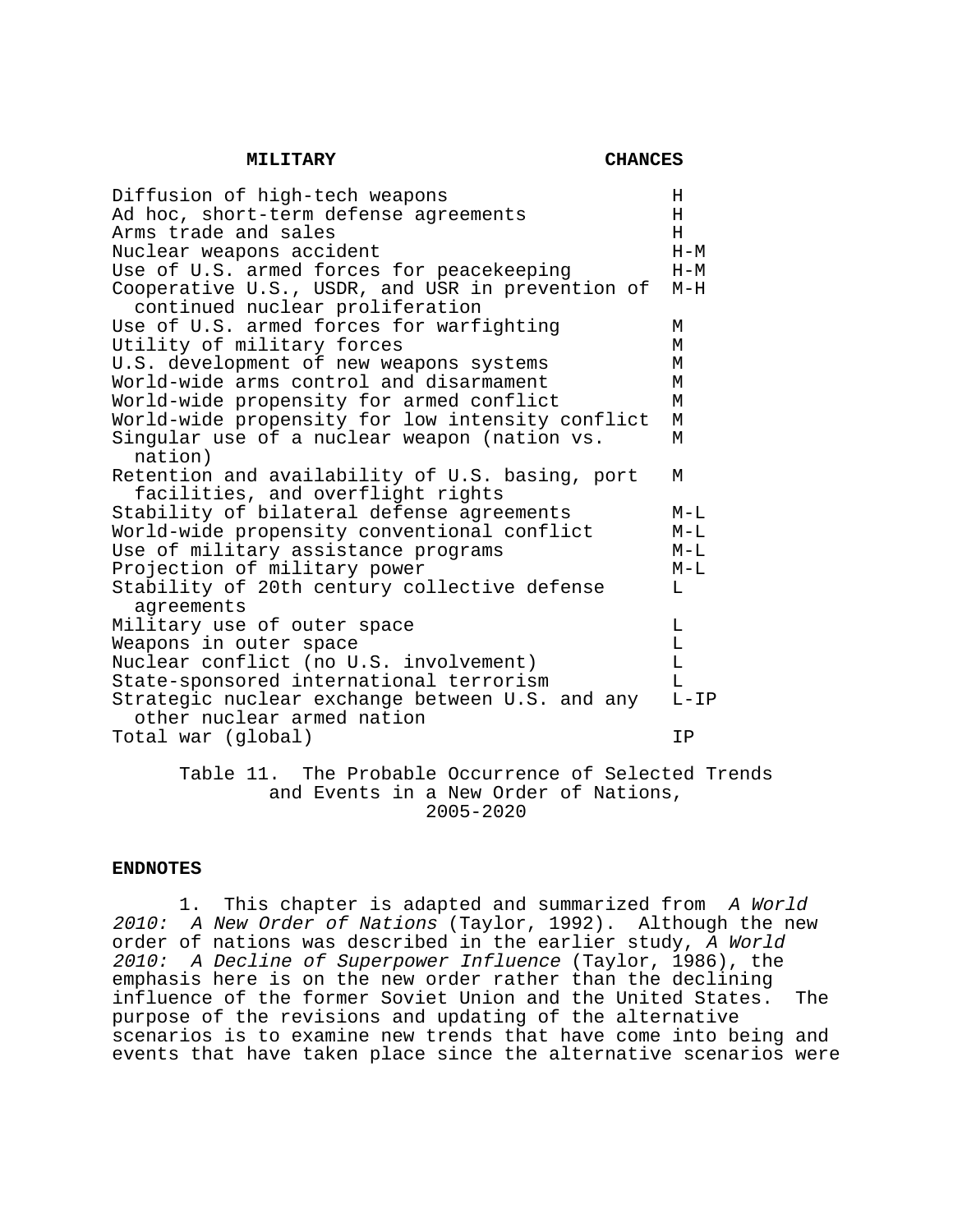first published in Alternative World Scenarios for Strategic Planning (Taylor, 1988).

2. It should be kept in mind that A New Order of Nations is describing an arrangement or a ranking of the world's nations by loose categories of industrialization and modernization. <sup>A</sup> New Order of Nations is not a "new world order." A new world order describes a change such as sovereignty changing from the city-state to the nation-state to a one world government.

 3. Taylor, A World 2010: A Decline of Superpower Influence, 1986.

4. The concept of the term "superpower" is basically of cold war vintage. Superpower connotes competitive political ideology and military strength on a global scale among other nations with theoretically comparable power. The concept serves little use internationally in an era of a single superpower. Since the fall of the Soviet empire, the United States remains the only nation of the world recognized by all other nations as a superpower. The rising of any other nation of the world to challenge this U.S. position over the next 30 or more years is unlikely. The United States serves itself and the world best by offering its leadership qualities than by imposing its position of power.

 5. The concept of the term "Third World" is demeaning. Many of these nations are becoming industrialized and are referred to as newly industrial countries (NIC). "Third World" connotes a group of nations that are unsophisticated, backward, lacking in knowledge and resources, and unable and unlikely, despite their struggles to better themselves, to achieve any better. Further, it suggests that some of these nations are unwilling to make the sacrifices necessary to build an infrastructure to accommodate modern industrial statehood. These latter nations are more willing to demand and take advantage of the benefits they believe a poor "Third World" state should receive.

6. Europe throughout this study is treated as the single entity of the European Community (EC) with about 32 to 34 nation-states. It is also treated as the community it very likely will be after the turn of the century. There is a good chance that by 2005, and most likely by 2020, the EC will include both the 20th century nations that made up western Europe, as well as almost all of the east European nations of the former Soviet bloc. Chances are better than even that by 2015 the formation of a truly united European Community (UEC) will exist. There is little likelihood that any of the republics of the former Soviet Union will be included in the EC by 2010 or 2020, except Estonia, Latvia, or Lithuania. It is also unlikely that any of the three confederacies, the USR, USDR, or UIS (as described in this study), will be members of the EC.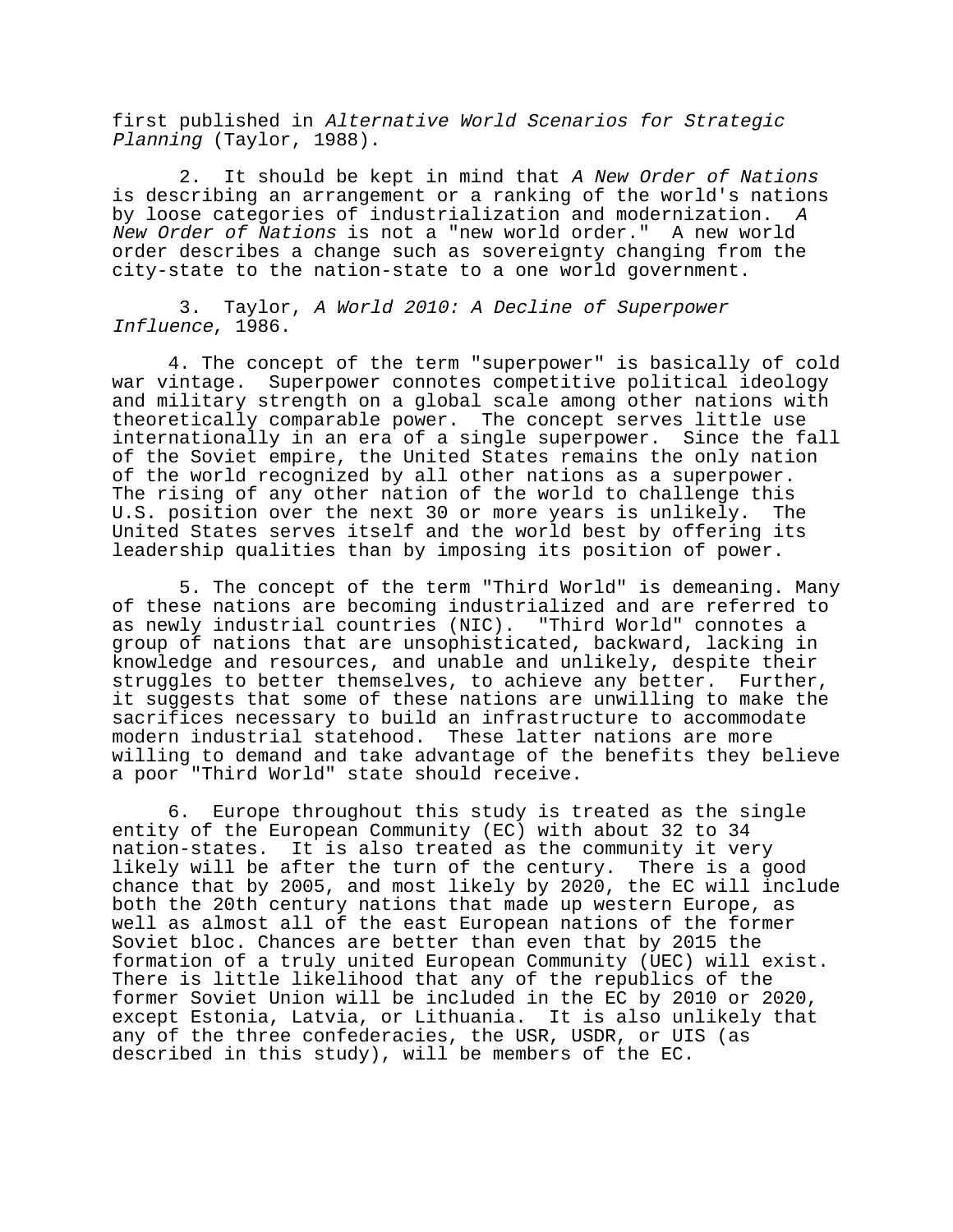7. See Taylor, A World 2010: A New Order of Nations, pp. 16-21.

 8. The general concept for the development of Table 5 is an adaptation from Graham T. T. Molitor, "The Information Society: The Path to Postindustrial Growth," in Communications Tomorrow: The Coming of the Information Society, edited by Edward Cornish, 1982, p. 85; and also from Yoneji Masuda, The Information Society as Post-Industrial Society, 1981, pp. 29-33. The "Political Freedom" entry in Table 5 is an adaptation from a series published by Freedom House as a January-February annual report in Freedom At Issue, now, Freedom Review, entitled, "The Comparative Survey of Freedom." The annual survey was originated in 1973 and analyzed and reported by Raymond D. Gastil. It is now reported by R. Bruce McColm. In this survey, nations are rated against comparative scales for political and civil freedoms. A politically free baseline is a fully competitive electoral process where those elected clearly rule. A civil liberties baseline is where freedom of public expression for political change is not closed and where courts protect individual expression. The survey also includes a partly free category where there is overlapping of either political or civil freedoms.

 9. Data adapted from Carl Haub and Machiko Yanagishita, 1993 World Population Data Sheet of the Population Reference Bureau, Inc., April 1993.

10. This is adapted from American Council of Life Insurance, "Collapse of the Global Financial Superstructure," in its Trend Analysis Program (TAP 23), Washington: Summer Issue 1983, pp. 15-18.

11. Constance Holden, "Simon and Kahn versus Global 2000," Science, Vol. 221, No. 4608, July 2, 1983, pp. 341-343.<T>

12. Leon F. Bouvier, "Planet Earth 1984-2034: A Demographic Vision," Population Bulletin, Vol. 39, 1984, p. 18, believes that neither "capitalism as we have known it for the past 200 years and communism as it has developed over the past 65 years" will prevail through the 21st century and that the `developing nations' demand for a New International Economic Order will meet with some success during the next 50 years."

13. Ibid. Bouvier, pp. 18-19, projects "democracy, as distinct from capitalism, will survive and thrive as it ceases to be bound by capitalist ideology" and assumes the "democratic world's emerging social consciousness and will spread to include a greater sharing of the wealth with less advanced nations." Additionally, Bouvier suggests that both democracy and communism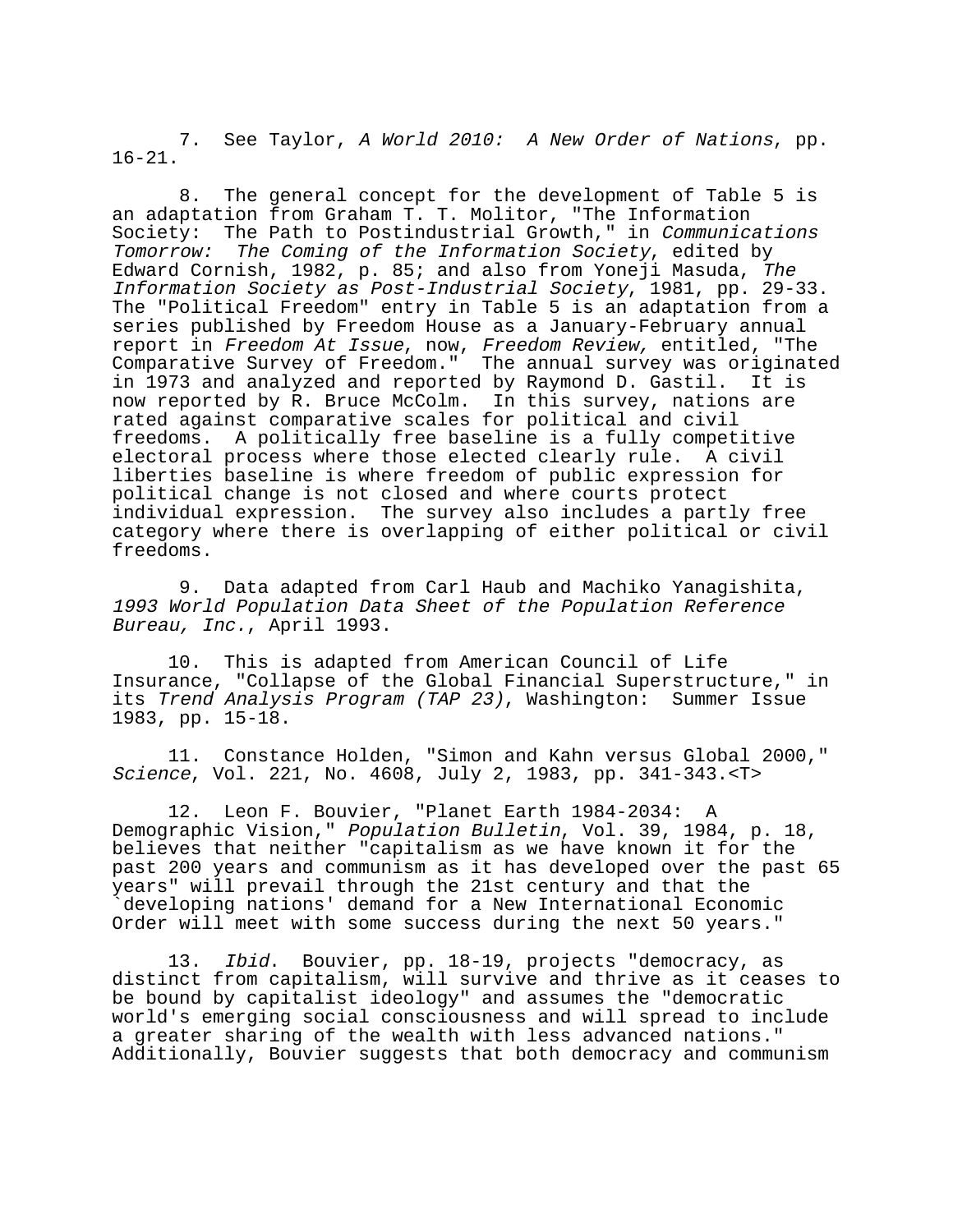may be replaced by Ward's "Sociocracy" (from Bouvier, p. 35; Lester Frank Ward, Applied Sociology, New York: Arno, 1974, reprint of original published in 1906, exact edition could not be located).

14. Neither Gastil nor McColm forecast the probability of freedom. The comparative surveys present only estimates of the current year's situation and the progress made toward freedom in the previous year. The projections for the world 2010 in this study are based on the author's estimates of the future economic and political potentials of nations.

15. Theodore J. Gordon, "The Year 2050: Reflections of a Futurist," The Lamp, an Exxon publication, Vol. 63, Spring 1981, p. 30. John Gever and others in Beyond Oil: The Threat to Food and Fuel in the Coming Decades, 1986, believe that world oil production will peak around the year 2000 and that substitutes cannot fully offset the decline in petroleum before 2025. They also believe that U.S. oil and gas virtually will be exhausted by 2020. The actual date of the depletion of oil is not important; the reason for even mentioning it at all is to emphasize the point that one day there may not be oil to depend on. The substitutes and synthetics may not be efficient enough replacements unless science and technology are provided funds in the new century to discover and perfect these creations.

16. U.S. Department of Energy, The National Energy Policy Plan: A Report to the Congress, 1983, pp. 21-23.

17. Adapted from Taylor, A World 2010: A New Order of Nations, 1992, p. 50.

18. Adapted from Jacques Gansler, "The U.S. Technology Base: Problems and Prospects," in Margiotta and Sanders, 1985.

19. Arthur F. Manfredi and others, Ballistic Missiles Proliferation Potential in the Third World, 1986, pp. 5-6. Also see discussion by Richard F. Grimmett in Trends in Conventional Arms Transfers to the Third World by Major Suppliers, 1978-1985.

20. Taylor, A World 2010: A New Order of Nations, 1992, p. 64.

21. Ibid.; Manfredi.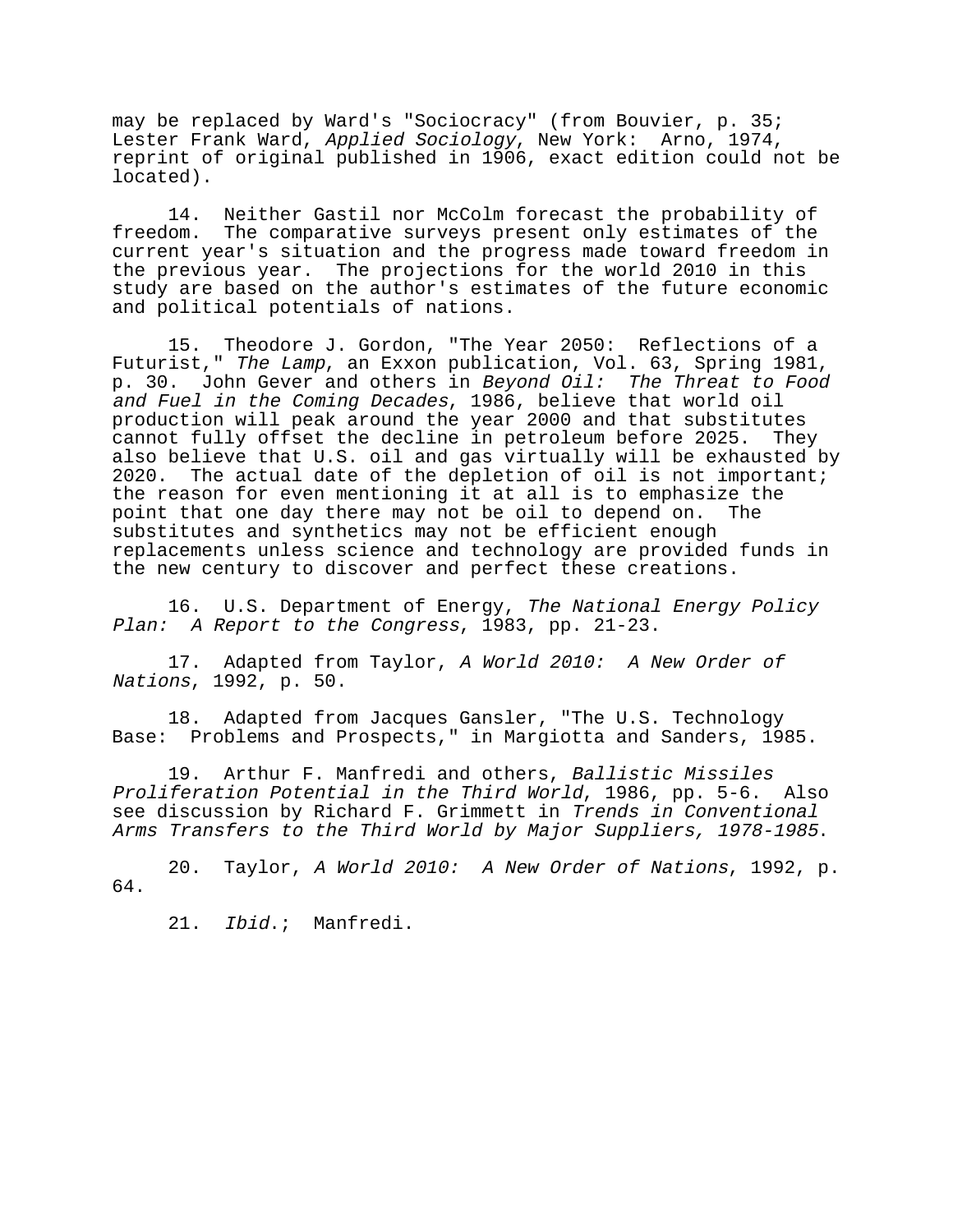#### **CHAPTER 3**

#### **SCENARIO SYNOPSES AND ATTRIBUTES**

#### **INTRODUCTION**

This chapter includes the final bits of germane information about the four scenarios and their construction that will enable long-range planners, policymakers, and decisionmakers to use an alternative scenarios approach more effectively. At the end of the chapter there is a listing of attribute values for each scenario which, although relative, has been derived from each scenario environment. The listing is provided for scenario comparison and analysis.

The first chapter of this study described the general methods used to develop the scenarios. This included a discussion on the Cone of Plausibility; the ways to build plausible scenarios; the purpose for the exclusion of wild cards as events or trends and from scenarios; and the reasons for needing scenario drivers to set the theme of each scenario. The second chapter established a common background projection (i.e., a foreground) of the world environment to circa 2020 that would be appropriate for creating the four alternative scenarios described in the last four chapters of this study. This chapter describes ways that futurists and planners can develop and complete the scenarios with sufficient detail to give them greater utility. Lastly, included in this chapter are synopses of each of the scenarios and the attribute comparisons that can serve as reference to readers and users for their continued use of these scenarios over time and for different applications.

# **FINALIZING THE SCENARIOS**

The process used by the futurist to finalize the scenarios uses the Cone of Plausibility as do the planners to develop their responses to the scenarios. The process first involves an holistic pondering and reviewing of all aspects of each scenario. It then involves a reevaluation of the logic for and the derivation of the trends and events within each scenario. The process also includes a reassessment of the interrelated consequences of trends and events by the futurist and the planners together. This can uncover new trends not previously observed. The finalization stage, most importantly, creates for the planners images and visions within the context of the micro-, mini-, and macro-scenarios through a passage of time.

The planners during the process of the Cone of Plausibility give special attention to the interwoven themes within, between, and among the scenarios. Finally, they re-observe the dynamics of cross impacts and changing probabilities of driver trends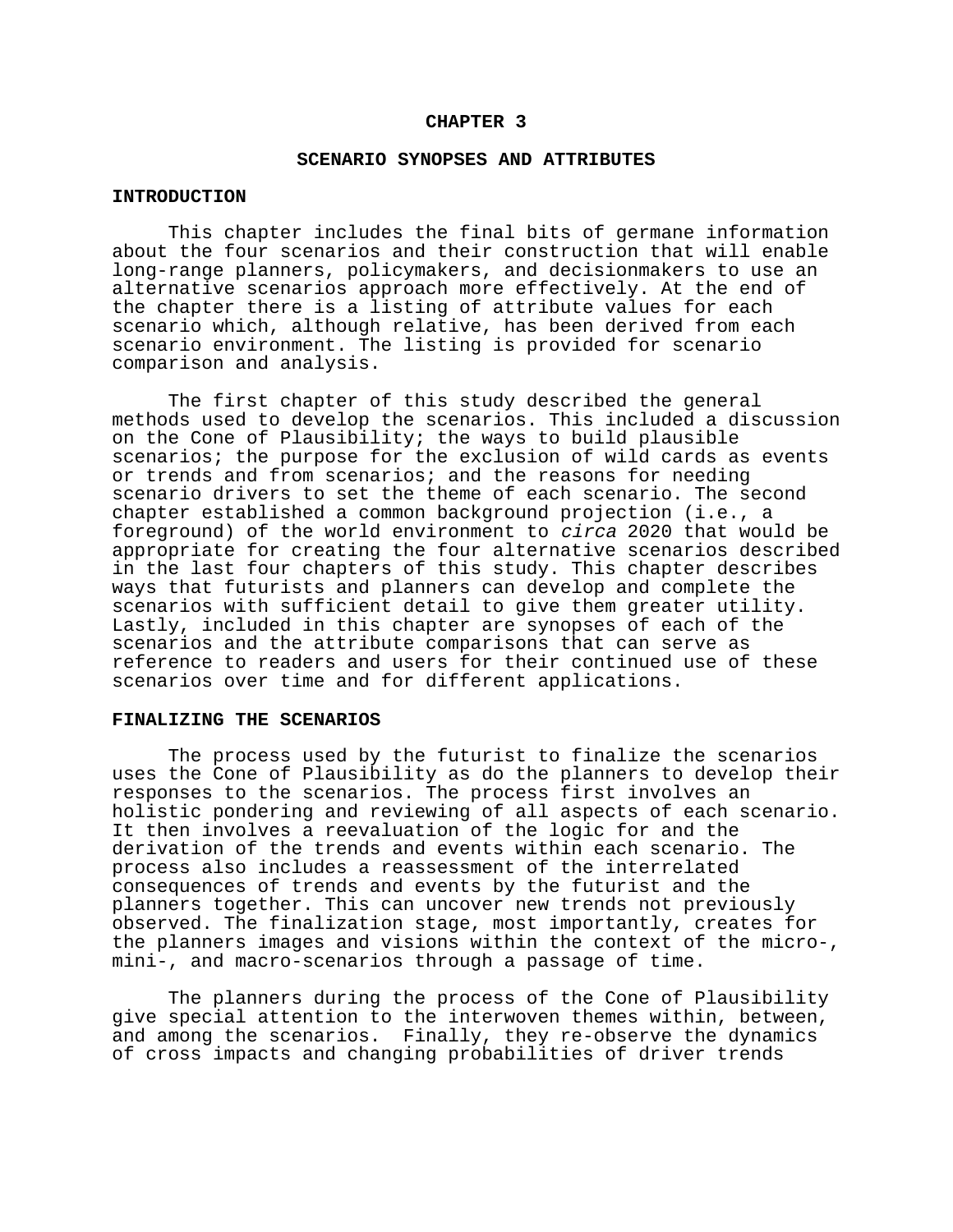within the scenarios and the consequences that create the strategic environments of the future.

The finalizing process can be described as follows. The basic drivers or themes for the scenarios are political and economic elements.<sup>1</sup> Using these basic elements and the logic of the Cone of Plausibility, the futurist creates, side by side, a set of four basic driver trend statements in each of four scenarios. They are each a single sentence and as a set they are called a micro-scenario. From this micro-scenario set, planners create the initial organizational planning responses for each of the four sets of future political and economic environments or scenarios. This is a continuous process for the planners, and, in the final analysis, they conclude the planning responses against each of the four scenarios. The purpose of the previous chapter was to broaden the perception of the future for decisionmakers and planners by projecting selected, relevant trends some 20-25 years into the future. This enables readers, planners, and users to envision a common background for creating their scenario responses while the scenarios are further developed and reevaluated here and in the remaining chapters.

In this first step, the planners review and update their responses to the four alternative scenarios in their simplest, but significant, format--the micro-scenarios. All previous planners' responses to the alternative scenarios are now recorded and evaluated as to their fit into an holistic view of or response to each scenario. For this reevaluation by the planners of their first impressions of the four scenarios, the futurist has rearranged the order of the trends to a theme dominance, i.e., in an order of their dominance of, and influence on, organizational (e.g., U.S. military) plans, policies, and behavior. The reason for changing their order is based on the notion that there are specific trends and events that at any point in time are foremost in creating a society's behavior. They tend to preoccupy the society and, often, become deep-seated for a lengthy period of time. Such trends have a dominant influence on the direction that most other trends and events likely will take in the future. For example, the OPEC oil embargo of 1973 set in motion a dominant trend that indicated a long-term shortage of gasoline. This trend in 1973 was plausible. The long lines at gas station pumps and the daily increase in the cost per gallon made it very real. It altered the direction of most other trends and events, such as noted in the automotive, recreational vehicle, and tourism industries, for the duration of the embargo and beyond for some time. A more recent example, the likes of which have never existed before within this nation, might be the terroristic bombing in February 1993 of the World Trade Center in New York City. This event set in motion dominant trends throughout major U.S. cities affecting long-term security and protection of public and private property, facilities, artifacts,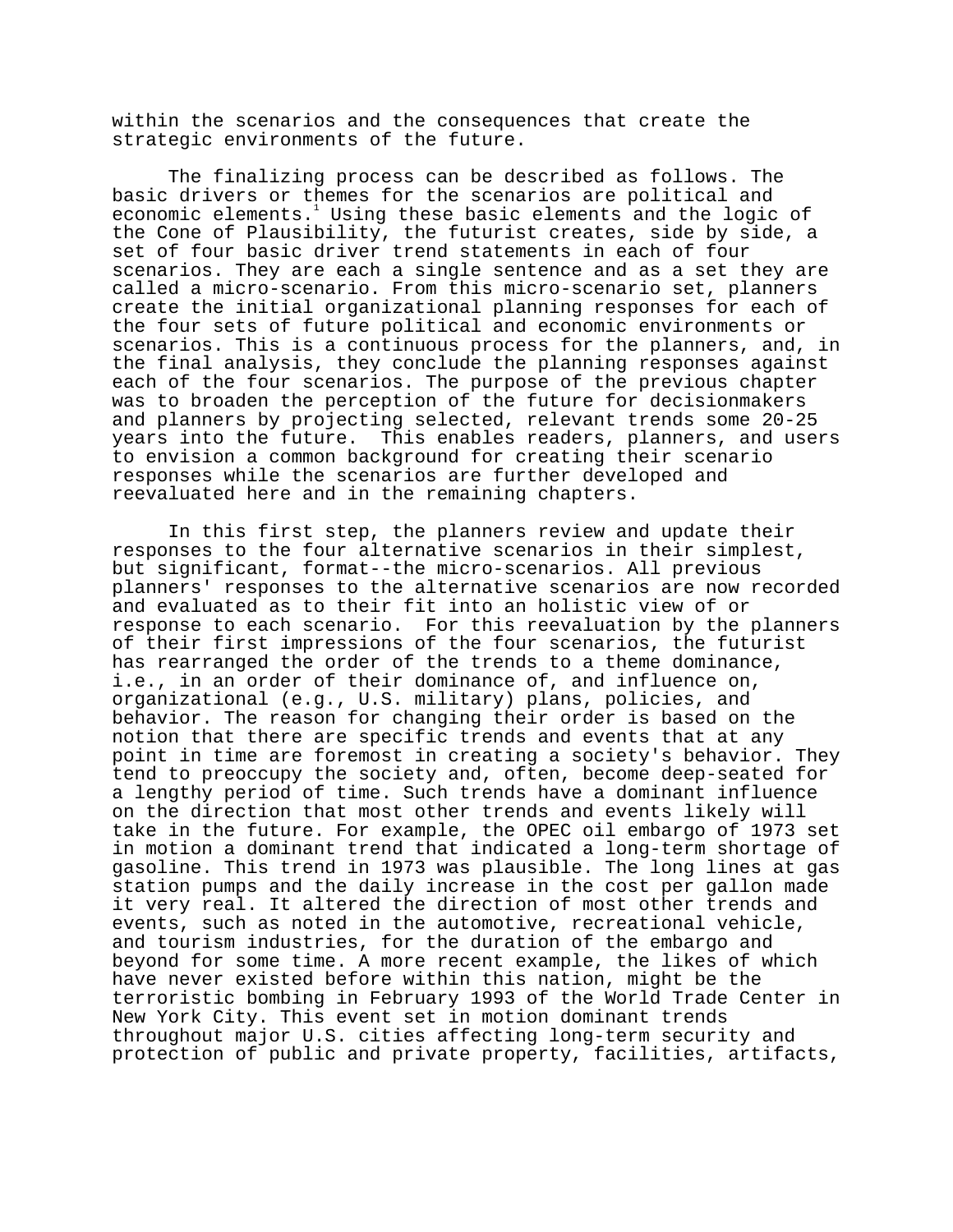and persons, regardless of the frequency of reoccurrences. One example of possible reoccurrence might be the precautionary measures likely to be taken for any international sporting event sponsored within the United States, such as the 1996 Olympics in Atlanta, Georgia.

When theme dominance is applied to the scenarios at this point of their development, the scenarios begin to show direction and body or substance. The rearranged basic driver-trend statements for the scenarios are displayed in Table 12 (see Table 1 for the transposition). This method of approach to scenario writing assists in maintaining realism and adds variety in long-range planning. For example, in scenario BRAVO the worldwide trend for economic development that strengthens U.S. global influence and preserves U.S. bases overseas is the dominant theme that overrides and permeates all other themes within scenario BRAVO. Whereas, in scenario DELTA that same theme has less probability of influence and the dominant theme is the trend concerning the attitude of the U.S. public toward the U.S. military.

# **SCENARIO ALPHA: U.S. ISOLATIONIST**

U.S national political leaders advocate a strong welfare and social investment economy.

Post-industrial infrastructures, along with specialty industries, lack the capacity to support industrial surge requirements adequately.

A rise in world-wide nationalism suppresses U.S. influence and precludes U.S. military presence overseas.

U.S. local community infrastructures $^{\rm 2}$  inhibit military stationing and reduce installation investments.

# **SCENARIO BRAVO: U.S. WORLD PEACEKEEPER**

Tradeoffs of nationalism for economic development strengthen U.S. influence and preserve U.S. military presence overseas.

Post-industrial infrastructures, along with specialty industries, have the capacity to support industrial surge requirements adequately.

U.S national political leaders advocate a strong military defense.

U.S. local community infrastructures underpin military stationing and installation investments.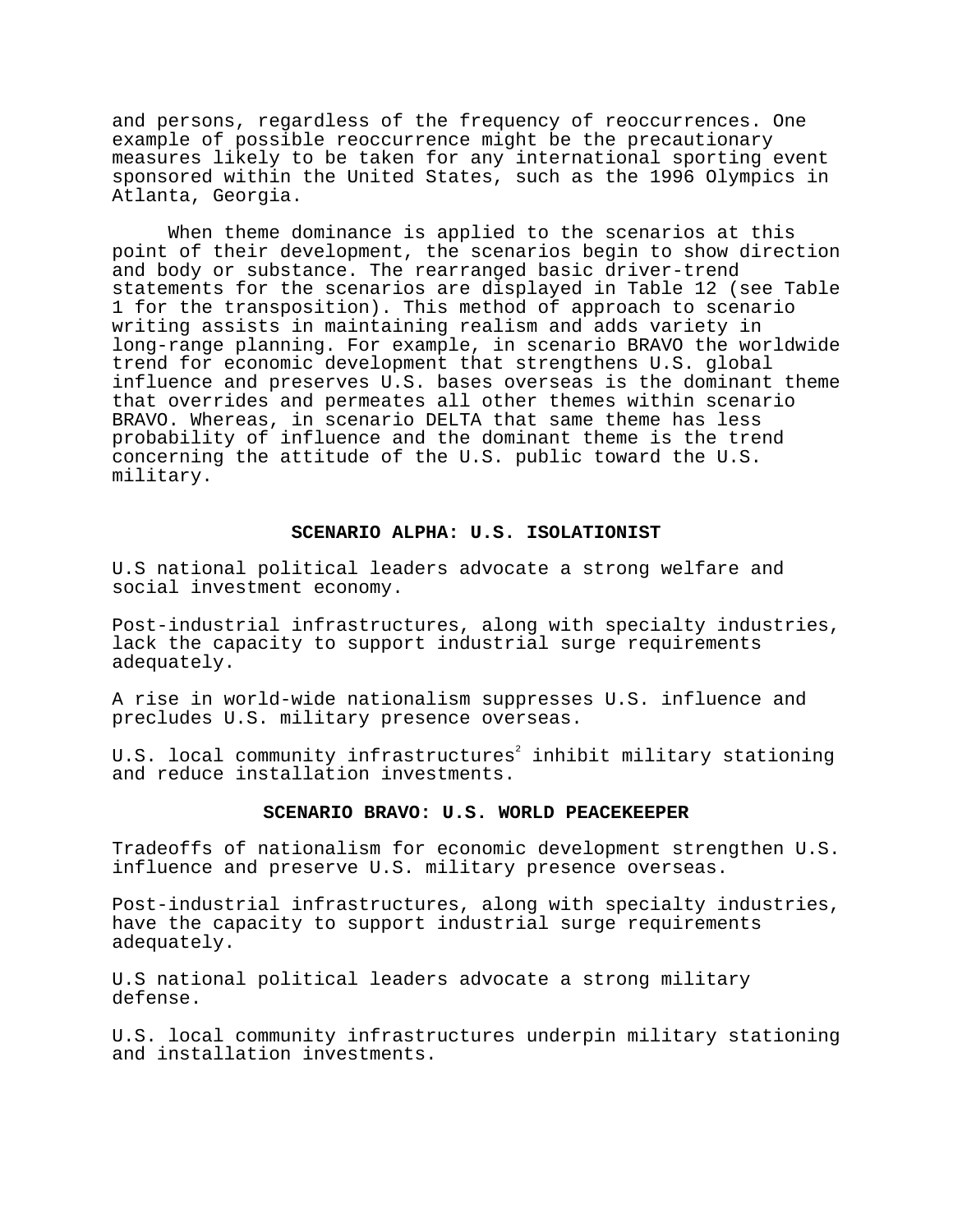#### **SCENARIO CHARLIE: NEONATIONALISM WORLD**

A rise in world-wide nationalism suppresses U.S. influence and precludes U.S. military presence overseas.

U.S. local community infrastructures inhibit military stationing and reduce installation investments.

U.S national political leaders advocate a strong military defense.

Post-industrial infrastructures, along with specialty industries, lack the capacity to support industrial surge requirements adequately.

## **SCENARIO DELTA: MUTED MULTIPOLAR WORLD**

U.S. local community infrastructures inhibit military stationing and reduce installation investments.

U.S national political leaders advocate a strong welfare and social investment economy.

Post-industrial infrastructures, along with specialty industries, lack the capacity to support industrial surge requirements adequately.

Tradeoffs of nationalism for economic development strengthen U.S. influence and preserve U.S. military presence overseas.

> Table 12. Scenario Drivers Arranged in Order of Theme Dominance.

After the dominant and general themes have been established for each of the four micro-scenarios, the scenarios can be expanded outward in time through the holistic logic of the Cone of Plausibility by the futurist. In this process the futurist rewrites each scenario into an expanded theme form called the mini-scenario. Examples of the mini-scenarios are in Appendices A, B, C, and D to this study. These are scenarios of one or two pages in length that now begin to take on identities distinct from one another. The scenarios in this form begin descriptions of logical and plausible futures that might exist toward the year 2020. The planners continue to ponder and reevaluate their responses within the logic of the cone while under the prompting of the futurist to look outward in time. The planners then develop new and additional responses to each scenario based on the broadened information that now appears in each of the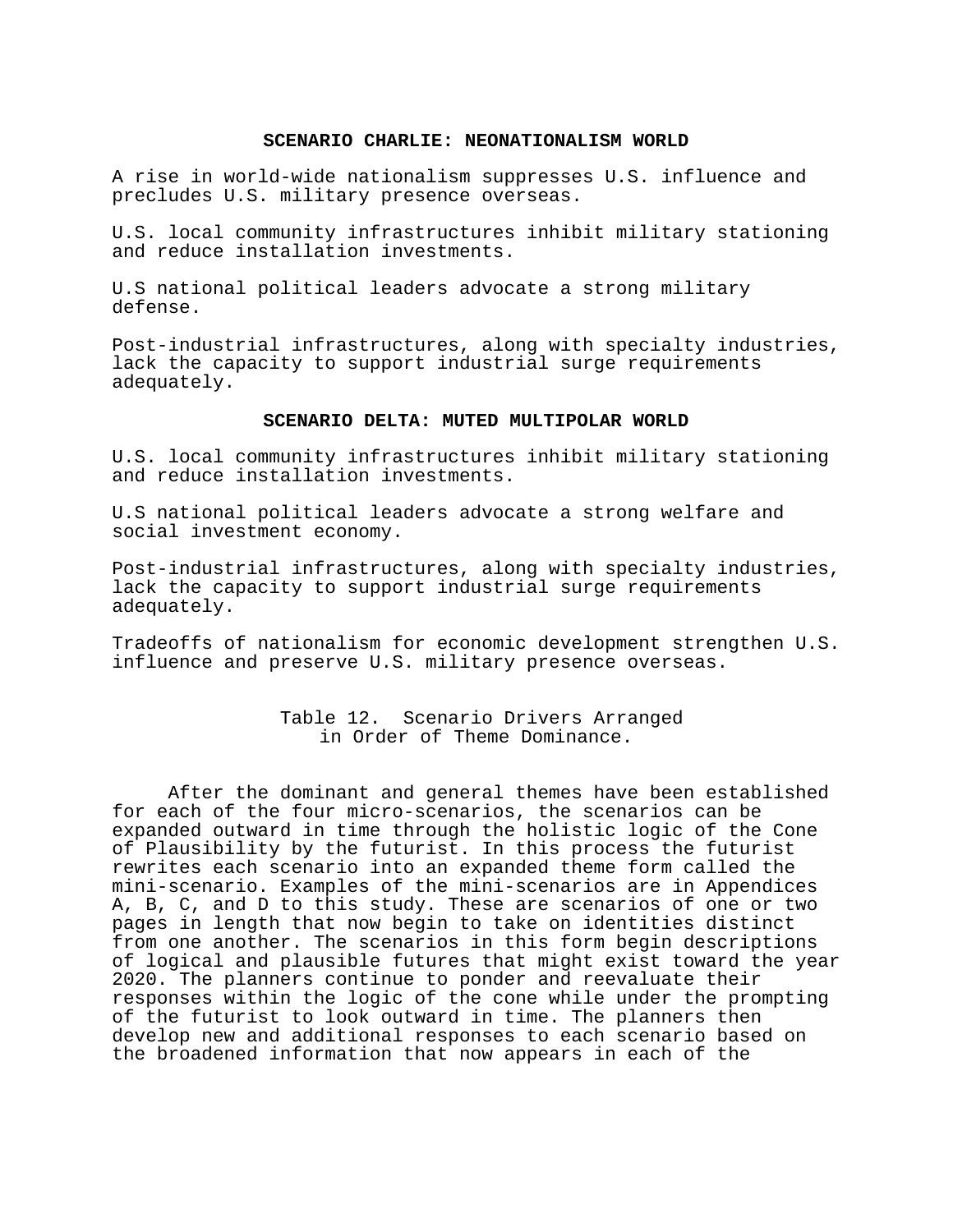mini-scenarios. Considering these new responses, the futurist then writes the final form, the macro-scenario, for each scenario. Additional insights, perceptions, and historical perspectives (from 2000 to 2005 to 2020) can now be provided to the planners by the futurist. This process assures that the futurist is aware of and addresses all of the major related concerns of the planners for the time periods of 2005 and 2020. Planners now, for a last time, review and modify their earlier responses to the scenarios. The macro-scenarios are presented in the next four chapters. The planners' responses are included only in part as examples since they will vary according to the organizational interests of the planning group, e.g., interests may be oriented toward industry, education, or national defense.

## **WORKSHOP RELATIONSHIPS**

The workshop relationships between the futurist and the planners are informal, thereby broadening opportunities for communication. Such exchanges are firm requirements for the development of scenarios. Beyond the scenario workshops, communication can be enhanced by telephonic-computer networking since the planners and futurist are likely to be remote from each other. The single most important advantage of close and informal workshop relationships is that the futurist can envision and design the scenarios with first-hand knowledge of the planners' insights, concerns, and problems related to scenario responses. At the same, the futurist can describe trend and event consequences and their future implications that are most likely to challenge the skills of the planners and policymakers.<sup>3</sup> In those cases where planners or policymakers design the scenarios instead of futurists, the environments are often written so that they accommodate planning and policy goals, i.e., they are skewed, biased, or parochial. The single most important responsibility of the futurist is to maintain the integrity of the scenarios once they are completed for the planners' final analysis and responses.

Upon completion of the above steps, the final scenarios, prepared by the futurist, and the final responses, provided by the planners, are addressed once again in a final workshop. Each macro-scenario can be assessed by the futurist with the planners for plausibility, logic, and fit. Assessment criteria are based on the resource constraints posed by the economic and political environments that are embodied as variables in each respective scenario. A synopsis of each of the final four scenarios of this futures study is presented below. Each synopsis includes the futurist's forecasts of the scenario drivers and the futurist's and planners' notional responses<sup>4</sup> to each scenario environment.

#### **SYNOPSES OF THE SCENARIOS IN 2020**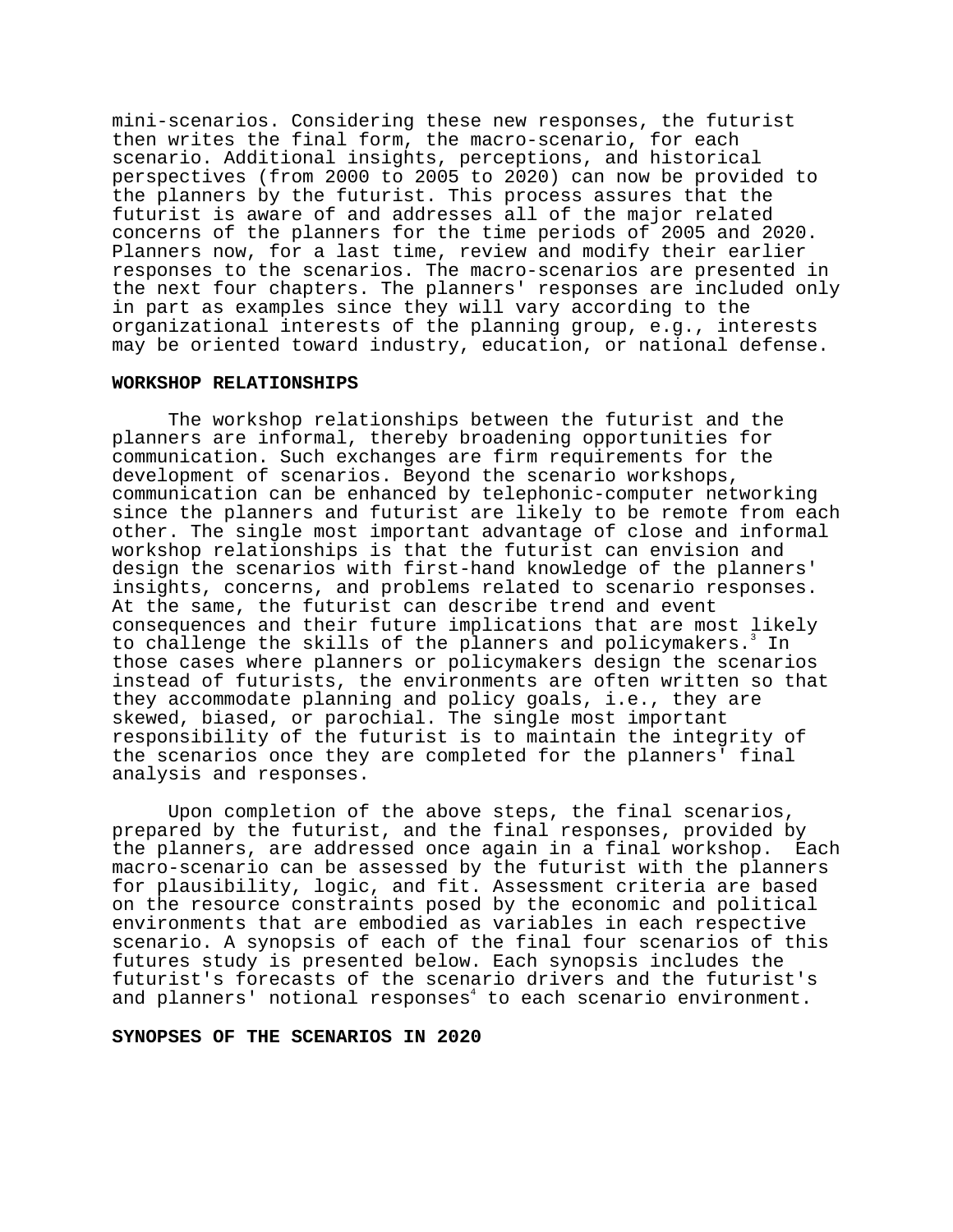Some of the differences between the scenarios are readily apparent by their titles alone. Additional significant differences are evident within each scenario as a reader peruses or a planner analyzes its contextual substance. Unless a scenario is written in great detail, many implicit, cause and effect, or consequential trends can develop and events occur that fall within the narrative of the scenarios. The following synopses are summarized here to aid those who will use the scenarios for planning or policymaking purposes. For each of the scenarios the synopses are broadened to include some of the inferential consequences that are built into the scenarios. The synopses are set in the context of the year, circa 2020.

#### **Scenario ALPHA: U.S. Isolationist.**

Scenario ALPHA describes a relatively peaceful world where the U.S. perception of an external threat is low and the size of its military force is small. The U.S. leadership and its business infrastructure in this international environment have turned toward isolationism. In general, the concerns of the U.S. leadership and its citizens in the year 2020 are directed more toward greater budgetary investments in social, welfare, educational, and environmental programs than in programs for space, defense or foreign economic and military aid. For the most part, the infrastructures of the United States and the other postindustrial nations individually do not appear to have a capacity to support a timely major military or industrial surge in the event of national or global crises.

A rise of nationalism throughout many nations of the world, including nations with prior long-term agreements with the United States, has suppressed U.S. international influence and has precluded U.S. military presence overseas. Increasingly, on the home front, despite the small number of military forces, local U.S. community infrastructures (economies, politics, resources, and demographics) are inhibiting military stationing and training requirements, as well as other installation activities. Public indifference to new military investments (especially those related to weapons and their movement into or out of stations and through community thoroughfares for testing and training) has generally hampered any semblance of military preparedness.

The U.S. defense budget has plummeted significantly since the turn of the century. The pressures of congressional environmentalists have forced the closure of many of the remaining military bases that were not closed around 2005. The U.S. armed services have been reorganized into a joint/unified configuration called the General Defense Forces (GDF). New military and other government personnel are acquired through PEP, a nationwide Public Education Program. Slightly more than about half of the total U.S. military force is equipped with high-tech,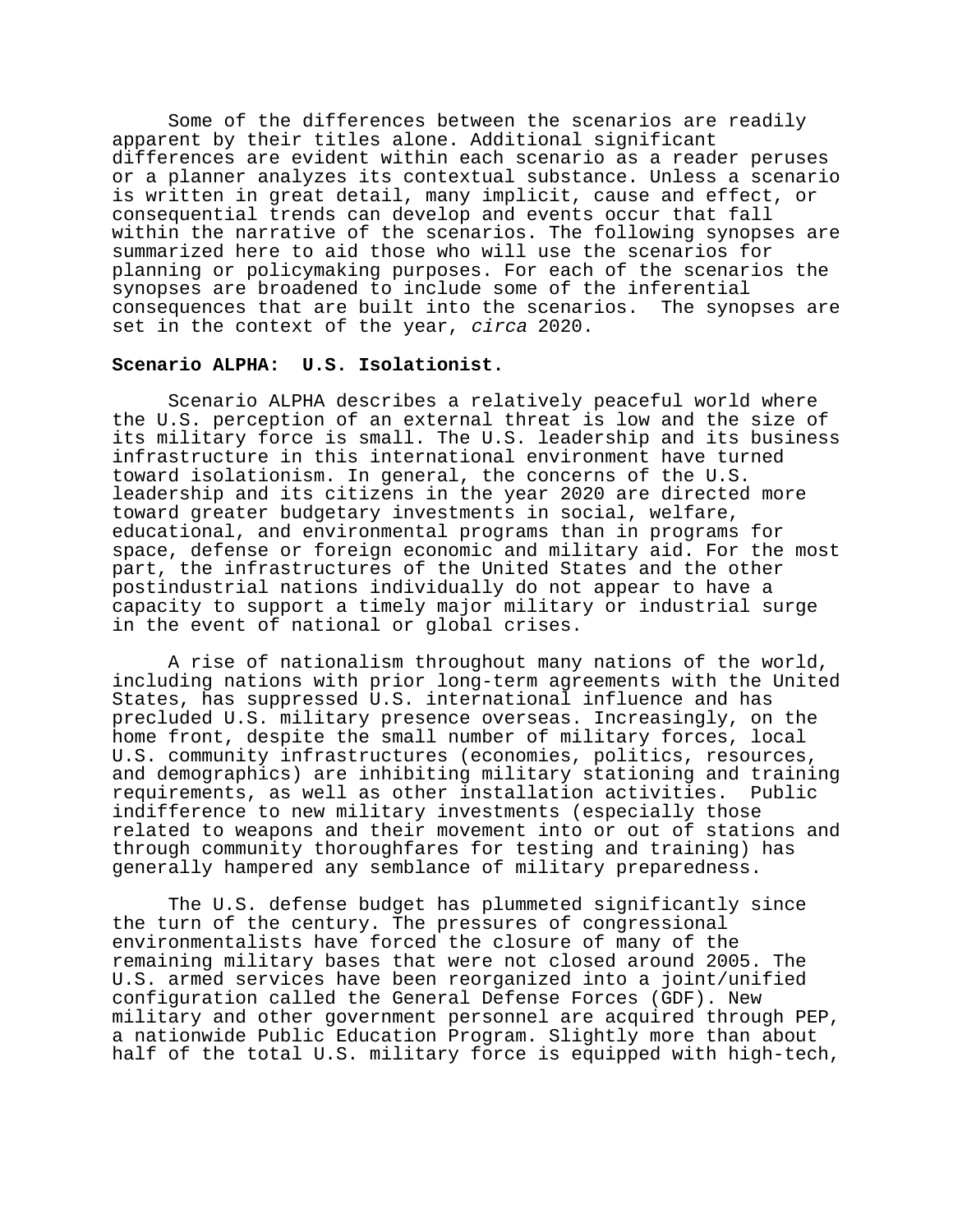state-of-the-art, 21st century equipment and weapons. The warfighting GDF, Land Defense Forces (LDF), Sea Defense Forces (SDF), and Air and Space Defense Forces (ASDF), overall, are 15 percent heavy (not easily deployed), 50 percent medium, and 35 percent light (easily deployed). Most SDF ships (U.S. Navy) have been mothballed, since they are outmoded and of mid 20th century vintage. The remainder are high-tech and staffed by well-trained career SDF personnel. The ASDF (Air Force), although reduced in personnel strength, has sufficient highly-trained warfighter personnel to support its high-tech contingency air and space craft, weapons, and other equipment. Older 20th century aircraft have been scrapped or converted to civilian use.

Despite a mild U.S. economic slump and a global recessive trend, the world's economy continues to experience fluctuating periods of high and medium growth, yet is invigorated and remains highly competitive. The European Community, essentially a singular unit, has abandoned defense expenditures to meet the heightened demands of economic competition from the Asian-Pacific Rim markets. The Union of Social Democratic Republics (USDR), a new confederacy made up of and derived from several former Soviet Union republics around the turn of the century, has progressed sufficiently well in economic, political, and social development to be accepted (marginally) as a postindustrial nation by other nations in that category. The USDR is highly competitive with the Union of Sovereign Republics (USR), another confederacy of former Soviet Union republics, but retains certain grievances against the USR. The USDR and USR, however, maintain close, supportive relationships through a temporary Commonwealth of Confederacies which replaced a previous commonwealth over a decade ago. Both the USDR and the USR have small, well-structured armies and both possess nuclear weapons.

#### **Scenario BRAVO: U.S. World Peacekeeper**.

Scenario BRAVO describes a competitive world of economic trade markets where an undercurrent of external threats and contentions, both economic and military, to U.S. interests are perceptibly increasing. Worldwide, U.S. economic and military assistance agreements are many and backed by a large U.S. peacekeeping military force. A tradeoff of nationalism for economic development and representative government by many nations worldwide has strengthened U.S. international influence, preserved U.S. investments, and assured the United States of a military presence overseas. The presence of U.S. industries, with their advanced facilities and know-how, is visible and productive in most nations of the world. Deindustrialization of the United States and most of the other postindustrial nations has occurred since the latter half of the past century. Almost all of these nations by 2010, however, can still support an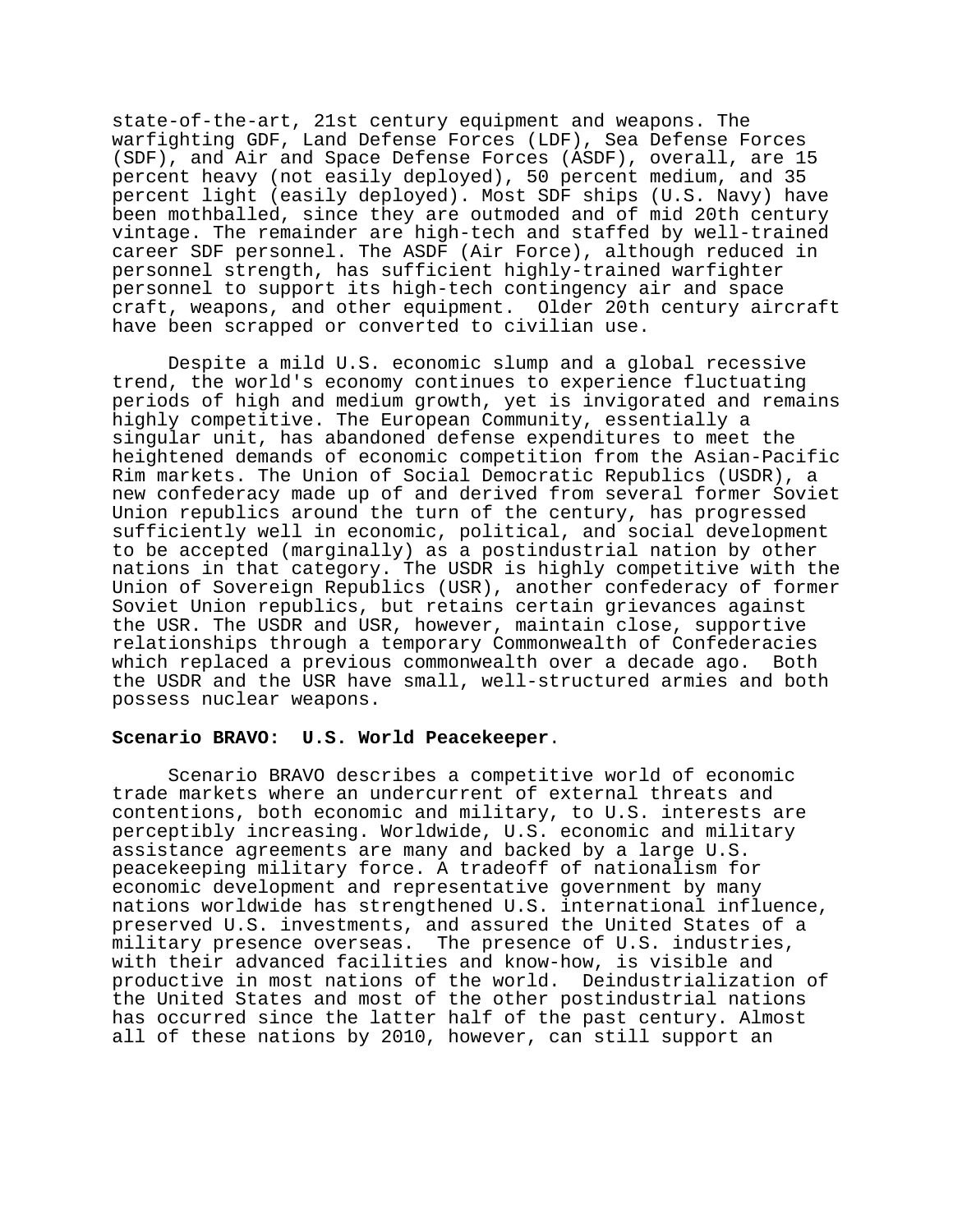industrial mobilization or even surge requirements quite well in the event of confrontations or global crises.

Over the past decade or so, the leadership in the U.S. Congresses and the Administrations have advocated a strong military defense. Sizeable and costly military exercises are being conducted worldwide. U.S. military forces are freely participating in combined land exercises in many regions of the globe where the U.S. military have never been seen before, e.g., in land masses of Asia, China, and, as early as 2000, in the former 20th century Soviet Republic of Russia. Russia is the leader of the confederacy of the Union of Sovereign Republics (USR).

Throughout the continental United States, nearly all local communities have accepted military service men and women as part of the community family. Defense budgets are strongly supported by the American public, as are budgets for welfare, education, and the environment. The leadership and citizens of most U.S. local communities underpin and encourage military stationing and installation investments in their neighborhoods without conditions. They also share with the U.S. military service men and women the personal and community enrichment brought about by an ever increasing foreign military personnel exchange program. Such enrichment is further increased through the international scientific and cultural exchanges that are evident in the BRAVO world of 2020.

In BRAVO, the U.S. military budget has increased substantially since the turn of the century. This has come about since 2005 when a more aggressive USR leadership reinforced its military forces because of internal, ethnic strife and perceived external threats. By 2005 the USR's conventional strength, its residual nuclear capabilities, and its achievements in space (alone and jointly with the United States), have become potentially formidable threats to the Union of Social Democratic Republics (USDR), the European Community (EC), United States, possibly China, and other nations. The USDR, a marginal postindustrial nation contiguous with the USR, has increased its military forces also. These potential threats have pressured the U.S. Congress, around 2005, to enact an 18-month National Public Service (NPS) program that includes all agencies of the federal government and provides training for all citizen and noncitizen residents. For the military services, which had been all volunteer, NPS provides a constant source of trained troops. The U.S. military leadership believes its total force is well prepared for any eventuality. The total force is 60 percent high-tech while the warfighting force is 85 percent high-tech. The active U.S. military strength in personnel is about half that of an over-a-million Reserve Component.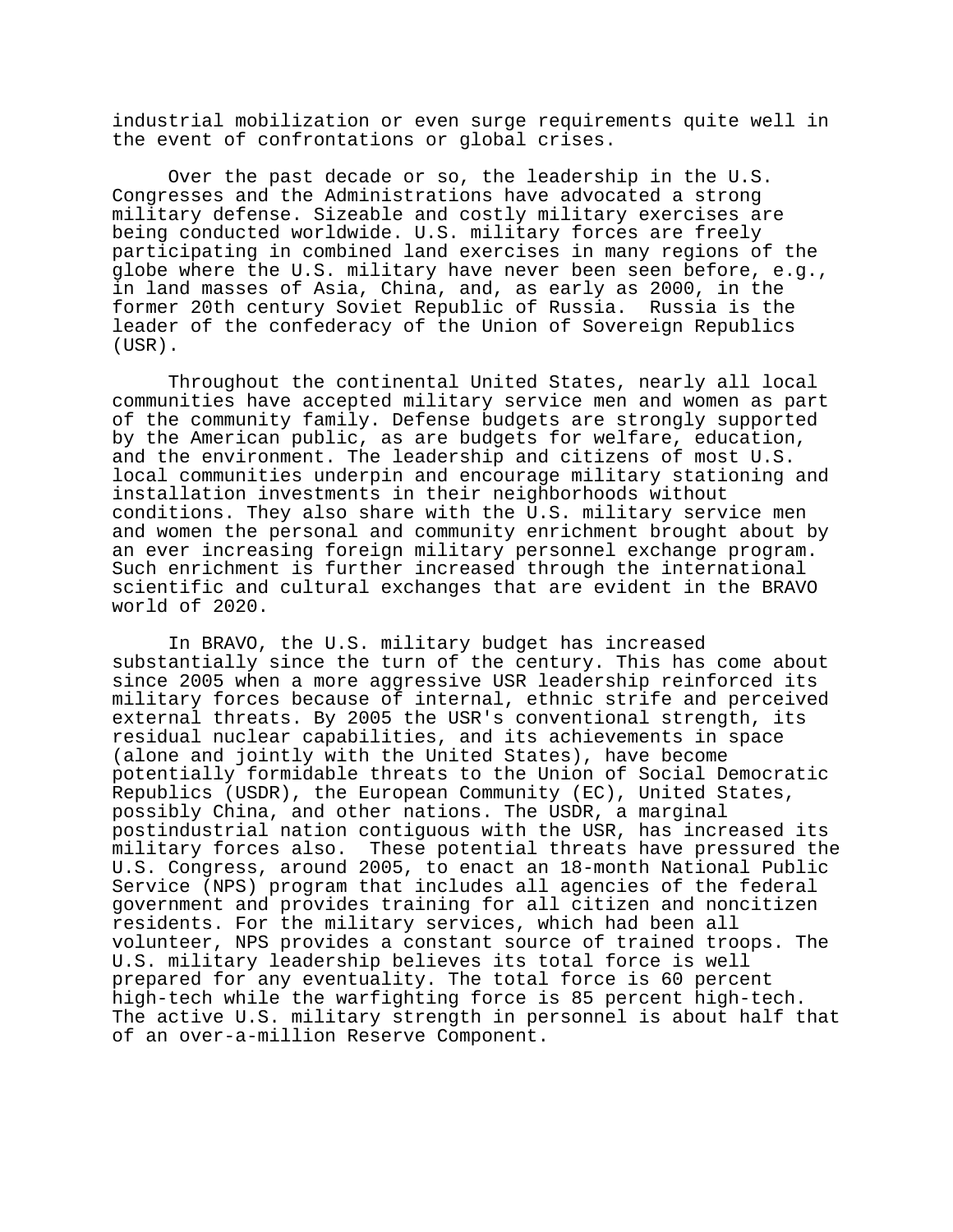#### **Scenario CHARLIE: Neonationalism World.**

The rise of nationalism worldwide in scenario CHARLIE has significantly suppressed U.S. political, economic, and military influence and has eliminated the presence of the U.S. military forces and most American industries overseas. CHARLIE is a highly competitive world where economic trade wars, embargoes, and restrictions abound. The European Community (EC) is experiencing an economic pinch of the nationalistic, worldwide fervor for nations to buy at home. Since around 2005, the EC has perceived no significant military threats to itself, its interests, or to the rest of Europe. With the exception of France and the United Kingdom, all other EC states have demilitarized. NATO became an empty shell nearly a decade ago. The EC and NATO, except for one or two states, essentially, would be unable even to support a peacekeeping force effectively, alone or within a United Nations force, or to quell ethnic conflicts in the EC or in neighboring states. By 2005, nearly all U.S. forces have left Europe except for a few over-manned caretaker contingents and the U.S. forces involved in training exercises in the Union of Sovereign Republics (USR) and the Union of Social Democratic Republics (USDR).

External threats to the United States or its interests are more of a challenge to U.S. economic trade and markets than they are threats to political ideology that would call for the use of military force. Largely for this reason, the U.S. leadership has provided substantial budgetary support to social and welfare programs and far less to defense. The military budget remains low despite U.S. national political and military leaders advocating a need for a stronger military. This has constrained U.S. security to a small, high-tech, elite military force and has reduced the Defense budget to its lowest level since the 1930s. A significant portion of the Defense budget is invested into high-tech weaponry and its ancillary equipment, and research and development, in general. The general public opinion of military service is high. However, partly because of population growth and partly because of military environmental infractions, local U.S. communities do not want military installations in their back yards. These communities tend to block military stationing requirements and are demanding that Congress close more stations and reduce military installation investments. The congressional majority also perceives little or no significant threat or a need for a large military establishment, and supports the interests of these communities. Since the military needs only to staff a small force, its source of physically, mentally, and morally fit volunteers for career service is provided through the Universal Public Service (UPS) program of 2003.

Since the late 1990s and the early 2000s, the continued U.S. economic support to Russia and Ukraine (especially), Georgia, and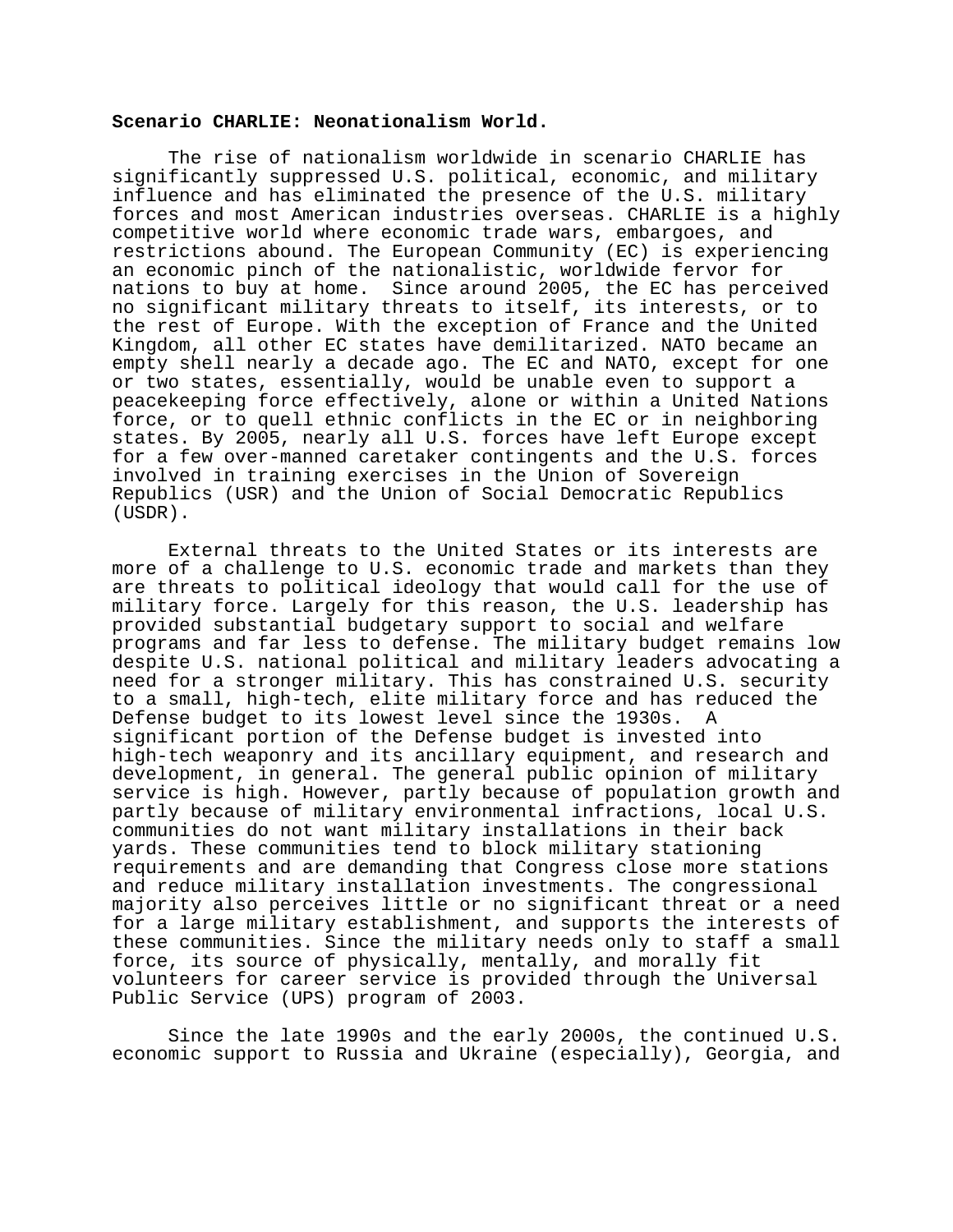other republics of the former Soviet Union has given these new nations status in the new order of nations. Russia, circa 2005, formed a new confederacy with several other former republics and has become the leading republic of the Union of Sovereign Republics (USR). Likewise, Ukraine has become the leading republic of the Union of Social Democratic Republics (USDR). Drawbacks in the USR by 2010, such as mismanagement of the national economy and sociopolitical struggles, including ethnic strife, have prevented the USR from achieving the status of a postindustrial state. It remains an industrial country, whereas the USDR held steadfast to democratic government reforms and wisely managed its economic affairs. Additionally, the USDR skillfully averted the ethnic fighting that largely sapped the progress of its neighbor confederacy, the USR. For these reasons, the USDR has been marginally accepted by the other postindustrial states to join them in the management of peaceful world affairs. Both the USDR and the USR have modern military forces and both have nuclear weapons.

The elite military forces of the United States are organized as the National Defense Force (NDF) and include all services. The NDF is fully capable of land, sea, air, and space operations. It is operationally situation-dependent, i.e., organized for warfighting in any one of the four operations alone, in dual combinations, e.g., air or space and land or sea, or in a multi-operational configuration, all four at one time. The NDF is supported by a large single reserve component (National Guard and Reserve combined). Both the active and reserve components are 100 percent high-tech equipped and trained. Operational doctrine and warfighting strategies are highly advanced to match the capabilities of the elite forces, i.e., any combination of strategies and operations.

#### **Scenario DELTA: Muted Multipolar World.**

This scenario describes a productive economic world where U.S. political leadership favors social and welfare investments over those of defense. DELTA, however, is a scenario where U.S. local communities increasingly object to military activities at installations in or nearby their communities. The worldwide threat to the United States and its interests is generally perceived by the U.S. leadership to be about the same as it was in the late 1990s, i.e., more of an economic threat than a military one and with a constant global demand to prove its global leadership. Since the turn of the century and by 2020, the military threat emanating from the Union of Sovereign Republics (USR) has steadily grown. The USR is a new confederacy made up of several republics of the former Soviet Union, largely Russia, in about 2003. In 2020 the USR is under a coalition leadership that is an economically aggressive three-party system: democratic, communist, and socialist. The military threat is greater for the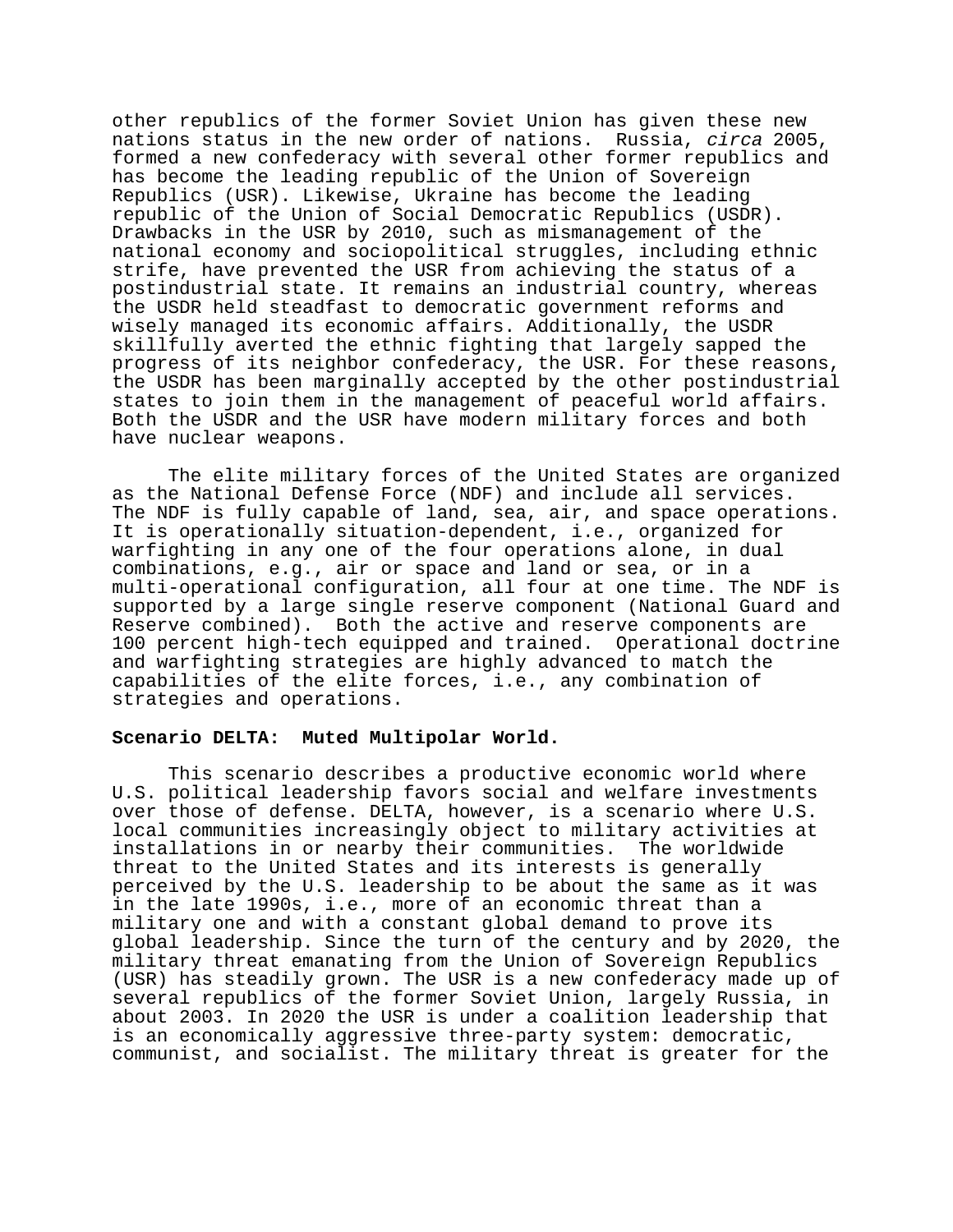European Community (EC) and the other confederacies formed from the former Soviet Union republics in the first decade of the century than it is for the United States. The other confederacies are the Union of Social Democratic Republics (USDR) and the Union of Independent States (UIS). The EC, driven by its need for new global economic markets, by 2005 is gaining in economic growth while gradually improving its competitive position globally, especially in the Asian-Pacific Rim markets. U.S. international economic and political influence, during the same time, is being strengthened worldwide by most nations that are making a tradeoff of nationalism for economic growth and are encouraging U.S. trade and tourism.

The reduction of the U.S. military during the past several decades has decreased U.S. presence overseas and reduced the number of local military installations throughout the United States. About 2005, the President combined the Army, Navy, and Air Force into one joint service, primarily to reduce costs and redundancies. The President and the Congress believe that the single joint service will be more responsive to global crises than the services would be separately. They also believe that a jointly responsible service will be better able to accommodate state and local governments and their citizens who are demanding greater military adherence to Federal laws regarding the protection of the environment. Local and military community relationships have been faltering in the DELTA scenario almost since the turn of the century because of the military's disregard of the environment and its procrastination in clean up of its past violations.

Since the turn of the century the Defense budgets and related programs have been increasingly austere in comparison to past funding of the military in the late 20th century. The national economic benefits of military assistance programs in the DELTA world, however, are mutually satisfying to host nations and to the United States. These arrangements, i.e., overseas assignments for active and reserve forces, although limited in number, along with other inducements support voluntary military enlistment as the only source of recruitment for the joint service in the DELTA scenario.

The DELTA 2020 military force, organized as a single, Unified Defense Force (UDF), is a mix of generalists and specialists. The UDF has light (easily deployable) high-tech land, air, and sea components for rapid shock attack. They complement medium and heavy (less deployable) land, air, and sea components that have high-tech, light weight, high resistance armament and 21st century weaponry; some are remotely controlled robots. The UDF is supported by a component of National Guardsmen and Reservists who wear the UDF uniform when in active service. The primary role of the DELTA 2020 military force is defensive,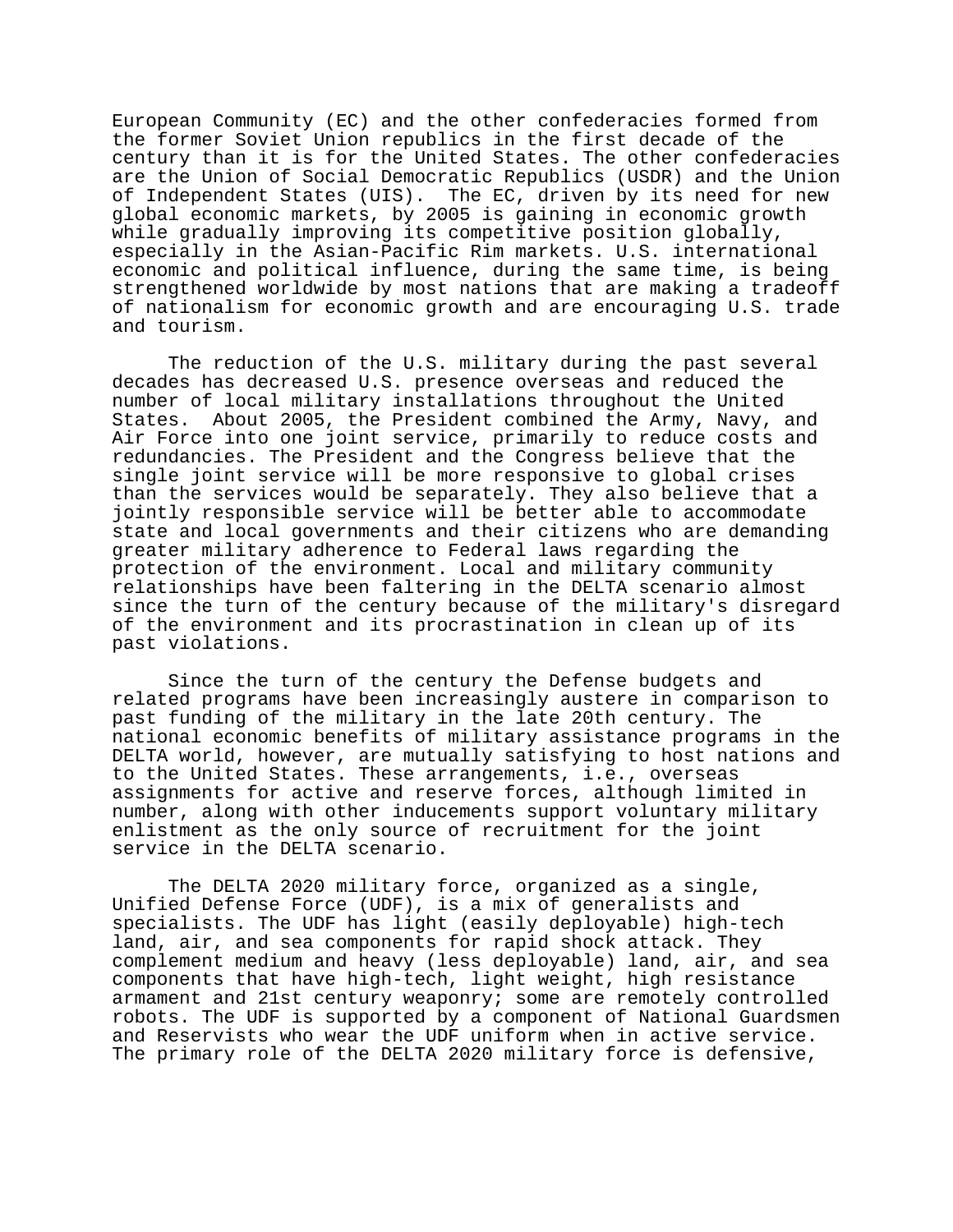but it is fully capable of responding to a variety of offensive missions and situations when needed.

# **ATTRIBUTES OF THE SCENARIOS IN 2020**

When a scenario is in final form, various conditions and attitudes are created. They reflect the intensity and direction of the scenario drivers, express the overall character of composition of the scenario, and vary from one scenario to another. These are scenario attributes that can be observed or assumed to exist in the scenario environments. They are variables that depend on the scenario drivers and, where possible to quantify, can be expressed as a numerical range. These attributes are important to the reader and user of the scenarios since they aid in the understanding of the scenarios. Where the scenarios bear close similarity in design and content, as is the case of the scenarios of this report, the attributes can be compared from one scenario to the next. Table 13, which displays the attributes that are shared by the alternative world environments of this report, includes a suggested baseline value, and a relative value for comparison of the scenarios in the end year of 2020.<sup>5</sup> Using these suggested data, planners can structure intermediate scenario snapshots consistent with the basic scenarios and the attributes which will vary from one time increment to the next.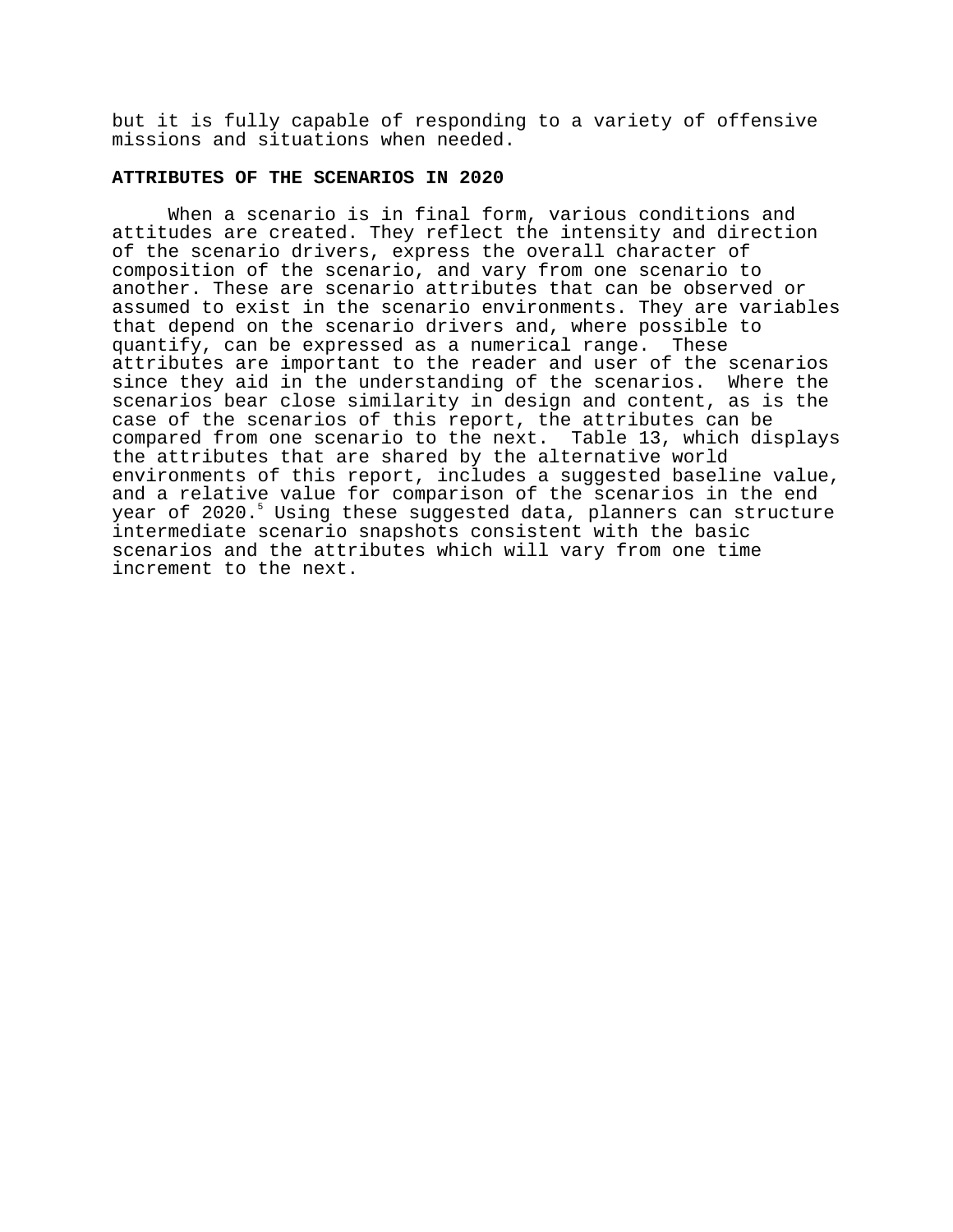| <b>SCENARIO ATTRIBUTE</b>                                      | <b>BASELINE*</b> | <b>ALPHA</b><br><b>BRAVO</b> | <b>CHARLIE</b>           | <b>DELTA</b>            |                        |
|----------------------------------------------------------------|------------------|------------------------------|--------------------------|-------------------------|------------------------|
| Global economy<br>(Growth 2%-5%)                               | 4%               | $2\,$                        | 4.5%                     | 4%                      | 2.5%                   |
| Global nationalism                                             | M                | H                            | L                        | Н                       | L                      |
| U.S. global military<br>deployment (Forces<br>deployed 0-500K) | 500K             | $0 - 50$                     | 500                      | $105 - 200$             | $250 - 300$            |
| U.S. economy<br>$( Growth 1.5-3%)$                             | $3\,$            | $1.5 - 2$ $8$                |                          | $2.5 - 3$ $2 - 2.5$ $3$ | $2 - 2.5%$             |
| U.S. trade dependence<br>$(10-20\% \text{ of GNP})$            | 12%              | $10 - 15$ %                  | $15 - 20$ %              | 10%                     | 15%                    |
| U.S./Allied relation<br>ships (Poor to Good)                   | G                | Ρ                            | G                        | Ρ                       | G                      |
| U.S. Army overseas<br>$(0-300K)$                               | 250K             | $0 - 10$                     | 300                      | $10 - 25$               | $150 - 200$            |
| U.S. local acceptance<br>of military bases                     | Н                | L                            | $M-H$                    | L                       | L                      |
| U.S. public image of<br>military service                       | H                | L                            | $\rm H$                  | H                       | М                      |
| U.S. defense spending<br>$(5-10o$ of GNP)                      | 6.5%             | 5 <sup>8</sup>               | $9 - 10$ %               | $7 - 8$ %               | 6%                     |
| USDR economic growth<br>USR economic growth<br>$(2-6)$         | $4\,$<br>4%      | $2 - 4$ %<br>$1 - 3$         | $3 - 5$ $%$<br>$2 - 4$ % | $3 - 4$ %<br>$2 - 5$ %  | $2 - 4$ %<br>$2 - 4$ % |
| USDR military growth<br>USR military growth<br>$(1-4$ $)$      | $2\,$<br>$2\,$   | $1 - 2$ %<br>$1 - 3$         | $3 - 4$ $8$<br>$3 - 4$ % | $2 - 3$<br>$2 - 3$      | $2 - 3$<br>$2 - 3$     |
| U.S. perceptions of<br>security threat                         | М                | L                            | н                        | $L - M$                 | $L - M$                |
| European Community<br>perceptions of<br>threat                 | $L-M$            | L                            | Η                        | L                       | М                      |
| Nuclear weapons<br>proliferation<br>$(9-24$ nations)           | $M-L$            | Η                            | L                        | М                       | L                      |

\_\_\_\_\_\_\_\_\_\_\_\_\_\_\_ \*Key to ranges:  $H = high$ ,  $M = medium$ ,  $L = low$ ,  $G = good$ ,  $P = poor$ . Table 13. Comparison of Scenario Attributes for 2020.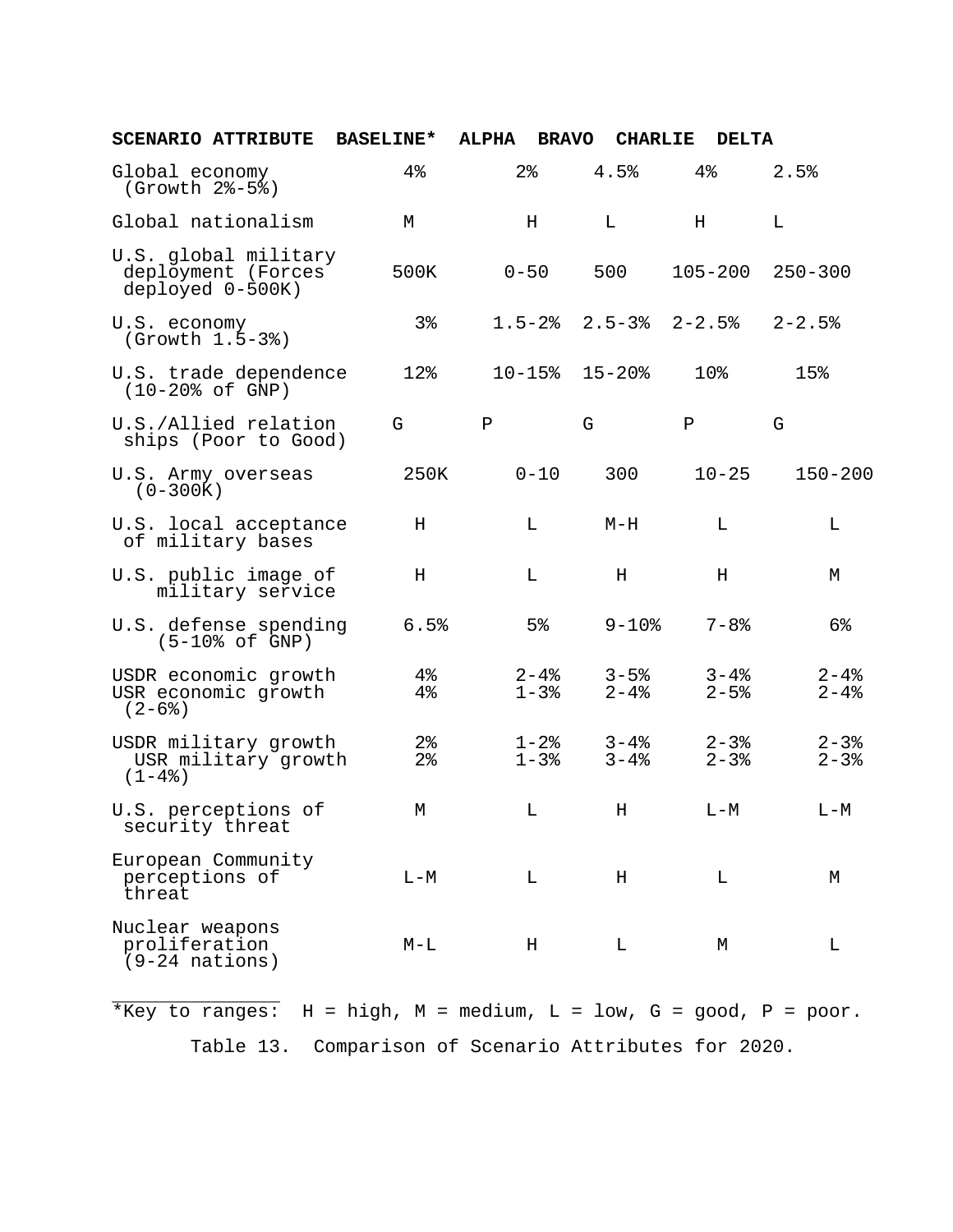### **ENDNOTES**

1. The basic drivers of the scenarios were originally identified at an initial workshop in 1985 that included members of the Long-Range Stationing Study (LRSS) team and planners from the Army Staff, the Major Commands (MACOM), and the Reserve Component. For the purposes of this study, there appears to be no reason to change the political or economic elements as the basic drivers.

2. Community infrastructures include economies, politics, demographics, resources, religious and other attitudes and values, and other basic community elements or idiosyncracies peculiar to a locality that are likely to influence or be influenced by military activities.

3. See Taylor, The Relationship to Forecasting to Long-Range Planning, 1982.

4. The numbers in this report for Army responses (i.e., numbers and percentages of forces), here and elsewhere, are notional. They represent the best judgments of the Long Range Stationing Study planners as responses to the alternative strategic scenarios. For the purposes of this study update, there appears to be no reason to change their responses significantly.

5. Mr. Robert Murray and the other Harvard University, John F. Kennedy School of Government seminar participants provided expert and authoritative recommendations and contributions in their review of the attributes matrix for the original study published in 1988. The suggested correlations of attribute values to the scenario environments help to make the scenarios more plausible and increase their utility. The Seminar's contribution of a baseline column remains acceptable and thus it continues to provide planners a starting point for projecting national interests. What I have updated in the table relates to the demise of the Soviet Union. Rather than to look only at a short term of five or so years and project data relative to Russia, Ukraine, and the other independent former Soviet Republics or only of the Commonwealth of Independent States, I have projected to 2020 attributes for economic and military growth of the USDR and the USR as they are defined in A World 2010: A New Order of Nations (Taylor, 1992.)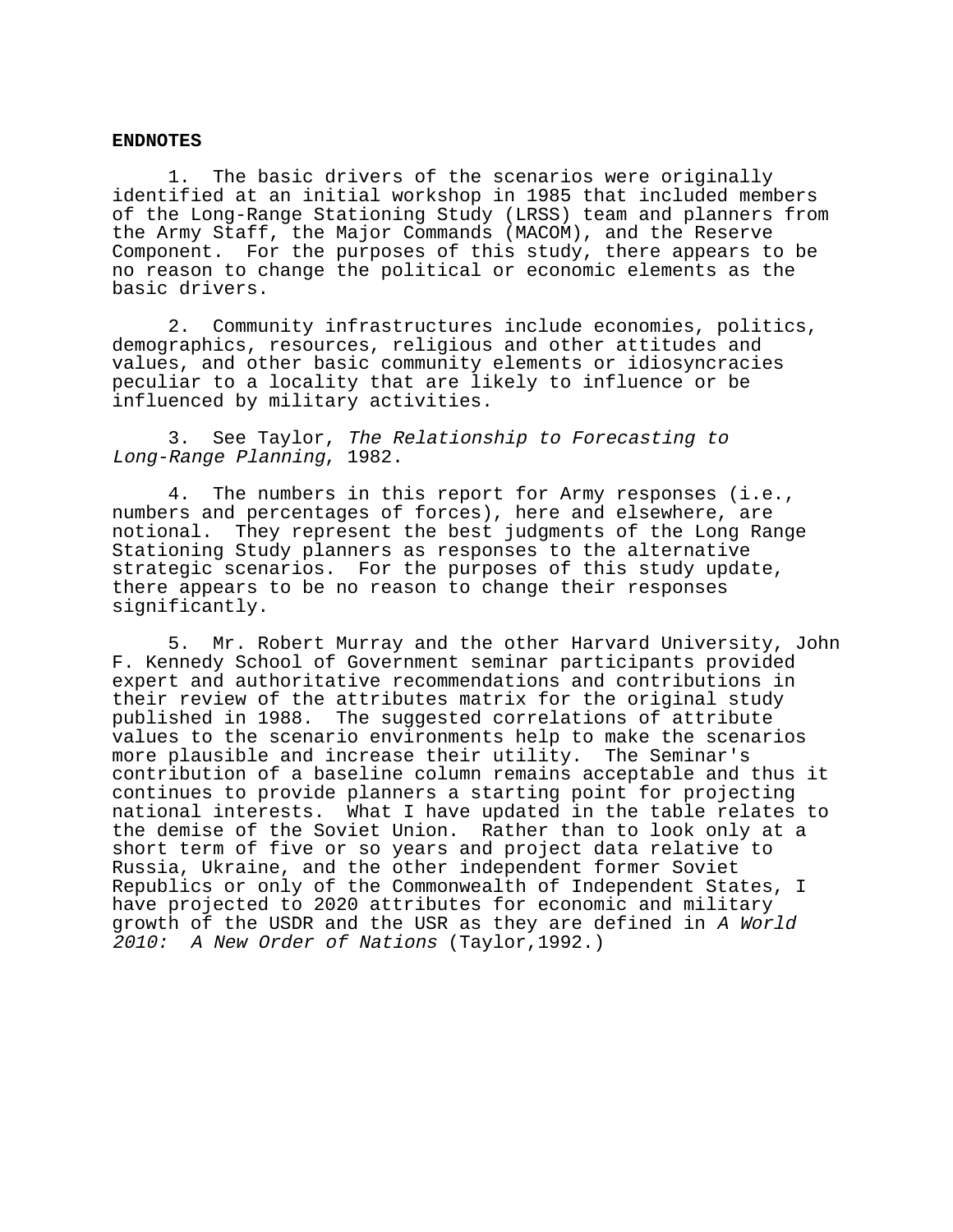#### **CHAPTER 4**

#### **THE ALPHA SCENARIOS: U.S. ISOLATIONIST**

### **ALPHA 2005**

The United States by the year 2005 continues to evolve as one of the foremost postindustrial nations of the world. Since the early 1990s, the U.S. leadership (both the Administration and the Congress), by popular demand and championed by a politically active and powerful aging population, has sponsored and achieved increasingly more social and welfare oriented domestic programs than programs related to national defense or foreign military aid. In addition, programs budgeted for environmental protection, education, and space exploration have gradually surpassed those for defense programs, which are followed in their turn by lower budgets for science and technology.

Throughout the United States over the past decade or so, the distribution of Federal funds has resulted in an increase in federal, state, and local environmental protection legislation and regulations. Despite the Department of Defense position that these regulations are encroaching upon military installations, the growing political influence of environmentalists has forced the closure of a number of military installations. The land has been turned back to the states for state and local use. This currently popular attitude is not an expression of an antimilitary sentiment; it does, however, support a growing public belief that most military activities belong in low-density population areas. A contributing factor to these attitudes has been the overcrowding of military bases by forces returning from overseas bases. Because of the reduced stationing facilities in the states, 30-40 percent of returning units have been assigned to the Reserves or deactivated, while troops have accepted Reserve assignments or mandatory retirement.

Another factor contributing to the public attitude, which has lessened most communities' need for financial support from military installations, has been a gradual rising of national economic growth and employment rate (unemployment is down). Moreover, problems for military installations are exacerbated further by the growing U.S. population with its need for living space and by the increasing number of light specialty and high-tech industries with their need for industrial parks. Either or both of these have surrounded and, in some instances, encroached upon military installations. Increasingly since the late 1990s, the abundance of job opportunities available in the high-tech postindustrial U.S. society has resulted in a general nationwide attitude of disinterest in the military and a greater interest and awareness in community development by federal and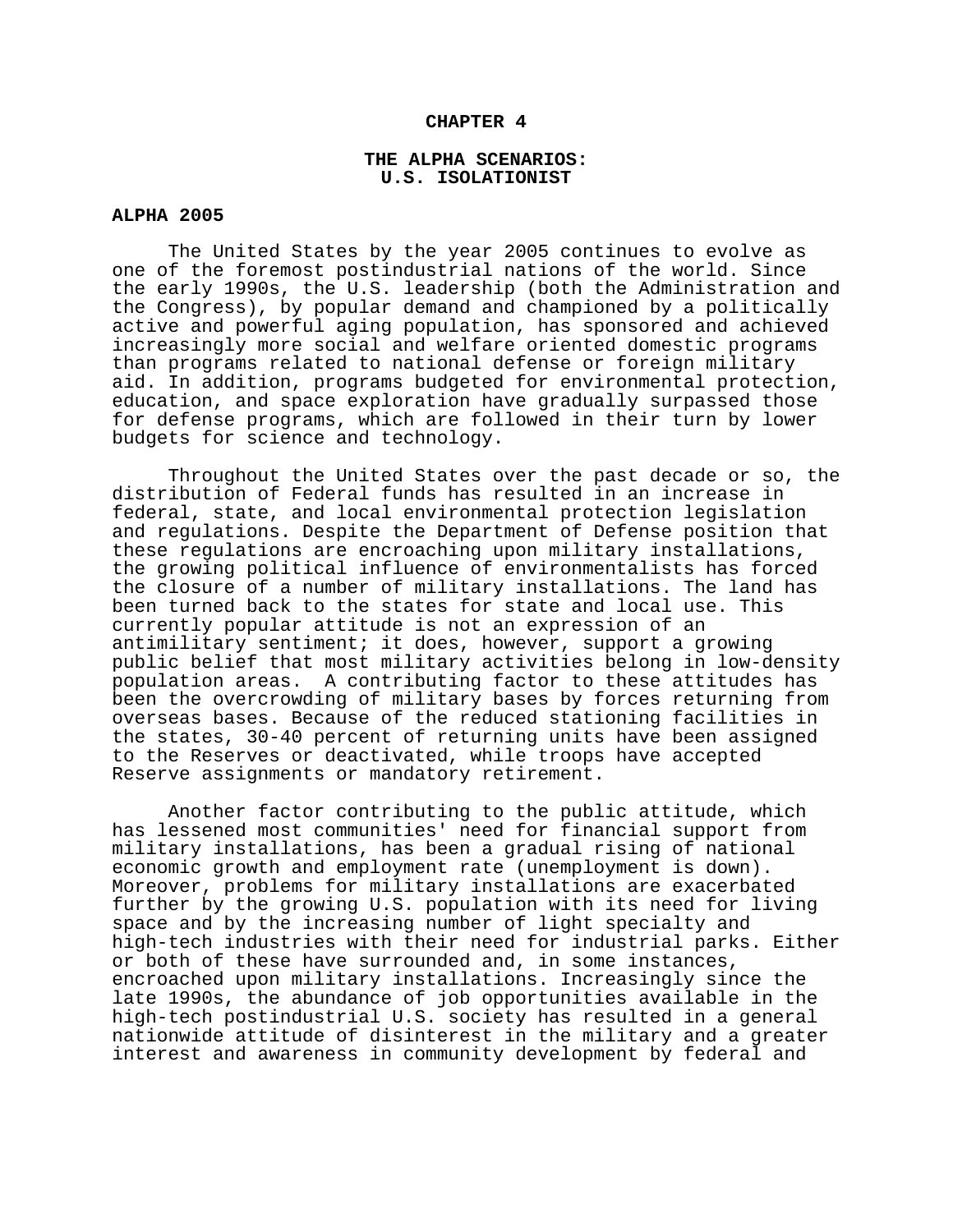state governments as well as by the general public.

The Congress, in order to accommodate the growing need for all citizens to be trained and to develop new skills for the U.S. postindustrial society, passed in the year 2005, a federally subsidized, 18-month public educational program (PEP) that is now completely operational. PEP encourages all interested citizens and residents over 19 years of age without regard to race, creed, sex, disability or other orientation, to enroll for the full program with an option for outstanding trainees on completion to continue careers in public service in the various federal, state, or local governments. Competition by the various federal departments for high-quality PEP trainees is quite keen. The Defense Department, within this competition, is faced with an increasingly difficult task of acquiring the caliber of volunteers it needs for its specialized military programs.

Increasingly, over the past decade, the industrial base of a number of newly industrializing countries (NIC) has been expanding. This largely has been the result of a relocation of many heavy industries. These industries have been chemicals, steel and iron, automobile production, arms manufacturing, and building and construction supply businesses from the United States and other Western nations primarily, as well as from Japan and some of the East European nations. The new industrial base of the NIC is increasing employment, raising the overall standard of living and providing encouraging economic growth, while it also is creating an increasingly competitive world economy. Many of the NIC are in various stages of perfecting free-market economies and democratic societies. For others, the transition from centrally controlled to free societies has been made easier by the leadership and management of relocating foreign industries. Concerned with the need to protect their interests, many of the NIC have been armed with late, mostly conventional, 20th century weapons by the arms merchants during that era. Others now are buying new and affordable high-tech weapons systems from the new 21st century arms merchants. A few, openly or secretly, are investing also in nuclear weapons and delivery systems as well as chemical and biological weapons to build or increase their arsenals.

The combined effect of new found economic status (i.e., from Third World nations to modern, newly industrial nations) and political power has encouraged a rise in nationalism and independence within many of these countries. This transition is accompanied by a cultural strangeness of and unfamiliarity with new industrial technology and the political/economic power of a free-market economy. While most of the NIC are currently considering nationalizing foreign industries, others not only have already done so, but, selectively, they have also ousted many foreign technicians. Moreover, some of these same countries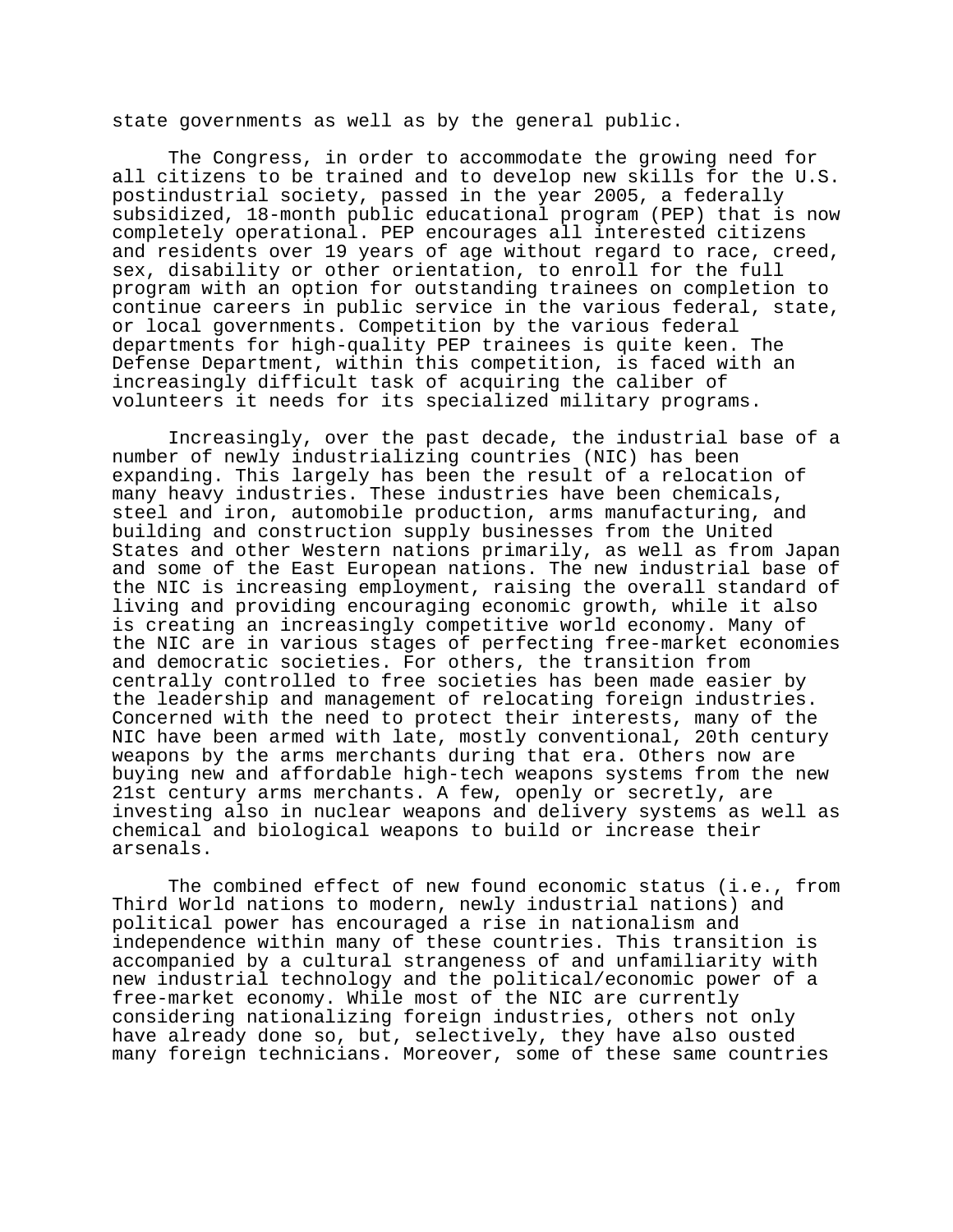have requested that foreign nations close their military bases, while others, despite long-term political and military agreements, have been more aggressive. These countries have denied overflight and port visitation rights and have reclaimed the lands of foreign military bases located on their territories. As a final action, they have demanded remedy for environmental damage to their countries.

The postindustrial nations, faced with a declining industrial infrastructure, especially in heavy industry during the past several decades, still retain a residual industrial capability. Some of these nations (including the United States), however, are concerned currently that, if this industrial decline continues, they likely will lose the capacity to support national industrial surge requirements should war occur. Subsequent to the breakup of the Soviet Union in the early 1990s, the European Community (EC) increasingly had become disillusioned by the apparent U.S. turn toward isolationism and the reduced U.S. economic aid to the former Soviet Union republics. As a result, most of the EC nations, rather than to return to strengthening their own war-fighting capabilities that were previously provided by the presence of U.S. forces during most of the 20th century, have been encouraging East European participation in the EC. Also contributing during the 1990s to the EC decision to include these nations were the following situations: 1) the waning of U.S. interests in and commitments to NATO; 2) the U.S./Russia mutual force reductions in Europe in the early 1990s (90 percent of all overseas U.S. forces have returned to the United States; all former Soviet forces have returned to the Republics); 3) the gradual nuclear weapons reductions between the United States and Russia (which began initially in the late 1980s with the former Soviet Union); and 4) the increasing world economic and trade competition. The EC logic is that including these nations would build their economies, gainfully employ more people, very likely reduce ethnic conflicts, and create new opportunities for the EC in the global market.

Russia, the largest and most powerful country and preeminent force emerging from the former Soviet Union and its temporary successor, the Commonwealth of Independent States (CIS), has formed new economic alignments with other former Soviet republics. The Republic of Ukraine, likewise for economic advantages, has formed the beginnings of a new confederacy. Both have been increasing their efforts to improve their internal economic development and place in the world's free market through these new cooperative agreements with the other like-minded republics. Despite the breakup of the Soviet Union, the subsequent emphasis on economic stability, and the move to reduce arms, Russia, Ukraine, and the other former Soviet republics retain formidable military power. They have, however, more aging and obsolescent weapons than new 21st century systems. Since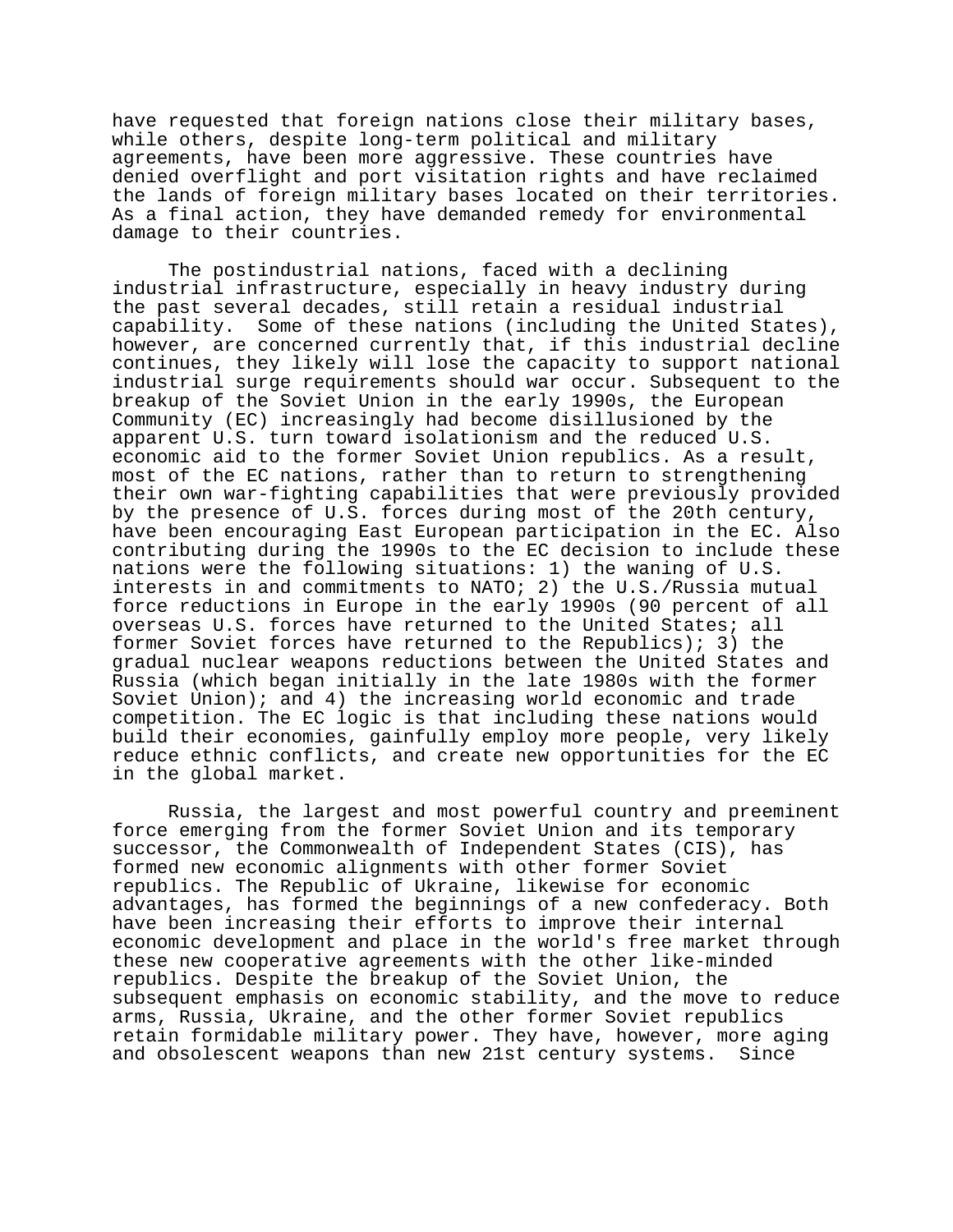East and West Germany united and the Warsaw Pact was dissolved in the early 1990s and the former Soviet forces have been withdrawn from their countries, a significant military strength in the former Pact member states no longer exists. The interests of the former Pact countries are now in pursuing economic development and in the building of free states.

The CIS and East European economies increasingly are bolstered by growing economic ties with the EC and the AsianPacific states. U.S. economic aid and other assistance to the former Soviet republics have been reduced dramatically or discontinued. By 2005 Russia and Ukraine, each with their alignments of other former Soviet republics, are becoming more economically than militarily adventuresome and unpredictable. Increasingly, former Soviet republics with like or common interests are grouping together economically and politically to form new confederacies under a new administrative commonwealth that is not unlike the CIS. The CIS was created in 1991 and became a provisional, administrative body to assist in the control and disarmament of nuclear weapons and to give some structure to the dismantling of centrally controlled government and the transition to free, representative government.

In an effort to maintain international prestige and visibility on a global scale, Russia is continuing with space programs planned by the former Soviet Union. The Russian space ventures--more numerous than those of the United States, Japan, or the European Community since the successful joint U.S./Russia Mars landing--offer more favorable world publicity than an adventurous military undertaking. The ousting of U.S. military forces from some of the NIC, however, has encouraged the Russian leadership to seek economic, political, and military ties with those countries. The NIC, however, are no more interested in a Russian presence, the presence of other former Soviet republics, or of any foreign element in their country than they were in that of the United States.

The combined impact of world and domestic events by 2005 increasingly is thrusting the U.S. defense strategy toward isolationism and is returning the United States and Russia, again toward reliance on a strategic nuclear deterrent. All of the U.S. services have faced force reductions including shrinkage of installation accommodations. The U.S. Navy (surface, subsurface, and air) is becoming the bulwark of the U.S. continental defense. Air Force budgetary and personnel reductions along with installation closures have resulted in the Air Force being restructured and reduced in size, leaving its bomber force of aging aircraft retaining a strategic, albeit deteriorating, capability. Its strength, however, remains in its strategic warning and space surveillance capabilities and its limited strategic defense systems in space.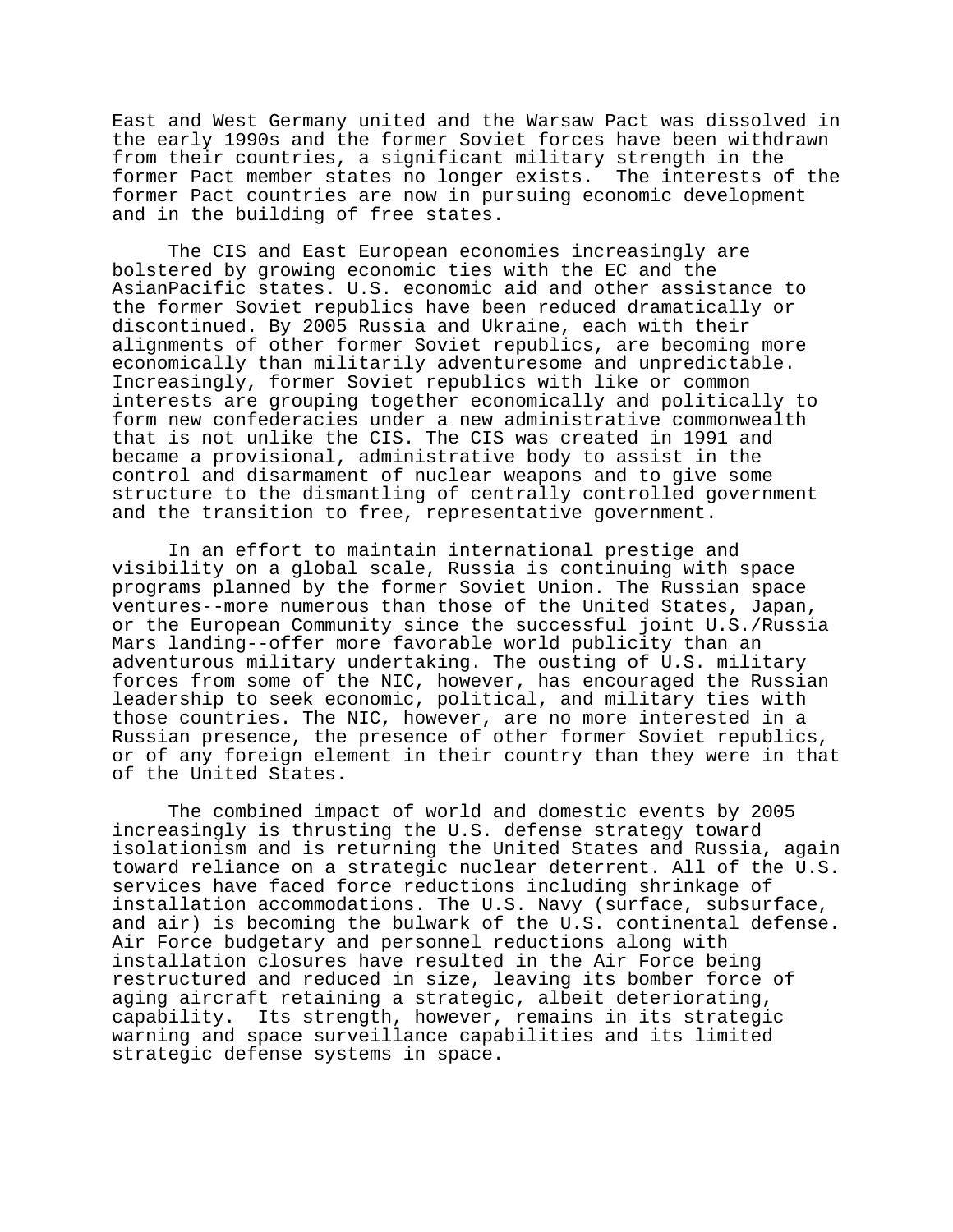Subsequent to the overseas force withdrawals, troop and budgetary reductions, and installation closures of the 1990s, the military is being challenged increasingly now with the problems of mission management, identity, and retention of an adequate defense posture. To meet this changing, relative peacetime world the U.S. armed services are reorganizing into a joint/unified configuration, called the General Defense Force (GDF). It is comprised of the Land Defense Forces (LDF), the Sea Defense Forces (SDF), and the Air and Space Defense Forces (ASDF). The GDF in 2005 has been organized into regional commands.

The Land Defense Forces (LDF) include the Active, Reserve, and civilian components of the Army. The total force is about 50 percent light (rapidly deployable); the Reserve component is about 75 percent heavy (not readily deployable). The active Alpha 2005 LDF are comprised of about 500 thousand troops whose capabilities are oriented toward low-intensity conflict, with almost all units assigned to unified commands. They are supported by a Reserve component which includes both Reserve and National Guard, of about 950 thousand troops and by a civilian component of about 300 thousand trained personnel. Equipment for the Active and Reserve component of the LDF in 2005 is about equally distributed in 21st century high-tech equipment, 1990s vintage equipment, and older equipment of 1980s vintage that is obsolescent. The deployment of the LDF in 2005 heavily depends on civilian facilities for air and seaports of embarkation. The ALPHA 2005 GDF, i.e., all of the services, for the most part, uses home-station training with computers and, at the nearest work station, conducts exercises with simulation devices. Unit training for the GDF is by simulation conducted at regionally leased training centers that use about 80 percent contractors as trainers. Installations, where possible, have multipurpose use and are about 80 percent contractor operated. Increasing social investment policies of the Federal Government provide a quality of life to the GDF which is comparable to that of the general society. Sustainment of the GDF in 2005, however, is considerably reduced because of these same social investment policies. Similar descriptions can be made of the other reorganized joint/unified services, the Sea Defense Forces (SDF) and the Air and Space Defense Forces (ASDF).

# **ALPHA 2020**

In the year 2020, the United States, internationally, is recognized as the foremost economic postindustrial country of the world. It is faced, however, as it enters the year 2020, with a mild economic slump, well short of a full recession, where the general economy is slightly declining and operating partially below capacity. Increasingly over the past decades the U.S. political leadership--the Administration and the Congress--has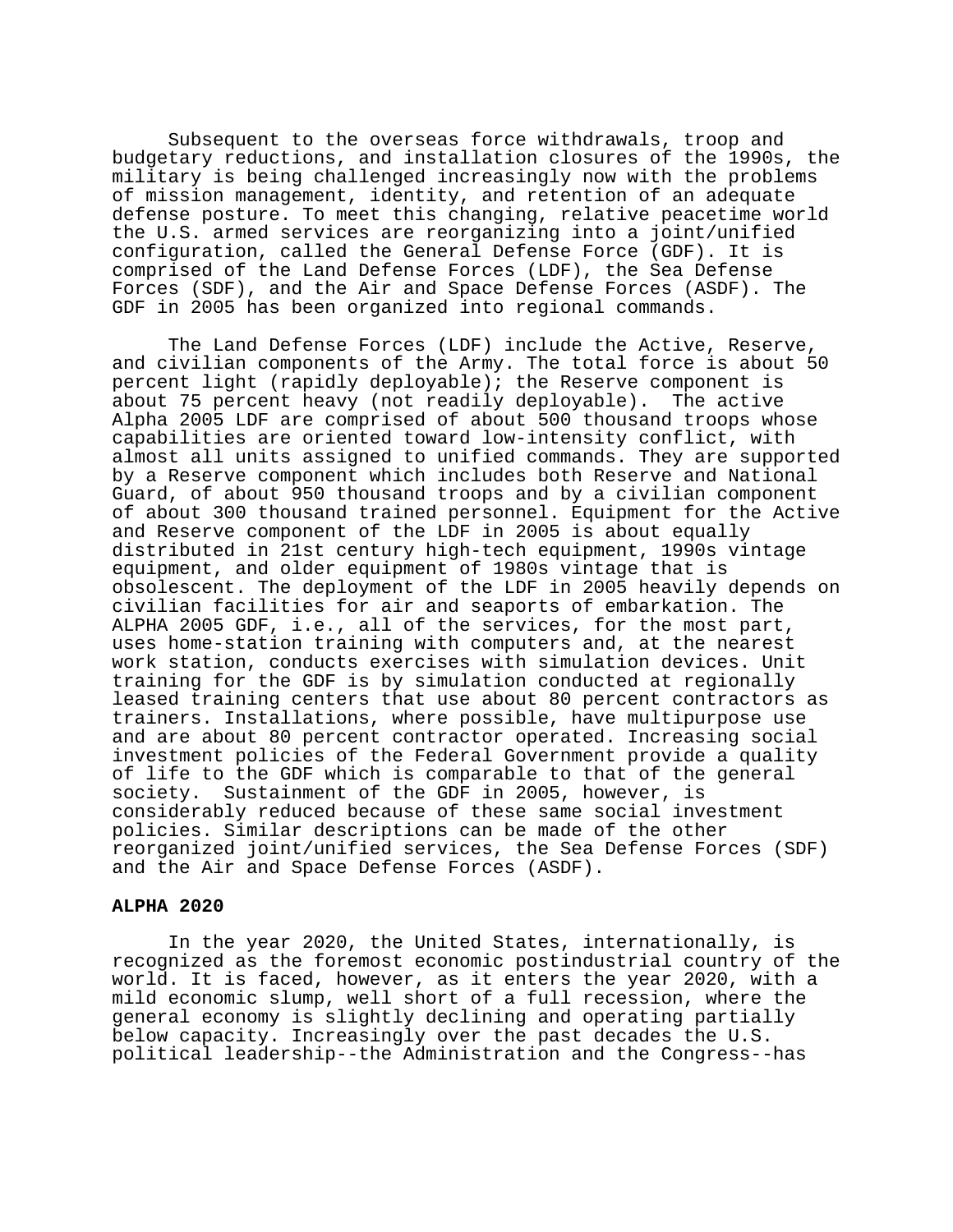expanded federal support to improve social welfare programs. Moreover, the leadership in 2020 is so supportive of these social programs that the United States is skewed decidedly toward a social investment economy. Budgetary support of social programs (which are over 70 percent of the national budget) is followed by national public education, environmental protection, space, defense, and science/technology programs. Defense programs have dropped to an all-time low. Most national strategists believe that this obsessive national trend in social investments by the U.S. leadership demonstrates a serious neglect of the other programs of the nation, especially those involved with national security. The same trend, however, has been occurring in most of the other free-world nations as well.

By the year 2020, the growth of the U.S. population (more than 300 million) in general as well as in and around U.S. cities (more than 85 percent of the U.S. population are urban dwellers), especially those cities contiguous to or within a 50 mile radius of military bases and installations, has complicated the stationing and activities of U.S. forces. Training and testing facilities and weapons ranges, which retain 20th century configuration, are affected most. Throughout the states since the turn of the century, the military services have been unable to cope with environmental issues of pollution and resources conservation (especially water) associated with military activities. Additionally, such demographic factors as an older, more conservative electorate along with an ethnic distribution that is approaching half black, Hispanic, and Asian have brought about a general change of attitude toward war and international involvement that rejects both. Increasing affluence and leisure time of the average American worker also have brought about activities that are preventing military stationing in close proximity to high density population areas. The additional U.S. communities that have achieved economic self-sufficiency since 2005, collectively, continue to inhibit military stationing and reduce installation investments through lobbies for state and federal legislation or by outright political activism and demonstrations.

During the past several decades, most of the nations of the world have experienced a period of rising economic growth that has been increasingly challenged by an invigorated, but highly competitive, world economy. In 2020, however, economic indicators are showing a global recessive trend. Concerned over their national economic interest, 60 percent of the nations of the world (based on 168 nations), except the very poorest, are armed with early 21st century conventional weapons; 20 percent are also armed with the latest high-tech weapons and systems, and over 14 percent have nuclear weapons and delivery systems in their arsenals.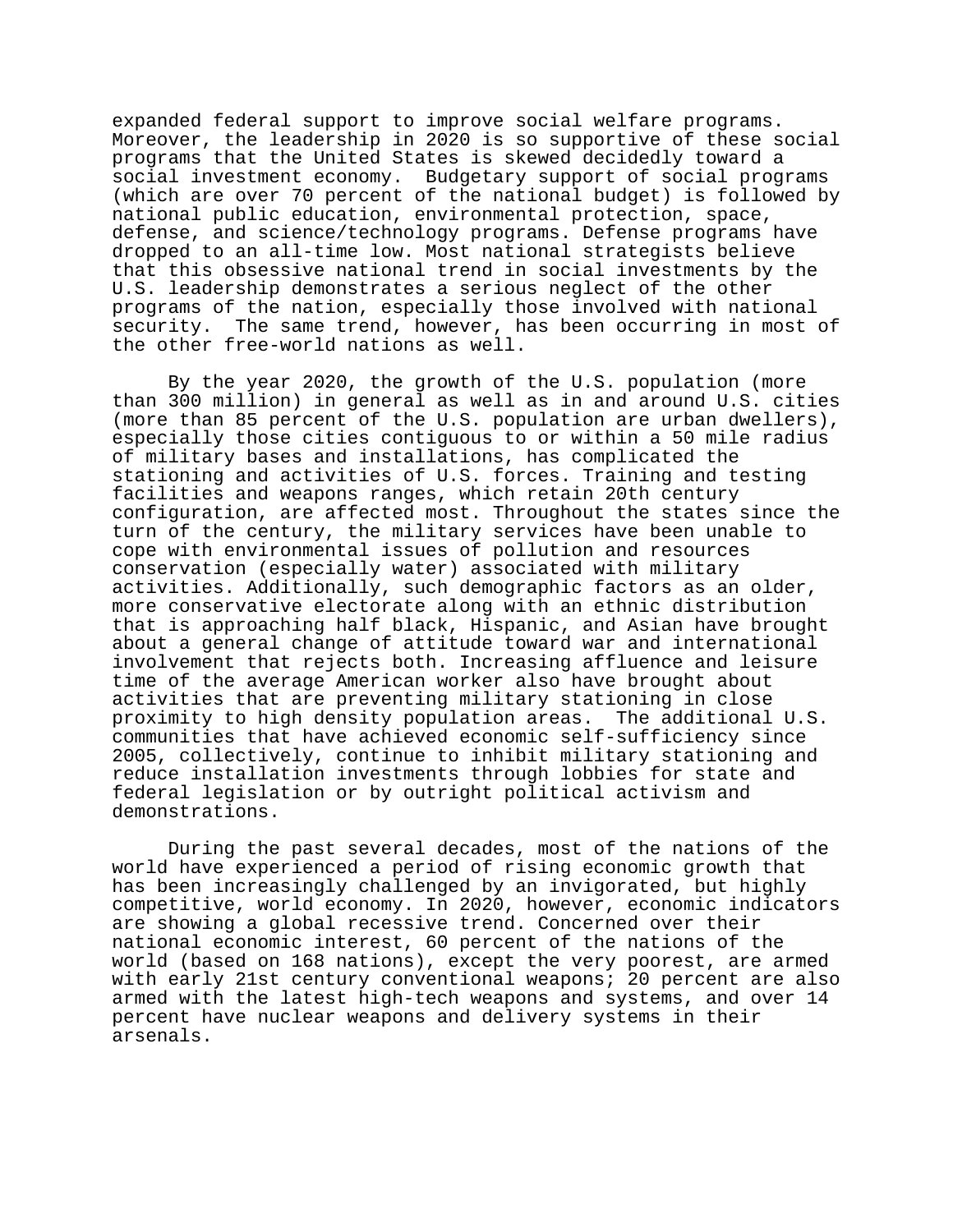Most of the heavy industries, those that made nations great during the past two centuries, essentially have disappeared from the postindustrial states of the United States, Canada, Europe, Australia, and Japan. They have been relocated in the industrial states in South, Southeast, and Southwest Asia; China; South America; and the USR. Most industries remaining in the postindustrial nations are high-tech oriented and are supported by an increasing number of light, specialty industries. The heavy industrial needs of these nations are imported competitively in the world market. This situation has brought to the forefront the realization that the postindustrial infrastructures in the year 2020 lack the industrial surge capacity to support national mobilization plans.

The new international economic status and the regional positions of prestige and power that began early in the century for the industrial states (some of which were formerly Third World nations) continue to nurture a general rise of nationalism worldwide. This has affected U.S. international political influence adversely and has resulted in the expulsion of all U.S. forces from U.S. overseas bases and port facilities, and in a repossession of the land, regardless of prior agreements with the United States. Most forces that have returned from overseas have been retired or have been assigned to the Reserve component and their units deactivated. World conditions in 2020 make U.S. reliance on nuclear deterrence more critical than it was at the turn of the century. The deployment of a limited U.S. strategic missile defense system in space, however, contributes heavily toward the U.S. deterrent posture.

The economic progress that almost all nations have made, along with absence of any major wars over the past 30 years or so, have outbalanced an armed and militarily competitive world in furtherance of a peaceful but highly economically competitive world. The United States, despite a current, although near-predictable cyclic mild economic slump, remains a prospering postindustrial state. The new Russian confederacy, the Union of Sovereign Republics (USR) is an industrial state striving to increase its internal economic and social development programs that began with the former Soviet Union in the late 1980s. The international trade and economic investment activities of the new Ukrainian confederacy, the Union of Social Democratic Republics (USDR), is a postindustrial state. Since the 1990s both states have become increasingly capitalistic and adventuresome in the world's markets. An undercurrent of traditional Soviet communism, however, remains intact in the USR and the USDR, especially in the USR. The USR also has been burdened with ethnic strife since the turn of the century. The status of USR military power, notwithstanding, by 2020 has become increasingly more defensive than offensive and the export of ideology is tied more to client-state economic programs than to military programs or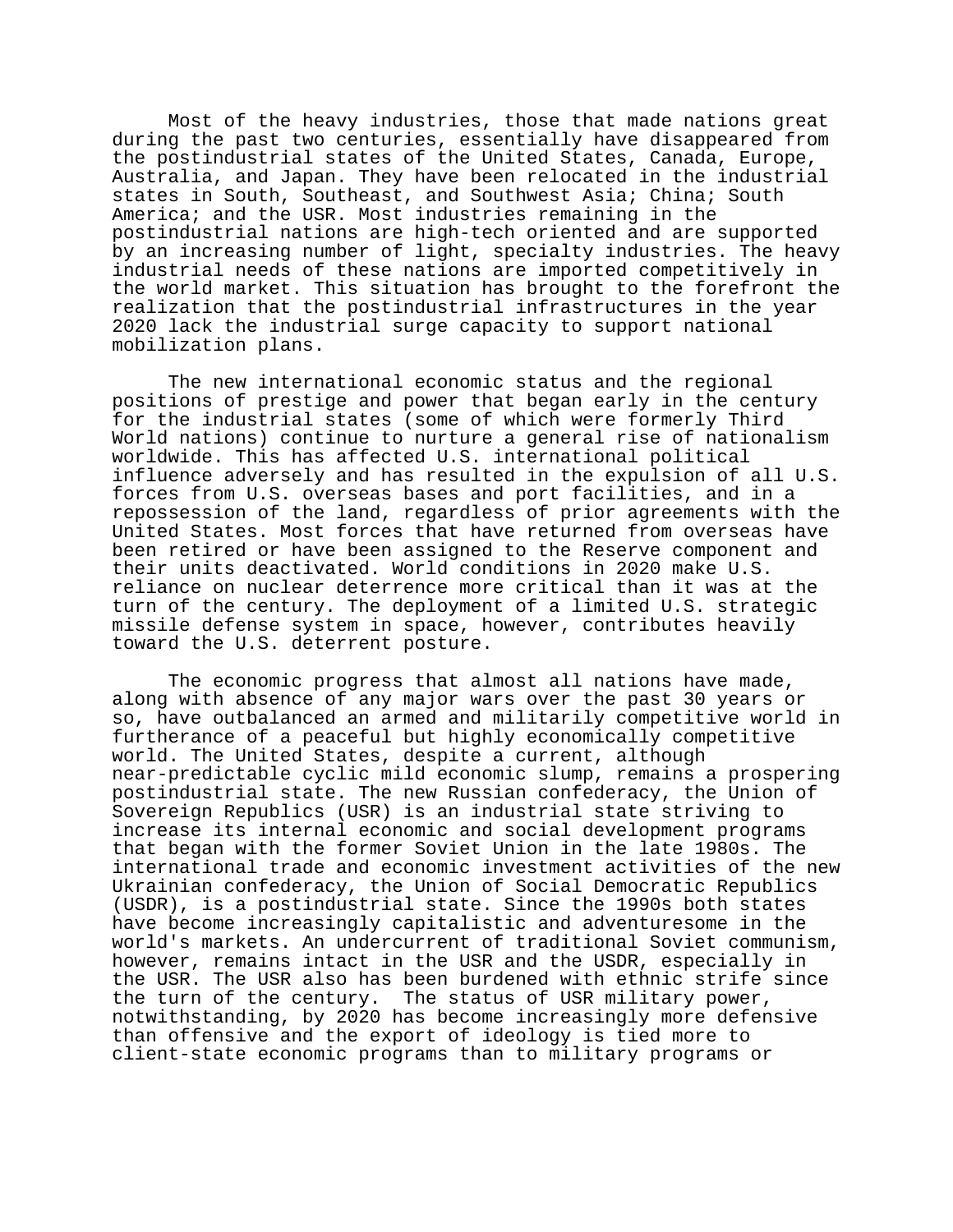political ideology. Moreover, internal economic growth, the building of more space platforms, and a limited, strategic missile defense system in space, as well as the expansion of its manned Mars station have taken precedence over maintaining a large and expensive military force. The USR, nevertheless, still remains a substantial military power in 2020, as does the USDR, when compared to other nations.

The reorganization of the U.S. armed forces, completed in 2005, that formed a peacetime joint/unified force, the General Defense Force (GDF), remains adequate for most contingencies within a one-war strategy. In general, U.S. forces are stationed in available existing installations that are in low-density population areas of the United States and that are shared with other federal agencies. The role of Land Defense Forces (LDF) in 2020 is mainly defensive and complements nuclear deterrence. The Active Army is comprised of a small (250 to 450 thousand troops), volunteer, high-tech, multi-mission, rapidly deployable Professional Defensive Force (PDF) organized in light units. Most volunteers come from the Public Education Program (PEP) created by the Congress in 2005. This force is supported by a larger (700 to 800 thousand troops) single Reserve component of the LDF. The active and reserve forces are supported by highly trained LDF civilian component (200 to 250 thousand personnel). In general, the quality of life for the PDF and LDF in 2020 matches the civilian sector in all respects.

Force structure for the GDF is designed to accommodate a unified, joint force for warfighting needs. The Active PDF (Army) component is structured in combat, combat support, and combat service support-like units. The total force of the GDF includes about 15 percent heavy (not easily deployed), 35 percent light (rapidly deployed), and 50 percent medium combat forces. A fifth of the total force is vehicularized land and air units. The LDF Reserve component is structured in four regional commands located in the United States, each with a specific defense mission, but is considerably less deployable than the PDF. The equipment used by the PDF and the Reserve is about half late 20th century and half early 21st century. About one third of the Reserve component is considered ready. Deployment of forces primarily depends on post-event, ad hoc alliances with allies providing a major share of land forces. In the event of a conflict, mobile operational bases (sea and air) are of utmost importance for the PDF. The GDF, in 2020, are making greater use of robotics as well as intelligence and antiweapons provided by advanced space technology. Additionally, the PDF by 2020 is using home-station training, existing and available regional training centers, and leased areas of land for mission training purposes. Operational training for combat is accomplished through the use of variable computerized simulations (e.g., virtual reality) and simulators, which are especially important for training with advanced weapons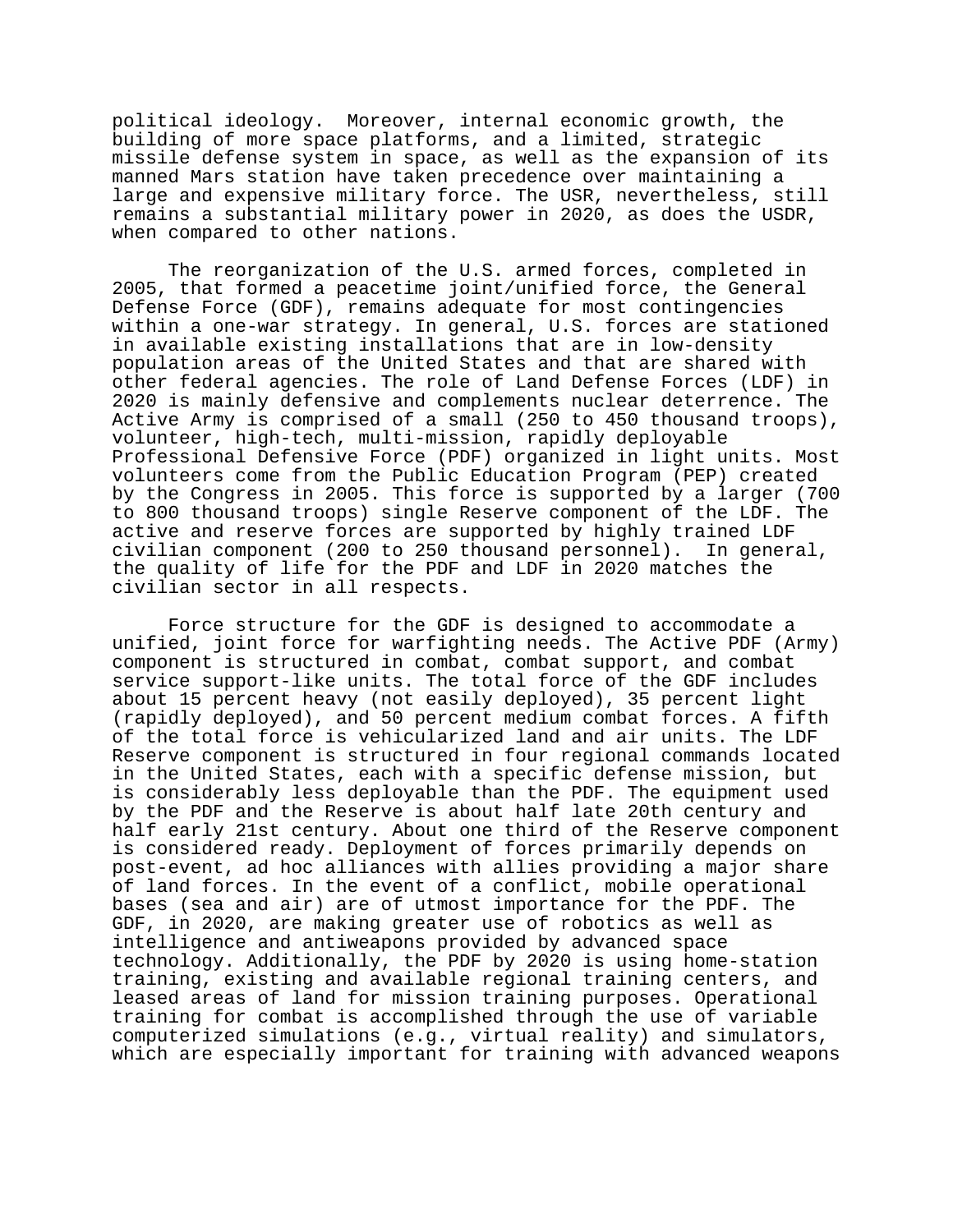systems that have near infinite ranges.

Advocates of a strong U.S. defense are faced with a postindustrial infrastructure that lacks the capacity to support mobilization plans. They are confronted also with loss of defense facilities throughout most of the states. Moreover, they are opposed by local communities throughout the nation. These communities are inhibiting military stationing and forcing the Congress to make more reductions in military installations. Moreover, behind the apparently peaceful economically competitive but viable world in 2020, a latent threat to world peace and U.S. interests exists, especially if nations resort to the use of military actions rather than the use of economic strategies.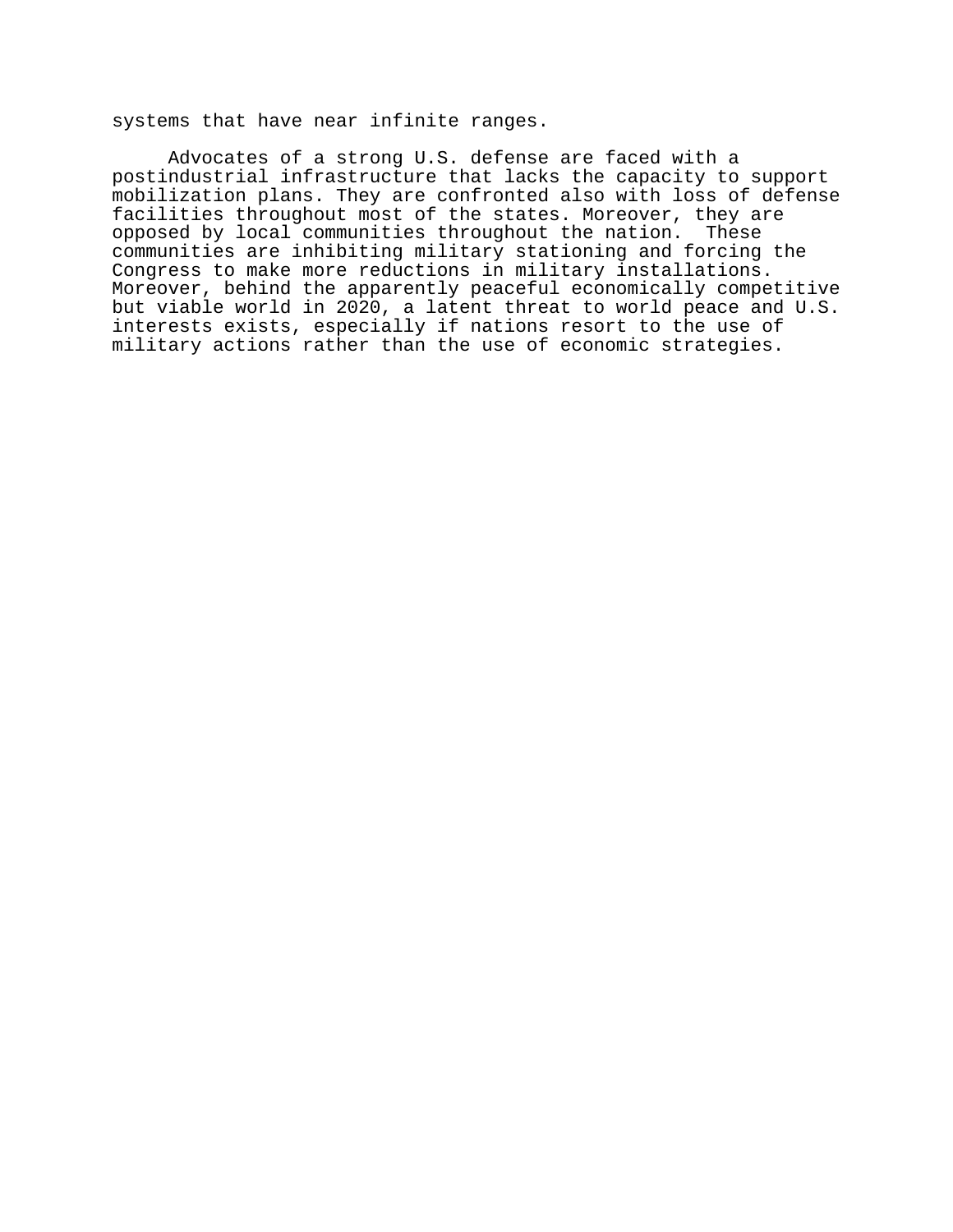### **CHAPTER 5**

## **THE BRAVO SCENARIOS: U.S. WORLD PEACEKEEPER**

## **BRAVO 2005**

Over the past decade most of the nations of the world, especially the newly industrial countries (NIC), formerly the Third World, increasingly have encouraged the presence of the United States. This infusion of U.S. industries, businesses, and its military has nurtured new economic growth in the NIC along with an orderly transition of many of these nations to modern industrial statehood. Through its good offices, economic aid, and industrial leadership, the United States is raising the national pride of these nations while protecting and furthering U.S. base and overflight rights. Several of the agreements (e.g., Malaysia, Mexico, the Philippines) formed since the start of the century have been less formal than the 20th century treaties and agreements.

During the past 20 years or so most of the postindustrial nations (Australia, Canada, Europe, Japan, and the United States) increasingly have experienced deindustrialization. Heavy industries such as steel, chemical, arms manufacturers, and construction materials, as well as other types of manufacturing businesses have relocated to foreign countries, e.g., Korea, Taiwan, Malaysia, the Philippines, Mexico, Venezuela. A few of these countries have relocated industries also. Although within the postindustrial nations high-tech and specialty industries with new products are creating substitute products, sufficient industrial capacity remains in the postindustrial nations to support surge requirements, should war appear imminent. The industrial sectors of the postindustrial nations are well advanced technologically, especially those of the United States.

The high-tech specialization in the United States is creating new and innovative products that are robotic and plastic or the results of genetic engineering. All are improving the overall national economic scene as well as the quality of life of the general public. Further, these new industries increasingly are creating opportunities for additional new industries and employment. Since the mid-1990s, U.S. public education, under federal guidelines, has instituted new programs to accommodate the rapidly changing postindustrial U.S. society. Along with many new advanced courses related to high technology, there are courses in speed-learning of foreign languages and cultures designed to prepare graduates for both government and private employment. In 2005, as many as a third of the employees of most major U.S. industries work for their companies overseas for extended periods of time.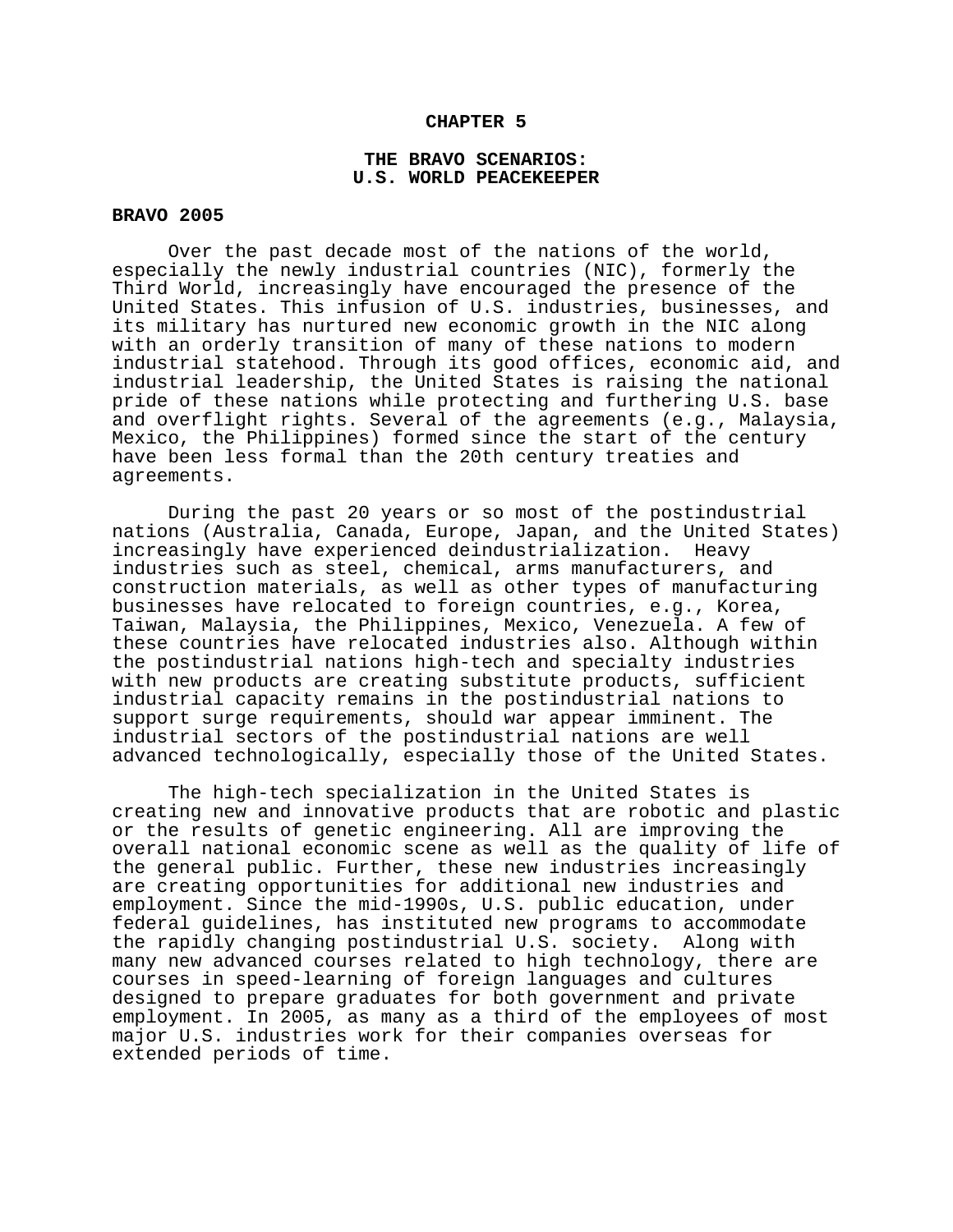In general, since the late 1990s the political attitude of both the U.S. Congress and Administration has favored larger defense budgets. Over the same period, federal expenditures have also increased for space research and exploration as well as for science, technology, and education, respectively. Social programs continue to be the highest budgeted item; such expenditures, however, have been on a gradual decline since mid-1990. By 2005, the United States has substantially increased its foreign aid programs and has been especially generous in economic aid to former Third World countries (mostly newly industrializing nations [NIC]) striving to develop the skills needed to achieve success in industrial statehood. Additional U.S. dollars going to the NIC are for military assistance programs, most of which emphasize defensive military training using largely 20th century arms and early 21st century high-tech systems.

By the year 2005, many nations of the world, including the newly industrialized nations, have achieved a new economic prosperity. This growing affluence is commensurate with general increases in their industrial productivity and trade. Some of these nations, however, harbor real or perceived fears of their economic competitors and remain heavily armed with conventional weapons purchased from the arms dealers of the 20th century. Others continue to build their weapons inventories with early 21st century high-tech weapons purchases. Some of the NIC are producing light arms and ammunition, while others are developing high-tech weapons industries under co-production arrangements with some of the advanced industrial and postindustrial nations.

Russia and other countries that emerged from the former Soviet Union of the 20th century became nations of the Commonwealth of Independent States (CIS) in the 1990s. The CIS was formed to accommodate the transition from a centrally controlled government and economy to democracy and a free market system. The CIS served more as an administrative body than a governing one and was only loosely associated with its member states. The new states continued their efforts toward internal economic development using programs that they began in the 1990s. At the same time, some of the new states have been able to generate a modest level of military expenditures. They can easily purchase arms from available foreign dealers or confiscate weapons from the disarrayed army of the former Soviet Union. Although none of these states are considered a military threat to the United States, collectively they cause some concern to the nations of Europe. Russia has maintained moderately high expenditures in weapons programs, especially those related to military space activities. The conventional threat once posed by the former Soviet Union and the Warsaw Pact no longer exists.

Since the early 1990s and stemming initially from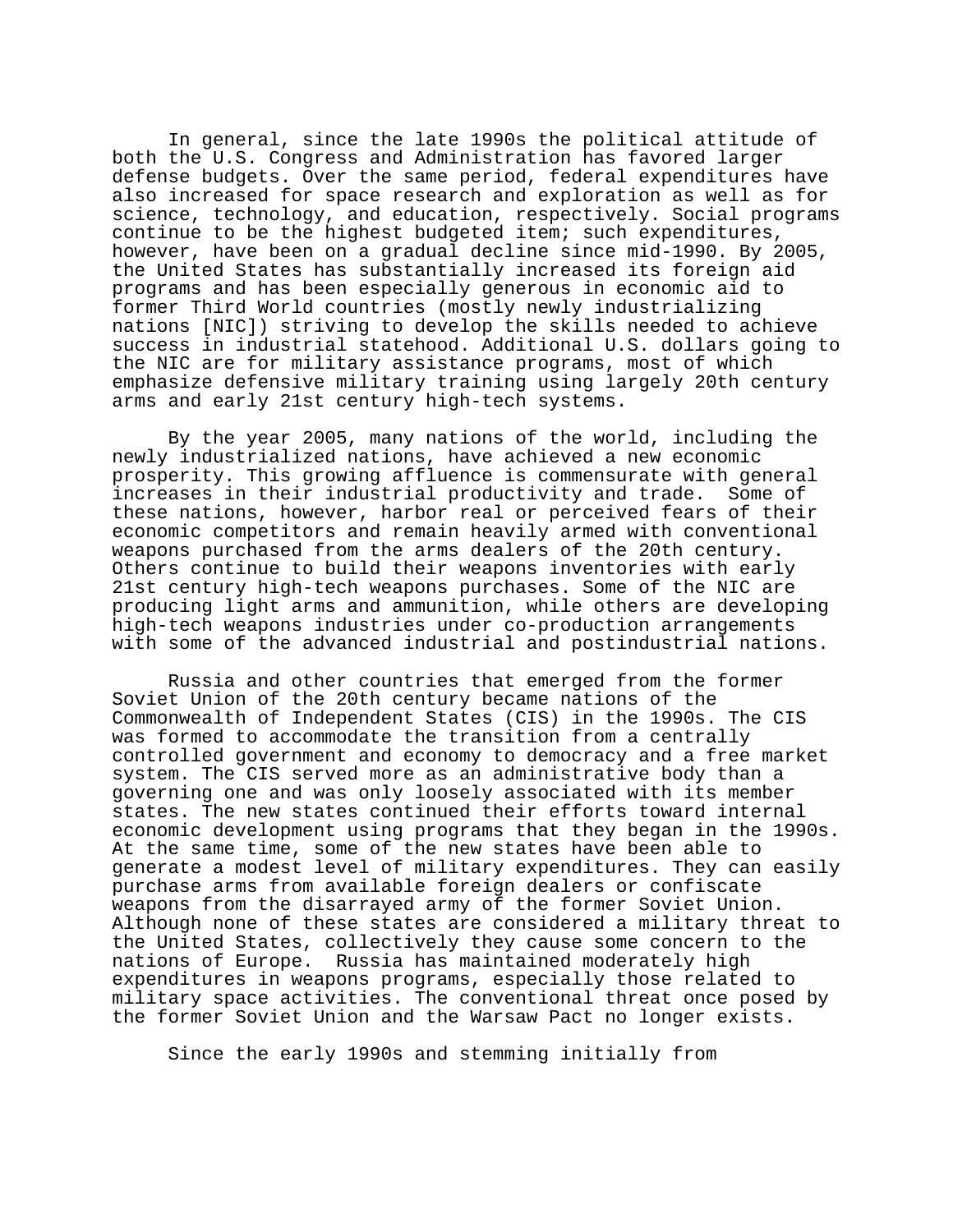U.S./Soviet arms control meetings in the late 1980s, then from U.S./Russian meetings in the 1990s, Russia and the United States have made dramatic progress in the bilateral reduction of nuclear weapons. Accounting, however, for all nuclear weapons possessed by the former Soviet Union and that once confronted Western Europe is an unverifiable task. Proliferation of nuclear weapons, however, has continued and the number of nations possessing nuclear weapons in their arsenals in 2005 has increased by 25 percent over those known to have had such weapons in 1995. Russia's conventional strength, its remaining nuclear capabilities, and its achievements in space, however, remain a potential threat to other nations and U.S. interests worldwide. This potential military threat that appears to be emerging around 2005 reinforces the traditional alertness of the United States to watch the worldwide political and economic adventuresome activities of several of the new states of the CIS.

A factor often overlooked as being important to the effectiveness of a nation's military posture is its societal or local community attitudes. During the past decade or so, the U.S. military increasingly has gained an acceptance within local U.S. communities that is beyond usual economic or political interest. New military installations have been created relative to demographic population shifts which assure the military of an adequate share of needed specialized civilian skills as well as transportation and resource accommodations. The positive military attitude toward the preservation of the local community's natural resources and toward environmental protection further contributes to the acceptance of the military's presence. This positive attitude, moreover, extends to the community in other ways also. For example: Use of nonspecific military training facilities in 2005 is available to local communities (beyond civil defense and disaster preparedness exercises) for civilian or joint civilian/military training in such nonmilitary programs as health, physical fitness and sports activities, and adult continuing education programs.

In response to the increasing imbalance of racial (whites, blacks) and ethnic (Hispanic, Asian, Black American, for example) groups in the U.S. population and the need to inculcate in all citizens the workings of American democracy, citizenship and constructive attitudes toward freedom, the U.S. Congress has passed an 18-month National Public Service (NPS) program for all citizens and noncitizen residents. The NPS program is currently in the implementation planning stage. NPS will assure citizenship for all, reduce welfare rolls, and by 2020, will provide a constant supply of workers and trainees for almost all federal agencies including the military services.

In 2005, the U.S. defense posture is highly capable of reacting to any threat across the broad spectrum of war. The U.S.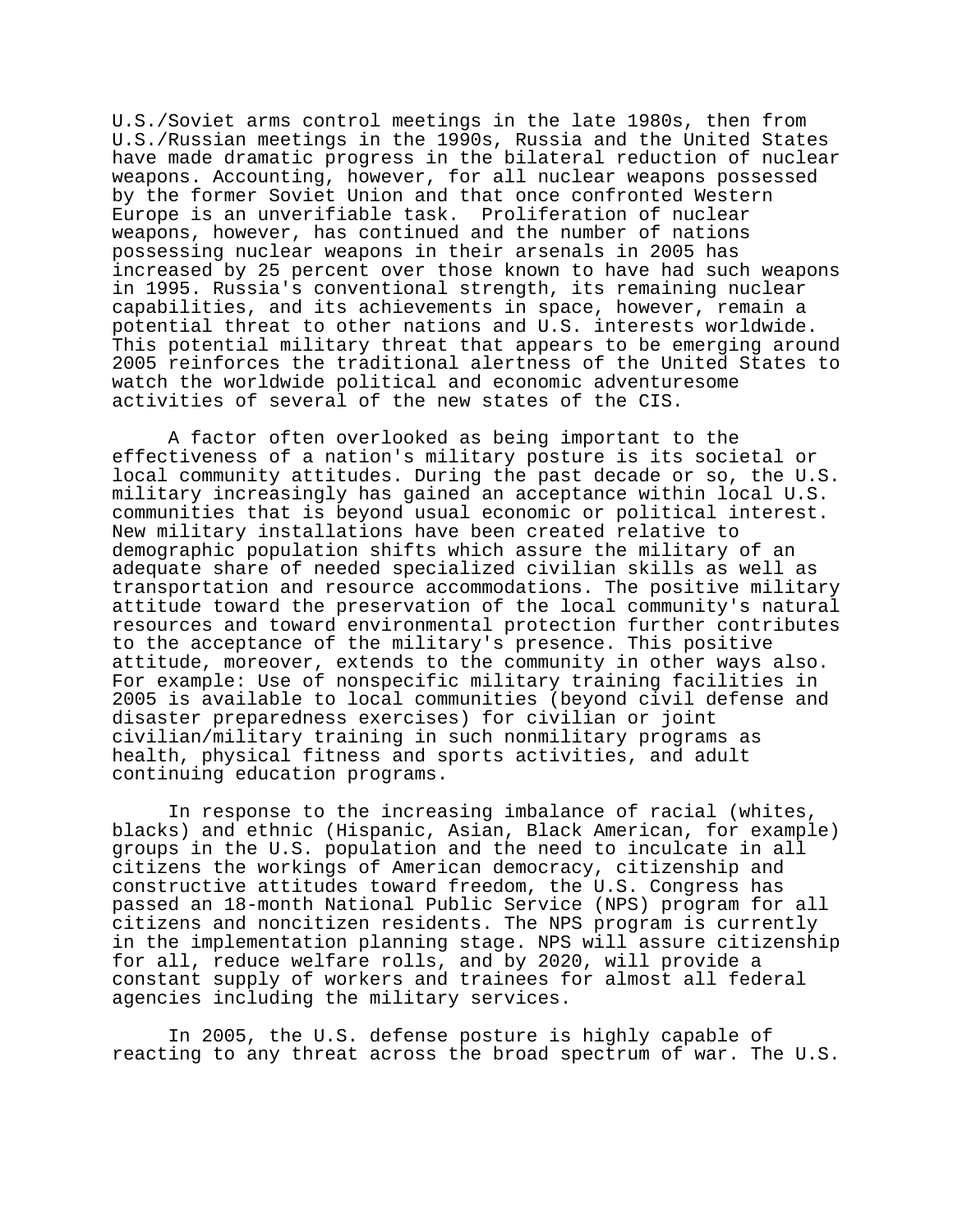strategic defense has been bolstered by successive achievements during the past decade toward the accomplishment of a strategic space defense. Overall, however, U.S. defense strategy in 2005 relies less on nuclear deterrent forces and more on conventional land, sea, and air forces under an unfolding strategic space umbrella. Since the turn of the century, the U.S. military services gradually have increased in numbers of personnel, weapons, and equipment commensurate to U.S. foreign economic and military assistance programs, which are extensive in 2005. U.S. forces overseas serve more as a deterrent to local conflicts, as U.S. soldier ambassadors and as world peacekeeper forces, than they serve in actual warfighting. Their overseas activities are nonthreatening and are oriented toward assisting host nations to maintain a peaceful climate while they grow into free-market economies, democracies, and industrial statehood. The U.S. military services are organized under regional unified commanders-in-chief. In general, they are supported by single defense programs for logistics, communications, supplies, health, installation management, and other common functions.

The force structure of the BRAVO 2005 military (all services) is about 30 percent light (rapidly deployable) and 40 percent heavy (not readily deployable). While the BRAVO warfighting ground forces are equipped to fight with high-tech weapon systems primarily, they are still using some residual (and aging) 20th century conventional weapon systems, including tanks. The same situation exists for naval and air warfighters. The Active BRAVO 2005 ground force is comprised of about 800 to 900 thousand troops and is reinforced by a large Reserve component of 1.2 to 1.4 million troops. Both the Active and the Reserve component are supported by a civilian force of 350 to 450 thousand specialized personnel which includes a variable average of 25 thousand contract personnel who are primarily engaged in trial combat-training management and operations and other basic services. The other military services are also well endowed with personnel and have contracted many nonwarfighting activities to the private sector. The 2005 Reserve components can be 50 percent ready and deployable in about 30 days. The large number of host nation military support agreements permit reasonably rapid deployment of U.S. forces worldwide and allow large amounts of equipment and supplies to be prepositioned and readily available in selected host nations.

Technology in 2005 readily assists transition from 20th century weapons and equipment to those of the 21st century. Training is especially advanced over that of the 20th century through the use of computerized simulators, robotics, simulations, and other electronic devices. Most training is with individual or unit simulators at collective, contract-operated training centers located regionally within the United States or in selected overseas host nations. Training, additionally, is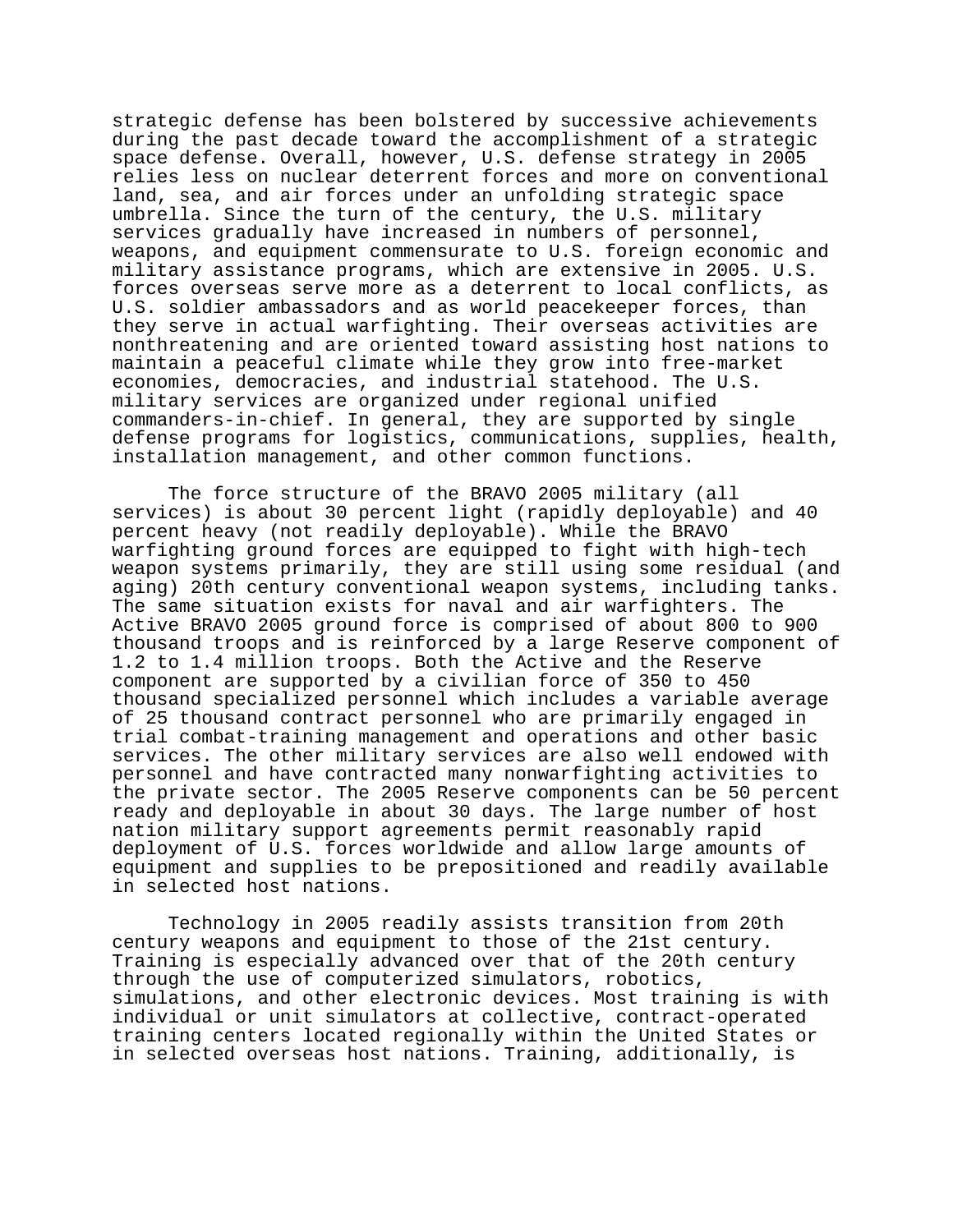joint or at times combined with host-nation forces. Some exploratory training using military personnel on manned space platforms is currently in progress. Planning for earthbound specialized installations also has been started to accommodate weapons technology advances for such weapon systems as directed energy, lasers, electronic magnetic pulse, acoustic, genetic, and electronic rail guns.

The firmly implanted trends of the BRAVO 2005 world suggest that over the next decade or so, the United States increasingly will become more heavily involved in all facets of international activity than ever before in its history as a nation. Not only will the United States be the economic mainstay of the newly industrializing countries (NIC) but it likely will also be the most advanced and influential leader of the postindustrial states; a titan among the nations of the world.

## **BRAVO 2020**

Internationally, the United States in the year 2020 is acknowledged by almost every nation as the foremost postindustrial state. It is also considered the colossus among the nations of the world. The United States is the world's model of national economic stability, growth, and leadership. Worldwide, the United States is a provider of benevolent economic and military assistance to selected countries for which overflight, port visitation, and basing rights as well as trading advantages for scarce resources are provided in return. Its international economic, sociopolitical, and moral influence is unsurpassed by any other postindustrial state. Most importantly, the United States is recognized by just about every nation as the most advanced military power of the world.

During the past decade or so, the economies of almost every nation have grown significantly. This is especially evident in the nations (republics) that emerged from the former Soviet Union as independent and in the 1990s became members of the Commonwealth of Independent States (CIS), a temporary administrative body. The inability of the CIS to administer the republics adequately resulted around 2010 in the independent republics with like interests banding together for economic and security reasons to create a new administrative commonwealth of three new nations. The new commonwealth includes the following nations:

, the Union of Social Democratic Republics (USDR), principally Ukraine, a marginally accepted postindustrial nation;

, the Union of Sovereign Republics (USR), principally Russia, an industrial nation; and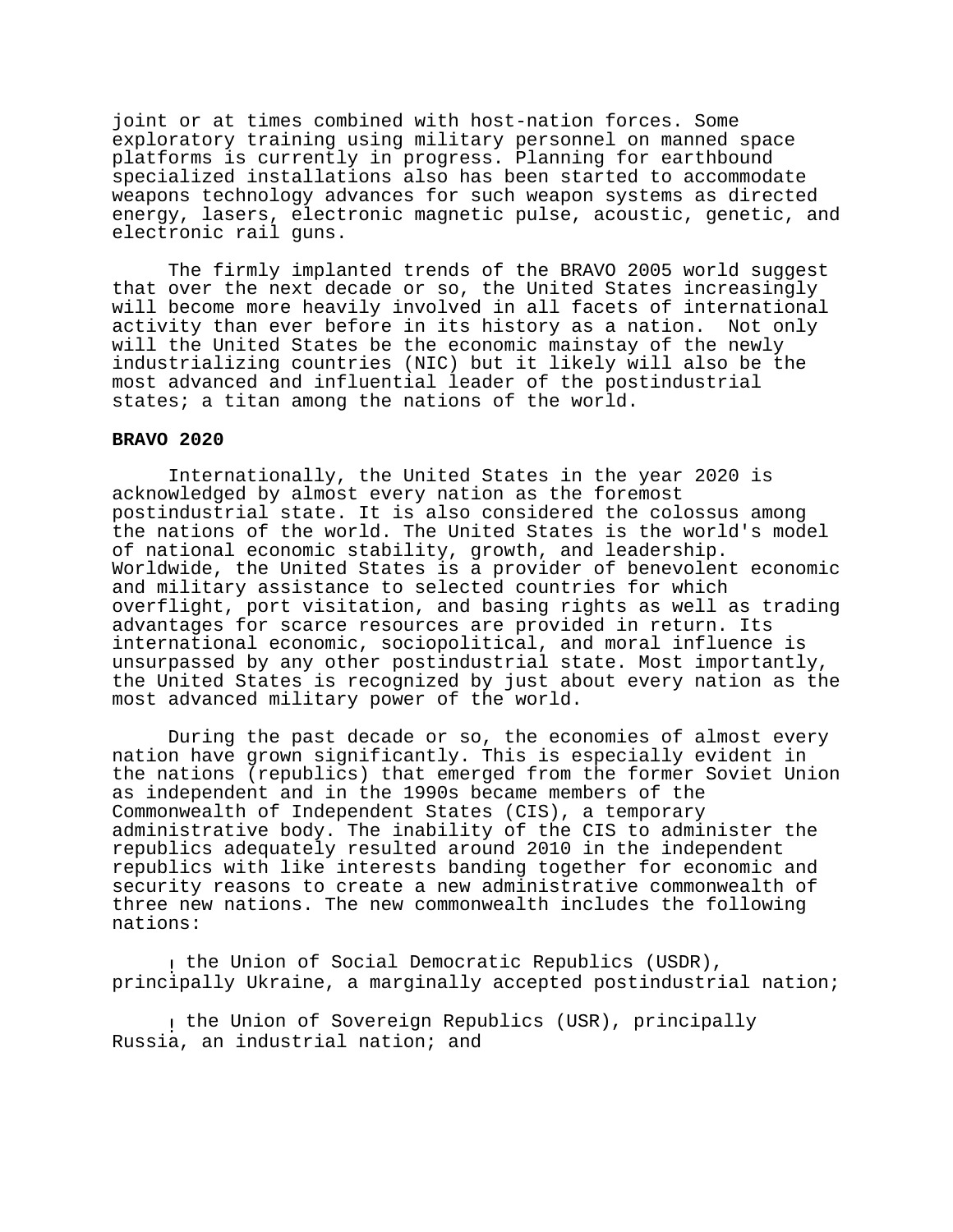, the Union of Independent States (UIS), principally composed of former Soviet independent, anomalous and ethnic groups. The UIS is described primarily as a preindustrial country.

Despite significant economic advancement internationally in the past decade or so, the USR remains an industrial state in the year 2020. The leadership of the USR is, however, showing increasingly more interest in the internal economic, social, and political development of its people as a nation than it did in the past and less attention to any of its former client states of the past century. The USR, nevertheless, remains quietly willing and capable of waging violent war if provoked.

By the year 2020 the world economy has become increasingly brisk and highly competitive. The postindustrial nations include the United States, Canada, all of Europe, the Union of Social Democratic Republics, Australia, and Japan. These nations formerly represented the leading world markets of the 20th century in heavy industrial products, automobiles, and other manufactured products. They are now the 21st century world leaders in high-tech products, services, information, and knowledge programs and systems. None of the postindustrial nations show any inclination for military aggressiveness. Former 20th century industrial nations along with newly industrializing countries (NIC, formerly Third World countries) are supplying the world with heavy industrial products and most other high-demand manufactured consumer products. The industrial nations are keenly competitive in the world markets and are prone to occasional military aggressiveness short of war with a competitor.

Most nations of the world, except for the very poorest, are achieving a new economic prosperity that is expanding their horizons while, at the same time, altering their political and social infrastructures. The formal bilateral economic and political/military security agreements and treaties signed by the industrializing countries and the United States in the 20th century have been replaced by ad hoc agreements.

The highly competitive world economy along with a broad transfer of technology have generated an increased frequency of trade wars and political and economic power competitions. Notwithstanding, most of the industrial states are trading off a new growth of nationalism for economic development and investment as a solution to financial and unemployment problems. Along with the comprehensive U.S. foreign aid programs and the generous economic aid of the U.S. Government and its business corporations over the past decade or so, the former Third World countries have developed the skills and expertise needed to achieve industrial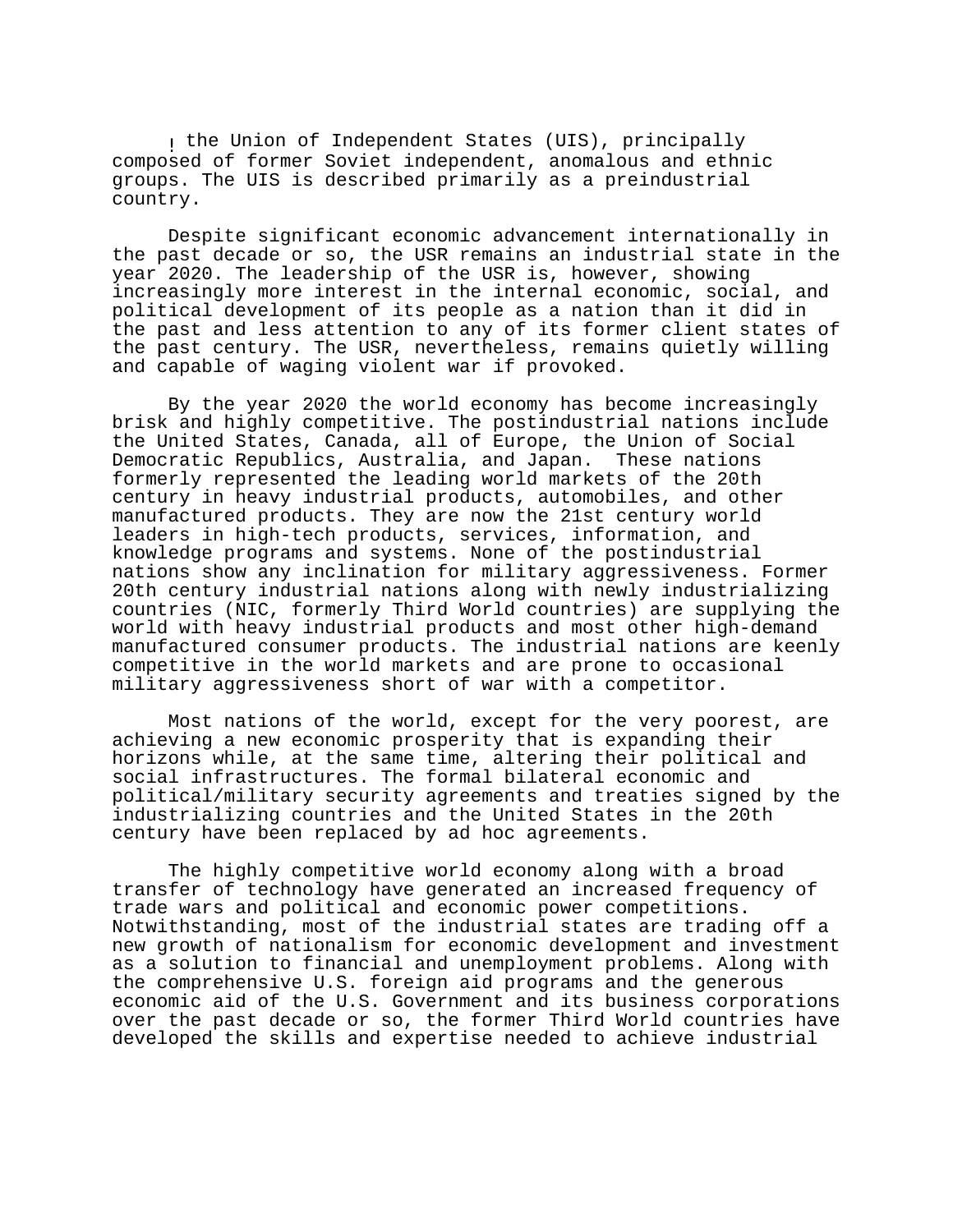statehood. This economic diplomacy, over the years, has continued to strengthen U.S. international political and economic influence, has ensured the availability of scarce mineral resources, and, more importantly, has guaranteed U.S. military presence and in-country rights overseas.

The achievements of science and the advances of high technology in the postindustrial states by the year 2020 have offset the economic loss of heavy industries. Over the past three decades, the Western countries, the United States especially, increasingly have been importing steel, building and construction materials, and certain other heavy industrial and manufactured products. Until the development of plastic (polymer) munitions ordinance and lightweight, high-impact armor plate in about 2010, the United States (for a short time only) imported ammunition for its military after the U.S. arms manufacturers moved to foreign countries and owners. Although the trade deficit increased early in the century, the introduction of new products and replacements developed by the specialty industries of the Western countries, e.g., those created in the high-polymer plastics industries, has reduced the deficit considerably. The continued efforts of science and technology, coupled with those of the specialty industries, provide the postindustrial states nearly full capability to support surge plans for most contingencies anticipated over the next decade or so.

National pride within the United States is as high as the economy is strong. Although the U.S. social and welfare program investment remains the foremost national budget expenditure, by 2020 the defense budget is almost equal to it. This has been brought about by new federal social programs with cost and investment responsibility available for optional assumption by, or shared partnerships with, the state governments or with industry and the individual reducing the social welfare budget expenditure to its lowest level in 25 years. The Defense budget in 2020 has increased substantially above those of the 1990s. These programs are followed in budget expenditures by national education, science and technology, environment, and space research and exploration.

Both the current Congress and Administration, as well as the general public, support extensive military programs. Almost all communities throughout the United States have accepted and approve of the military policy, which began around 2005, of sharing military facilities wherever and whenever possible. This program of sharing facilities has allowed an interchange between the military and the local communities that assists in resolving economic, resources, environmental, demographic, and attitude and value problems that are relevant to both military and civilian societies.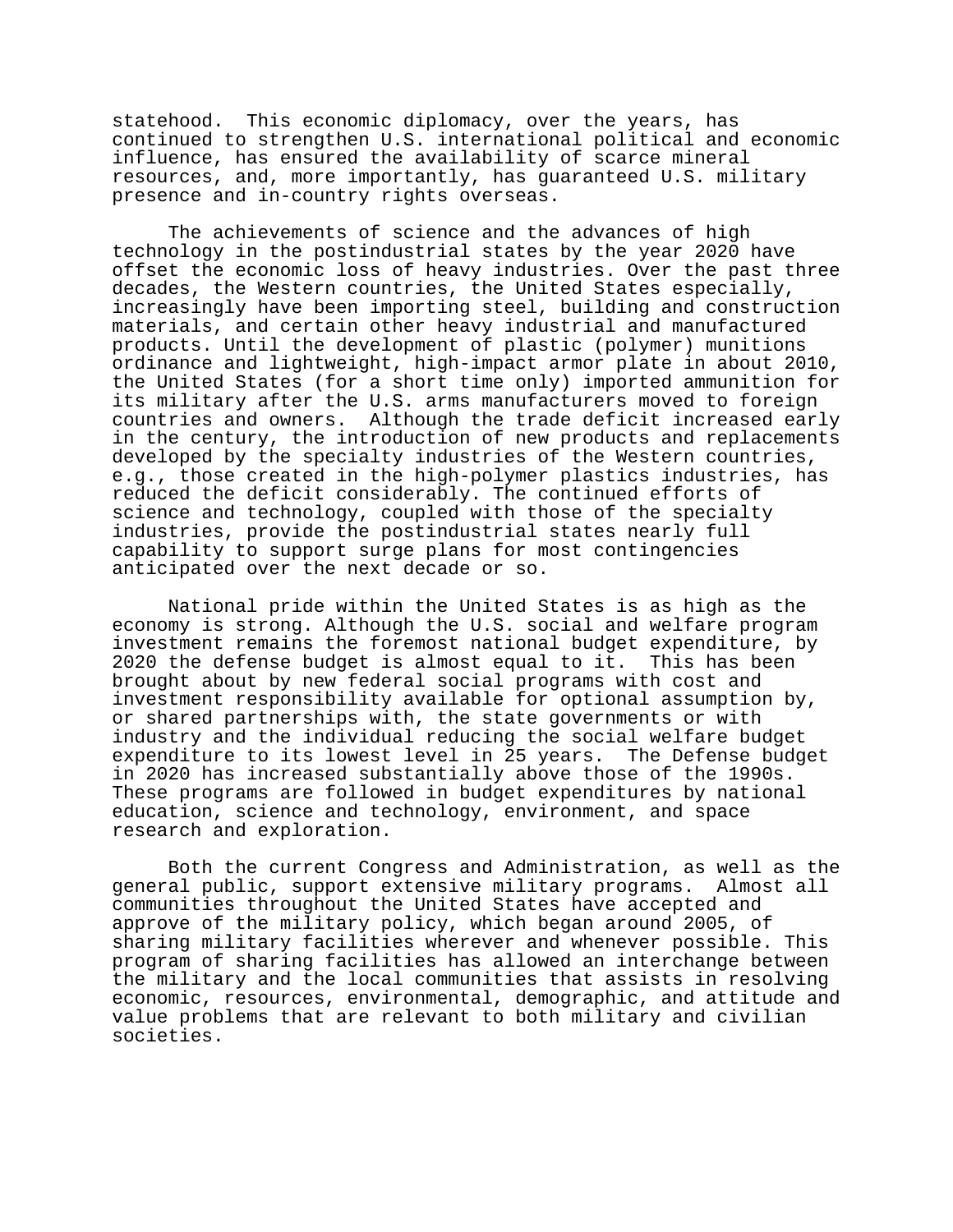The National Public Service (NPS) program, enacted in 2005, was fully implemented by 2015. Since that time, the NPS has provided a constant flow of qualified Americans through 18 months of training in an agency of the Federal Government. The most intensive training has been in the military. NPS has provided the military with qualified trainees, many of whom after NPS training have chosen to continue a career in the military. NPS has also bolstered the general economy and has helped to reduce national unemployment problems.

Most nations of the world, except the very poorest, have been highly armed by the new weapons merchants of the industrial states. The number of nations with nuclear weapons and delivery systems in their arsenals has increased by 25 percent over those known to have had these weapons in the early years of the century. This greatly increases the potential deliberate or accidental use of a nuclear weapon or device. Subsequent to the breakup of the Soviet Union in the 1990s, nuclear arms agreements resulting from significantly improved relations between the United States and the new confederacies (USDR, USR, and the UIS) have resulted in a significant reduction of nuclear arms when compared to the 20th century. The inclination to use military power, however, remains low as the USDR and USR try to establish economic stability and leverage in world politics.

The Union of Sovereign Republics (USR) has made progress since the turn of the century in modernizing its internal social and economic status. It has also made significant strides in its international diplomatic relations and its status in the world's free-market economy. The USR, however, remains dissatisfied to be labeled an industrial state while the United States and the USDR are recognized as postindustrial nations in the eyes of the rest of the world. The USR by 2020 is considerably more adventuresome militarily than before the turn of the century. For the past decade or so it has provided military arms and training to other industrial and preindustrial states, while at the same time, it has become increasingly more adventuresome economically in foreign markets. Moreover, the USR leadership has not only encouraged an economic fusion of some East European states with the European Community (EC), but also is seeking membership itself. Further, the USR has become involved in somewhat speculative economic international trade ventures of its own that are interfering increasingly with U.S. trade relations. The USR, for what it lacks in economic know-how, remains highly capable of military intervention worldwide or of waging war despite the apparent disinclination of its leadership to do so. The army of the USR, however, is a significant challenge to the U.S. military and one for which the United States must remain prepared.

The U.S. military maintains a high level of readiness and is prepared for all foreseeable contingencies. By the year 2020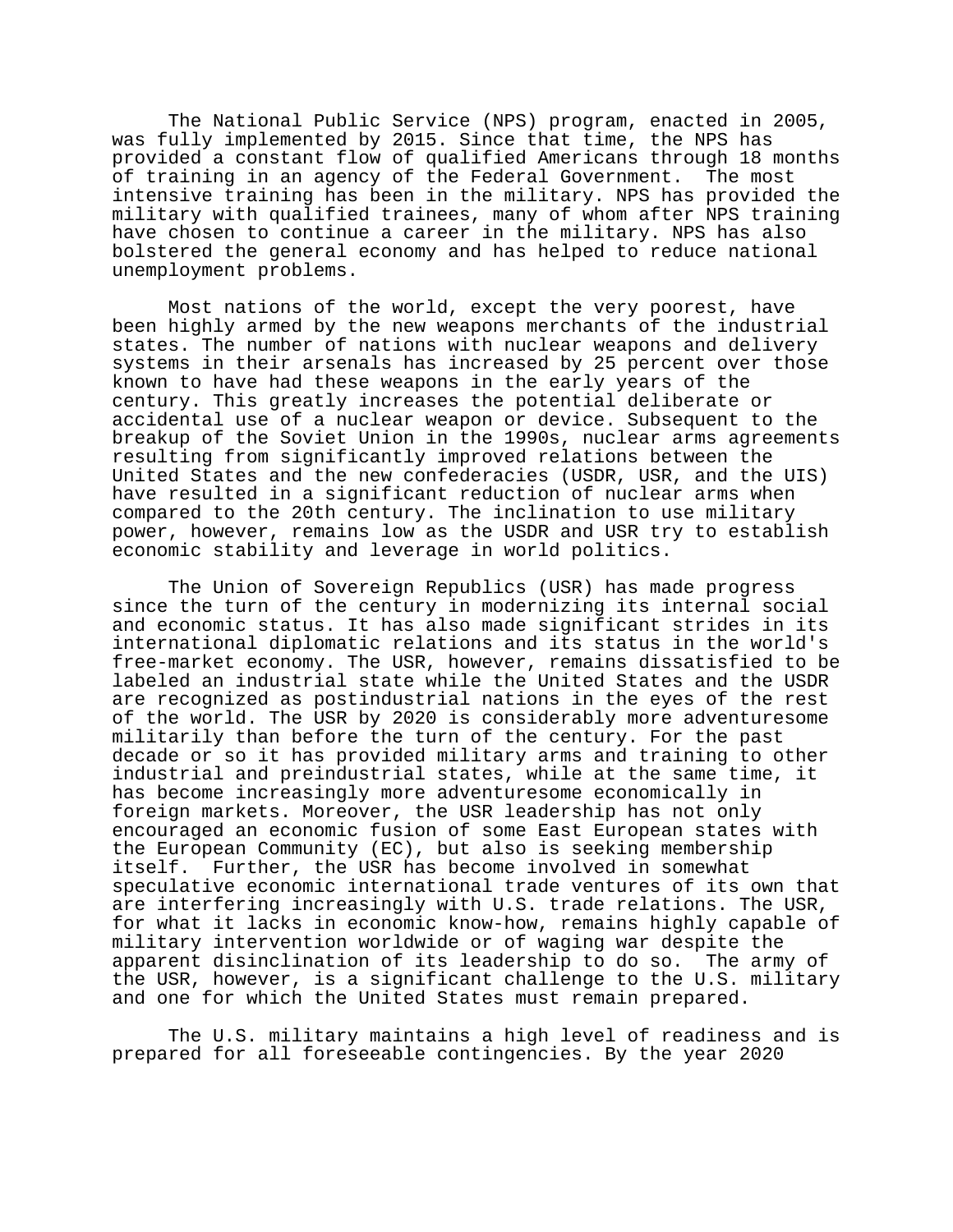technological achievements and innovations have provided an opportunity for all military services to increase their warfighting capabilities. Technology, additionally, has increased the overall requirement for operational training, while at the same time has displaced a substantial number of military personnel required to conduct operations. Contracted training programs for the U.S. forces as well as foreign forces under military assistance and training programs are mostly accommodated by simulations and the use of simulators at installations in continental United States (CONUS) or overseas. These programs permit a large variety of joint/combined contingency plans rehearsals. During the year 2020, e.g., a 90-day major mobilization exercise in Southwest Asia is planned for the purpose of testing and comparing the reliability of the BRAVO 2020 military/contractor operational training simulations at any conflict level. Many training activities for the U.S. forces are performed by civilian contractors who use multi-environmental, functional training centers in CONUS and abroad, land-based or afloat. Training programs, as well as weapons and equipment development, stress environmental safeguards and the preservation of natural resources. The concept of environmental protection is incorporated in all activities of U.S. forces with special units assigned a restoration task.

The BRAVO 2020 world provides the U.S. armed forces--land, sea, air, and space--an opportunity to build an all-purpose military force structure and specialized forces for any contingencies. For example, the U.S. land forces in BRAVO 2020 are organized principally as a large standing Army of specialized, highly deployable active brigade-size warfighting units. The Active BRAVO 2020 Army is a large component of about 800 to 900 thousand troops. Combat forces are 40 percent heavy (not easily deployed), 50 percent medium, and 10 percent light (easily deployed). The Active force is supported by a Reserve component--the Army National Guard (ARNG) and the U.S. Army Reserve (USAR)--approaching 1.6 to 1.8 million troops and a highly technologically trained civilian component of about 200 to 250 thousand personnel. The total force is 60 percent high-tech. Additional support to the Army, especially the ARNG and USAR, is provided by the National Public Service program of 2005. In general, the quality of life for BRAVO 2020 Army personnel in all respects is equal to or better than that of their civilian counterpart.

Operationally, the BRAVO 2020 Army fully uses space-age technology and weapons under highly advanced stages of strategic defense. Twentieth century heavy equipment/ weapons, e.g., tanks, have been replaced with light, easily transportable systems. Such systems are sustainable, automated, computerized or robotic, use near-earth and space transport and platforms, and are BRAVO 2020 Army force multipliers.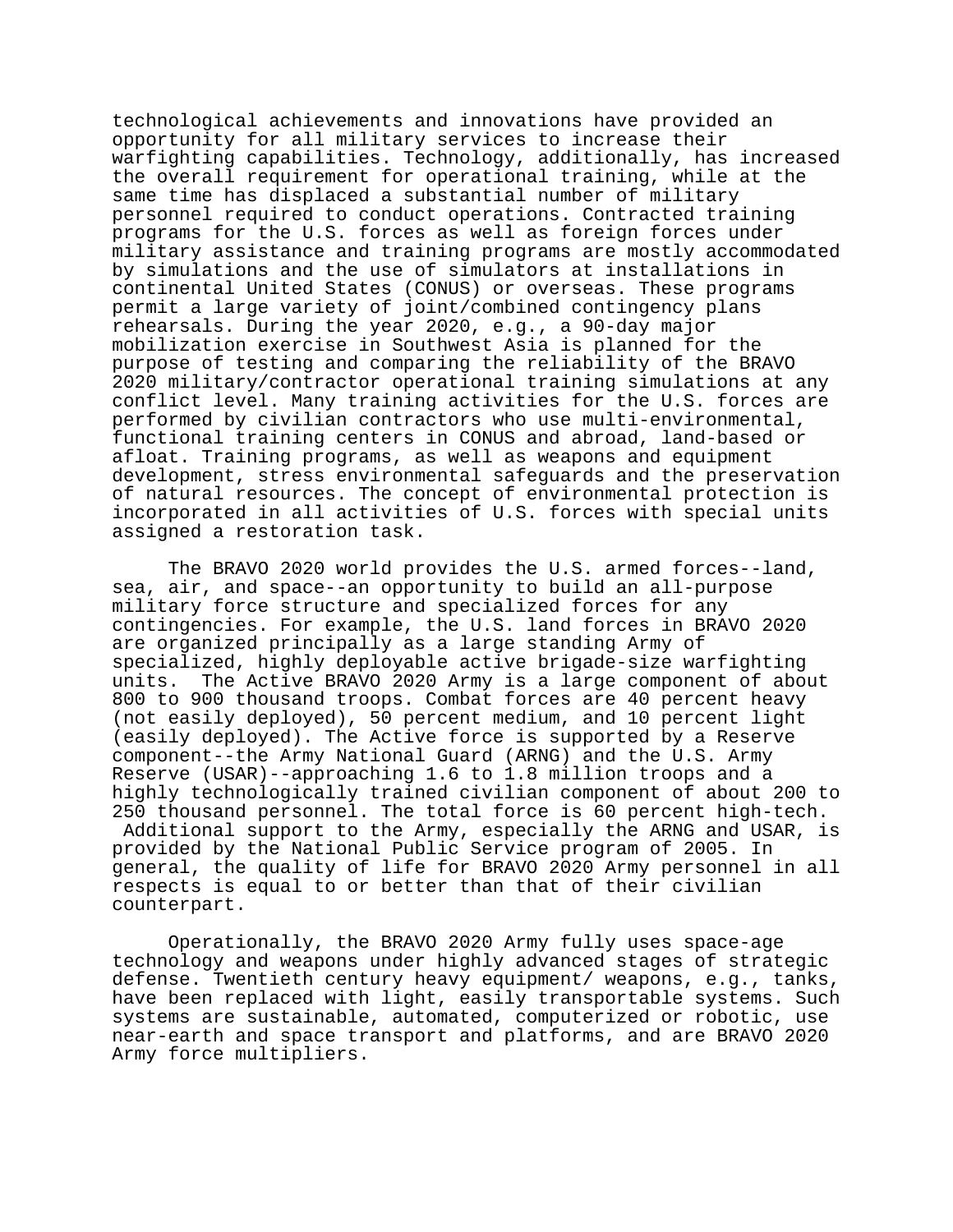The role of the BRAVO 2020 military forces is to support a "big stick" deterrent strategy which complements the U.S. nuclear deterrent. Its force structure design is more than adequate for a broad range of contingencies from major war to small coalition warfare, to foreign internal defense or localized international unrest. The U.S. armed forces of BRAVO 2020 also serve other nations of the world as a peacekeeper in other types of civil strife through a global presence.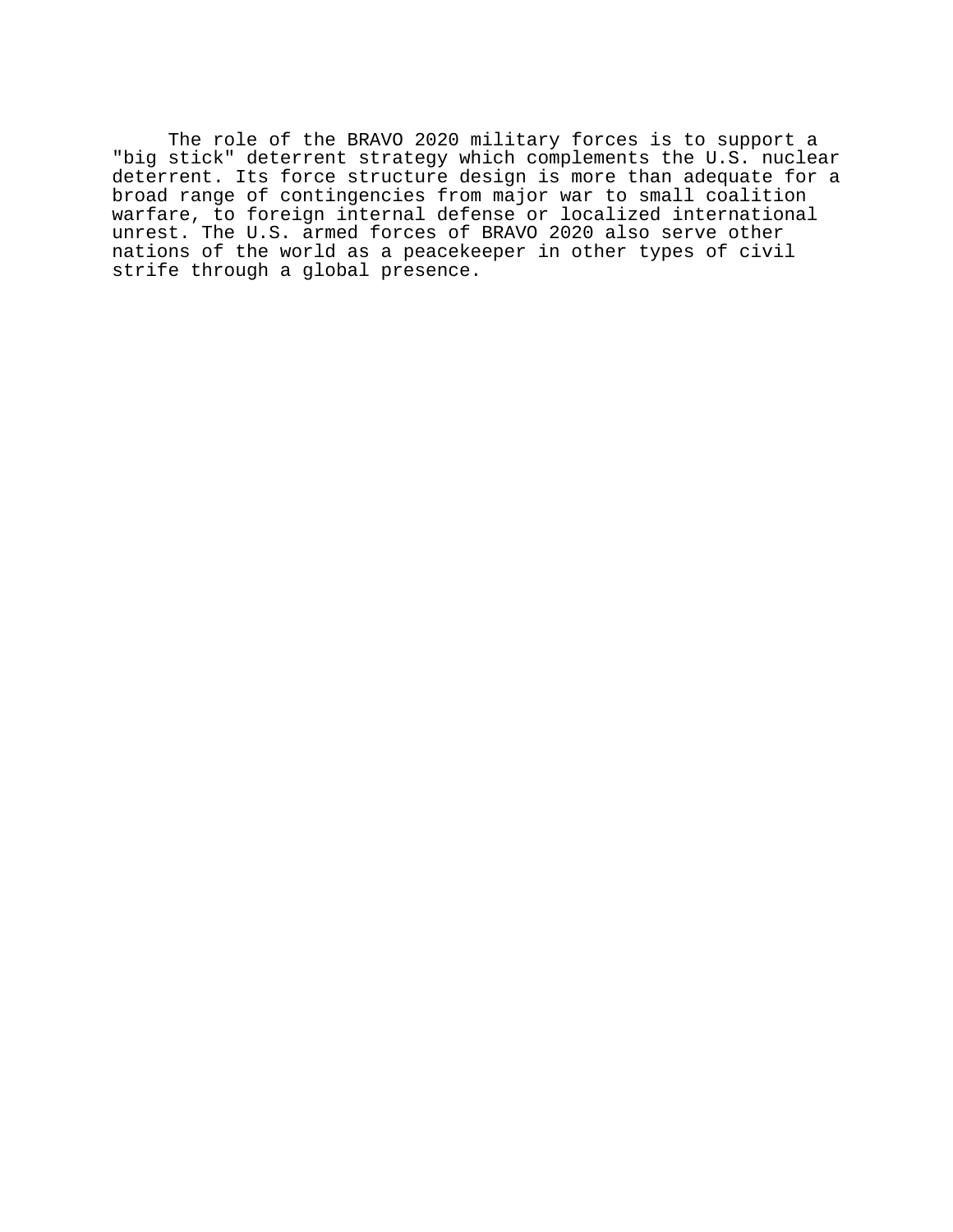#### **CHAPTER 6**

## **THE CHARLIE SCENARIOS: NEONATIONALISM WORLD**

## **CHARLIE 2005**

The rise of nationalism worldwide in scenario CHARLIE has significantly suppressed U.S. political, economic, and military influence and has eliminated the presence of the U.S. military forces and most American industries overseas. CHARLIE is a highly competitive world where economic trade wars, embargoes, and restrictions abound. Despite sincere interests of the United States to provide assistance to the newly industrializing or industral countries (NIC), their leaders have turned to nationalism.

The United States, one of the foremost postindustrial nations of the world, along with many of its businesses and industries, have, over the past decade (1995-2005), provided continuous economic assistance to the NIC for the modernization of their industrial infrastructure. U.S. military and economic assistance, however, has been decreasing over the past decade as 20th century U.S. alliances and agreements weakened or were abrogated and abandoned. In most instances, U.S. forces have been withdrawn from, or their numbers reduced significantly in the NIC. The economic growth of many of these countries by the year 2005 has surpassed that of any other previous year. A few of these countries, concerned with the adverse influence that modern industrialization, technology, and Western ideas have been having on their national cultures, have resorted to aggressive acts of nationalism. They have nationalized several U.S. industries as well as those of a few other foreign nations, have expelled all foreign civilians and military, and have reclaimed all U.S. military bases located in their territories. Several other NIC are threatening that they also are planning to nationalize foreign industries. The United States faces the relocation of its overseas forces, despite its efforts to halt this spread of nationalism, to alleviate NIC fears of irreversible cultural changes, or to retain a minimal U.S. military presence. The personnel in these forces must be moved to off-shore, floating bases, to other overseas bases that are in U.S. territories, returned to installations within the United States, transferred to Reserve status, or discharged from the services.

Complicating the problem of restationing U.S. forces withdrawn from overseas have been growing trends in U.S. local communities to block any further increase in the number of installations and the number of troops at existing installations or the assignment of any new type of military weapons activities to these installations. These community attitudes have grown out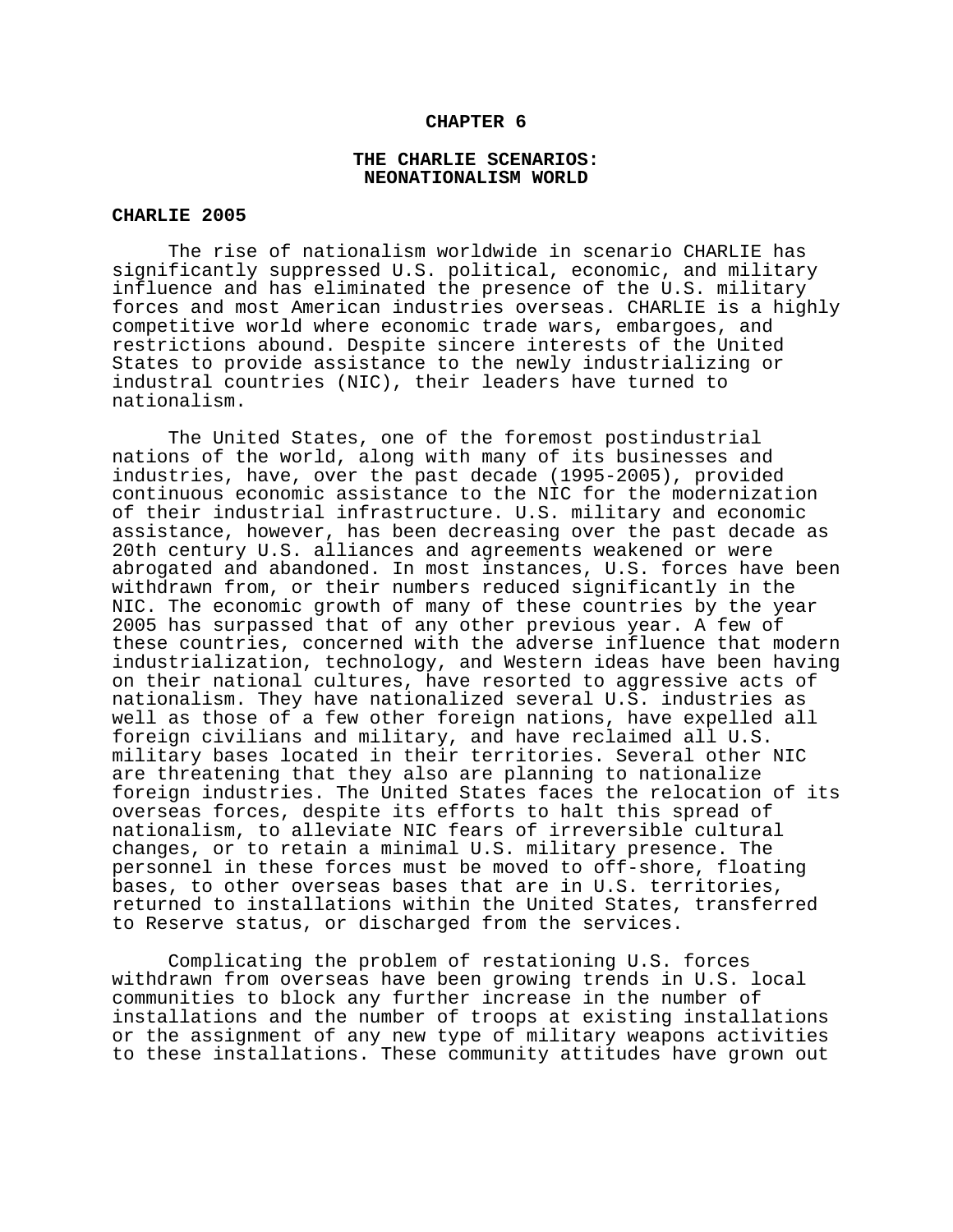of several currently popular trends: an increased concern for community environmental protection, an infringement of local community populations on some military installations, and community economic self-sufficiency. This self-sufficiency has been brought about by new employment opportunities and an increased tax base generated by expanding high-tech and information/services industries. The apparently antimilitary attitudes of the U.S. communities are not associated with any international organization nor is the local intent one of disloyalty. Public support for the military actually is high; these local communities just do not want the military in their backyards. Similar attitudes against U.S. overseas and NATO bases also have existed in Western Europe (as well as in Turkey and Greece), and South Korea over the past decade or so.

The U.S. political leadership of the Administration and the Congress faced with these problems is mindful of the need to maintain a strong national defense posture to counter any military threat to U.S. interests. Since the turn of the century, the Administration has convinced the Congress to provide substantial multi-year defense budgets that have supported the initiation of comprehensive long-range defense plans. These plans redesign and strengthen the U.S. military posture through investments in the research and development of advanced technological military systems and the field testing of new 21st century weapons. The long-range plans include the use of space to support basic military systems for earthbound combat operations, such as communication, navigation, and logistics (prototype logistic and staging platforms are already in place). The Administration also has introduced as part of its long-range planning a comprehensive program for a federal/state financed Universal Public Service (UPS) program that, once operational, will provide trained personnel to almost all federal, state, and local government agencies, including those of the military. Overall, these long-range plans will reestablish and sustain the United States as the leading political, economic, and military power of the world, despite the weakening effects of the loss of overseas bases, should such trends continue in the coming years.

The immediate effects of the defense plans will create a smaller, more effective military force by 2010; one whose capabilities are enhanced by available technological force multipliers, such as advanced weapons, mobility, and logistic systems. These systems, new generation high-tech air and land weapons, and in-place prototype sea, air, and space platforms (bases) will enable the military to react to the conflict contingencies envisioned in the nearto long-range future. These contingencies, for the most part, are at the lowto mid-intensity level of the spectrum of warfare.

Over the past several decades, many of the heavy industries,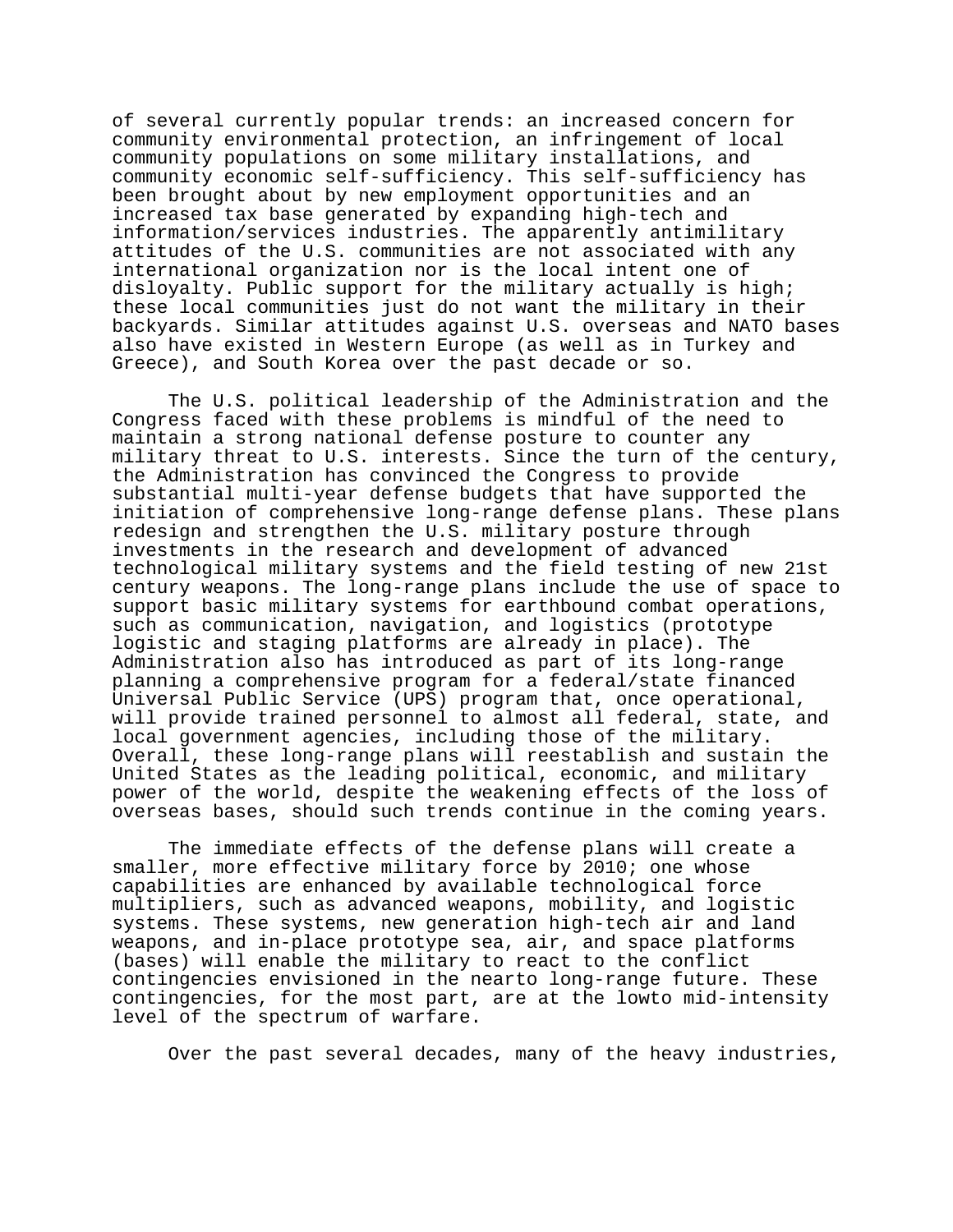primarily of the postindustrial nations (United States, Canada, a united European Community, and Japan), have relocated to foreign countries where economic conditions and available manpower appear to be more favorable. The loss of these industries has left these nations nearly unable to mobilize sufficiently to provide the production requirements of warfighting. Specialty industries, such as plastics, however, are only now approaching the capability to support industrial surge requirements.

Since the late 1990s and early 2000s, the North Atlantic Treaty Organization (NATO), increasingly is becoming more of a shell than an effective collective military alliance. This is partly due to growing apathy on the part of the European member nations and declining interest on the part of the United States. It is also largely due, however, to an absence of any perceived threat by the Europeans to their individual or collective sovereignty or to their political or economic systems. The dissolution of the Warsaw Pact and the breakup of the Soviet Union in the late 1980s assured this and was accompanied by agreed bilateral mutual troop and nuclear force reductions between Russia and the United States. These changes along with the demise of Soviet communism have resulted, over time, in the abandonment of the Alliance, including its armed forces. Only France and the United Kingdom retained their force structures and Franceits nuclear systems. By 2005 the U.S. forces that supported NATO in Europe were reduced to only a caretaker contingent (about 5 percent of the total number of forces there in the 1980s). European NATO members have not only failed to replace the U.S. forces, but also have significantly ignored their own commitments to the Alliance.

Russia, the largest, most powerful confederacy and preeminent force emerging from the former Soviet Union, resumed a negotiating position with the United States in the 1990s. Moreover, it accelerated the bilateral mutual troop and nuclear forces reductions which began in the late 1980s during the administration of the Commonwealth of Independent States (CIS). The CIS was a temporary administrative body that held the newly independent republics of the former Soviet Union together, but retained too great a tie with the former system to be truly representative of the republics.

Seizing the opportunity during the years around the turn of the century, anti-American, buy European, peace, and environmental activists' movements have brought about further degradation of the Western Alliance. Gone also are the close relationships once held between the United States and Europe. Not only has U.S. military presence declined in Europe but also has European-located American industries. By 2010, only about 20 percent of the 1990 level of U.S. owned enterprises will remain in the European Community. The contingent of U.S. forces along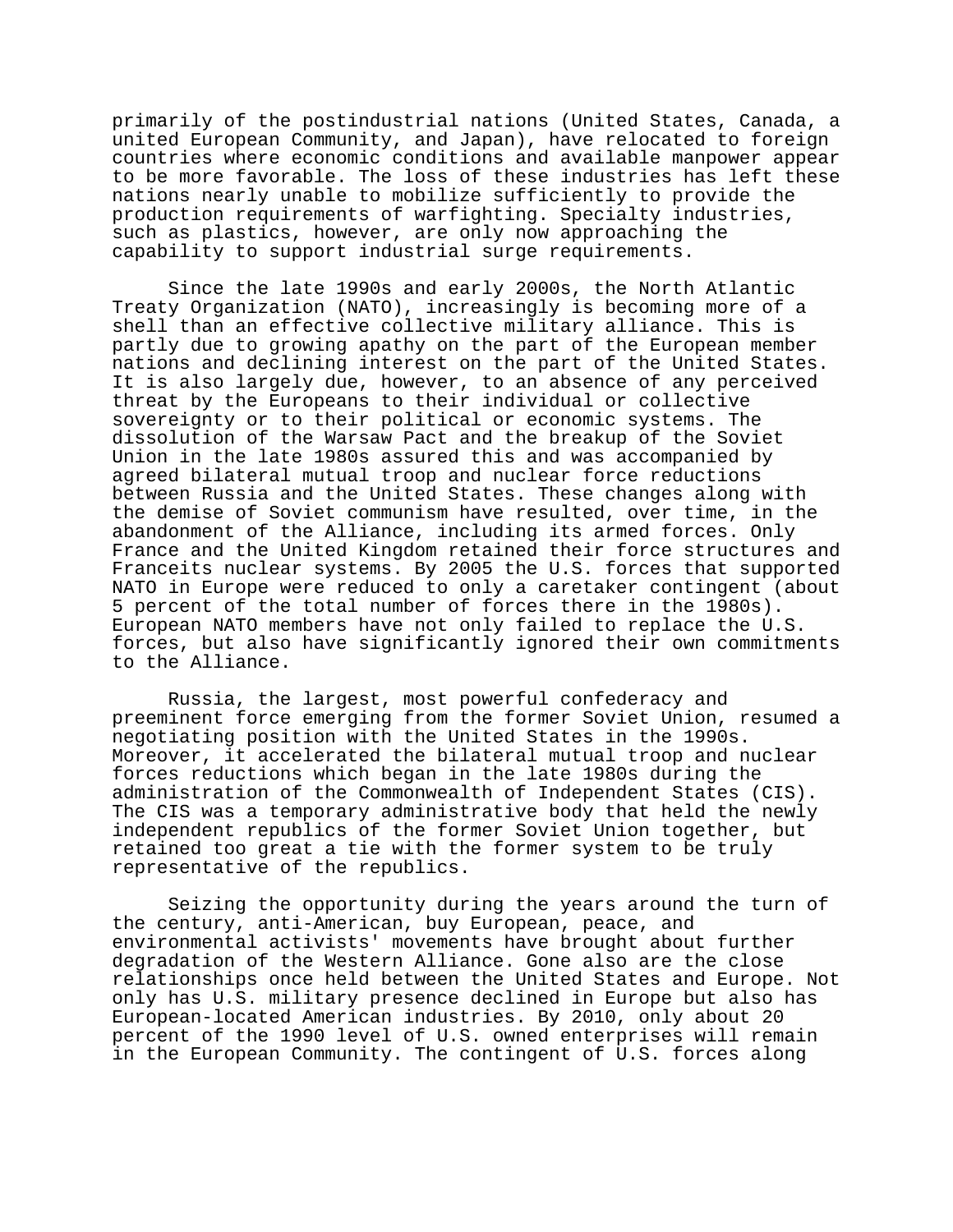with the remaining European and French military forces are believed by the Europeans to be sufficient as a primary deterrent to war between Western Europe and the fragmented East European nations or the independent republics of the former Soviet Union. The Western Europeans, rather than increasing their military forces, are banking on serious economic overtures that will encourage the East European nations to join the European Community (EC). This, the West Europeans believe, will surmount any military threat.

Over the next decade or so, the most likely conflicts to occur would be unconventional and insurgencies; less likely would be conventional, high-tech conflicts; and least likely would be nuclear conflicts. These estimates are based on the continued proliferation of conventional/high-tech, and nuclear weapons during the latter years of the 20th century and the early years of the 21st century.

Most of the nations of the world, except the very poorest, have been armed by 20th century arms merchants with that era's conventional weapons; some, additionally, have acquired late 20th-early 21st century high-tech weapons and missiles; and others have added chemical, biological, and nuclear weapons to their arsenals. The number of nations possessing nuclear weapons and delivery systems in 2005 has increased by a third, over those known to have had such weapons a decade ago.

Subsequent to the independence movements of the former Soviet republics, temporary political management was given first to a residual centralized body, then to the Commonwealth of Independent States (CIS). The United States provided diplomatic recognition and economic aid to each republic as it proclaimed its independence. The specific interests of the United States, however, were first to assure that a divided Soviet Union was created and then to make certain that a reduction of the number of former Soviet nuclear weapons rapidly occurred. To help this along, the United States entered into nuclear arms reductions agreements with the CIS and Russia and provided skilled technical assistance for the dismantlement of these weapons.

The former Soviet republics are not actively involved in any external conflicts in 2005, although some internal strife of ethnic origin occurred earlier. The Russian Republic continues to support some of the former Soviet client states, however, but to a much lesser extent than it did before commencement of mutual nuclear arms reductions with the United States in the late 1980s. Increasingly since that time, the primary interests of the Soviet then Russian leadership, and subsequently the leadership of the other former Soviet republics, have been national economic, political, and social reform and development. Success in making the transition from a centralized economy and government to a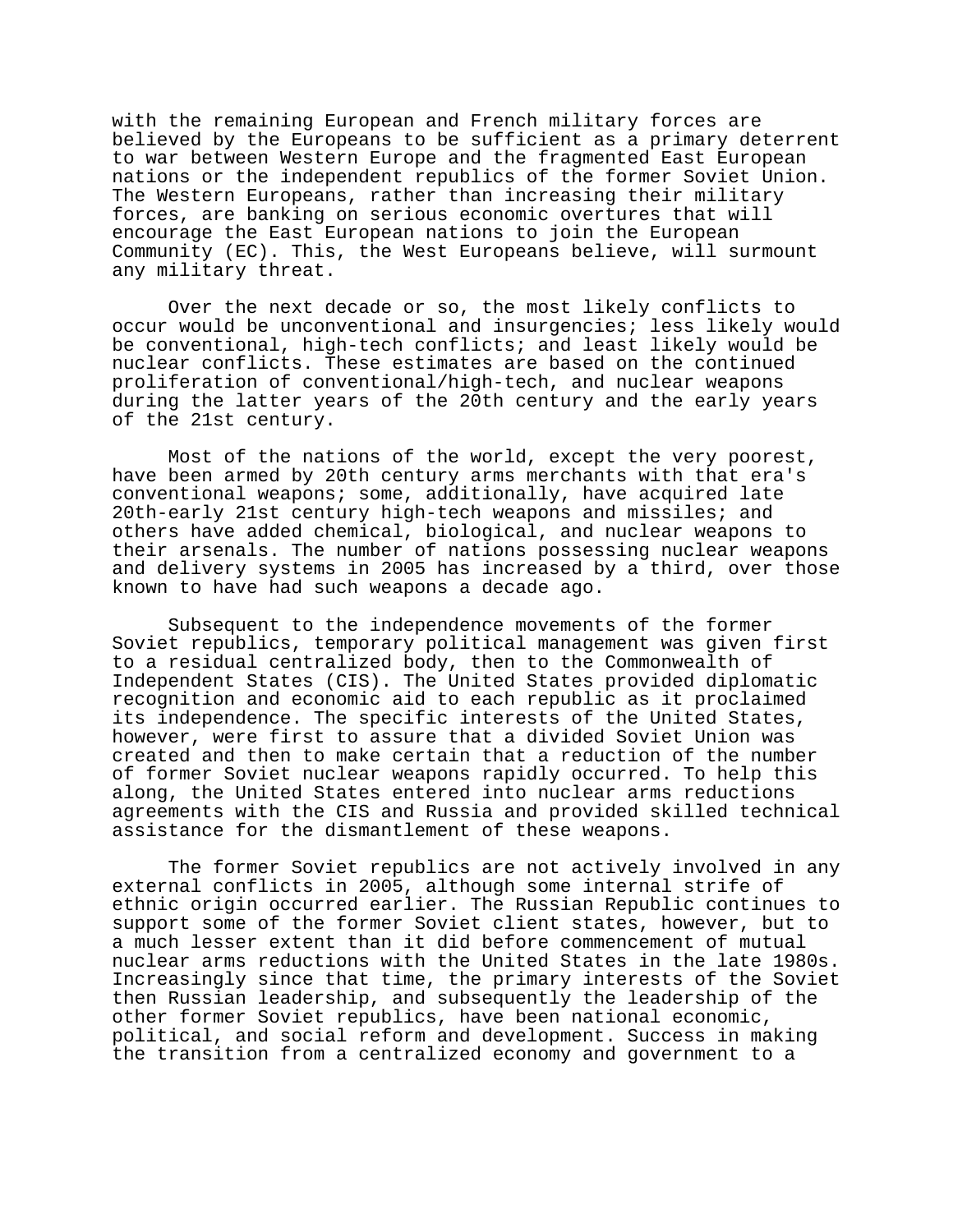free-market system and a democratic representative government has become the foremost driver of these societies. Some republics recognize that for them to survive in a highly competitive world economic market there is a need for those with like interests to pool their assets in a new cooperative confederacy.

The same leadership of these new independent nations, especially Russia, is demonstrating a cooperative attitude toward maintaining the incremental bilateral agreements with the United States. Special attention, in this respect, is given to inspection of former nuclear sites and verification of dismantled and destroyed weapons and warheads. Although less inclined toward military aggressiveness since before the mid-1990s, the republics of the CIS still retain a conventional military capability. While this military has been withdrawn from Eastern Europe, it is contained in several republics, but is somewhat in disarray and is not perceived as a threat to Europe, the United States, China, or India.

U.S. military leadership in 2005 is keenly aware of the existing CIS warfighting capabilities and the conflict potential of a highly competitive economic world. Moreover, the military realizes the need to maintain a strong U.S. military posture. It also believes that the restructuring of each of the services commensurate to the stationing limitations imposed in the 2005 environment is necessary. Regardless of limitations, U.S. military leadership believes that the development of new technologyand space-oriented military strategies will provide a U.S. warfighting capability that will be an effective worldwide deterrent to any individual member of CIS or renewed worldwide collective aggressiveness from former Soviet states.

The U.S. force structure in 2005 continues as three separate service departments, although logistics, personnel, and communications for each are now under the single control and management of the Department of Defense (DoD). Troop transport, in general, is largely by civilian contract as are base facility support and medical health care and services. The arrangement assists the services in being more reactive to worldwide threats to U.S. interests and to fulfill their primary mission, defending the United States. When called upon, U.S. forces provide defensive assistance to former U.S. allies and friendly nations at a force level commensurate to the threat and with an appropriate mix of the services to resolve the threat issue or terminate a conflict as quickly as possible. The force structure and end strength of the Army, whose mission is ground defense, is designed to accommodate this strategy of measured force, i.e., a force tailored to the threat and type of conflict anticipated. What is happening to U.S. military forces by 2005 can be described by using the Army as an example.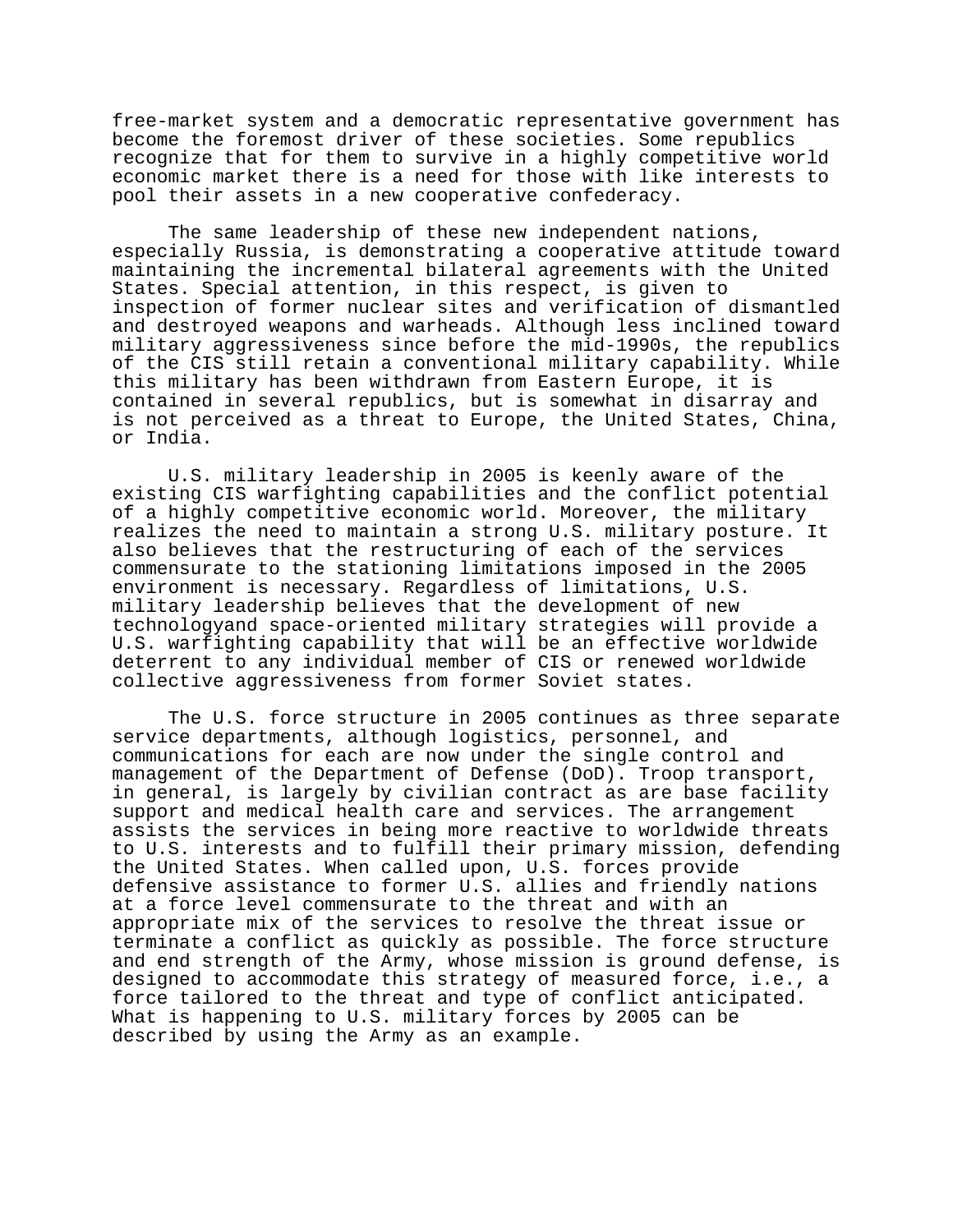The Active component (AC) of the Army in CHARLIE 2005 is about 30 percent light (man intensive and rapidly deployable) and the Reserve component (RC) is about 40 percent heavy (equipment intensive and not as readily deployable). This force structure has evolved as circumstances have forced the United States to withdraw more than 50 percent of its overseas forces. Additionally, as a result of this situation, Congress has amended Title 32 and the RC now combines the National Guard and the Army Reserve into a single component. This 2005 RC is organized, equipped, and trained in the same manner as the Active Army. The end strength of the AC in 2005 is about 350 to 450 thousand troops and the RC is about 1.1 to 1.2 million. The RC is capable of rapid mobilization equally from home stations and regional training centers. The supporting civilian component is about 150 to 250 thousand personnel who are highly trained and integrated with AC and RC, and are selectively required by contract to stay in place in the event of war.

To accommodate the national security needs of the postindustrial United States, manage available manpower, and furnish appropriate and affordable 21st century training, the 2005 Administration has introduced a National Defense Force (NDF) plan. When enacted by the Congress and implemented by DoD, NDF will produce a one uniformed service in the United States. The NDF is expected to be fully operational within the next decade or so.

The CHARLIE 2005 Army is organized, equipped, and trained as small, readily mobile fighting units that are stationed increasingly in sparsely populated areas in the United States. The Army is organized to fight in a configuration that stresses self-containment and self-sustainment under hazardous conditions for 40 days duration before unit replacement, while individual replacement is made during combat. Resupply is mostly by air or sea (surface and subsurface) logistic units, and eventually from space (platforms or bases) when development is complete. The Army is equipped with a mix of late 20th century (about 40 percent) and early 21st century (about 60 percent) material, weapons, and ancillary systems. Most of the 20th century weapon systems, such as the tank, are obsolescent and are being phased out of inventory. Where feasible, about 90 percent of all new equipment and systems are computerized as well as hardened and shielded. Increasingly, routine, boring, and hazardous tasks are robotized (about 75 percent) also, including ground surveillance, transportation, and decontamination.

Both men and women of the Army increasingly are trained for combat operations by simulation and simulators under civilian contracts which use especially designed computerized facilities that are space savers (e.g., half above/half below ground level) at regional Army installation training centers. Additionally, the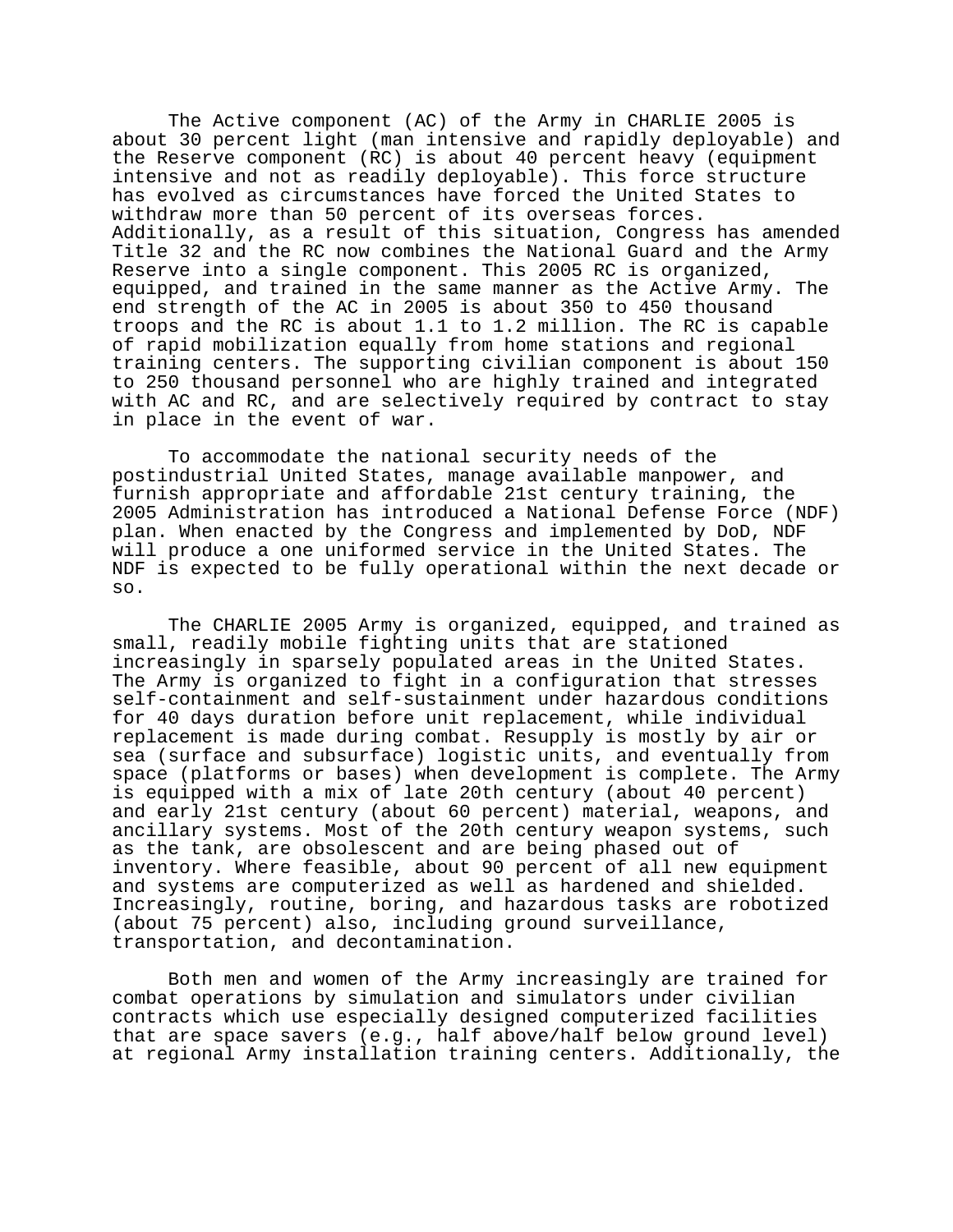Reserve Component is involved in exploratory training in the use of the prototype air, sea, and space logistic and staging area platforms. The Reserve Component is organized and equipped the same as the Army AC and both train together at the regional training centers. Although available land for field training is becoming increasingly scarce as local U.S. communities become more critical of Army environmental pollution, a few stateside locations away from dense populations remain available. A few overseas locations in friendly countries where U.S. bases still exist also provide possible additional land where field training can be conducted.

### **CHARLIE 2020**

The United States over the past decade and a half has been faced with the withdrawal of all of its military forces from its overseas bases, including the former NATO countries and those in the newly industrializing countries (NIC), formerly Third World countries. Also during this period, with the generous help of U.S. economic aid and U.S. private corporation advice and financial assistance, the international status of many of the NIC has been gradually transformed from preindustrial into industrial. Many NIC, also during this period, have adopted more representative, mostly parliamentary, forms of government more compatible with a free-market economy and the economic growth they are now experiencing. Believing that, since the beginning of the century, the influx of Western technology, people, and ideas has been changing their societies and obscuring their national identities, most of these nations are now seeking refuge in a revived nationalism as others had in 2005.

Increasingly, over the past decade or so, many of the NIC have become more intimidated by, and apprehensive of, the technological changes that accompany industrialization; freemarket economies; and democracy. They also were becoming more protective of their cultures and their countries as they turned to nationalism. Regardless of treaties, military agreements, or other arrangements with the United States, these nations, which had previously welcomed American presence, have nationalized foreign industries, expelled U.S. and other foreign nationals, and denied overflight and port-visitation rights, and reclaimed all U.S. military bases on their territories. This rise of neonationalism worldwide has suppressed U.S. opportunities for international political and economic influence and is forcing the United States to rely on its strategic resources stockpiles.

The United States in the year 2020 is the foremost postindustrial nation of the world. Over the past several decades, the United States has advocated, supported, and maintained a strong military defense. Its investments in technologically advanced military systems, especially those using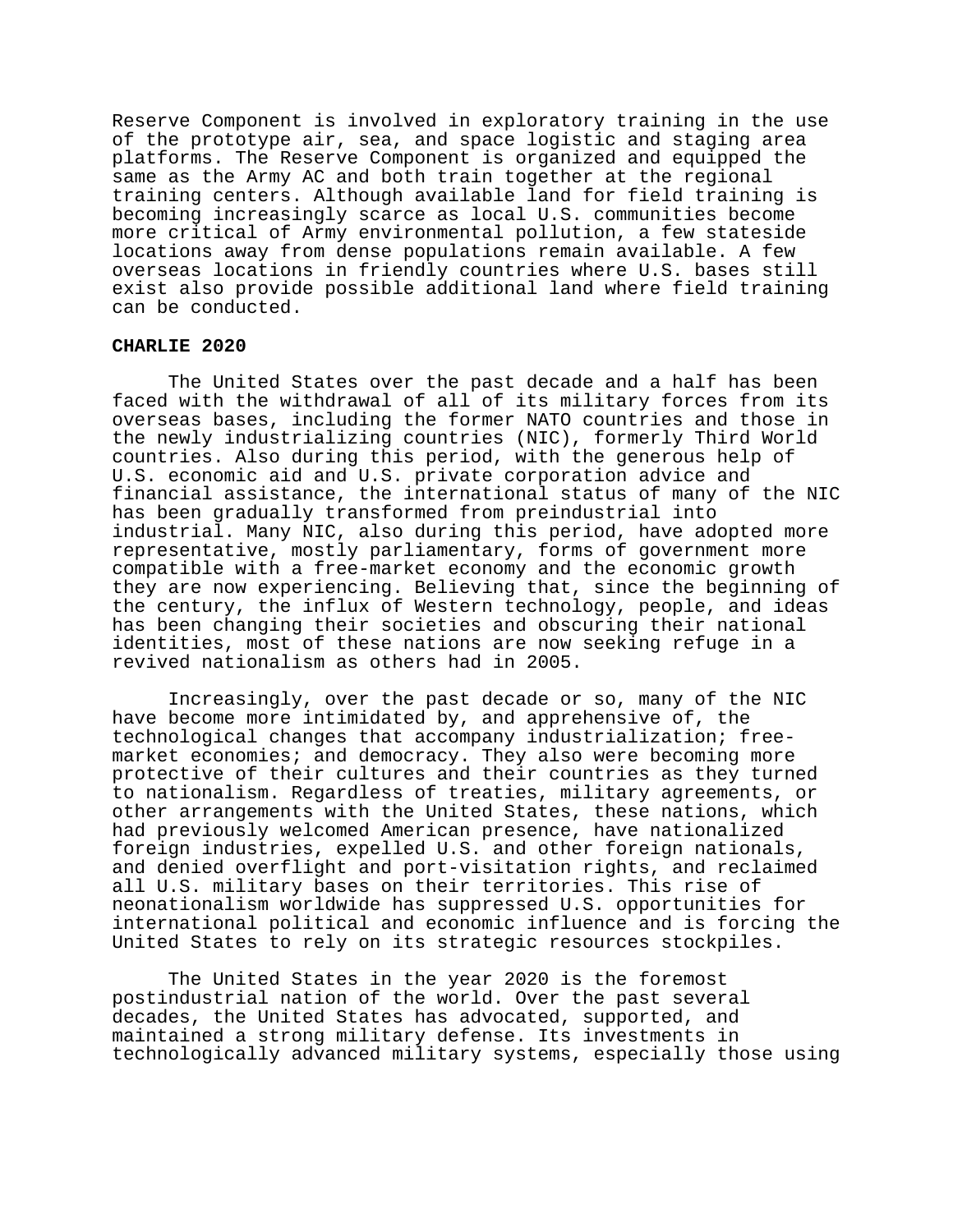the fourth dimension of space, have surpassed any previous military investments. Such systems have reduced the military requirement for massive land forces and allowed military strategists to devise technologyand space-oriented strategies that will accommodate a 21st century U.S. military force as well as counter traditional strategies of land warfare. Such innovativeness is essential to the United States, especially its military, since nearly all U.S. heavy industries, including arms manufacturers, have relocated to foreign industrial or preindustrial nations since 2005. This relocation of heavy industry has occurred in almost all other Western postindustrial nations as well as in Japan. A decade ago, this situation had left the United States and other postindustrial nations in a transition where their infrastructures appeared unable to provide military equipment or weapons in the event of a need for industrial surge. By the year 2020, the U.S. high-polymer plastics industry has perfected precision designed, lightweight munitions ordinance and armor plate that can be produced in the quantities needed for military purposes.

During the past 15 years, the increasing migration of hightech, service, and information workers to the city areas has brought these cities closer to the creation of east/west and north/south megalopolises. More communities are expanding adjacent to military installations in 2020 and more demands are being made for these installations to close or find other locations. Forces returning from overseas have been deactivated and units and individuals have been assigned to the reserves to reduce the military population around the most congested cities.

The long-range defense plans and the substantial multi-year defense budgets approved by the 2005 Congress have assisted the Department of Defense (DoD) to acquire the necessary advanced technological equipment and weapons needed to maintain readiness with a minimum of combat forces. They have also assisted DoD in the development of space systems to support earthbound combat operations. Additionally, of the prototype space platforms developed and in place in 2005, the logistic platform is operational but the troop staging platform is useful only for small special operations activities. Between the years of 2005 and 2020, the federal and state financed Universal Public Service (UPS) program has been passed by the Congress and approved by two thirds of the state governments. UPS is now inducting trainees for 18 months of service in almost all agencies of federal, state, and local governments.

Almost all of the nations of the world, except the very poorest, have been armed with 20th century conventional weapons and ancillary systems and early 21st century high-tech weapons. A new generation of arms merchants since the turn of the century have continued the sale of arms and other military equipment.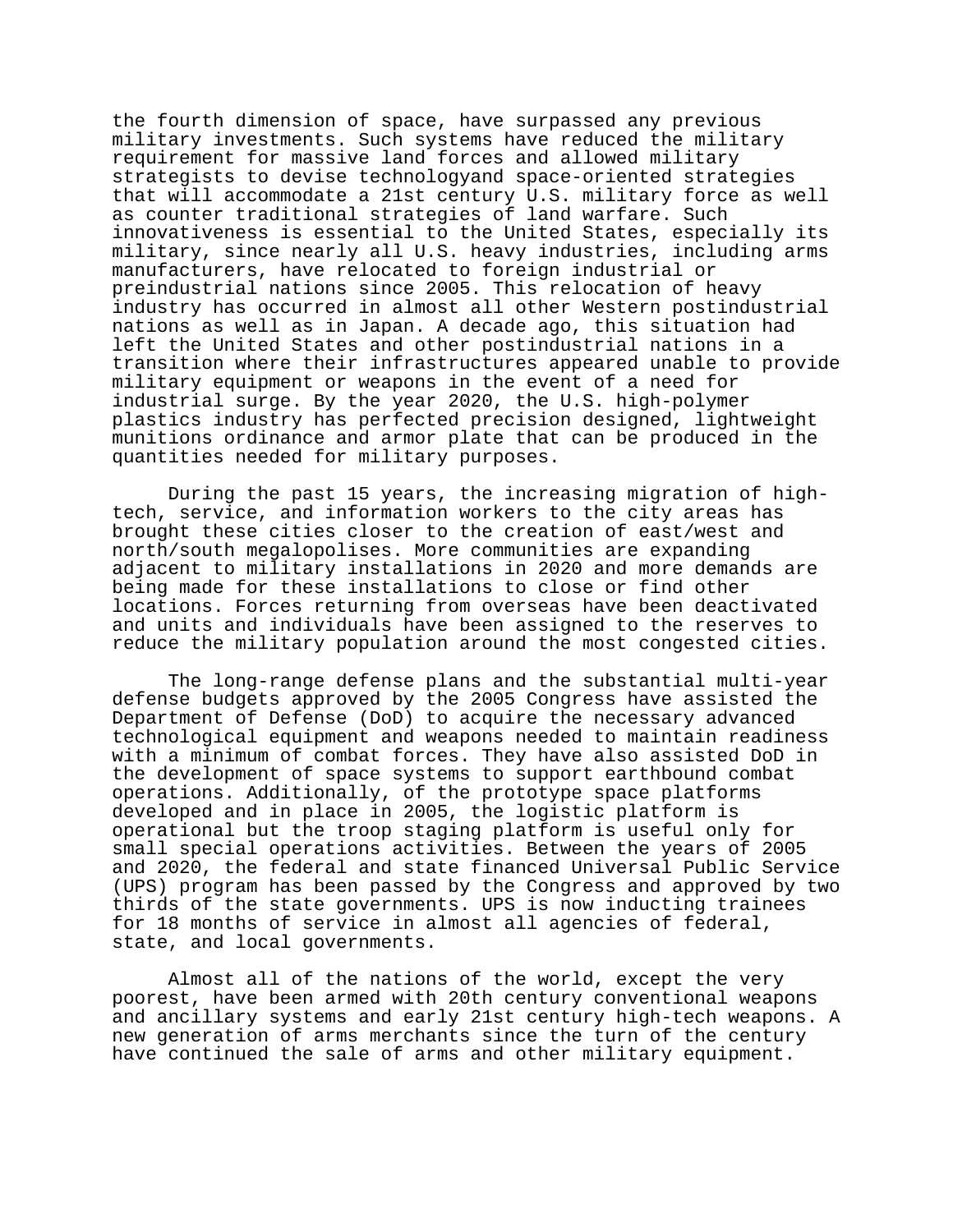These merchants have increased the number of nations possessing nuclear weapons and delivery means 25 percent over those nations known to have had them in 2005. Most of the industrial nations of the world, although achieving moderate to high economic growth, increasingly are unable to cope with the highly competitive challenges of the world economy. Although these nations are dissatisfied with their economies and are disinclined to resort to war to get the best of economic competition, their possession of nuclear weapons is a growing concern to peace.

By 2020 a new temporary administrative commonwealth has replaced the now defunct Commonwealth of Independent States (CIS). The new commonwealth is attempting to continue with programs of economics and social development to assist three new confederacies. One is the Union of Sovereign Republics (USR), led by Russia, and another is the Union of Social Democratic Republics (USDR), led by Ukraine. The USR and the USDR are comprised of other former Soviet republics that have similar interests, principally economic security, that have joined together to form new nations. The leaders of both of these confederacies have continued sincere cooperation with the United States in conventional arms control, nuclear arms reductions, and in inspection and verification. Moreover, they have maintained a peaceful attitude toward Western Europe. All of their forces have been withdrawn from Eastern Europe since 2005. Although the USR and USDR still retain a conventional military capability, they are perceived by the West not to pose a threat to Western Europe. There remains a serious problem, however; not all of the former Soviet tactical and strategic nuclear weapons and delivery systems have been accounted for.

The United States and Western Europe believe that an undetermined number of tactical and strategic nuclear weapons and delivery systems have been secretly sold or given away to other foreign governments or have been stolen and secretly hidden by disgruntled, former Soviet military and civilian communists in a new confederacy. This is the third confederacy of the new administrative commonwealth and is called the Union of Independent States (UIS). It is made up of former independent and anomalous states and ethnic groups of the former Soviet Union that have joined together to assure that they are represented in the new commonwealth. The leadership of the three confederacies are showing little interest in support for former client states of the former Soviet Union and have traded 20th century adventuresome military interests for national economic pursuits in a highly competitive world economy.

Around 2005 the then Administration introduced a bill to create the National Defense Force (NDF). The purpose of the NDF was to accommodate the national security needs of a postindustrial United States, manage available manpower, and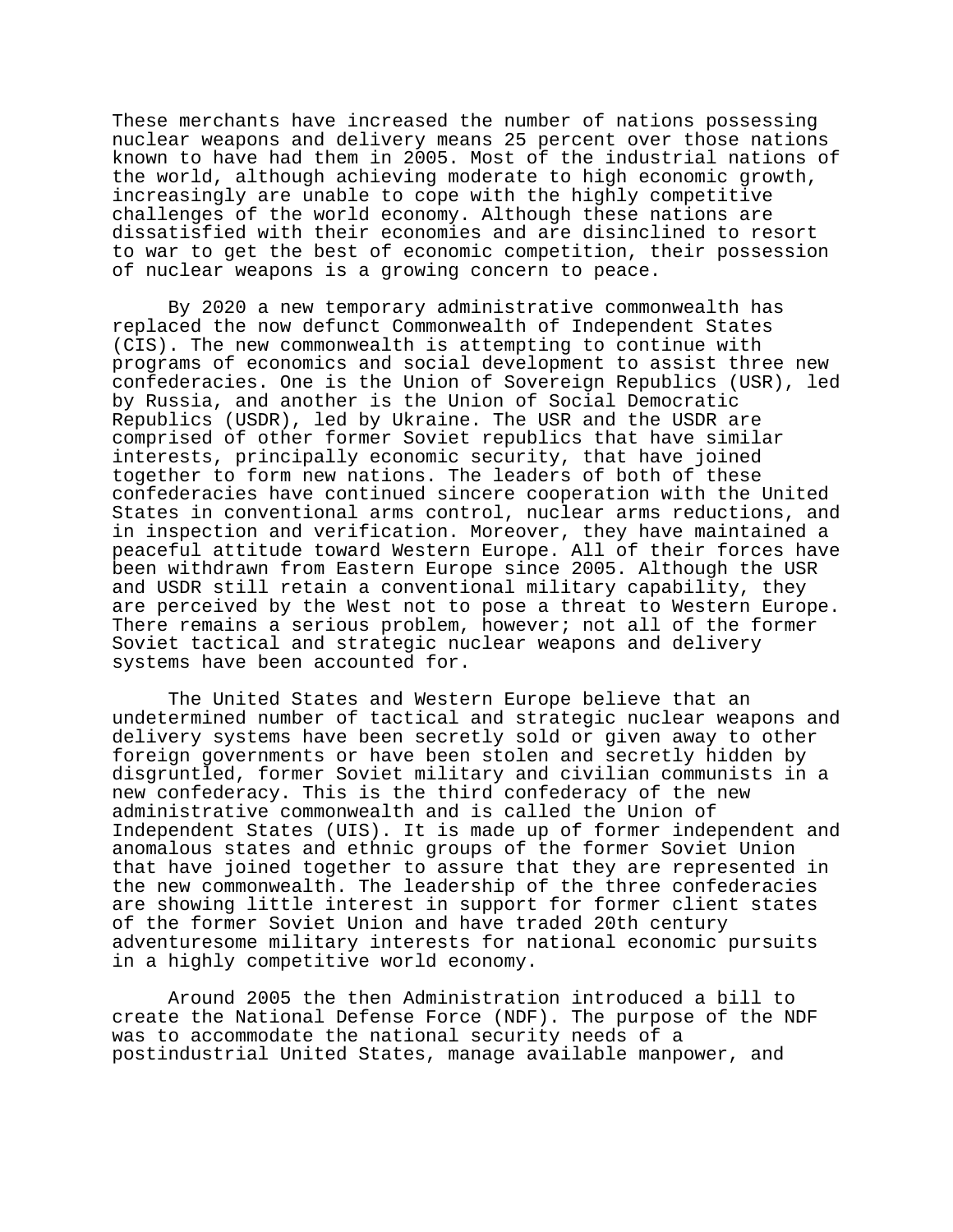furnish appropriate and affordable management and support for a 21st century military force. The NDF is a one uniformed service designed to accommodate land, sea, and air/space military operations. Congress approved the concept and appropriated funds for the DoD to begin the implementation of the NDF in early 2006.

The National Defense Force (NDF) is the unified warfighting force of the United States. The Active NDF has dual or multiple operational capabilities, e.g., air or space and land or sea; and is rapidly deployable from regional centers located away from dense populations. The NDF is essentially 100 percent high-tech and is equipped with high-tech throwaway (biodegradable) combat weapons, communications, and transport systems, many of which are robotic. Resupply is mostly by air and space logistic units. Training, individual and by unit, is predominantly by computer simulation and simulators that are linked to or are at local or regional centers. The Active force is supported by a large single Reserve component, (the National Guard and Reserve combined) which is organized, equipped, and trained identically to and combined with the active NDF at regional training centers.

The U.S. Army in the CHARLIE 2020 environment is organized as the arm of the NDF for land warfare and is comprised of small, self-contained, highly mobile, light (readily deployed) fighting units. The Active CHARLIE 2020 Army is a small component of the NDF with about 200 to 250 thousand troops, 40 percent of which are organized in light, self-contained, self-sustaining, rapidly deployable combat units. Additionally, Army combat forces are 10 percent heavy (not easily deployable) and 50 percent medium. The Active Army is supported by a larger, single Reserve component with about 1.2 to 1.5 million troops, which is organized the same as the Active component. All warfighting operations of the NDF land forces are fully coordinated with air/space, and sea operations.

The CHARLIE 2020 Army component is supported by a highly technically trained civilian force of about 100-150 thousand that is integrated within both the Active and Reserve component and contractually dedicated to service during war. The mandatory Universal Public Service (UPS) program provides a rotation of combat trained men and women who are selectively offered career opportunities after training. Most services (e.g., installation management, training, maintenance) are conducted under public contracts. In general, the quality of life for the Army component and other NDF personnel is modernized but austere (e.g., shipboard style living).

The role of the CHARLIE 2020 military forces, i.e., the NDF as a whole, is defensive and reactionary to serious threats to U.S. national security and interests and complements a residual U.S. nuclear deterrent. The NDF is operationally trained for a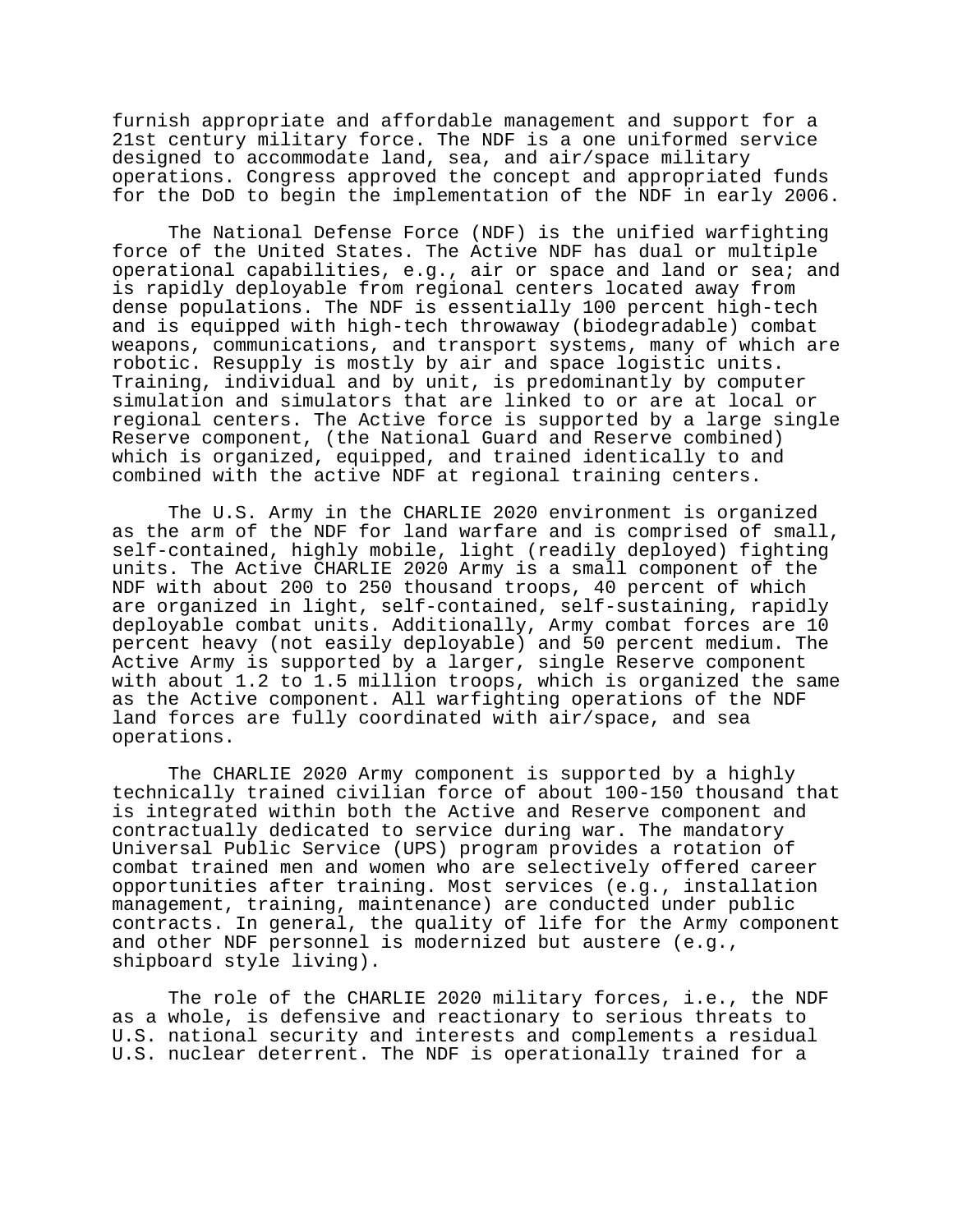range of contingencies worldwide with a capability to fight a conventional war strategy including chemical and biological warfare. The NDF is deployed from strategic locations in space, sea (surface and subsurface), and air or land from the United States.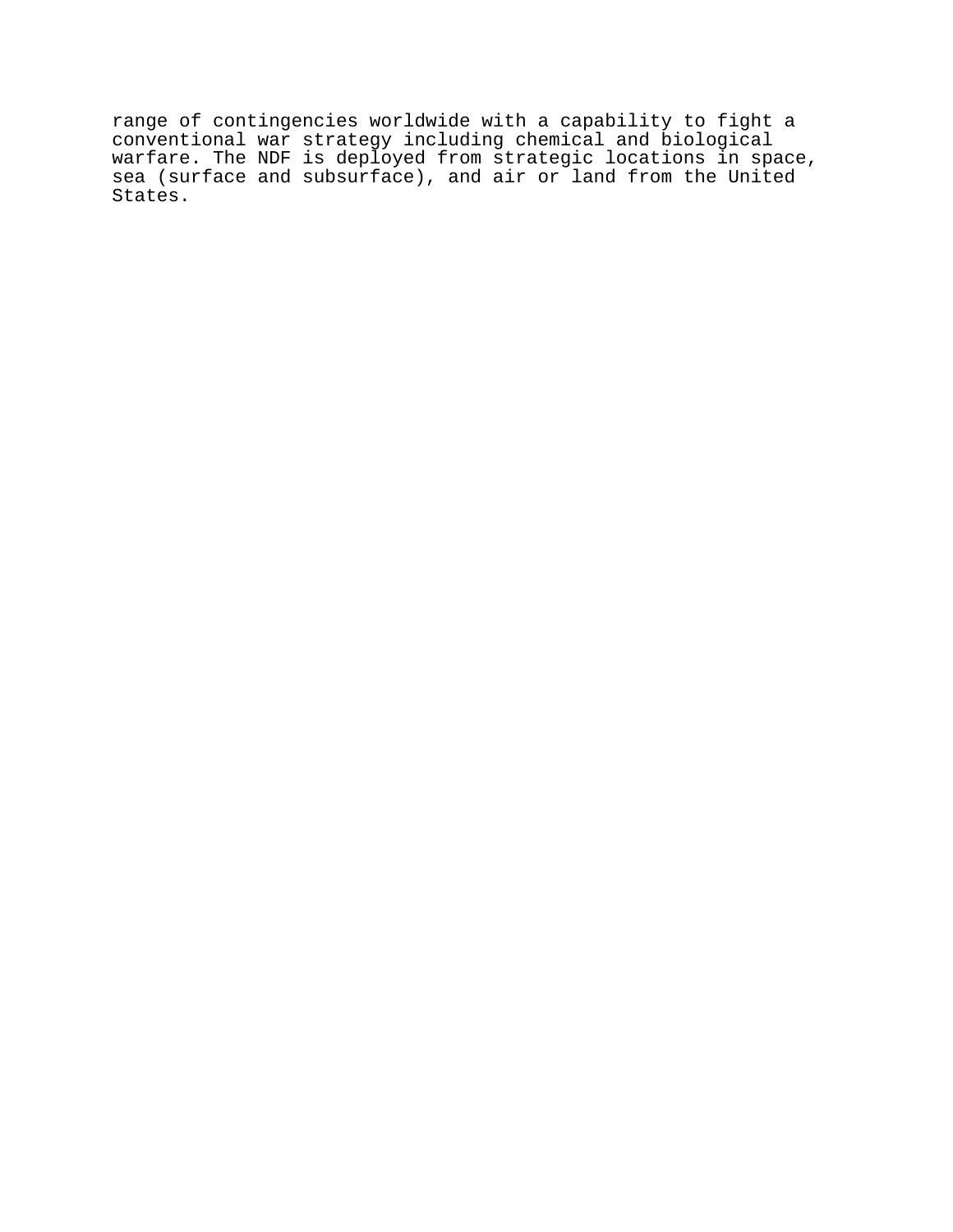### **CHAPTER 7**

## **THE DELTA SCENARIOS: MUTED MULTIPOLAR WORLD**

## **DELTA 2005**

In the year 2005, the United States is one of the foremost postindustrial nations of the new century. It shares the status of postindustrial with Australia, Canada, Europe, and Japan. The U.S. economic infrastructure at the start of the 21st century is predominantly science based and technology oriented. Its economy supports information, services, and knowledge industries that employ about 60 percent of the U.S. population. Because the United States is recognized by other nations as a world economic leader, its foreign relations are good with almost every nation whether it has formal agreements or not. This general worldwide acceptance has strengthened U.S. political, economic, and military influence and preserved U.S. military presence in almost all corners of the globe.

By and large, the United States is respected worldwide for its willingness to provide economic assistance (monetary and advisory) and information exchange (management and technology) to other nations, especially nations that are transitioning from developing countries to modern industrialized nations. These are the newly industrializing countries (NIC) that look to the United States as a benevolent leader of world nations.

The United States is also respected for the stature of its military. Most nations believe that the U.S. military is well trained, armed with the most advanced weapons and technology of the 21st century, and highly capable of rapid and efficient warfighting operations worldwide. Its presence is quite visible around the world and provides an umbrella of protection for many small nations. These nations in return ensure that scarce resources are available to the United States and provide port visitation, overflight, and basing rights for U.S. forces. The U.S. military, despite all outward appearances, is making difficult decisions, however, within the United States regarding its future. The military must make some hard choices relative to national security and defense in a multipolar world where conflict relates more to pricing wars than to shooting wars.

Over the past several decades, as many as 70 percent of U.S. heavy industries, such as steel, chemicals, and arms manufacturers, and about 45 percent of the lighter U.S. manufacturing industries, e.g., automobiles, appliances, and building construction and fabrication supplies, have relocated to foreign nations. Most of these industries have remained under American ownership or have arranged co-production agreements with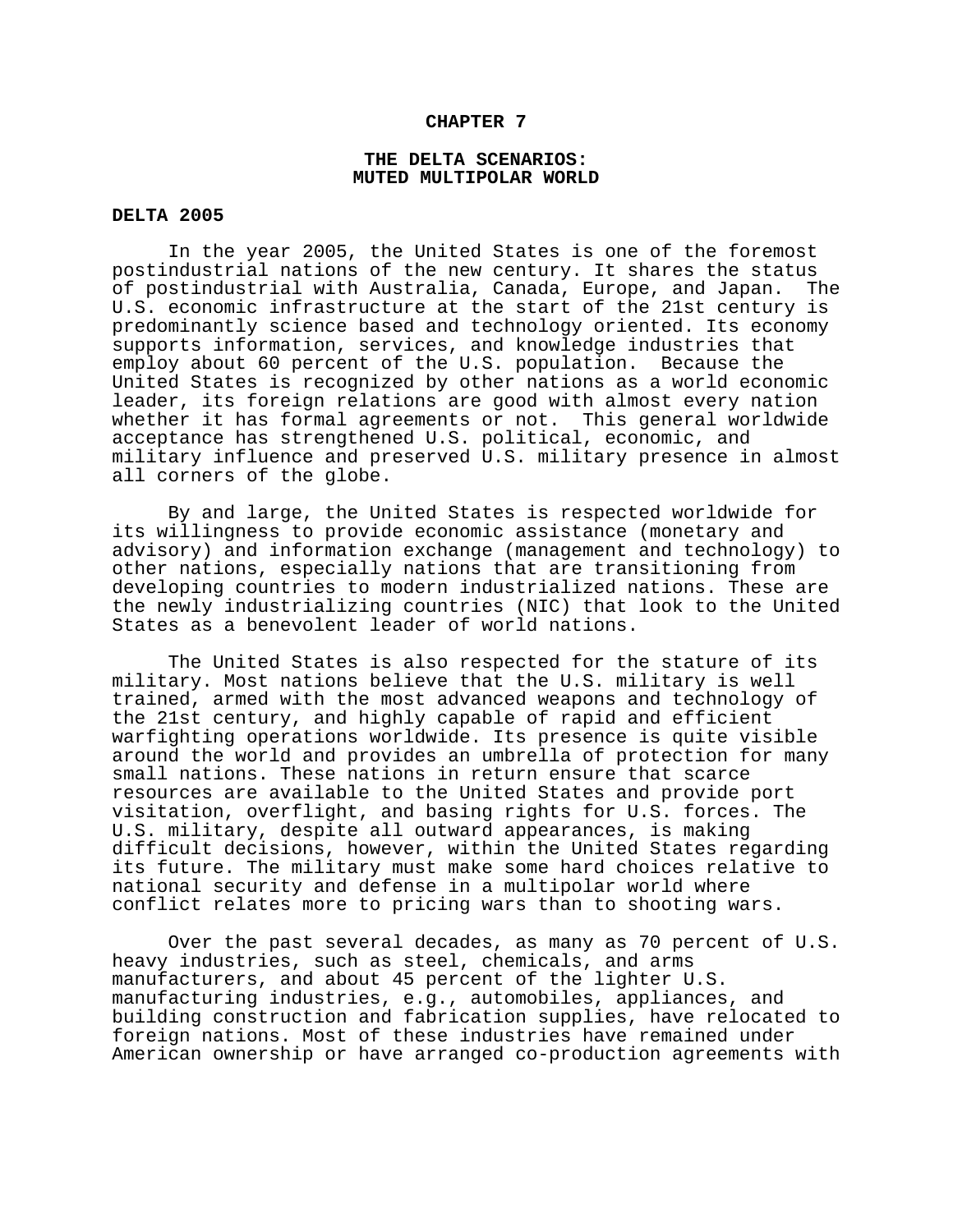or resale directly to foreign business concerns. Notwithstanding the loss of these industries, almost all sectors of the U.S. economy are flourishing (at about 2-2.5 percent growth per year) as are the economies of almost all the other nations of the world. A comparable relocation of heavy industries has taken place in other postindustrial countries, i.e., Canada, Europe, Australia, and Japan. These nations in 2005 still depend on steel armament for some 20th century military equipment, e.g., armored vehicles. It has been only during the past decade that the U.S. plastics (e.g., high-polymers) industries have perfected ordnance and lightweight, high-impact armor plate. Within about 5 years the U.S. military very likely will be able to field the new plastic ordnance and armored equipment. The industrial capacity of the postindustrial nations to support industrial surge requirements therefore is marginal, at best.

The U.S. economy in 2005 also supports light fabricating enterprises that produce automated and robotics products, electronic and optical specialties, and computer hardware and software. The fabricating industries employ about 10 percent of the U.S. population. Two other important industries of the U.S. postindustrial society are the plastics and the techno-agricultural industries, which employ about 10 and 5 percent of the population, respectively. In addition to their use in ordnance and armor plate, lightweight plastics increasingly are replacing traditional structural building and plating materials. The technoagricultural industries produce a significant portion of the nation's food supply and, essentially, have replaced about 40 percent of the large farms of the past. They require less than a third of the land space formerly needed for late 20th century farming. About a third of the former farming land is occupied by new housing developments and high-tech industries; the remainder is now used for pasture lands, timber, and national parks.

Increasingly over the past two decades or so, there has been a growing public reaction by local U.S. communities, especially those that are contiguous to or within 25 miles of military installations, to the U.S. military's inability to cope with community environmental protection standards. The public's response has been directed further against the military's position that state environmental regulations are encroaching upon military installations and constraining the military's readiness in support of national defense. Reaction has been aimed at the military's lack of remedies for pollution of the air and the water table. This pollution is presumed to be caused by military systems and procedures (e.g., disposal of toxic wastes, transport of potentially toxic and hazardous substances, and noise). Moreover, response is also directed toward a presumed disregard of environmental conservation (e.g., wasteful consumption of natural resources, especially water). Despite the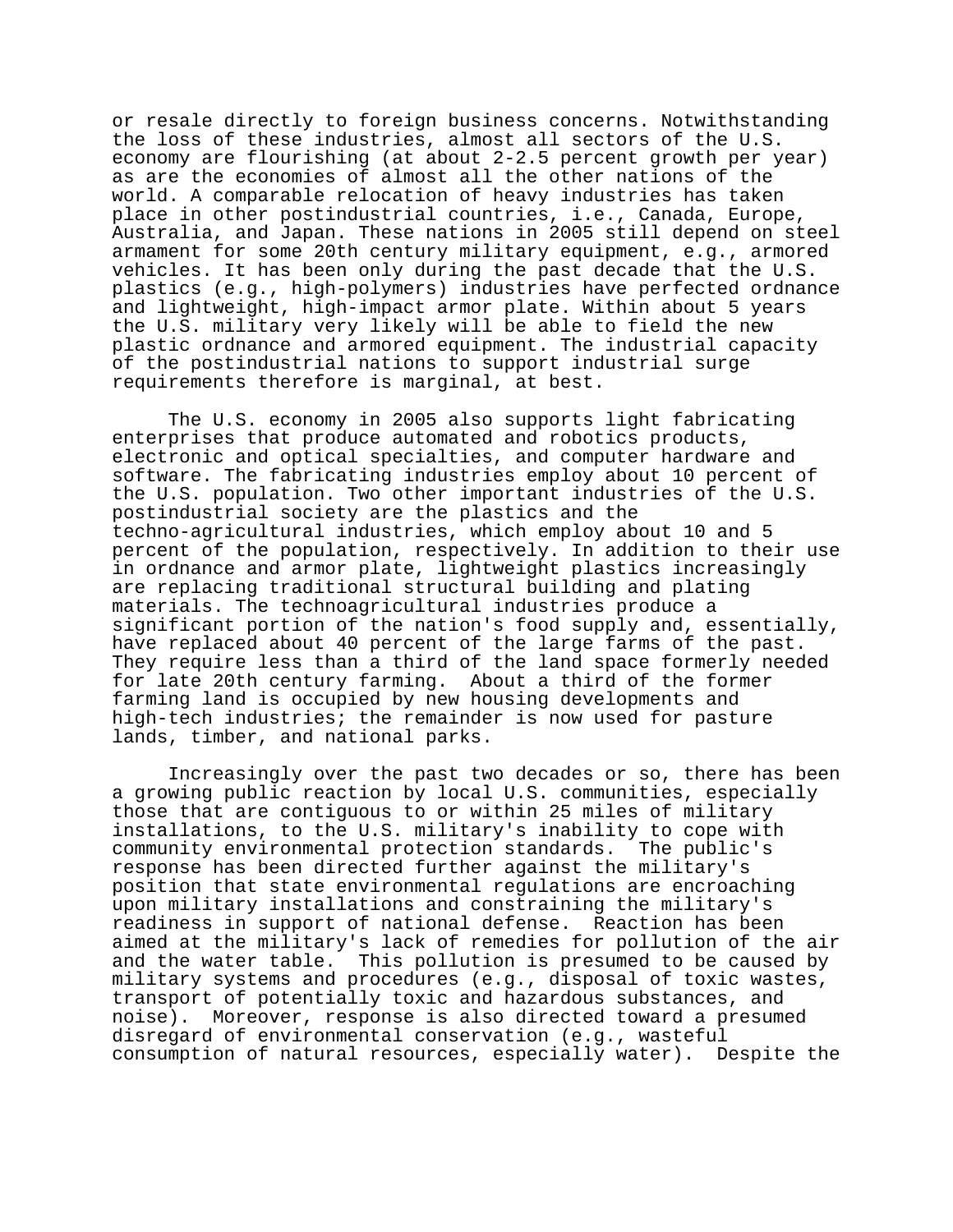military's attempts to correct its procedures and decontaminate the most heavily polluted installations, the public reaction by 2005 has not stirred congressional response. Several states, however, have enacted environmental protection legislation that prohibits or severely restricts specific military activities within their states, such as the disposal of used petroleum, spent nuclear wastes, and the movement of obsolete chemical, radiological, and nuclear weapons. This has resulted in the closure of several military bases and their literal reduction to fenced-in and guarded toxic waste dumps. Additionally, during the late 1990s, public reaction to noise generation blocked the development of several artillery ranges and armored vehicle training installations.

Concurrent with this increasing and apparently antimilitary public attitude has been the growing economic independence of many local communities and the rising affluence of individuals; neither of which in 2005 needs the economic support of military installations. Such economic support is now provided by high-tech, services, and information industries that the local communities and states have encouraged over the past decade or so to locate in their areas. The employment and high wage opportunities offered by these industries have created population shifts and migrations, which, in turn, have created new housing developments and communities that gradually will encircle adjacent military installations. They are the beginning of potential east-west, north-south megalopolises. Further complicating the problems for the nearby military installations are the growing difficulties they are facing in competing for and attracting the high quality civilian personnel whose skills both the military and industries need.

Military manpower requirements are made more difficult by the national population age and ethnic distribution. In 2005, the average population age in the United States is about 38 years. In general, there are fewer 18-24 year-old youths eligible for military service. The ethnic distribution in the United States is approaching 28 percent blacks, Hispanics, and Asians. More than 50 percent of the available 18-24 years of age males and females are in this group. This population age and ethnic distribution can be expected to continue to rise over the next decade or so. Moreover, these groups increasingly will become more involved and influential in all aspects of national life. The U.S. national political leadership (the Administration and a small majority of the Congress), aware of the increasing social and economic problems of these groups over the past decade or so, has increasingly sponsored national social welfare programs and investments, especially in housing, health, and education, to raise their standard of living and increase their contribution and participation in the nation's postindustrial economy. Following the social welfare investment in the national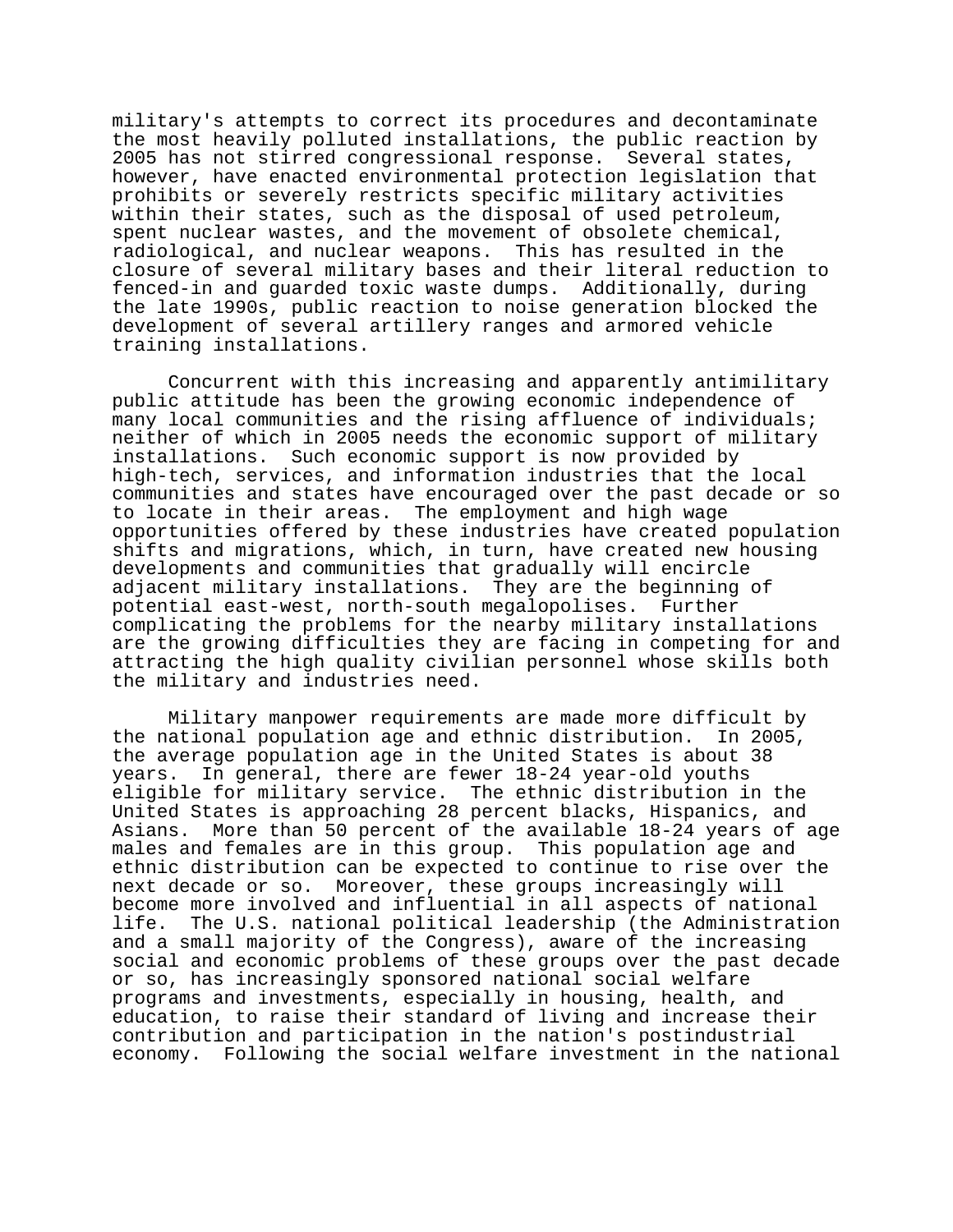budget are space, science and technology, and defense programs. Although national security and defense are budgeted lower than in past political administrations, the U.S. defense budget remains one of the highest per capita investments of any comparable postindustrial nation.

Almost all the nations of the world, except the very poorest of the newly industrial countries (NIC), have invested in a military force armed with 20th century conventional weapons. Comparable to their perception of threats to their nation, some have small-to-moderate size military forces, while others have moderate-to-large forces and are armed additionally with more modern high-tech weapons of the late 20th and early 21st century. By 2005, the number of nations possessing nuclear weapons and delivery means has increased by 20 percent over the preceding decade. The United States, the new Commonwealth of Independent States (CIS) (a temporary administrative arrangement that came about after the breakup of the Soviet Union), and Russia are showing concern over this increase in nuclear proliferation.

The CIS in 2005 is involved in a continuing program to assist the former Soviet republics in their transition from a centralized to a free-market economy and raising the standard of living throughout the commonwealth. The CIS leaders no longer support client states and are showing no inclination toward promoting any new ideology. The CIS is more interested in economic innovativeness and experimentation than in military undertakings. Each of the CIS nations, however, retains residual conventional military capabilities left by the former Soviet Army, but they are not perceived as a serious threat to Western Europe. Despite attempts by the European Community (EC) to create its own military defense during the late 1990s, it still depends on a limited presence of U.S. forces and a linkage to nuclear forces as its primary deterrent. An assessment of CIS strategy by the EC nations suggests that the CIS leadership is attempting to reduce international tensions for whatever time is needed for the economies of the Commonwealth and the various societies of the former republics to acquire postindustrial statehood. This strategy has tended to be divisive among the new independent nations that are beginning to group together according to like needs and interests for their economic security. Around 2005 new CIS leaders express publically a more conciliatory air.

The combined impact of world and U.S. domestic trends and events on the U.S. military over the past decade or so increasingly has encouraged the Department of Defense (DoD) to reevaluate U.S. military organization, force structure, and, especially, where the military will be stationed within the United States. The mission of U.S. forces in 2005 continues to be the defense of the United States, its interests, and its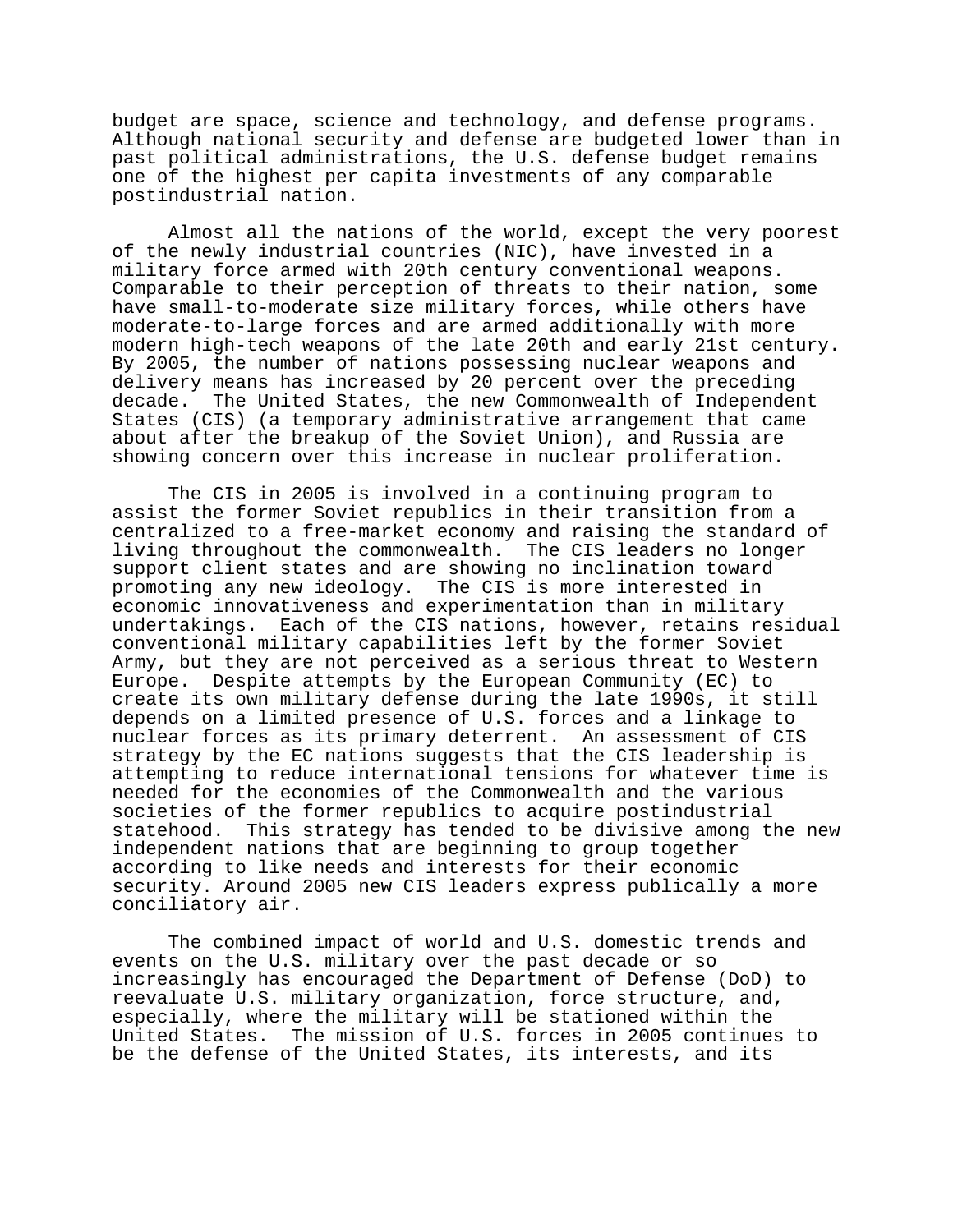allies. The defense posture for the next decade must continue to be highly capable of reacting to any threat across the spectrum of conflict. Since the start of bilateral (U.S./Soviet) nuclear arms reductions in the late 1980s, U.S. defense strategy by 2005 has relied more heavily on high-tech conventional land, sea, and air weapons for deterrence than on a nuclear strategy of deterrence. In the late 1990s new agreements continued to be made by Russia, a republic of the former Soviet Union and CIS that controls most of the former Soviet nuclear weapons.

The U.S. force structure has shifted from emphasis on separate services to joint commands. The total force is about 70 percent heavy (i.e., equipment intensive and not easily deployable) and about 30 percent light (i.e., man intensive and easily deployable) and includes specialized land, sea, air, and space elements. Logistics, communications, personnel, training, transportation, and installation facilities management and operations are all under DoD control and most have been placed under civilian contract arrangements.

A typical end strength of the 2005 U.S. military is the Army Active component (AC). It is about 700 to 800 thousand troops; the Reserve component (RC) strength is about 800 to 900 thousand; and the civilian support is 350 to 400 thousand specially trained civilians. Most of the training for the AC and RC is under civilian contract, including services and facilities, and is conducted both within the United States (60 percent) and overseas (40 percent). About 70 percent of the RC train on a rotational basis overseas with the Active forces. Mobilization is mostly from regional U.S. training centers.

Simulation is used increasingly by all services for training and new innovative simulators are used at regional training centers. Multipurpose centers provide similar programs for concurrent joint service, Active and Reserve, training and are located in the United States at low-density population areas. These centers replace the installations that have been closed to accommodate environmental protection legislation. The Reserve forces not only train with the Active forces but also are manned, equipped, and structured similarly to them. Moreover, despite only a meager budgetary investment in advanced technological systems, e.g., robotics equipment and high-tech weapons, new innovative technological equipment and the doctrine and strategy for their use are equally shared between the Active and Reserve forces, and, where possible, jointly.

Because of the difficulty in manning the U.S. military, Active and Reserve, with qualified men and women in the 2005 demographic environment, DoD has considered but ruled out for the time being the need for compulsory national service based on marginally acceptable end strengths and the perceived ability of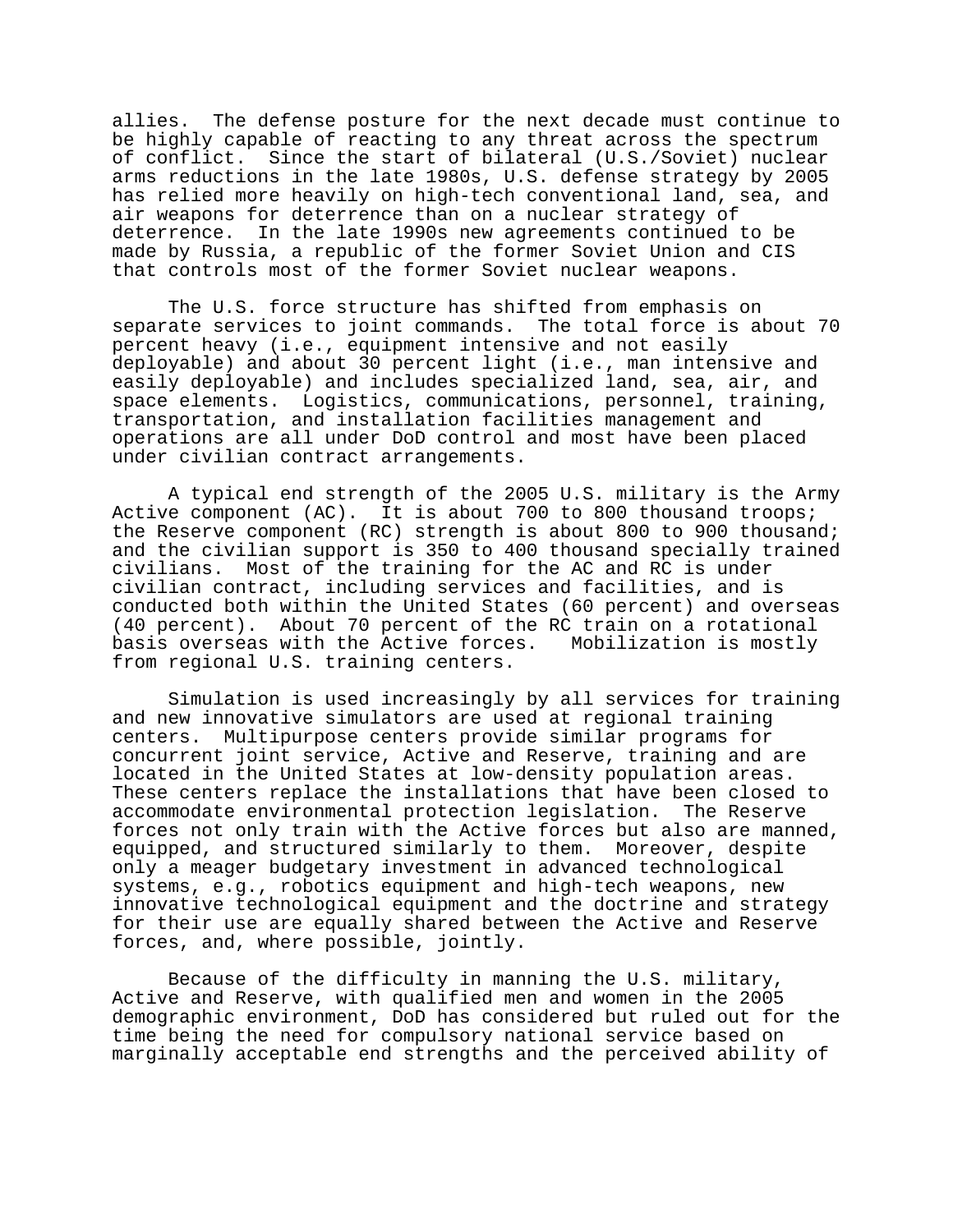the military to fulfill its mission. At current strength, the military services are capable of performing their missions of land, sea, air and space defense and, further, are nearly capable of conducting offensive operations across the broad spectrum of conflict since the requirement for tactical nuclear operations has been reduced.

## **DELTA 2020**

Over the past decade or so, U.S. communities increasingly have rejected the presence of military bases contiguous to or within 25 to 50 miles of major cities. East-west and north-south patterns of urban sprawl throughout the nation are beginning to form vast megalopolises that are encircling remaining military bases and installations.

Many U.S. communities vehemently oppose any increased installation investments made to accommodate strange and new weapon systems that might pollute their environment and consume their resources. Since 2005, additional states have enacted environmental protection legislation that is so stringent that many military installations within those states have been forced to close. Recently, organized groups of citizens, condoned by state governments, have blocked the addition to, and creation of, installations for new military systems, troops, and training programs. These groups believe that any changes in the status quo of the military would increase the risk of their communities to additional environmental pollution by military activities or make them targets of terrorists or of enemy attack in the event of a major war.

Most U.S. communities are economically viable and have little need for the economic support provided by military bases. Politically, most communities are represented by an older population and one that is approaching 40 percent blacks, Hispanics, and Asians combined. On the average, the same representation exists in state and federal governmental bodies. The political, economic, and social influence and impact of this near majority on U.S. national and international affairs are substantial. This impact affects U.S. society in general, but is especially reflected in the response of U.S. national political leaders who advocate comprehensive, national social welfare programs and investments. These programs are followed by investments in education, space, science and technology, and defense programs. The defense budget, however, has been reduced to considerably less than the defense budget of the late 1990s.

The United States is the leading postindustrial nation of the world. A very large percentage of Americans are employed in the services, information, and knowledge sectors of the U.S. economy. Heavy U.S. industries, such as steel and chemicals, as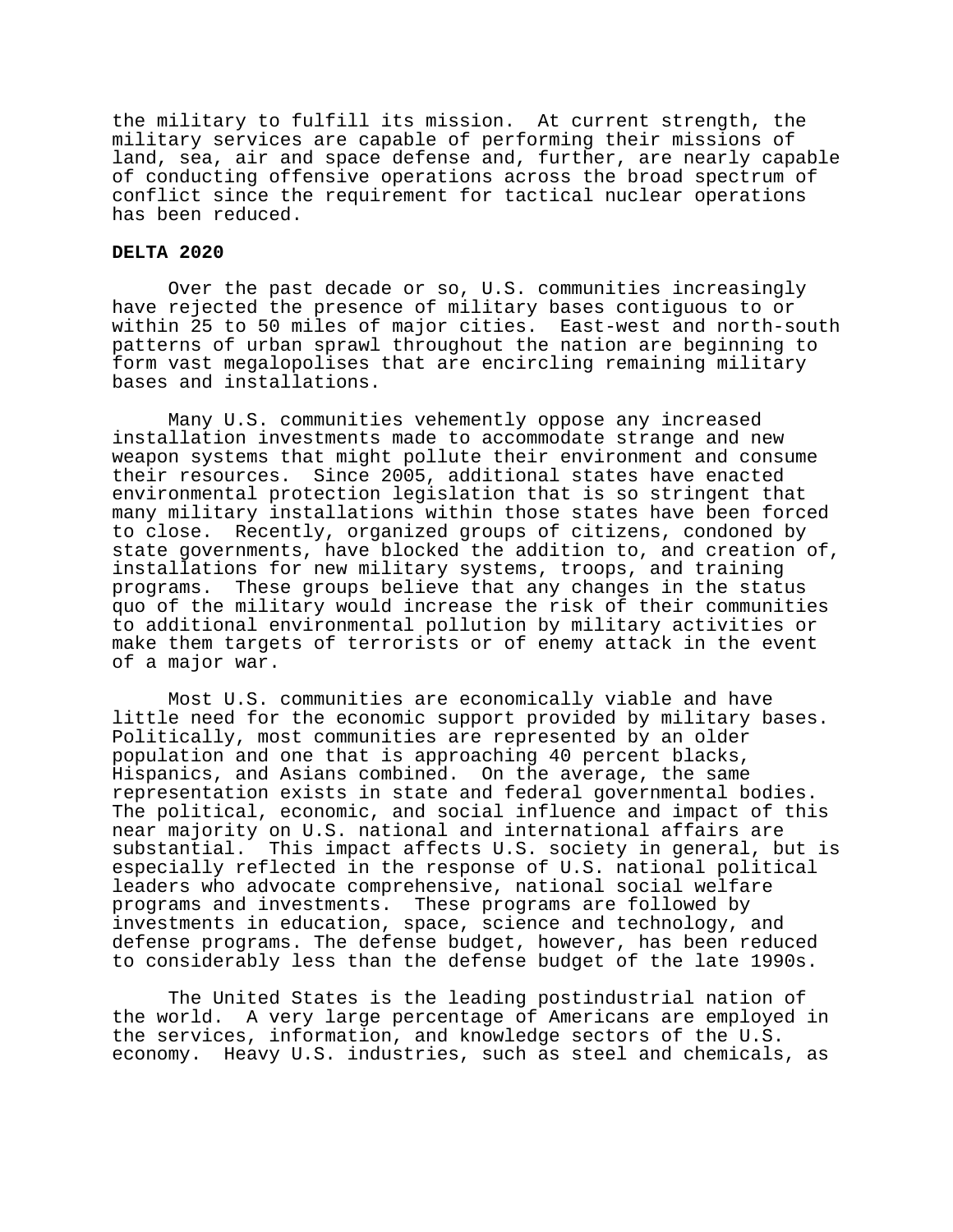well as most manufacturers of automobiles, appliances, and building supplies have relocated to foreign nations from which the United States imports such needs. Specialty industries such as plastics (e.g., polymers) and high technology industries support the U.S. economy, which is flourishing. A comparable situation exists in the other postindustrial nations of Canada, Europe, Australia, and Japan. At the turn of the century, most Western strategic analysts believed that the postindustrial infrastructures, along with their specialty industries, lacked the capacity to support national industrial surge requirements in the event of a major war. The plastics industry has proved this wrong, since a decade or so ago, it developed plastic ordnance, and lightweight, high-impact armor plate, and has recently developed building construction beams.

Worldwide, over the past decade, many nations have traded nationalism, which had been growing since the turn of the century, for economic security and development. This has strengthened U.S. international political, economic and military influence and has preserved U.S. military presence, bases, and installations overseas. These countries also welcomed American businesses, and their managerial expertise in the free market. Within this arrangement, these nations not only receive financial assistance from the United States, but also information, services and training, and most importantly, a security umbrella.

Most nations of the world, except the very poorest, remain heavily armed with conventional weapons. Others, additionally, are armed with more modern high-tech weapons systems. The number of nations with nuclear weapons and delivery systems has increased by two since the year 2005. The Commonwealth of Independent States (CIS), beset with constant economic setbacks, has been replaced by 2005 by a new temporary administrative commonwealth. It has three member confederacies: the Union of Social Democratic Republics (USDR), principally Ukraine; the Union of Sovereign Republics (USR), principally Russia; and the third, the Union of Independent States (UIS), which is made up of a number of independent, anomalous and ethnic groups of the former Soviet Union. These confederacies are bent on national economic catch up to enable them to achieve increased competitive advantage. They have, therefore become more adventuresome economically than militarily. Militarily, the USR and USDR leadership, unlike the former Soviet Union, no longer train and provide arms to client states; increasingly, however, they involve them in economic experimentation. Although the USR and USDR conventional warfighting capabilities remain substantial in 2020, they do not pose an immediate threat to the European Community since their interests, for the time being, have turned toward continued internal economic development and completing the transition to democratic government.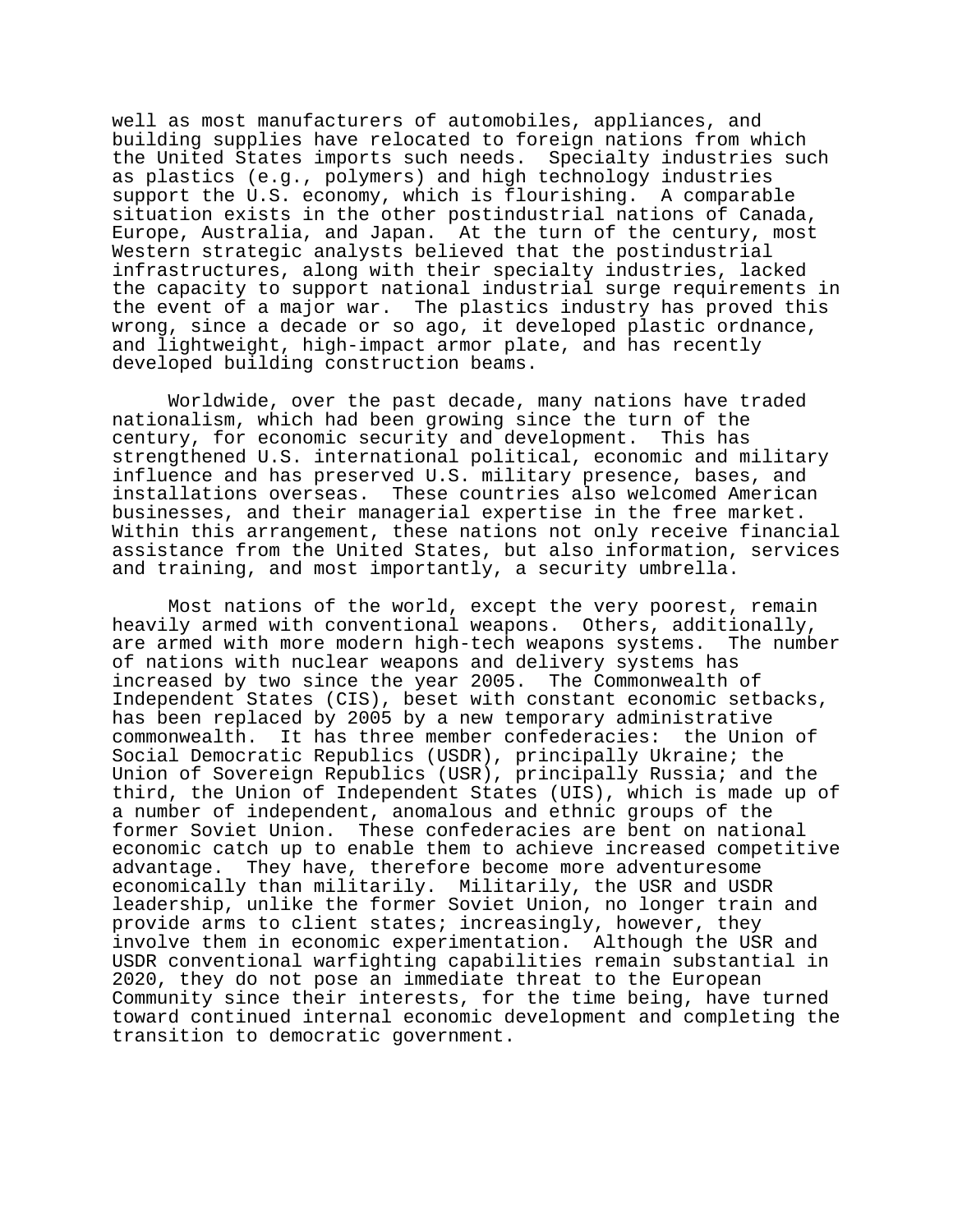U.S. defense programs in the DELTA 2020 world are austere. The economic benefits and military security that are provided to host nations by U.S. installations overseas have strengthened U.S. international political, economic, and military influence. These overseas installations accommodate U.S. military training and offer opportunities for the acquisition of additional land to expand training for U.S. reserve forces as well as U.S. military assistance programs.

The DELTA 2020 military force structure is organized as a single Unified Defense Force (UDF) made up of the Army, Navy, and Air/Space forces in a mix of generalists and specialists. The Army includes light (easily deployable) Army divisions which complement heavy (less deployable) Army divisions at a ratio of about 40:60 for both the Active and Reserve components of the Army. The UDF of DELTA 2020 has increased the use and activities performed by contractors. For example, contractors are used for administration, medical and personal services, and as pilots for noncombat activities. This has made more personnel available for the fighting force and, at the same time, has decreased the deployable combat logistic tail and sustaining base. The Active military are 75 percent high-tech and are equipped with robotics systems, modern weaponry and technology, and lightweight plastic (polymers) transport and fighting vehicles appropriate for land, sea, and air combat operations. The Army and Air National Guard and Reserve work closely with the Active components. The Reserve component is manned and equipped similarly to, and trains constantly with, the Active component within the UDF operational training programs. The UDF training programs support a total force concept where, within the United States, the UDF trains together as one entity at regional centers. The UDF is manned by highly educated, goal-oriented men and women of diverse ethnic origins from an informationand service-oriented postindustrial society. However--a draft may be needed to provide the required UDF staffing.

The Active DELTA 2020 Army component provides an example of the relative size of the other services of the UDF. The Army is a large component of about 700-800 thousand troops. Its combat forces are 60 percent heavy (not easily deployable), 20 percent medium, and 20 percent light (easily deployed). They are supported by a larger Reserve component of about 800 thousand to 1 million National Guardsmen and Army Reservists who wear the UDF uniform. Civilian support to the Active Army and Reserve component includes about 250-300 thousand highly-trained personnel. The quality of life ranges from spartan during training to comparability with civilian pay and benefits after training. The primary role of the DELTA 2020 Unified Defense Forces is defensive but they are fully capable of offensive operations when needed. The UDF complements the U.S. nuclear deterrent and is operationally trained to fight a variety of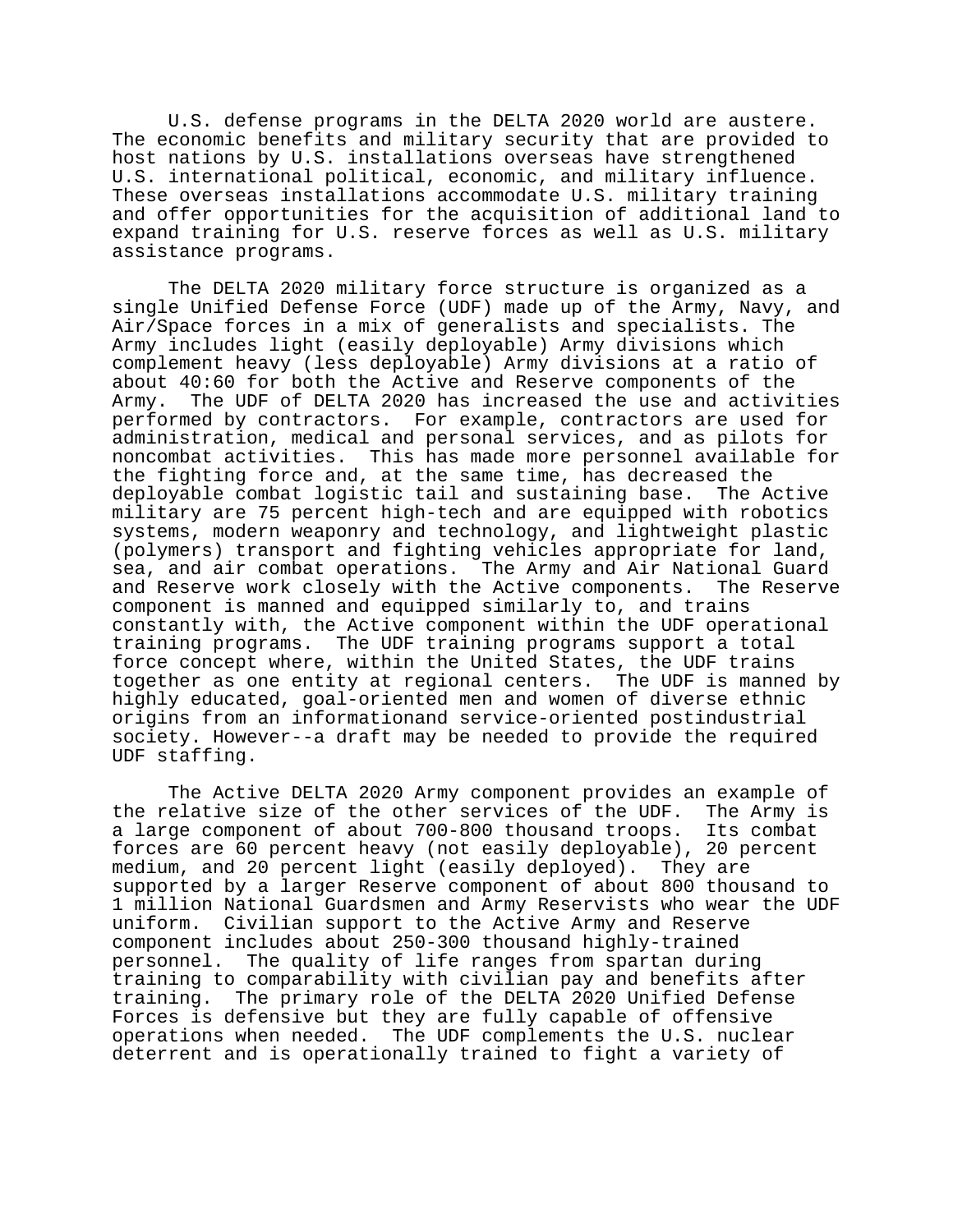conventional contingencies.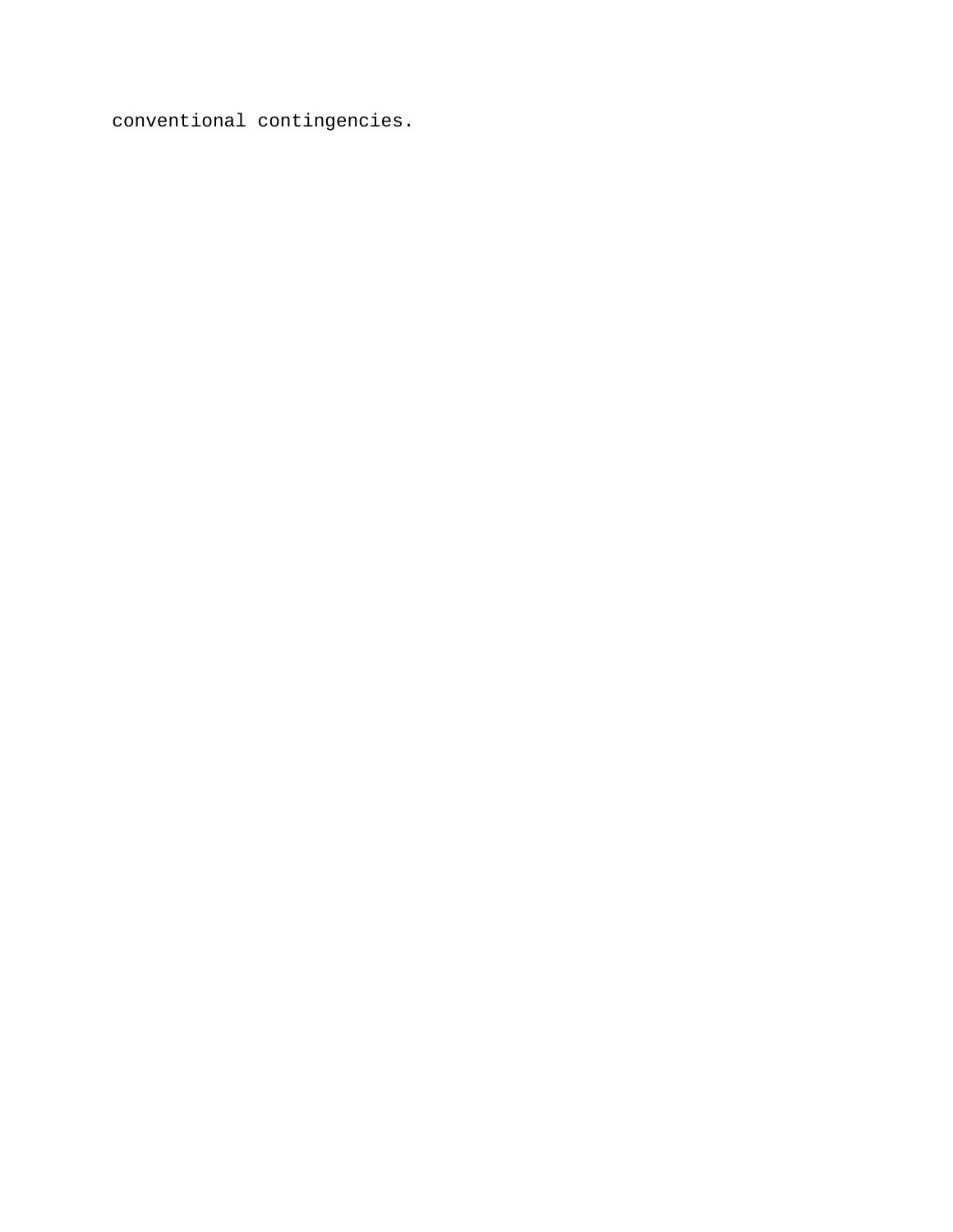#### **SELECTED BIBLIOGRAPHY**

Adamek, Joseph. "Centrally Planned Economics in Europe: Economic Overview 1985." The Conference Board, 1985.

Air National Guard. The 1993 Air National Guard Long Range Plan. Vol 1 and Vol. 2. Washington: U.S. Government Printing Office, 1993.

American Council of Life Insurance. "Collapse of the Global Financial Superstructure." Trend Analysis Program (TAP 23), Summer Issue, 1983.

ΧΧΧ. "New Immigrants, New Minorities" by Leon F. Bouvier. Trend Analysis Program, July 1986.

Becker, Harold S. "A Tool of Growing Importance to Policy Analysts in Government and Industry." Technological Forecasting and Social Change, Vol. 23, 1983, pp. 95-120.

Bell, Daniel. The Coming of the Post-Industrial Society: A Venture in Social Forecasting. New York: Basic Books, Inc., 1973.

 $X X X$ . The End of Ideology. New York: Crowell-Collier, 1961.

Bouvier, Leon F. Peaceful Invasions: Immigration and Changing America. Washington: Center for Immigration Studies, 1991.

ΧΧΧ. "Planet Earth 1984-2034: A Demographic Vision." Population Bulletin, Vol. 39. No. 1, Washington: Population Reference Bureau, Inc., 1984.

Coates, Joseph F. and Jarratt, Jennifer. What Futurists Believe. Mt. Airy and Bethesda, MD: Lomond Publications, Inc. and the World Future Society, 1989.

Cornish, Edward, ed. Communications Tomorrow: The Coming of the Information Society. "The Information Society: The Path to Post-Industrial Growth," by Graham T. T. Molitor. Bethesda, MD: World Future Society, 1982.

Didsbury, Howard F., ed. The Global Economy. Bethesda, MD: World Future Society, 1985.

 $X \, X \cdot$  The World of Work. Bethesda, MD: World Future Society, 1983.

Dizard, Wilson P., Jr. The Coming of the Information Age: An Overview of Technology, Economics, and Politics. 2d Edition.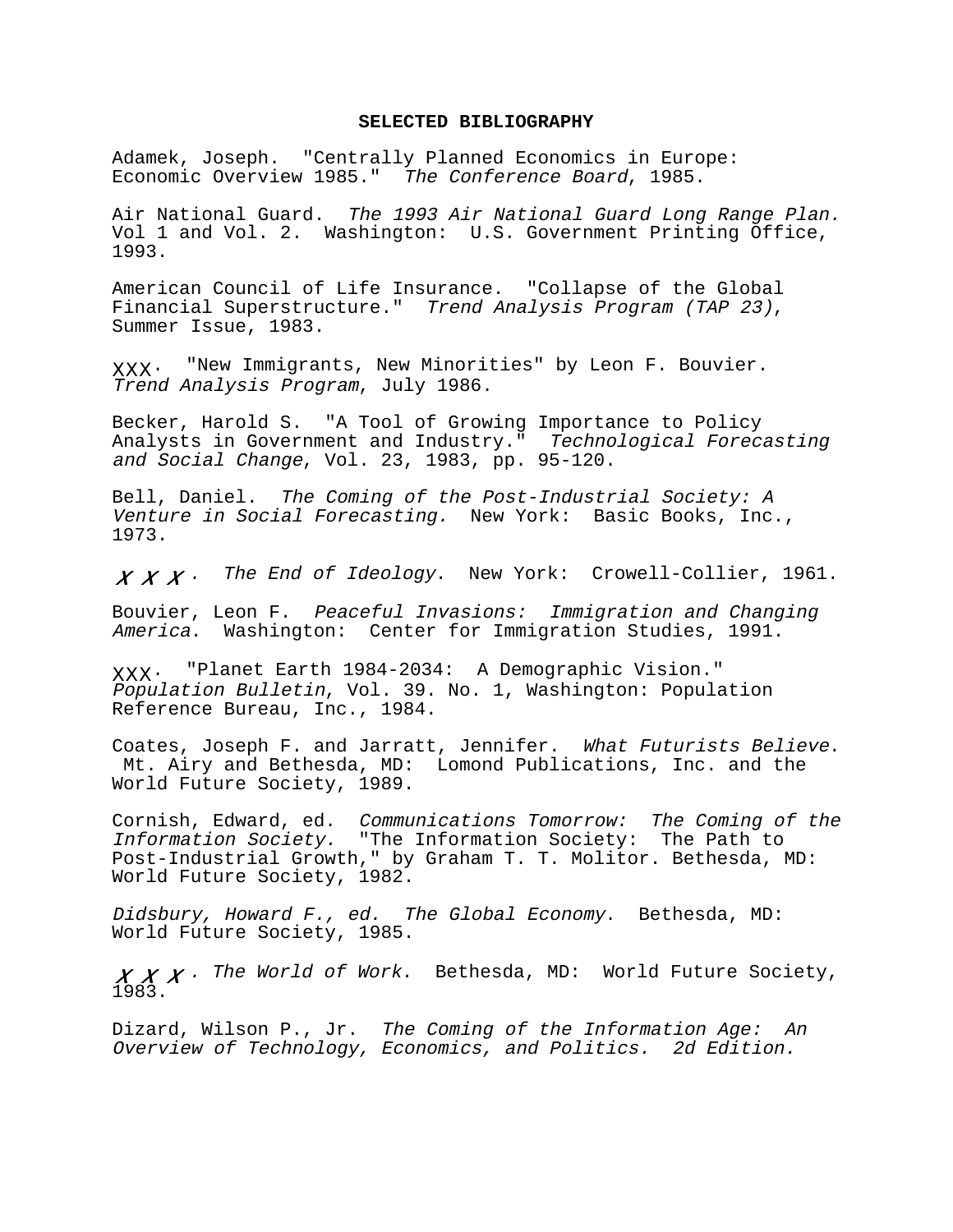New York: Longman Inc., 1985.

Gastil, Raymond D. "The Comparative Survey of Freedom 1987."Freedom at Issue, No. 89, January-February 1987, pp. 3-16.

Gever, John, and others. Beyond Oil: The Threat to Food and Fuel in the Coming Decades. Cambridge, MA: Ballinger Publishing Company, 1986.

Grimmett, Richard F. Trends in Conventional Arms Transfers to the Third World by Major Suppliers, 1975-1986. Washington: Congressional Research Service, The Library of Congress, May 1986.

Etzold, Hon. Thomas H. Strategy in the 21st Century: Alternative Futures for Strategic Planners. Washington: Center for Naval Warfare Studies and Naval Surface Warfare Center, co-sponsors, January 15, 1990.

Hall, Lynne. "Environmental Assessment." Preworkshop submission in Public Issue Early Warning Systems: Legislation and Instructional Alternatives. Hearing and Workshop by the Subcommittee on Oversight and Investigations and the Subcommittee on Energy Conservation and Power and the Committee on Energy and Commerce, U.S. House of Representatives. 97th Congress, 2d session, 1982. Washington: U.S. Government Printing Office, October 1982, pp. 235-266.

Haub, Carl and Yanagishita, Machiko, 1993 World Population Data Sheet. Washington: Population Reference Bureau, Inc., April 1993.

Heller, Charles E. Twenty-First Century Force: A Federal Army and a Militia. Carlisle Barracks, PA: U.S. Army War College, Strategic Studies Institute, June 14, 1993.

Huss, William R., and Honton, E. J. "Alternative Methods for Developing Business Scenarios." Technological Forecasting and Social Change, Vol. 31, 1987, pp. 219-238.

Jones, Thomas E. Options for the Future: A Comparative Analysis of Policy-Oriented Forecasts. New York: Praeger Publishers, 1980.

Kahn, Herman. "Some Comments on Multipolarity and Stability," Discussion Paper, HI-3662-DP New York: Hudson Institute, 1983.

ΧΧΧ. World Economic Development: 1979 and Beyond. Boulder, CO: Westview Press, 1979.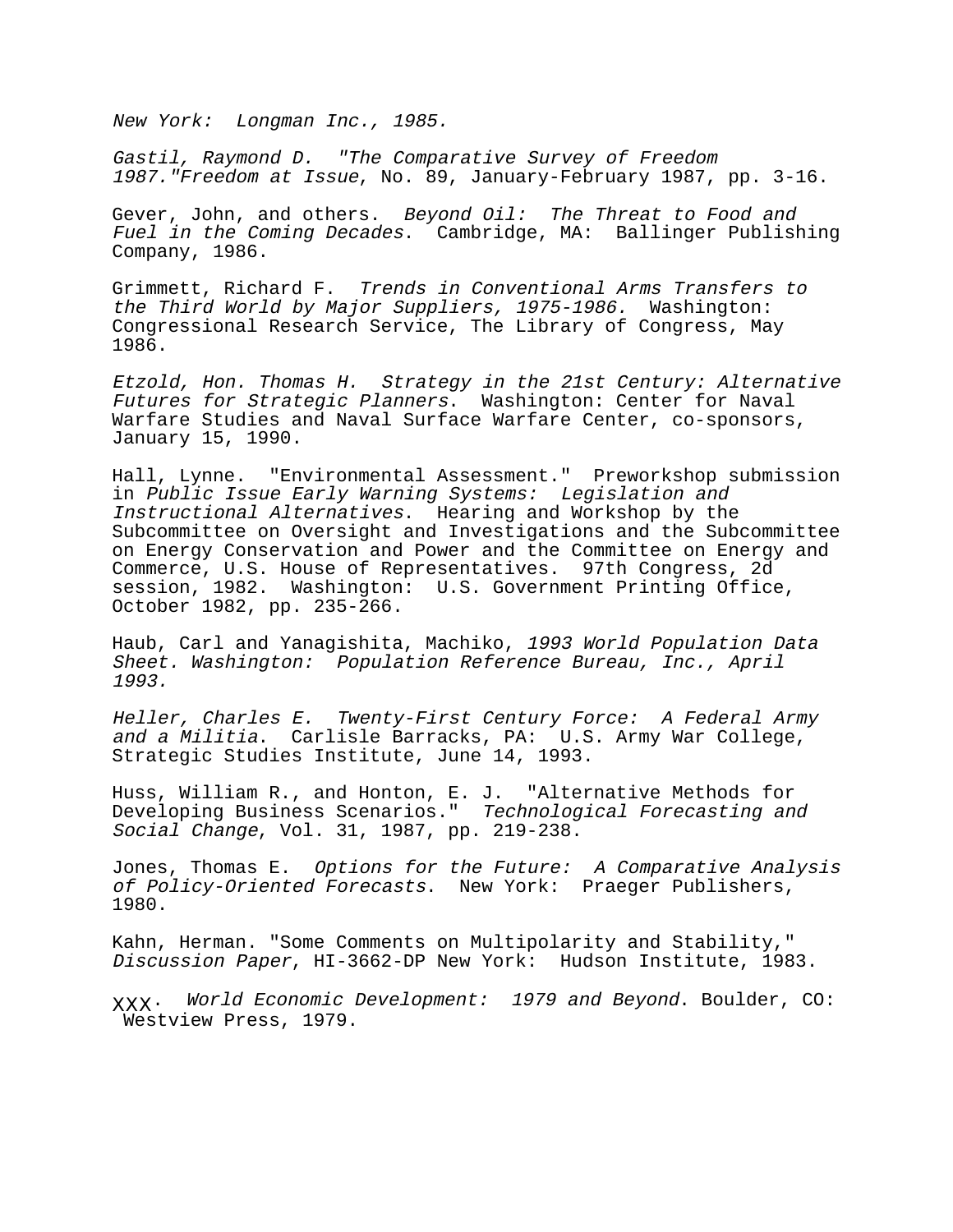Kahn, Herman and others. The Next 200 Years: A Scenario for America and the World. New York: William Morrow and Company, Inc., 1976.

Kahn, Herman and Wiener, Anthony J. The Year 2000: A Framework for Speculation on the Next Thirty-Three Years. New York: MacMillan, 1967.

Kennedy, Paul. The Rise and Fall of the Great Powers, Economic Change and Military Conflict from 1500 to 2000. New York: Random House, 1987.

\_\_\_\_\_\_\_. Preparing for the Twenty-First Century. New York: Random House, Inc., 1993.

Lawson, Harlan A. Beyond Tomorrow: A Look at 2050 A.D. Military Studies Paper. Carlisle Barracks, PA: U.S. Army War College, 1992.

Lepgold, Joseph. The Declining Hegemon: The United States and the European Defense. Westport, CT: Greenwood Press, 1990.

Malthus, T. R. An Essay on the Principle of Population. Edited with introduction by Anthony Flew New York: Penguin Books, 1970.

Manfredi, Arthur F. and others. Ballistic Missile Proliferation Potential in the Third World. Washington: Congressional Research Service, The Library of Congress, 1986.

Margiotta, Franklin D., and Sanders, Ralph, eds. Technology, Strategy and National Security. "The U.S. Technology Base: Problems and Prospects" by Jaques Gansler. Washington: National Defense University Press, 1985, pp. 105-138.

Masuda, Joneji. The Information Society As Post-Industrial Society. Washington: World Future Society, 1981.

McColm, R. Bruce. "The Comparative Survey of Freedom 1993." Freedom Review, January-February 1993, pp. 5-20.

Meadows, Donnella H. and others. The Limits to Growth, A Report for the Club of Rome's Project on the Predicament of Mankind. New York: Universe Books, 1972.

Modelski, George, ed. Exploring Long Cycles. Boulder, CO: Lynne Rienner Publishers, Inc., 1987.

Murray, Robert J. and others. Harvard University Seminar on U.S. Army Long-Range Stationing Study. Cambridge, MA: John F. Kennedy School of Government, Harvard University, October 8-9,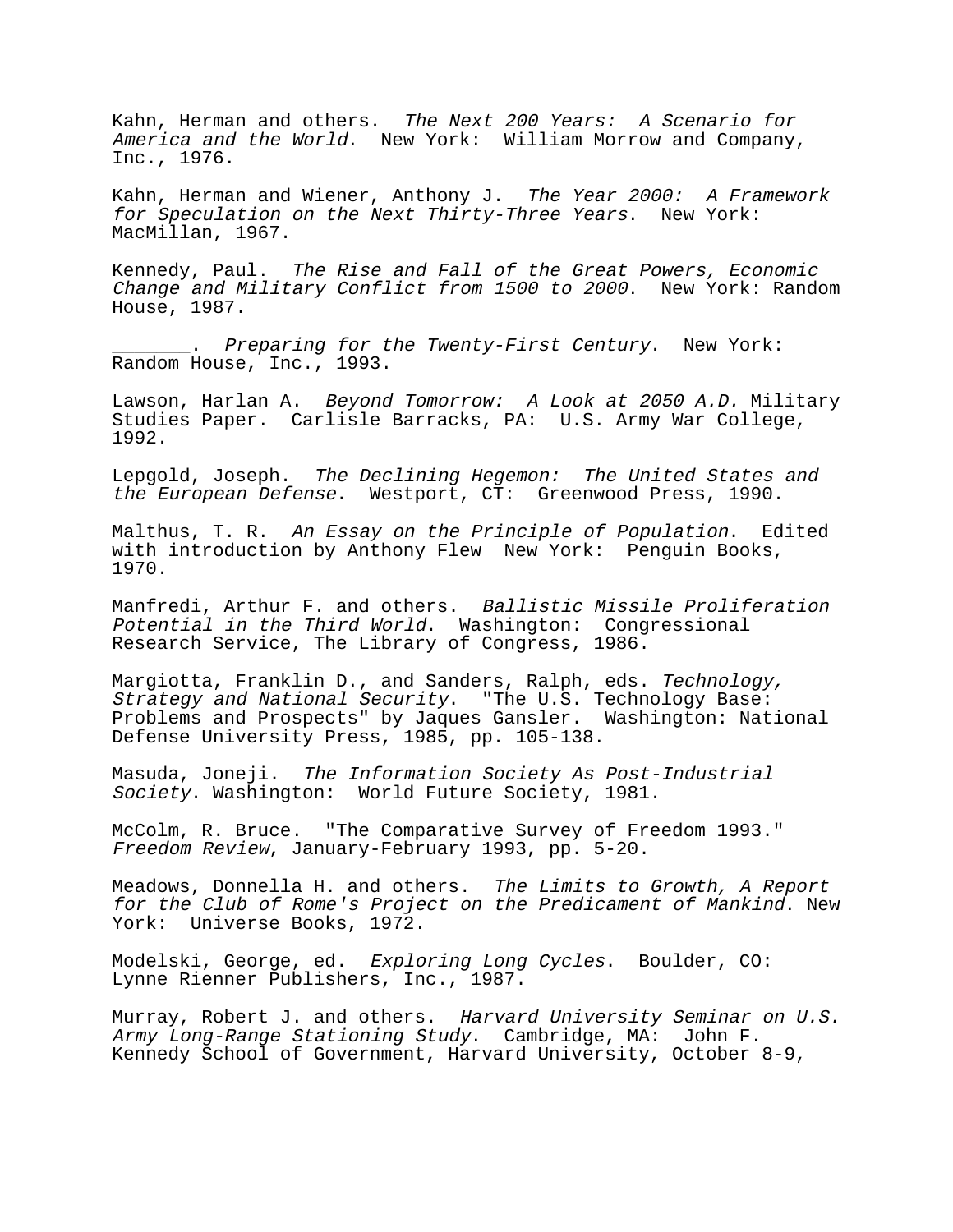1987. (Organized and conducted by Trinity International, Inc., a subcontractor to CACI, Inc-Federal, under contract number MDA-903-87-C-0639, in support of the U.S. Army Long-Range Stationing Study.)

Naisbitt, John G. Megatrends: Ten New Directions Transforming Our Lives. New York: Warner Books, 1982.

Naisbitt, John and Aburdene, Patricia. Megatrends 2000. New York: William Morrow and Company, Inc., 1990.

Renfro, William L. "Future Histories." The Futurist, Vol. 21, No. 2., March-April 1987, pp. 38-41.

Schnaars, Steven P. "How to Develop and Use Scenarios." Long Range Planning, Vol. 20, No. 1, February 1987, pp. 105-114.

Taylor, Charles W. Alternative World Scenarios for Strategic Planning. Carlisle Barracks, PA: U.S. Army War College, Strategic Studies Institute, 1988, Rev. Ed., 1990.

ΧΧΧ. A Concept of A Future Force. Carlisle Barracks, PA: U.S. Army War College, Strategic Studies Institute, November 2, 1981.

ΧΧΧ. Pilot Delphi Project, Part I: Project Summary; Part II: Project Event Forecast Analysis and Technical Report. Carlisle Barracks, PA: U.S. Army War College, Strategic Studies Institute, December 15, 1985.

ΧΧΧ. A World 2010: A Decline of Superpower Influence. Carlisle Barracks, PA: U.S. Army War College, Strategic Studies Institute, 1986.

ΧΧΧ. A World 2010: A New Order of Nations. Carlisle Barracks, PA: U.S. Army War College, Strategic Studies Institute, 1992.

Toffler, Alvin. Powershift: Knowledge, Wealth, and Violence at the Edge of the 21st Century. New York: Bantam Books, 1990.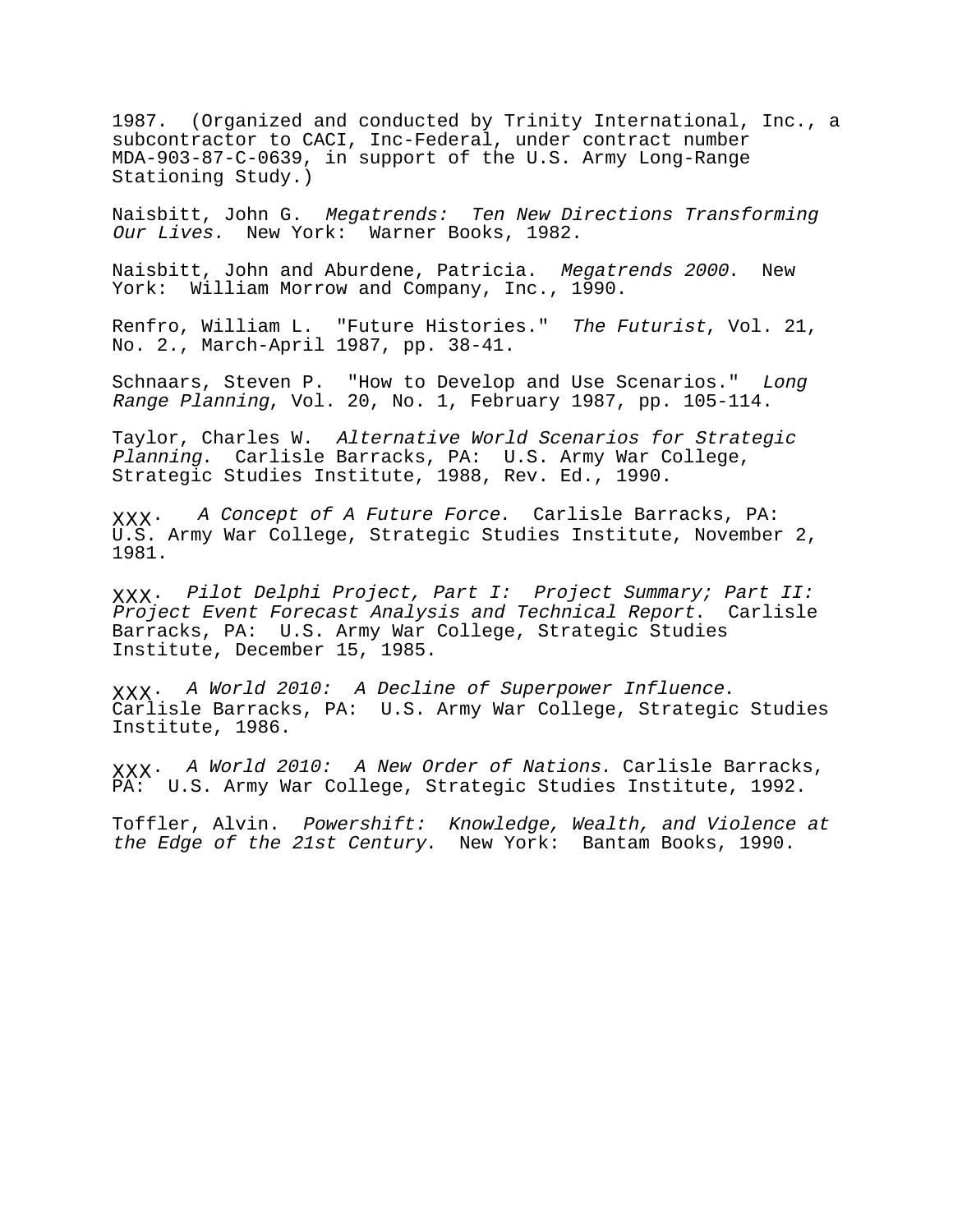### **APPENDIX A**

## **ALPHA 2020: U.S. ISOLATIONIST A MINISCENARIO**

During the past several decades, most of the nations of the world have experienced a period of rising economic growth that has been increasingly challenged by an invigorated, but highly competitive, world economy. Most nations of the world, except the very poorest, are armed with 20th and 21st century conventional weapons and others with high-tech conventional weapons and systems as well. Nations with nuclear weapons and delivery systems in their arsenals have significantly increased in number since the end of the century.

The economic progress that most nations have made, along with the absence of any major wars over the past 30 years or so, has outbalanced an armed and militarily competitive world in furtherance of a peaceful but economically competitive world. The United States is a prospering postindustrial state. While part of the former Soviet Union is an industrial state striving to increase its economic growth and another part is marginally accepted as a postindustrial, adversarial relationships with the United States no longer exist. Currently, both the Union of Sovereign Republics (USR), the industrial state, and the Union of Social Democratic Republics (USDR), the postindustrial state, interests are turned toward internal economic and social development. They remain formidable military powers. However, they are becoming increasingly more adventuresome and unpredictable economically than militarily.

The United States, one of the foremost economic postindustrial countries of the world, has turned increasingly toward expansion of its social welfare programs over the past two decades. The U.S. economy in 2020 is skewed decidedly toward a social investment economy which comprises a disproportionate part of its national budget. Social programs are followed by national education, space, defense, and science and technology programs. This same trend, however, is occurring in all other free-world nations as well.

Moreover, most of the heavy industries, those that made nations great during the past two centuries, essentially have disappeared from the postindustrial states of the United States, Canada, Europe, Australia, and Japan, and have relocated in the industrial states in South, Southeast, and Southwest Asia; China; South America; and some in North Africa and in South Africa. Most industries of the postindustrial nations are high-tech oriented and are supported by specialty industries. Heavy industrial needs of these nations are imported competitively from the world market. This situation has brought to the forefront a serious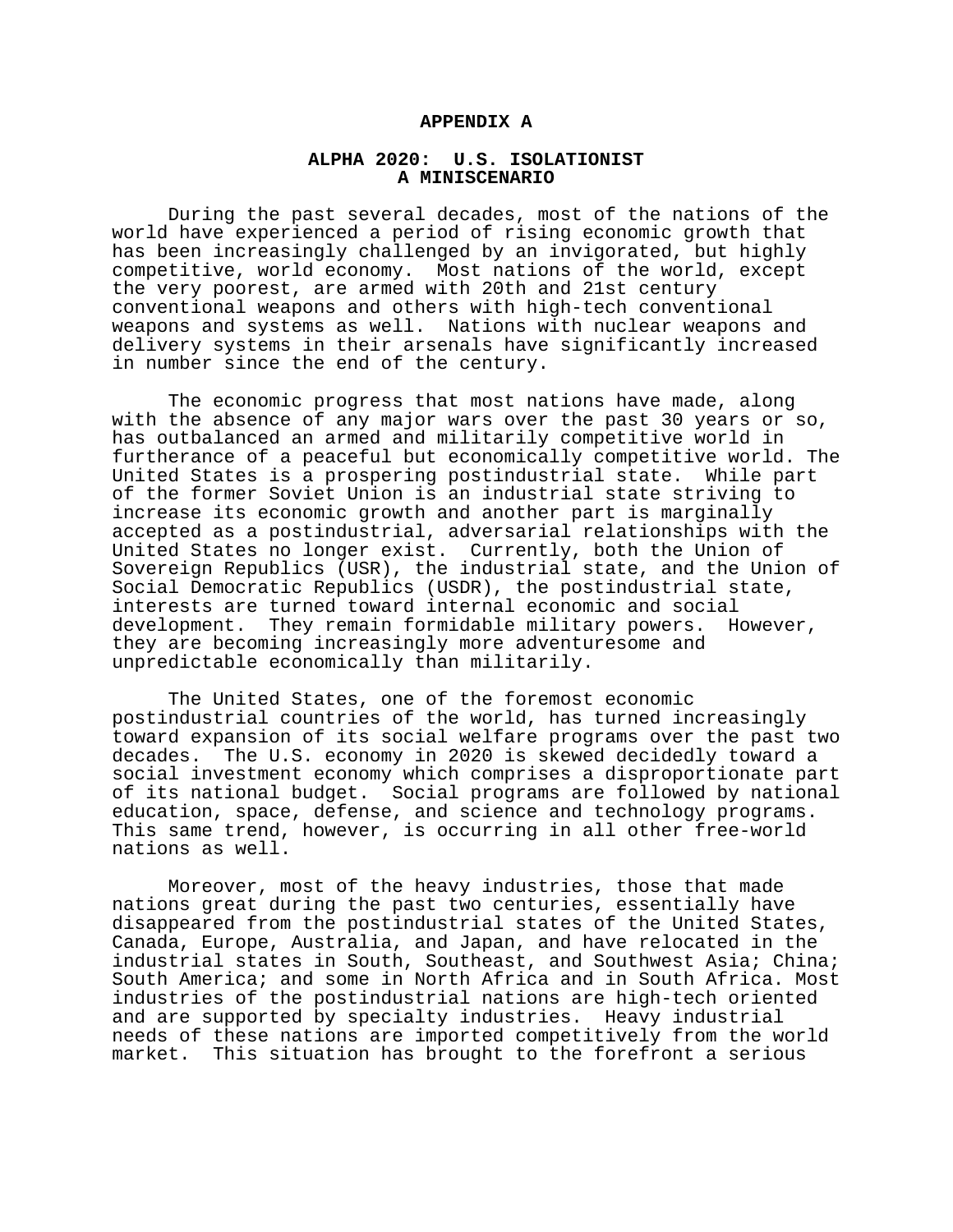realization that the postindustrial infrastructures in the year 2020 lack the capacity to support a national industrial surge program were it needed.

The new economic status and positions of prestige and power for the industrial states have fostered a general rise of nationalism worldwide that has affected U.S. international political influence adversely. It also has resulted in the expulsion of U.S. forces from U.S. overseas bases and port facilities and in a repossession of the land, despite any previous long-term political or military agreements. This has prompted the USR to pursue economic and friendship ties with many of these nations.

By 2020, the growth of the U.S. population and its cities, especially those contiguous to and within the vicinity of military bases and installations, has confounded the withdrawal and restationing of U. S. forces within CONUS during the past decade or so. Environmental issues of pollution and waning resources, for example, along with demographic factors (e.g., an aging population, ethnic redistribution) and a general change of attitude and values of the U.S. citizens toward war and international involvement, are inhibiting military stationing and reducing investments in installations.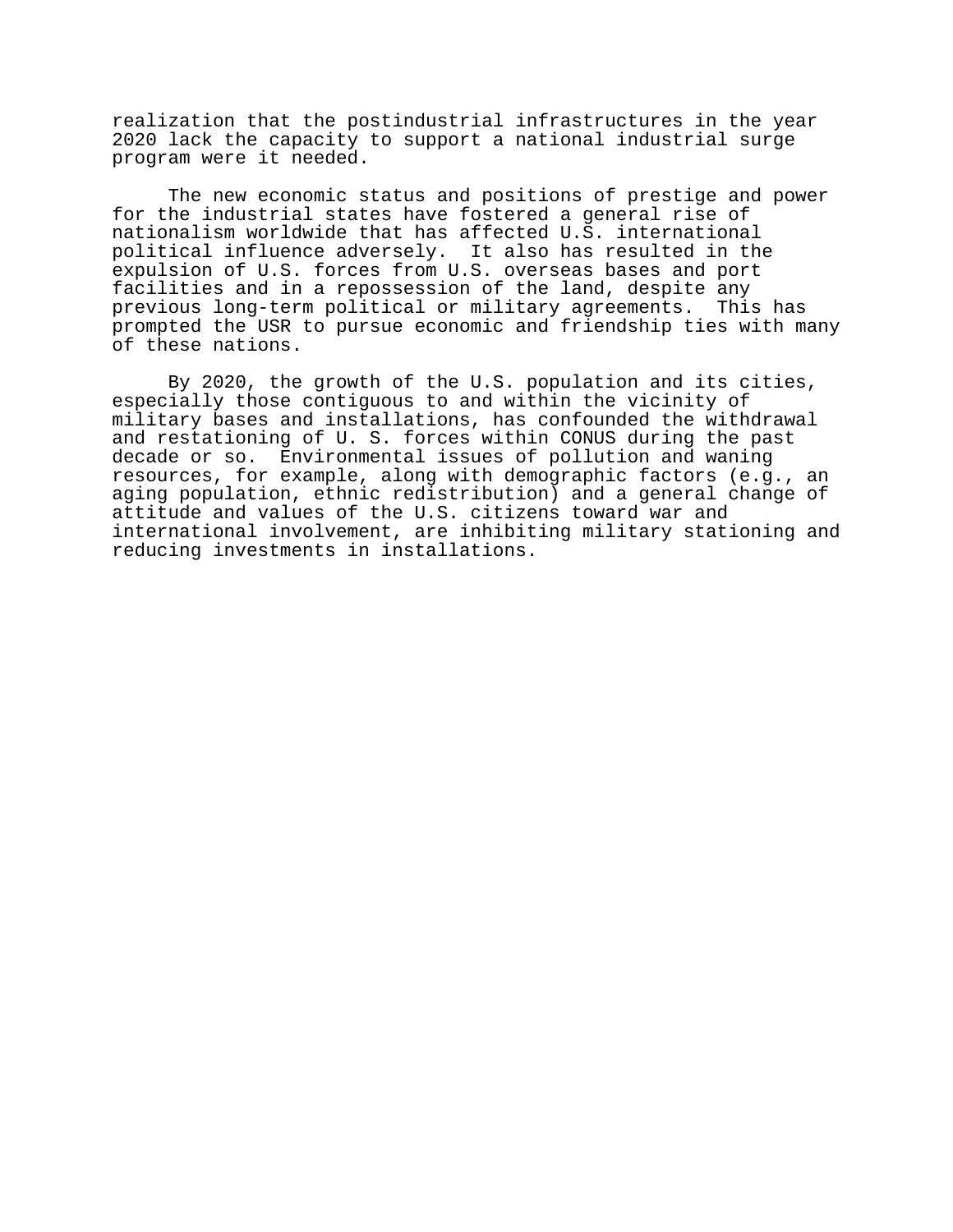## **APPENDIX B BRAVO 2020: U.S. WORLD PEACEKEEPER A MINISCENARIO**

The world economy in 2020 is brisk and highly competitive. The United States, Canada, Europe, and Japan, the leading markets of the 20th century in heavy industrial products, automobiles, and other manufactured products, are now the world leaders of high-tech products, services, information, and knowledge programs and systems. Former 20th century industrial states along with newly industrialized countries (NIC) are supplying the world with heavy industrial products and most other high-demand manufactured consumer products that were formerly produced by the nations named above. Most nations of the world, except for the very poorest, are achieving a new economic prosperity that is expanding their horizons, while altering their political and social infrastructures. Since the turn of the century, new economic and security agreements, many ad hoc, have been replacing eroding 20th century treaties and agreements.

The highly competitive world economy, along with a broad transfer of technology, has generated an increased frequency of trade wars and political and economic power competitions. Notwithstanding, most of the industrial states are trading off a new growth of nationalism for economic development and investment as a solution to financial and unemployment problems. This has strengthened U.S. international political and economic influence and has preserved U.S. military presence overseas. To most nations, the United States is the colossus of the world.

By 2020, the achievements of science and the advances of high technology in the postindustrial states have offset the economic loss of heavy industries and, coupled with specialty industries, their infrastructures are capable of supporting an industrial surge for contingencies should crises arise.

National pride within the United States is high, as is the economy, and although social investment remains the foremost national budget expenditure, it is followed by a sizeable defense budget. Both the current Congress and the Administration as well as the general populace support extensive military programs. In general, U.S. community infrastructures (economies, demographics, resources, attitudes and values, etc.) underpin military stationing requirements and investments in installations. The enactment of a universal public service (UPS) program, which includes the military, not only bolsters the general economy, but also answers national unemployment problems and aids in melding the nation. Other areas of high national interest are education, science and technology, and space programs.

Most nations of the world, except the very poorest, have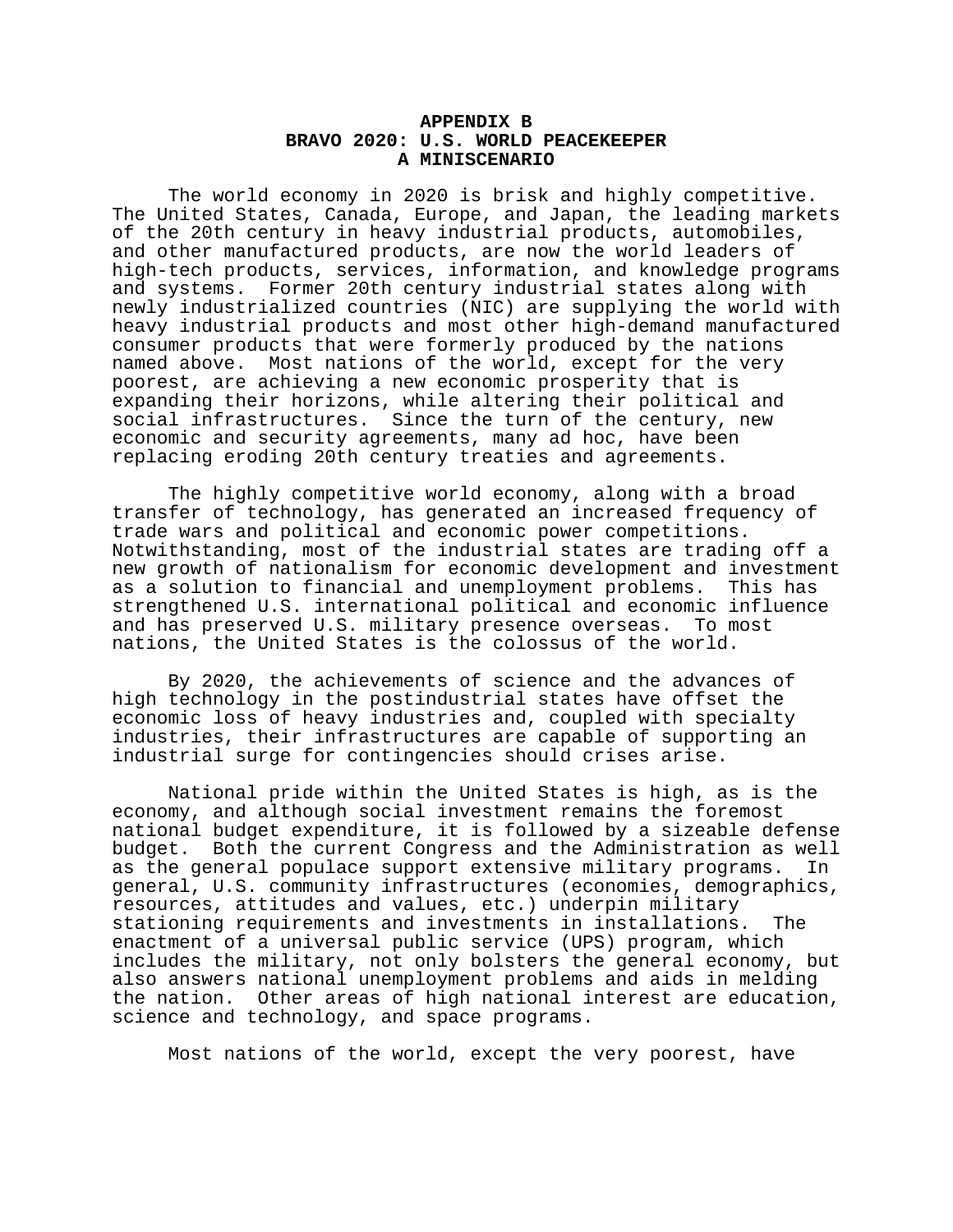been highly armed by the new arms merchants of the industrial states. The number of states with nuclear weapons and delivery systems in their arsenals is 40 percent more than those known to have existed in 1995. Despite some strategic nuclear arms reductions by the United States, the USR, and the USDR, early in the new centuryxthe result of negotiations stemming from arms control meetings in the late 1980s between the United States and the former Soviet UnionxU.S. and Soviet strategic nuclear capabilities remain high.

The Union of Sovereign Republics (USR), dissatisfied to remain an industrial state while the United States is an advanced postindustrial, has embarked on an ambitious plan of internal economic development encompassing its entire nation. The USR is now becoming more adventuresome militarily than it had been in 2005 and is beginning to support client states. It has, however, permitted economic fusion of many East European states with the European Community. Even so, the USR sector remains highly capable of waging war if provoked.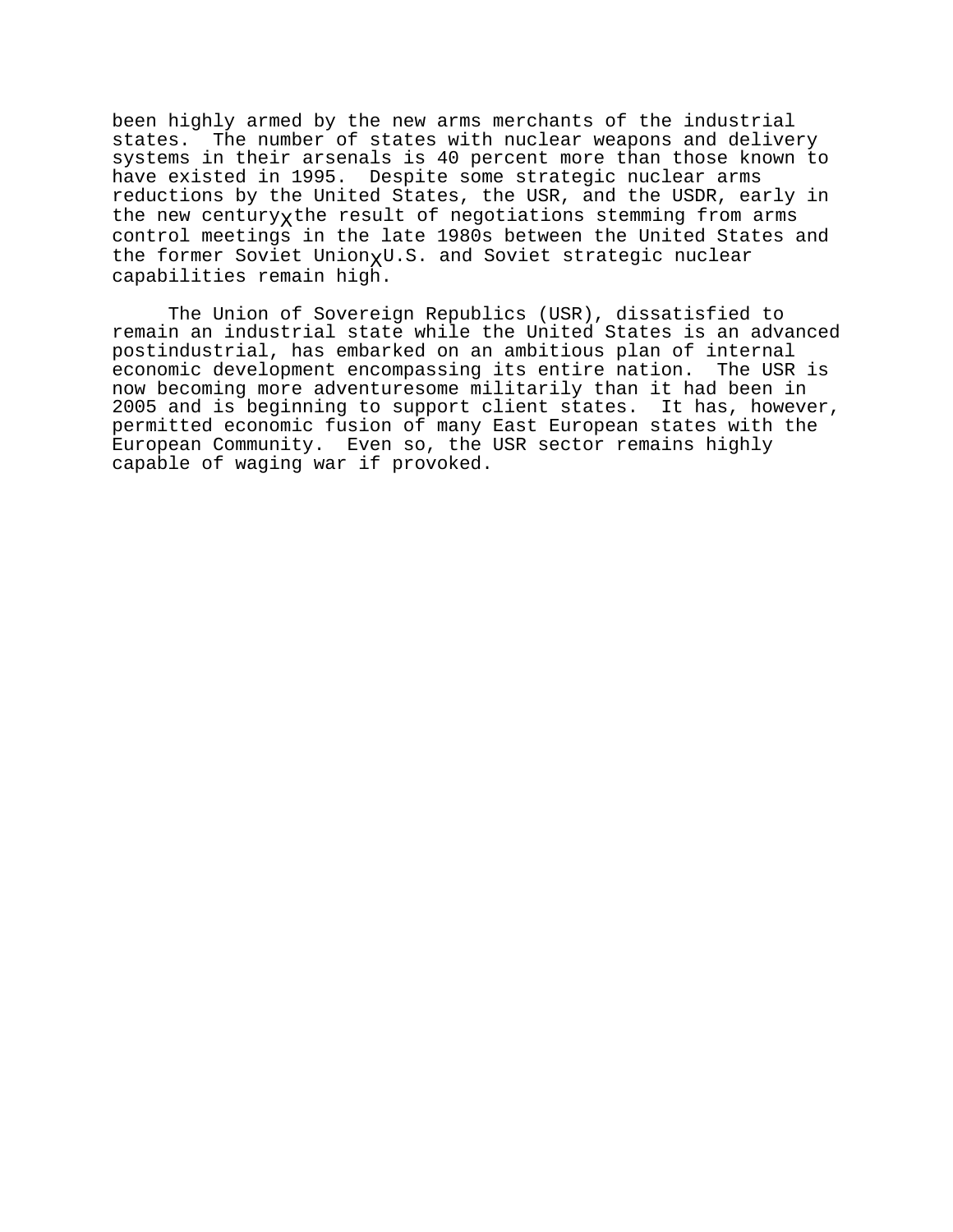### **APPENDIX C**

## **CHARLIE 2020: NEONATIONALISM WORLD A MINISCENARIO**

Nations of the world by 2020 have increasingly become more nationalistic, despite an increasing number of nations adopting free-market economies and representative forms of government (mostly parliamentary). These conditions have evolved over the past several decades from a gradual transformation of many formerly Third World countries that had been modernizing their societies with the aid of the American government and its private enterprises. Their international status has been raised from that of Third World nations to that of modern industrial nations.

Believing that the influx of technology and Western people's ideas was changing their societies, altering their cultural values, and obscuring their national identities, many of these newly industrial countries have sought refuge in a revival of nationalism. This has occurred despite unprecedented national economic growth and a higher standard of living for their people over the past two decades. These countries have nationalized all industries, expelled all foreigners, civilian and military, and have reclaimed the real estate of all U.S. military bases and port facilities. This rise of nationalism worldwide has suppressed U. S. opportunities for international political and economic influence.

The United States, the foremost postindustrial nation of the world, over the past several years politically has advocated maintaining a strong military defense. Its investments in technologically advanced military systems, especially those using the fourth dimension of outer space, have surpassed any previous military investments of the past three decades. These new systems have reduced the military requirement for massive land forces and placed an increasing emphasis and demand for technologyand space-oriented counter strategies of land, sea, and air warfare. These advances in the conduct of war have been essential since in the last century heavy industries, including arms manufacturers, from the most advanced nations have relocated in other newly industrial countries.

Postindustrial infrastructures, along with specialty industries, lack the capacity to support a national industrial surge in the event of war or serious crises. Complicating this for the United States, local U.S. community infrastructures (economies, politics, demographics, resources, etc.) are inhibiting military stationing capabilities and, through political action and more drastic measures, are reducing investments in installations. Military strategists and analysts, however, have devised force structures and end strengths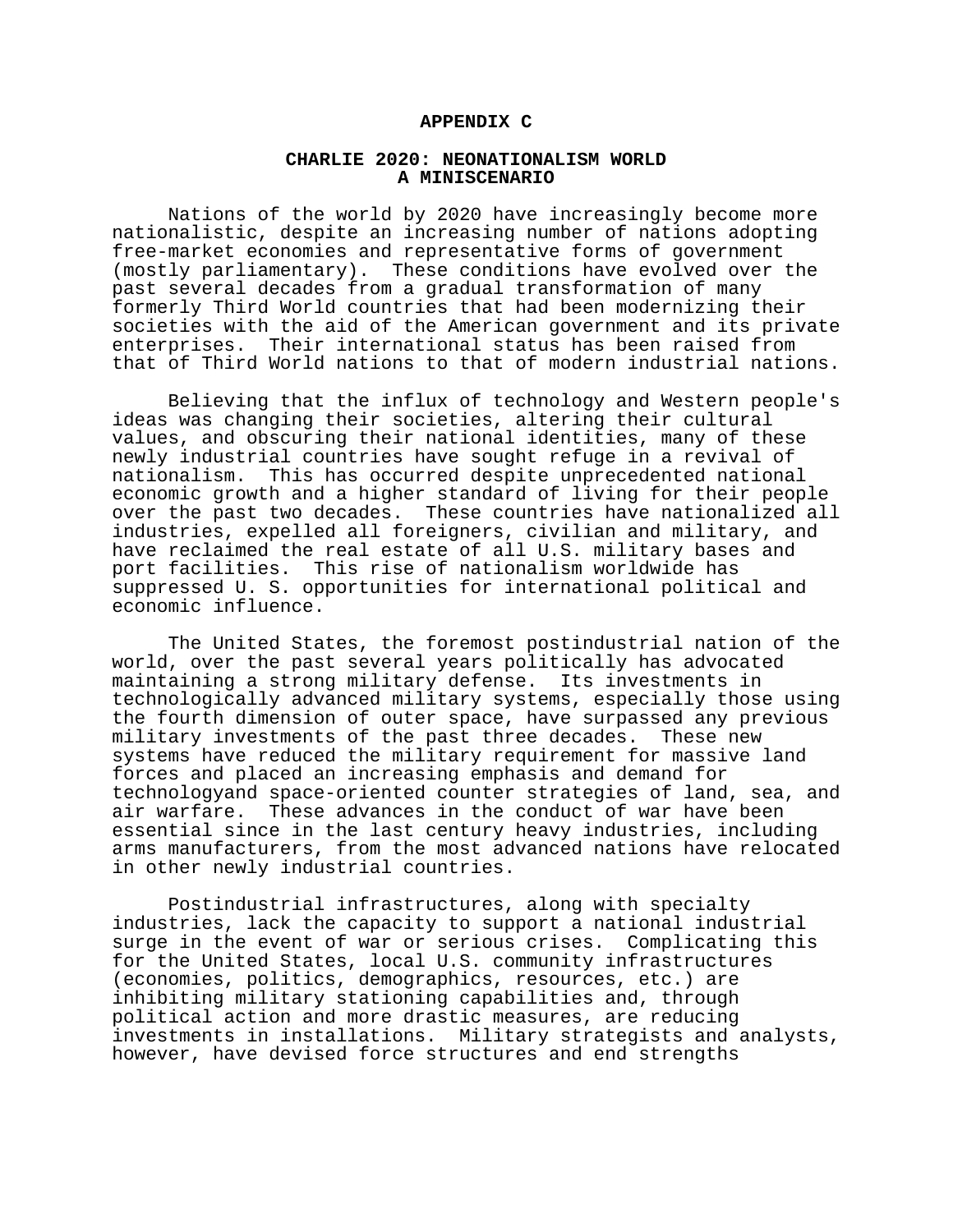compatible with security needs and societal characteristics without losing sight of military missions. The military, however, must find alternative training sites or new means to train warfighters and their supporting forces.

All except the very poorest of nations have been armed by the arms merchants during the latter years of the 20th century and the early years of the new century. The number of nations with nuclear weapons and delivery systems in their arsenals has increased two-thirds over those known to have them in the 1990s. Most nations have elected to maintain a military force since they are experiencing economic growth and want to protect it. Many of these nations, however, are unable to cope with the challenges of a highly competitive world economy and are unable to devise the economic strategies needed to survive.

The Union of Sovereign Republics (USR) is bent on the industrial modernization of its entire nation. Despite moderate and incremental bilateral strategic nuclear arms reductions with the United States, stemming from U.S.-Soviet arms control meetings in the late 1980s, the USR retains a formidable warfighting capability, yet poses less threat to the European Community. The USR investments in national economic and social development, however, have reduced its inclination to support any client states and have curtailed its adventuresome interests.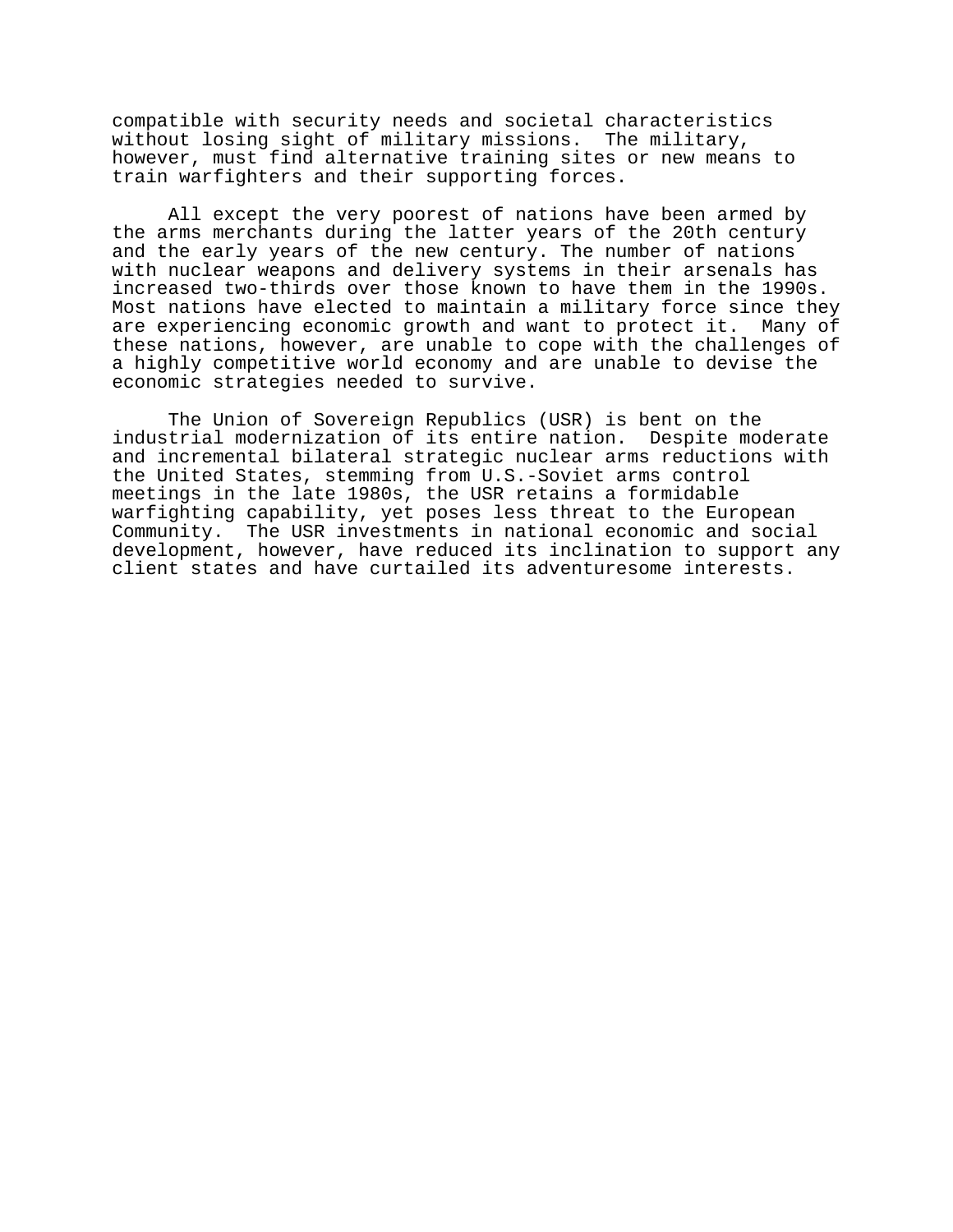#### **APPENDIX D**

## **DELTA 2020: MUTED MULTIPOLAR WORLD A MINISCENARIO**

Over the past decade or so, U.S. communities increasingly have rejected the presence of military bases and installations contiguous to, or within 50 miles of, major cities. East-west and north-south patterns of urban sprawl throughout the nation form vast megalopolises that are encircling military bases and installations.

Many U.S. communities vehemently oppose any increased investments in military installations made to accommodate strange and new weapon systems that might pollute their environment and consume their resources. Some states have enacted environmental protection legislation that is so stringent that many installations within those states have been forced to close. Recently, organized groups of citizens, condoned by state governments, have blocked the addition to, and creation of, installations for new military systems, troops, and training programs that they believe would increase the risk to their community as a target of enemy attack in the event of war. Most U.S. communities are economically viable and have little need for the economic support provided by military bases. Politically, most communities, local, state, and federal, are represented by a population that is an older age and approaching 40 percent blacks, Hispanics, and Asians. The political, economic, and social influence of this near majority on U.S. national and international affairs is substantial. This impact, also, affects the U.S. society in general but is especially reflected in the U.S. national political leadership who advocate comprehensive national social welfare programs and investments. These federal programs are followed by investments in education, space, science and technology, and defense programs.

The United States is the leading postindustrial nation of the world. A very large percentage of Americans are employed in the services, information, and knowledge sectors of the U.S. economy. Heavy U.S. industries, such as steel and chemicals, as well as most manufacturers of automobiles, appliances, and building supplies, have relocated in foreign nations from which the United States imports such needs. Specialty industries, such as plastics and high-technology industries, support a flourishing U.S. economy. A comparable situation exists in most of the other postindustrial nations, i.e., Canada, Europe, Australia, and Japan. Most strategic analysts believe that the postindustrial infrastructures, along with their specialty industries, lack the capacity to support national mobilization plans in the event of a major war or crisis.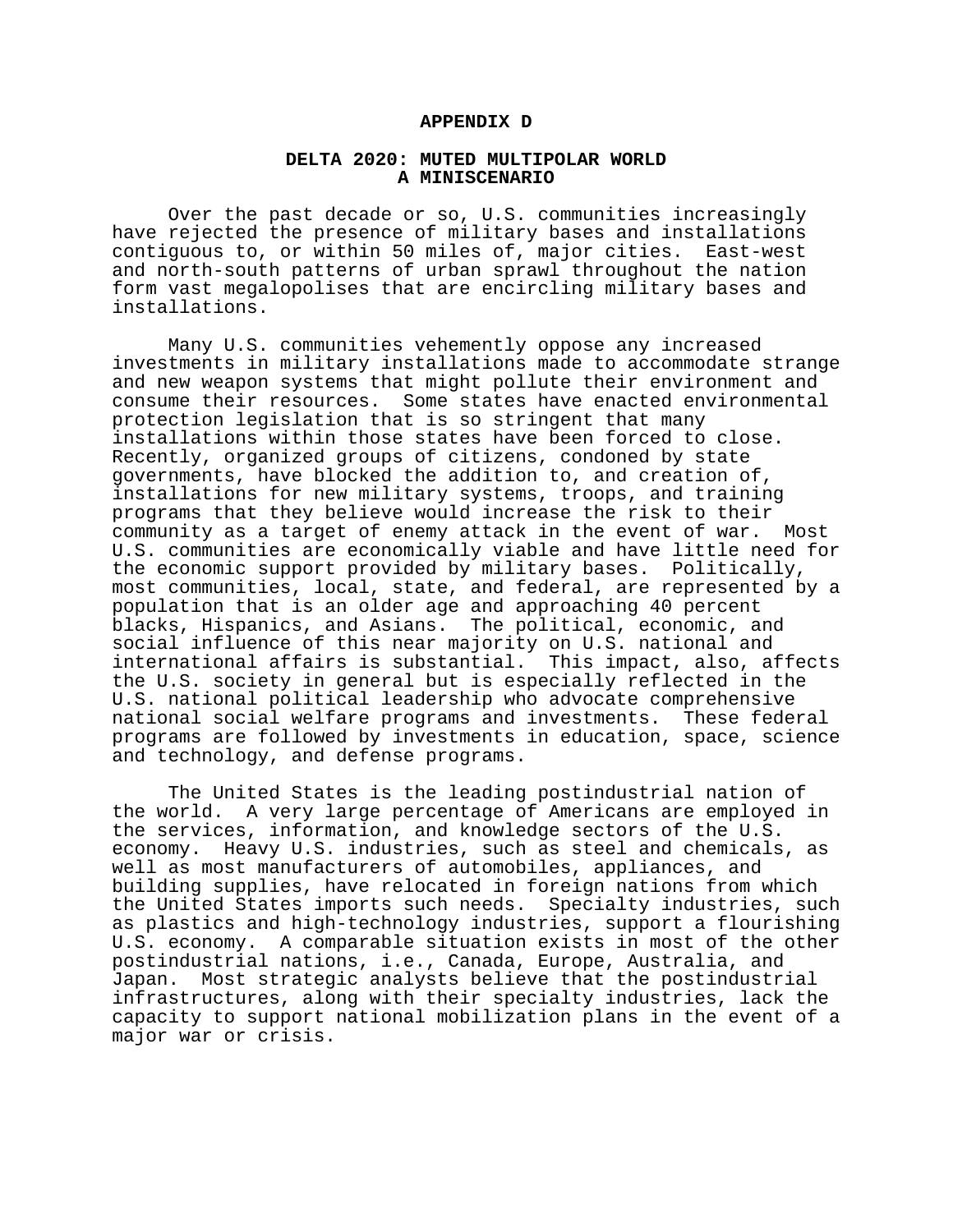Worldwide, over the past decade, many nations have traded off nationalism, that had been growing since the turn of the century, for economic security and development. This has strengthened U.S. international political, economic, and military influence and has preserved U.S. military presence, bases and installations overseas. With this arrangement, these nations not only receive financial assistance from the United States but they also receive information services and training, and most importantly, a security umbrella.

Most nations of the world, except the very poorest, are heavily armed with conventional weapons. Others, additionally, are armed with more modern high-tech weapons systems. The number of nations with nuclear weapons and delivery systems is about 40 percent greater since 1995. The Union of Sovereign Republics (USR), beset with constant economic setbacks, is bent on national economic catch-up throughout its vast territory to enable it to achieve postindustrial status and compete with the United States and its neighbors, the Union of Social Democratic Republics (USDR) and the European Community (EC). Although the USR military is less adventuresome militarily, its warfighting capabilities remain formidable and continue to be a threat to the free world.